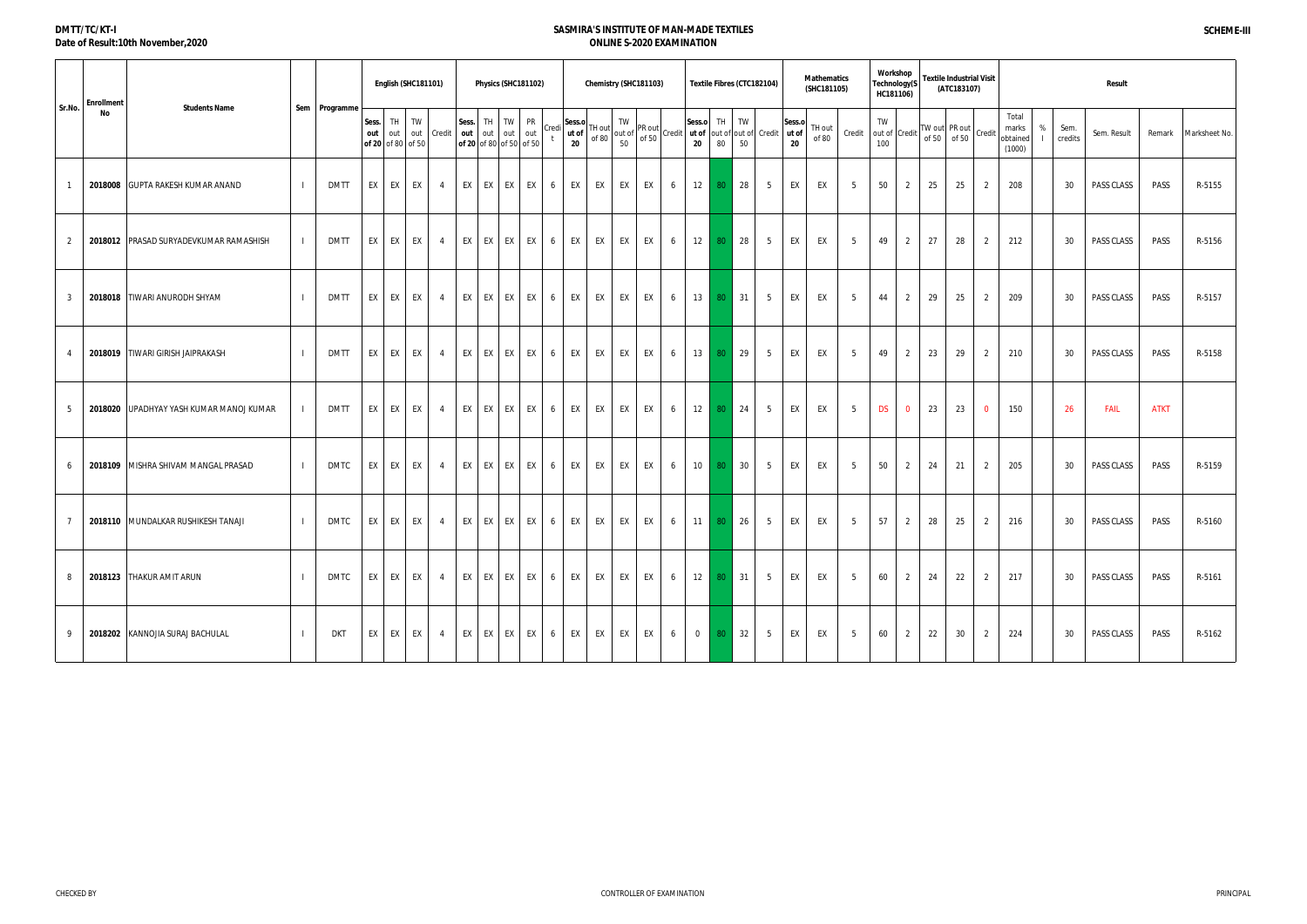#### **DMTT/DMTC/DKT-I Date of Result:- 10th November,2020**

|                                                |               |                |                                               | <b>English Communication</b><br>(SHC141101) |                  |                |                 | Basic Physics (SHC141102)            |                        |                 |                       | Basic Chemistry (SHC141103) |          |                                                                                  |                |                                                |                   | Basic    | Mathematics(SHC141104) |                 | <b>Development of Generic</b> | and Soft Skills (SHC141105) |                 | <b>Workshop Technology</b><br>(SHC141106) |       | <b>Eductional Visit</b><br>(SHC141107) |                | <b>Web Based</b><br>Presentation-l<br>(ATN143108) |                                      |           |                 | Result             |             |           |
|------------------------------------------------|---------------|----------------|-----------------------------------------------|---------------------------------------------|------------------|----------------|-----------------|--------------------------------------|------------------------|-----------------|-----------------------|-----------------------------|----------|----------------------------------------------------------------------------------|----------------|------------------------------------------------|-------------------|----------|------------------------|-----------------|-------------------------------|-----------------------------|-----------------|-------------------------------------------|-------|----------------------------------------|----------------|---------------------------------------------------|--------------------------------------|-----------|-----------------|--------------------|-------------|-----------|
| Sr.N Enrollment<br><b>Students Name</b><br>No. | Sem Programme | out            | TH<br>Sess.<br>out<br>of 20 of 80 of 50 of 50 | TW<br>out                                   | <b>PR</b><br>out | Credit         | Sess.<br>out    | TH<br>out<br>of 20 of 80 of 50 of 50 | TW PR<br>out out Credi |                 | Sess.o<br>ut of<br>20 | 'H out<br>of 80             | TW<br>50 | $\begin{bmatrix} 1 \text{ W} \\ \text{out of} \\ \text{EQ} \end{bmatrix}$ PR out | Credit         | Sess.o<br>ut of out of out of Credit<br>$20\,$ | TH<br>80          | TW<br>50 |                        | TW out<br>of 50 | OR out<br>of 50               | Credit                      | TW out<br>of 50 | Credit                                    | TW    | <b>PR</b><br>out out<br>of 50 of 50    | Credit         | Grade                                             | Total<br>marks<br>obtained<br>(1000) | %         | Sem.<br>credits | Sem. Result        | Remark      | Marksheet |
| SAYALI RAMCHANDRA DANGE<br>2014022             | <b>DMTT</b>   |                | 13 <sup>1</sup><br>32                         | 25                                          | 25               | $\overline{4}$ | 2               | 20                                   | 21                     | $\overline{7}$  | 5                     |                             | 29       | 27                                                                               |                | 3 <sup>3</sup>                                 |                   | 20       |                        | 30              | 25                            | $\mathcal{R}$               | 37              | -3                                        | 22    | 24                                     | 2              | $\mathcal{C}$                                     | 600                                  | 60.00     | 30              | <b>FIRST CLASS</b> | PASS        | R-5163    |
| 2014033<br><b>KASAR SWAPNIL VIJAY</b>          | <b>DMTT</b>   |                | 35<br>11                                      | 37                                          | 35               | $\overline{4}$ | 5 <sup>5</sup>  | 39                                   | 30                     | $\overline{7}$  | 6                     | -80                         | 31       | 25                                                                               |                | 18                                             |                   | 35       | $\overline{0}$         | 22              | 22                            | $\overline{3}$              | 35              | $\overline{3}$                            | 32    | 24                                     | 2              | $\mathcal{C}$                                     | 602                                  | 60.20     | 26              | <b>FAIL</b>        | <b>ATKT</b> |           |
| <b>RAUT SIDDHESH VIKAS</b><br>2014045          | <b>DMTT</b>   |                | AB<br>46                                      | 38                                          | 35               | $\overline{4}$ | AB              | 32<br>61                             | 32                     |                 | AB                    |                             | 28       | 29                                                                               |                | AB                                             |                   | 47       | $\overline{4}$         | 41              | 20                            | 3                           | 34              | $\overline{3}$                            | 22    | 23                                     | 2              | $\mathcal{C}$                                     | 648                                  | 64.80     | 30              | <b>FIRST CLASS</b> | PASS        | R-5164    |
| VARADE GOPAL ISHWAR<br>2014059                 | <b>DMTT</b>   |                | 13<br>41                                      | 31                                          | 32               | $\overline{4}$ | $5\overline{)}$ | 20<br>8ſ                             | 22                     | $\overline{7}$  | $\mathbf{1}$          | 80                          | 20       | 20                                                                               | $\overline{7}$ | 12                                             |                   | 20       | $\overline{4}$         | 38              | 27                            | - 3                         | 34              | $\overline{3}$                            | 20    | 21                                     | 2              | <b>B</b>                                          | 617                                  | 61.70     | 30              | <b>FIRST CLASS</b> | PASS        | R-5165    |
| 2015029 GHARAT NANDAN SUNIL                    | <b>DMTT</b>   |                | 42                                            | <b>DS</b>                                   | AB               | $\overline{0}$ | $\overline{2}$  | 34                                   |                        | $\overline{0}$  | $5^{\circ}$           | -80                         | 20       | 21                                                                               |                | 14                                             | 32                | 35       |                        | 22              | 23                            | 3                           | <b>DS</b>       | $\overline{0}$                            | 24    | 20                                     | 2              | C.                                                | 471                                  | 47.10     | 16              | <b>FAIL</b>        | <b>ATKT</b> |           |
| 2015030<br><b>GHARAT OMKAR RAVINDAR</b>        | <b>DMTT</b>   |                | EX<br>EX                                      | EX                                          | EX               | $\overline{4}$ | 2               | 33<br>41                             | 29                     | $\overline{7}$  | $\mathbf{1}$          | 48                          | 20       | 21                                                                               | $\overline{7}$ | 14                                             | 44                | 35       | 4                      | 22              | 23                            | 3                           | <b>DS</b>       | $\overline{0}$                            | 23    | 25                                     | 2              | D                                                 | 381                                  | 38.10     | 27              | <b>FAIL</b>        | <b>ATKT</b> |           |
| 2015046 PATIL SAURABH VILAS                    | <b>DMTT</b>   |                | 2 <sup>1</sup><br>72.                         | 20                                          | 20               | 4              | 3 <sup>3</sup>  | 20<br>80                             | 27                     | $\overline{7}$  | $\overline{1}$        | 80                          | 22       | 21                                                                               |                | $\overline{4}$                                 |                   | 35       | 4                      | 23              | 23                            | $\overline{3}$              | 36              | $\overline{3}$                            | 21    | 20                                     | 2              | C.                                                | 610                                  | 61.00     | 30              | <b>FIRST CLASS</b> | PASS        | R-5166    |
| <b>BALKRISHNA GANPAT SAWANT</b><br>2015053     | <b>DMTT</b>   |                | 38<br>2                                       | 25                                          | 20               | $\overline{4}$ | $5\overline{)}$ | 26                                   | 22                     | $\overline{7}$  | $\overline{4}$        | 80.                         | 24       | 22                                                                               |                | 11                                             | 32                | 35       |                        | 23              | 23                            | $\overline{3}$              | 41              | $\overline{3}$                            | 25 21 |                                        | 2              | D                                                 | 559                                  | 55.90     | 30              | SECOND CLASS       | PASS        | R-5167    |
| MINTU VIRENDRA SHAH<br>2015055                 | <b>DMTT</b>   | $\overline{7}$ | 61                                            | 25                                          | 34               | $\overline{4}$ | 6               | 35<br>42                             | 36                     | $\overline{7}$  | 6                     | -80                         | 20       | 21                                                                               | $\overline{7}$ | 5                                              | 45                | 35       | $\overline{4}$         | 22              | 22                            | $\overline{3}$              | 25              | $\overline{3}$                            | 20    | 22                                     | 2              | D                                                 | 569                                  | 56.90     | 30              | SECOND CLASS       | PASS        | R-5168    |
| RAKSHAK RAMESHWAR SINGH<br>2015063             | <b>DMTT</b>   |                | 39<br>3 <sup>1</sup>                          | 24                                          | 20               | $\overline{4}$ | 3 <sup>1</sup>  | 37<br>28                             | 27                     | $\overline{7}$  | $\overline{0}$        | 80                          | 26       | 22                                                                               |                | $\overline{7}$                                 | 33                | 35       |                        | 22              | 22                            | 3                           | 21              | $\overline{3}$                            | 20    | 28                                     | 2              | $\Gamma$                                          | 497                                  | 49.70     | 30              | PASS CLASS         | PASS        | R-5169    |
| KADAM RUSHIKESH RAHUL<br>2016033               | <b>DMTT</b>   |                | 39<br>17                                      | 29                                          | 38               | $\overline{4}$ | 12              | 39                                   | 20                     | $\overline{7}$  | 13                    | 32                          | 24       | 32                                                                               |                | 16                                             | 56                | 36       |                        | 24              | 27                            | - 3                         | 25              | $\overline{3}$                            | 25    | 23                                     | 2              | C.                                                | 607                                  | 60.70     | 30              | <b>FIRST CLASS</b> | PASS        | R-5170    |
| 2017020<br>CHAUDHARI SAHIL SANTOSH             | <b>DMTT</b>   |                | 43<br>11                                      | 41                                          | 30               | 4              | 16              | 36                                   | 32                     | $\overline{7}$  | 11                    | 32                          | 35       | 20                                                                               |                | 10                                             | 38                | 47       | 4                      | 41              | 40                            | - 3                         | 39              | $\overline{3}$                            | 29    | 20                                     | 2              | C.                                                | 651                                  | 65.10     | 30              | <b>FIRST CLASS</b> | PASS        | R-5171    |
| 2017043 SHAIKH GULAM ZILANI<br>13 I            | <b>DMTT</b>   |                | EX<br>EX                                      | EX                                          | EX               | $\overline{4}$ | 13              | 35<br>47                             | 36                     | $\overline{7}$  | 12                    | 32                          | 23       | 26                                                                               |                | 11                                             |                   | 47       | $\overline{4}$         | <b>DS</b>       | AB                            | $\Omega$                    | 22              | $\overline{3}$                            | 24    | 25                                     | 2              | D                                                 | 433                                  | 43.30     | 27              | <b>FAIL</b>        | <b>ATKT</b> |           |
| 2014145 SANKHE SOURABH NITIN                   | DMTC          |                | 14 34 29 20                                   |                                             |                  | $\overline{4}$ |                 | 3 41 30 23 7 1 80 29 21              |                        |                 |                       |                             |          |                                                                                  | $\overline{7}$ | 3 <sup>1</sup>                                 | 55 25             |          | $\overline{4}$         | 24              | 25                            | $\overline{3}$              | 31              | $\overline{3}$                            |       | 20 29 2                                |                | $\mathsf{C}$                                      | 537                                  | 53.70     | 30              | SECOND CLASS       | PASS        | $R-5172$  |
| 2014150 WADE SAHIL PANKESH<br>15 I             | <b>DMTC</b>   |                | $16$ 38 22 35                                 |                                             |                  | $\overline{4}$ | $\overline{4}$  | 80                                   | 20 24                  | $7\phantom{0}$  | $\overline{7}$        | 33                          | 22       | 29                                                                               |                | 8                                              | 80 ·              | 20       | $\overline{4}$         | 31              | 45                            | $\overline{3}$              | 31              | $3\overline{3}$                           |       | 20 22                                  | 2              | B                                                 | 587                                  | 58.70     | 30              | SECOND CLASS       | PASS        | R-5173    |
| 2015147 RAO GOPAL KANHARAM<br>16.              | <b>DMTC</b>   |                | EX EX EX EX                                   |                                             |                  | $\overline{4}$ |                 | $6 \mid 34 \mid 35 \mid 32 \mid$     |                        | 7 <sup>1</sup>  | $5 \mid 80$           |                             | 36       | 25                                                                               | $\overline{7}$ |                                                | $13 \mid 32 \mid$ | 25       | $\overline{4}$         | 22              | 22                            | 3 <sup>3</sup>              | 25              | $3\overline{3}$                           |       | $37$ 22                                | 2              | $\mathsf{C}$                                      | 451                                  | 45.10     | 30              | PASS CLASS         | PASS        | R-5174    |
| 2015162 TIWARI ASHISH ARVIND                   | <b>DMTC</b>   |                | 2 <sup>1</sup>                                | 44 26                                       | 20               | $\overline{4}$ | $\mathbf{1}$    | 80 37 40                             |                        | $7\overline{ }$ | 2 <sup>1</sup>        | 80 <sup>°</sup>             | 34       | 29                                                                               |                |                                                | $13 \mid 32$      | 35       |                        | 22              | 22                            | $\overline{3}$              | 41              | $\overline{3}$                            |       | $29$ 22                                | 2              | D                                                 |                                      | 611 61.10 | 30              | <b>FIRST CLASS</b> | PASS        | R-5175    |
| 18 2016108 MERCHANT SOHAIL SULTAN              | <b>DMTC</b>   |                | <b>EX</b>                                     | EX EX                                       | EX               | $\overline{4}$ |                 | EX EX EX                             | EX I                   | $7\overline{ }$ | EX                    | EX                          | EX       | EX                                                                               | $\overline{7}$ | AB                                             | 80 <sub>1</sub>   | 27       | $\overline{4}$         | 22              | 20                            | 3                           | 30              | $\overline{3}$                            |       | $22 \mid 22$                           | 2              | D                                                 | 223                                  | 22.30     | 30              | PASS CLASS         | PASS        | R-5176    |
| 2017138 SEHGAL VARUN NAVAL<br>19 I             | DMTC          |                | $18$ 63 34                                    |                                             | 44               | $\overline{4}$ |                 | 12 39 25 36                          |                        | $7\overline{ }$ | 13                    | 37                          | 26       | 27                                                                               | $\overline{7}$ |                                                | $10 \mid 32$      | 26       | $\overline{4}$         | 24              | 22 <sup>2</sup>               | $\overline{\mathbf{3}}$     | 25              | 3 <sup>1</sup>                            |       | 20 28                                  | 2              | $\mathsf{C}$                                      | 561                                  | 56.10     | 30              | SECOND CLASS       | PASS        | R-5177    |
| 20   2014213   AKHILESH SAMARBAHADUR PAL       | <b>DKT</b>    |                | 32<br>9                                       | 32                                          | 20               | $\overline{4}$ | 2 <sup>1</sup>  | AB 33                                | 20                     | $\overline{0}$  | $\overline{4}$        | AB                          | 32       | AB                                                                               | $\mathbf 0$    | $7\overline{ }$                                | AB                | 25       | $\overline{0}$         | 34              | 20                            | $\mathbf{3}$                | 39              | $\overline{3}$                            |       | 20 20                                  | $\overline{2}$ | $\mathsf{C}$                                      | 349                                  | 34.90     | 12              | <b>FAIL</b>        | <b>ATKT</b> |           |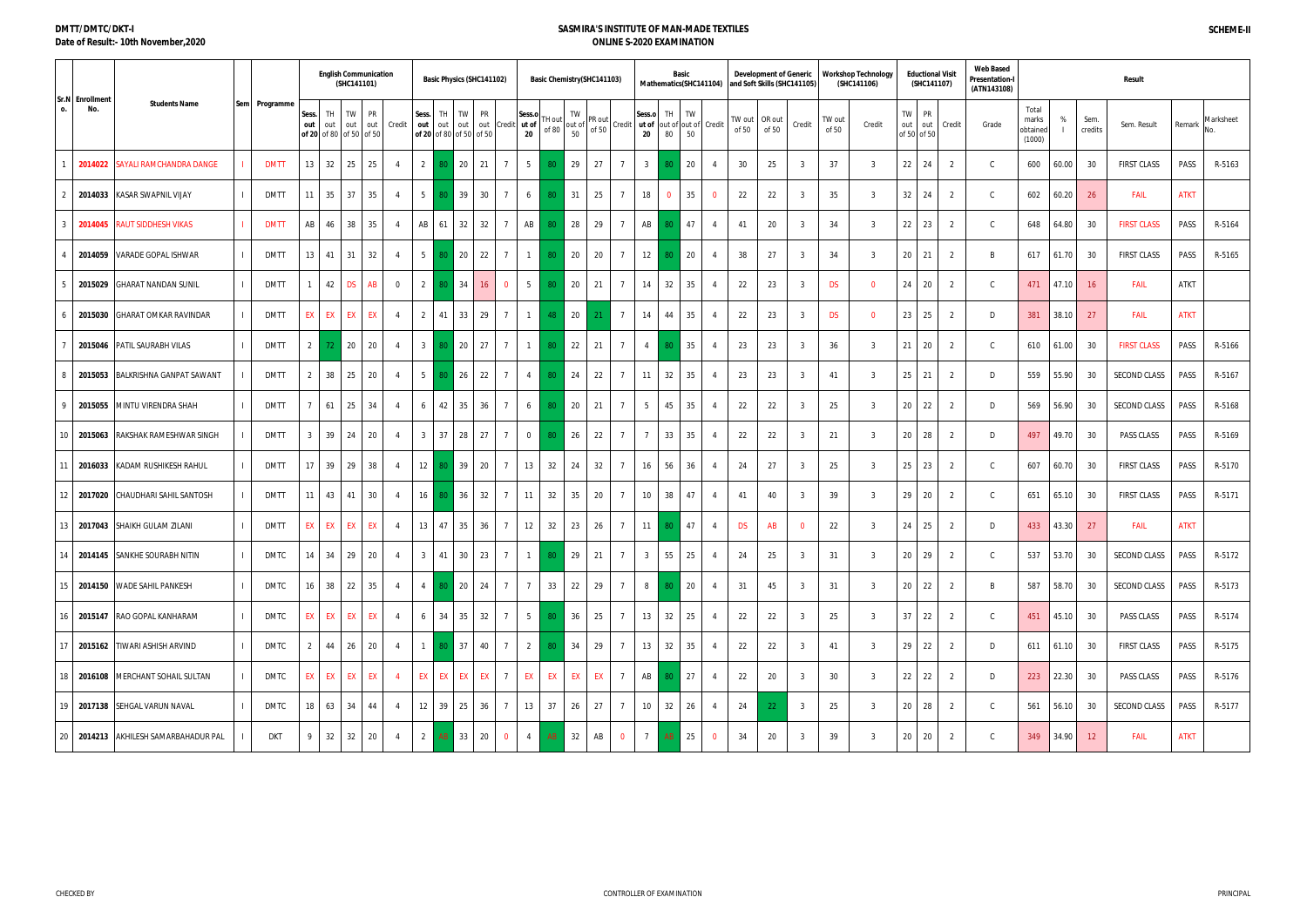### **DMTT/DMTC/DKT-I Date of Result:-10th November,2020**

| Sr.<br><b>Enrollment</b>   |                                       |               |                             |           | English (SHC1101) |                                         |           |            | <b>General Physics (SHC1102)</b> |             |                       | <b>General and Inorganic Chemistry</b> | (SHC1103) |                          |                |                 |          | <b>Mathematics and</b><br>Stastics (SHC1104) |                           | <b>Introduction to Textiles</b><br>(CTC2105) |        |                    | <b>Professional Practices</b><br>(SHC4106) |                |                                     |       |                 | <b>Result</b>       |             |                  |
|----------------------------|---------------------------------------|---------------|-----------------------------|-----------|-------------------|-----------------------------------------|-----------|------------|----------------------------------|-------------|-----------------------|----------------------------------------|-----------|--------------------------|----------------|-----------------|----------|----------------------------------------------|---------------------------|----------------------------------------------|--------|--------------------|--------------------------------------------|----------------|-------------------------------------|-------|-----------------|---------------------|-------------|------------------|
| No<br>No.                  | <b>Students Name</b>                  | Sem Programme | Sess.<br>out<br>of 20 of 80 | TH<br>out | Credit            | Sess.<br>out<br>of 20 of 80 of 50 of 50 | TH<br>out | TW<br>out  | PR<br>out                        | Credit      | Sess.o<br>ut of<br>20 | TH out<br>of 80                        | TW<br>50  | "lout of PR out<br>of 50 | Credit ut of   | Sess.o<br>20    | TH<br>80 | out of Credit                                | Sess.ou TH out<br>t of 20 | of 80                                        | Credit | TW<br>out of<br>50 | PR out<br>of 50                            | Credit         | Total<br>marks<br>obtained<br>(800) | %     | Sem.<br>credits | Sem. Result         | Remark      | Marksheet<br>No. |
| 2010037                    | <b>SALUNKHE AKSHAY PRATAP</b>         | <b>DMTT</b>   | 6                           | 39        | -4                | 3                                       | 37        | 37         | 26                               | 6           | $\mathbf{3}$          | 80                                     | 28        | 23                       | 6              | $\mathbf{3}$    | 80       | 6                                            |                           | 33                                           | 5      | 31                 | 20                                         | -3             | 456                                 | 57.00 | 30 <sup>°</sup> | SECCOND<br>CLASS    | PASS        | R-5178           |
| 2011011                    | DAVANE GAURAV PRAKASH                 | <b>DMTT</b>   | 18                          | 32        | -4                | $\mathbf{3}$                            | 80        | 35         | 27                               | 6           | 5                     | 80                                     | 20        | 27                       | 6              | -1              | 39       | 6                                            |                           | 33                                           | 5      | 26                 | 25                                         | - 3            | 458                                 | 57.25 | 30              | SECOND<br>CLASS     | PASS        | R-5179           |
| 2013024                    | CHOUDHARI SAI HEMANT                  | <b>DMTT</b>   | EX                          | EX        | -4                | 6                                       | 80        | 32         | 38                               | 6           | 15                    | 32                                     | 45        | 30                       | 6              | 9               | 32       | 6                                            | 6                         | 37                                           | 5      | 21                 | 27                                         | - 3            | 410                                 | 51.25 | 30              | PASS CLASS          | PASS        | R-5180           |
| 2013069                    | <b>TAMBARE AKASH DINESH</b>           | <b>DMTT</b>   | 9                           | 32        | -4                | 6                                       | 80        | 31         | 24                               | 6           | 6                     | 80                                     | 35        | 23                       | 6              | 6               | 41       | 6                                            | $\overline{7}$            | 34                                           | 5      | 25                 | 21                                         | -3             | 460                                 | 57.50 | 30              | SECOND<br>CLASS     | PASS        | R-5181           |
| 2013075                    | YADAV ANIKET ANIL                     | <b>DMTT</b>   | 11                          | 32        | -4                | $\overline{7}$                          | 33        | 20         | AB                               | $\mathbf 0$ | $\mathbf{3}$          | 80                                     | <b>DS</b> | AB                       | $\overline{0}$ | $\overline{1}$  | 80       | 6                                            | $\overline{4}$            | 80                                           | 5      | <b>DS</b>          | AB                                         | $\overline{0}$ | 351                                 | 43.88 | 15 <sup>2</sup> | FAIL                | <b>ATKT</b> |                  |
| 2011113<br>6               | <b>BIND ROHITKUMAR RAMSARE</b>        | DMTC          | 9                           | 32        | 4                 | $\overline{4}$                          | 72        | 32         | 25                               | 6           | $7\overline{ }$       | 64                                     | 39        | 20                       | 6              | EX              | EX       | 6                                            | $\overline{4}$            | 46                                           | 5      | 30                 | 40                                         | - 3            | 424                                 | 53.00 | 30              | <b>PASS CLASS</b>   | PASS        | R-5182           |
| 2011123                    | SANJAYKUMAR LALAMANI<br><b>MAURYA</b> | <b>DMTC</b>   | EX                          | EX        | -4                | 14                                      | 45        | 20         | 30                               | 6           | EX                    | EX                                     | EX        | EX                       | 6              | 14              | 35       | 6                                            | 10 <sup>°</sup>           | 32                                           | 5      | 30                 | 27                                         | $\overline{3}$ | 257                                 | 32.13 | 30              | PASS CLASS          | PASS        | R-5183           |
| 8<br>2011146               | YADAB SURAJ RAMSHANKAR                | DMTC          | EX                          | EX        | 4                 | EX                                      | EX        | EX         | EX                               | 6           | 11                    | 32                                     | 20        | 20                       | 6              | $\overline{7}$  | 77       | 6                                            | 10 <sup>°</sup>           | 32                                           | 5      | 25                 | 20                                         | $\overline{3}$ | 254                                 | 31.75 | 30              | PASS CLASS          | PASS        | R-5184           |
| 9<br>2012135               | KAMBLE SHUDDHODAN RAJU                | DMTC          | 10 <sup>°</sup>             | 49        | 4                 | $\overline{2}$                          | 56        | $\vert$ 20 | 24                               | 6           | $\overline{4}$        | 67                                     | 21        | 20                       | 6              | 4               | 36       | 6                                            | $\mathbf{3}$              | 37                                           | 5      | 29                 | 32                                         | - 3            | 414                                 | 51.75 | 30              | SECOND CLASS PASS   |             | R-5185           |
| 10 I                       | 2012147 SANDEEP PARASNATH MAURYA      | DMTC          | 10 <sup>1</sup>             | 38        | 4                 | $\overline{0}$                          | 75        | $\vert$ 28 | 22                               | 6           | $\overline{1}$        | 75                                     | 35        | 20                       | 6              | 6               | 80       | 6                                            | $\mathbf{3}$              | 37                                           | 5      | 32                 | 31                                         | $\overline{3}$ | 493                                 | 61.63 | 30              | FIRST CLASS         | PASS        | R-5186           |
| 11<br>2013122              | CHOUDHARY RAFIK MOHAMMED<br>AHAMAD    | <b>DMTC</b>   | 9                           | 32        | -4                | 2                                       | 38        | 45         | 22                               | 6           | $5\overline{)}$       | 77                                     | 45        | 20                       | 6              | $\overline{4}$  | 59       | 6                                            | 10 <sup>°</sup>           | 32                                           | 5      | 22                 | 22                                         | $\overline{3}$ | 444                                 | 55.50 | 30 <sup>°</sup> | SECOND CLASS PASS   |             | R-5187           |
| 2013213<br>12 <sub>l</sub> | <b>PATIL AKSHARA R</b>                | <b>DKT</b>    | 9                           | 71        | 4                 | 8                                       | 40        | 20         | 24                               | 6           | 5                     | 35                                     | 20        | 20                       | 6              | $7\overline{ }$ | 80       | 6                                            | 12                        | 32                                           | 5      | 22                 | 26                                         | - 3            | 431                                 | 53.88 | 30              | <b>SECOND CLASS</b> | PASS        | R-5188           |
| 2013214<br>13 I            | RAUT POOJA NANDKUMAR                  | DKT           | EX                          | EX        | -4                | 7                                       | 45        | 20         | 24                               | 6           | $\mathbf{3}$          | 37                                     | 20        | 25                       | 6              | 6               | 80       | 6                                            | 8                         | 35                                           | 5      | 21                 | 28                                         | $\overline{3}$ | 359                                 | 44.88 | 30              | PASS CLASS          | PASS        | R-5189           |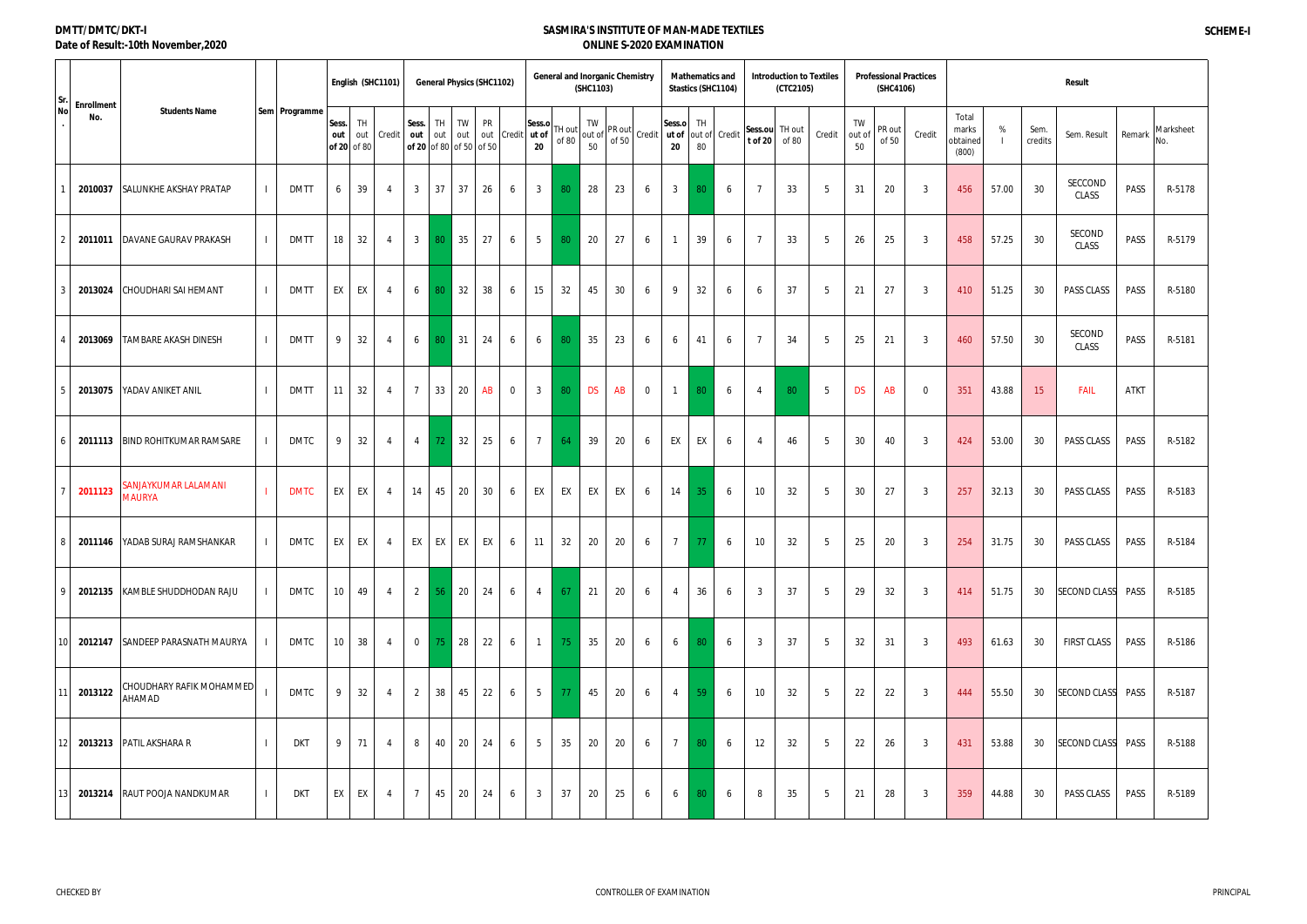#### **DMTT/DMTC/DKT-II Result Date:- 10 November,2020**

|           |                 |                     |                  | Result      |        |                  |
|-----------|-----------------|---------------------|------------------|-------------|--------|------------------|
| $\%$<br>Ш | Sem.<br>credits | Previous<br>credits | Total<br>Credits | Sem. Result | Remark | Marksheet<br>No. |
|           | 30              | 22                  | 52               | PASS CLASS  | ATKT   | R-5190           |
|           | 30              | 30                  | 60               | PASS CLASS  | PASS   | R-5191           |
|           | 30              | 30                  | 60               | PASS CLASS  | PASS   | R-5192           |
|           | 30              | 30                  | 60               | PASS CLASS  | PASS   | R-5193           |
|           | 30              | 30                  | 60               | PASS CLASS  | PASS   | R-5194           |
|           | 30              | 20                  | 50               | PASS CLASS  | ATKT   | R-5195           |
|           | 30              | 30                  | 60               | PASS CLASS  | PASS   | R-5196           |
|           | 30              | 26                  | 56               | PASS CLASS  | ATKT   | R-5197           |
|           | 30              | $30\,$              | 60               | PASS CLASS  | PASS   | R-5198           |
|           | 30              | 30                  | 60               | PASS CLASS  | PASS   | R-5199           |
|           | 30              | 30                  | 60               | PASS CLASS  | PASS   | R-5200           |
|           | 30              | 30                  | 60               | PASS CLASS  | PASS   | R-5201           |
|           | 30              | 30                  | 60               | PASS CLASS  | PASS   | R-5202           |
|           | 30              | 30                  | 60               | PASS CLASS  | PASS   | R-5203           |

#### **Sess. out of 20 O** TH out Credit of 80 **Sess. out of 20 O** TH out 1 of 80 of 50 of 50 TW out out PR Credit **Sess.o ut of 20 O** TH out  $\begin{bmatrix} 1 & 1 & 1 \\ 0 & 0 & 0 \\ 0 & 0 & 0 \end{bmatrix}$  out of TW 50 PR out Credit of  $50$ **Sess.o ut of 20 O** TH out of out of out of Credit **O** 80 50 50 TW PR TW out of out of 50 OR  $50^{10}$ Credit TW out Credit of 50 TW out PR out of<br>of 50 50 **Credit** Total marks obtained (1000) 1 **2018001** BHOIR ASMIKA UMESH II DMTT EX EX 3 EX EX EX EX 6 EX EX EX EX 6 EX EX EX EX 3 30 22 5 40 4 21 21 3 134 30 22 52 PASS CLASS ATKT R-5190 2 **2018006** CHAUHAN GOPAL PRAKASH II DMTT EX EX 3 EX EX EX EX 6 EX EX EX EX 6 EX EX EX EX 3 26 24 5 42 4 31 22 3 145 30 30 60 PASS CLASS PASS R-5191 3 **2018008** GUPTA RAKESH KUMAR ANAND II DMTT EX EX 3 EX EX EX EX 6 EX EX EX EX 6 EX EX EX EX 3 22 23 5 40 4 21 25 3 131 30 30 60 PASS CLASS PASS R-5192 <sup>4</sup> **<sup>2018012</sup>** PRASAD SURYADEVKUMAR RAMASHISH II DMTT EX EX <sup>3</sup> EX EX EX EX <sup>6</sup> EX EX EX EX <sup>6</sup> EX EX EX EX <sup>3</sup> <sup>26</sup> <sup>21</sup> <sup>5</sup> <sup>40</sup> <sup>4</sup> <sup>29</sup> <sup>27</sup> <sup>3</sup> <sup>143</sup> <sup>30</sup> <sup>30</sup> <sup>60</sup> PASS CLASS PASS R-5193 **2018015** SHAIKH RIYAZ AHAMAD VARISH ALI II DMTT EX EX <sup>3</sup> EX EX EX EX <sup>6</sup> EX EX EX EX <sup>6</sup> EX EX EX EX <sup>3</sup> <sup>23</sup> <sup>22</sup> <sup>5</sup> <sup>42</sup> <sup>4</sup> <sup>30</sup> <sup>21</sup> <sup>3</sup> <sup>138</sup> <sup>30</sup> <sup>30</sup> <sup>60</sup> PASS CLASS PASS R-5194 6 **2018016** SHARMA GOODLUCK RAJENDRA II DMTT EX EX 3 EX EX EX EX 6 EX EX EX EX 6 EX EX EX EX 3 24 22 5 40 4 30 28 3 144 30 20 50 PASS CLASS ATKT R-5195 7 **2018018** TIWARI ANURODH SHYAM II DMTT EX EX 3 EX EX EX EX 6 EX EX EX EX 6 EX EX EX EX 3 25 28 5 44 4 35 29 3 161 30 30 60 PASS CLASS PASS R-5196 <sup>8</sup> **<sup>2018020</sup>** UPADHYAY YASH KUMAR MANOJ KUMAR II DMTT EX EX <sup>3</sup> EX EX EX EX <sup>6</sup> EX EX EX EX <sup>6</sup> EX EX EX EX <sup>3</sup> <sup>23</sup> <sup>21</sup> <sup>5</sup> <sup>40</sup> <sup>4</sup> <sup>28</sup> <sup>20</sup> <sup>3</sup> <sup>132</sup> <sup>30</sup> <sup>26</sup> <sup>56</sup> PASS CLASS ATKT R-5197 9 **2018021** YADAV ANKIT SABHAJIT II DMTT EX EX 3 EX EX EX EX 6 EX EX EX EX 6 EX EX EX EX 3 22 22 5 46 4 25 22 3 137 30 30 60 PASS CLASS PASS R-5198 10 **2018022** YADAV PRADEEP RAMSHANKAR II DMTT EX EX 3 EX EX EX EX 6 EX EX EX EX 6 EX EX EX EX 3 28 22 5 42 4 29 24 3 145 30 30 60 PASS CLASS PASS R-5199 11 **2018101** BOHAREE TAHA NUROODIN II DMTC EX EX 3 EX EX EX EX 6 EX EX EX EX 6 EX EX EX EX 3 21 20 5 48 4 25 20 3 134 30 30 60 PASS CLASS PASS R-5200 12 **2018102** CHAUHAN ANAND RAMESH II DMTC EX EX 3 EX EX EX EX 6 EX EX EX EX 6 EX EX EX EX 3 24 24 5 42 4 22 21 3 133 30 30 60 PASS CLASS PASS R-5201 13 **2018105** KANOJIA ROHIT RAJKUMAR II DMTC EX EX 3 EX EX EX EX 6 EX EX EX EX 6 EX EX EX EX 3 24 22 5 46 4 28 25 3 145 30 30 60 PASS CLASS PASS R-5202 14 **2018106** KHAN IRFAAN FATAB II DMTC EX EX 3 EX EX EX EX 6 EX EX EX EX 6 EX EX EX EX 3 22 21 5 46 4 23 23 3 135 30 30 60 PASS CLASS PASS R-5203 Business Communication | Applied Physics & Applied Mechanics | Applied Chemistry (SHC181203) | Fundament and the temperation of Personality Development (| ""Graphics" | Textile Industrial Visit -II | Graphics | Textile Ind **(SHC181201) Sr.No. Enrollment No Students Name Sem Programme Textile Industrial Visit -II ( ATC183208) Applied Physics & Applied Mechanics Fundamental of Yarn & Fabric Forming/ Fundamental of Wet Processing (ATK181204/ ATX183204) Personality Development ( SHC181205) Engineering Graphics ( SHC181206)**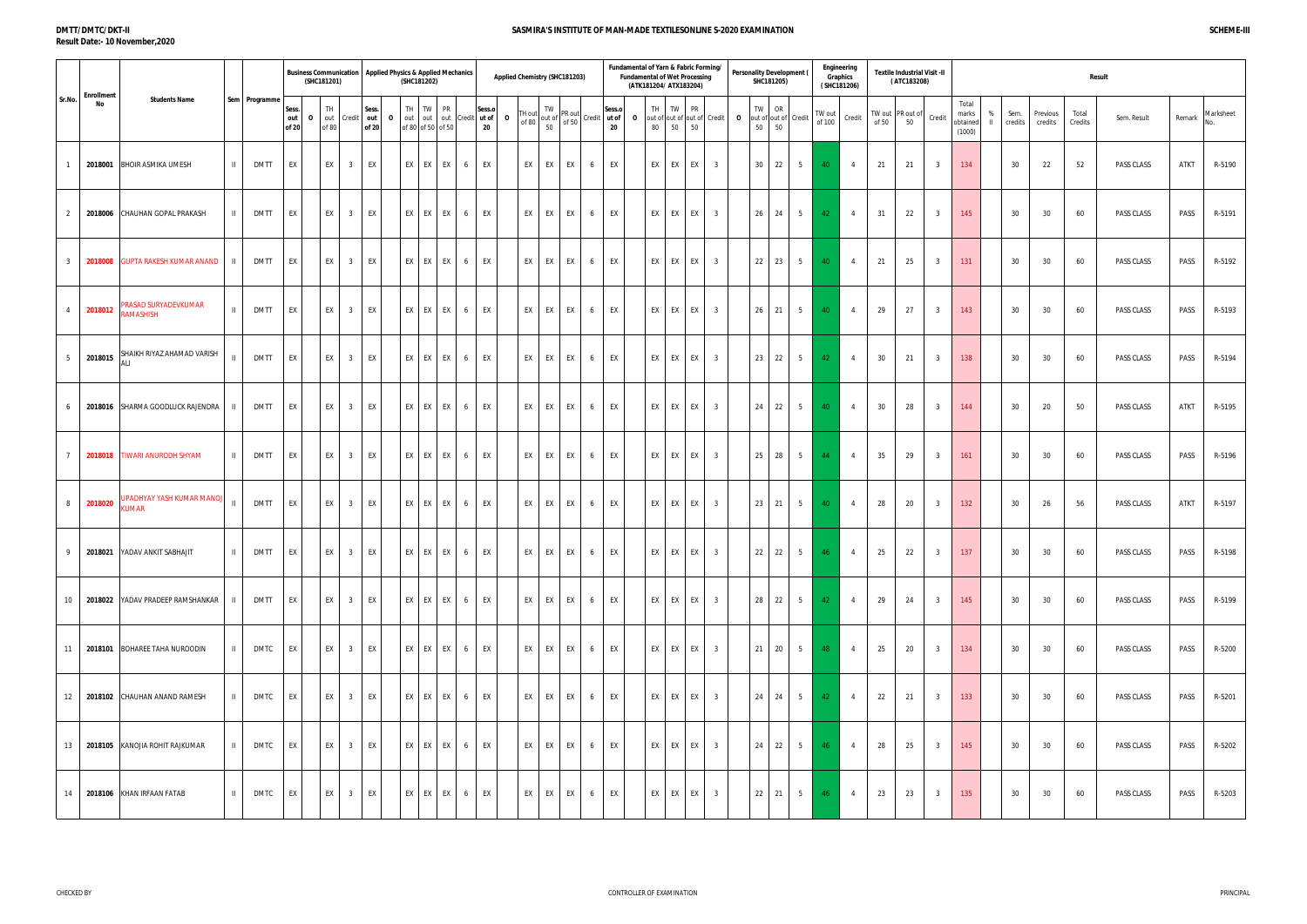#### **DMTT/DMTC/DKT-II Result Date:- 10 November,2020**

|           |                 |                     |                  | Result      |        |                  |
|-----------|-----------------|---------------------|------------------|-------------|--------|------------------|
| $\%$<br>Ш | Sem.<br>credits | Previous<br>credits | Total<br>Credits | Sem. Result | Remark | Marksheet<br>No. |
|           | 30              | 30                  | 60               | PASS CLASS  | PASS   | R-5204           |
|           | 30              | 30                  | 60               | PASS CLASS  | PASS   | R-5205           |
|           | 30              | 30                  | 60               | PASS CLASS  | PASS   | R-5206           |
|           | 30              | 30                  | 60               | PASS CLASS  | PASS   | R-5207           |
|           | 30              | 30                  | 60               | PASS CLASS  | PASS   | R-5208           |
|           | 30              | 26                  | 56               | PASS CLASS  | ATKT   | R-5209           |
|           | 30              | 30                  | 60               | PASS CLASS  | PASS   | R-5210           |
|           | 30              | 28                  | 58               | PASS CLASS  | ATKT   | R-5211           |
|           | 30              | $30\,$              | 60               | PASS CLASS  | PASS   | R-5212           |
|           | 30              | 30                  | 60               | PASS CLASS  | PASS   | R-5213           |
|           | 30              | 30                  | 60               | PASS CLASS  | PASS   | R-5214           |
|           | 30              | 20                  | 50               | PASS CLASS  | ATKT   | R-5215           |
|           | 30              | 30                  | 60               | PASS CLASS  | PASS   | R-5216           |
|           | 22              | 26                  | 48               | <b>FAIL</b> | ATKT   |                  |

#### **Sess. out of 20 O** TH out Credit of 80 **Sess. out of 20 O** TH out 1 of 80 of 50 of 50 TW out out PR Credit **Sess.o ut of 20 O** TH out of 80 out of of 50 Credit TW 50 PR out Credit **Sess.o ut of 20 O** TH out of out of out of Credit **O** 80 50 50 TW **PR** TW out of out of  $\frac{21}{50}$ OR  $50^{10}$ Credit TW out Credit of 50 TW out PR out of<br>of 50 50 **Credit** Total marks obtained (1000) Business Communication | Applied Physics & Applied Mechanics | Applied Chemistry (SHC181203) | Fundament and the temperation of Personality Development (| ""Graphics" | Textile Industrial Visit -II | Graphics | Textile Ind **(SHC181201) Sr.No. Enrollment No Students Name Sem Programme Textile Industrial Visit -II ( ATC183208) Applied Physics & Applied Mechanics Fundamental of Yarn & Fabric Forming/ Fundamental of Wet Processing (ATK181204/ ATX183204) Personality Development ( SHC181205) Engineering Graphics ( SHC181206)** 15 **2018108** MAHAJAN RAHUL PUNDLIK II DMTC EX EX 3 EX EX EX EX 6 EX EX EX EX 6 EX EX EX EX 3 23 22 5 46 4 21 22 3 134 30 30 60 PASS CLASS PASS R-5204 <sup>16</sup> **<sup>2018109</sup>** MISHRA SHIVAM MANGAL PRASAD II DMTC EX EX <sup>3</sup> EX EX EX EX <sup>6</sup> EX EX EX EX <sup>6</sup> EX EX EX EX <sup>3</sup> <sup>22</sup> <sup>24</sup> <sup>5</sup> <sup>40</sup> <sup>4</sup> <sup>22</sup> <sup>23</sup> <sup>3</sup> <sup>131</sup> <sup>30</sup> <sup>30</sup> <sup>60</sup> PASS CLASS PASS R-5205 17 **2018113** PATIL AMISHA RAJENDRA II DMTC EX EX 3 EX EX EX EX 6 EX EX EX EX 6 EX EX EX EX 3 29 26 5 48 4 26 28 3 157 30 30 60 PASS CLASS PASS R-5206 18 **2018114** PATIL BHAVIK SHIVAJI II DMTC EX EX 3 EX EX EX EX 6 EX EX EX EX 6 EX EX EX EX 3 22 21 5 40 4 21 25 3 129 30 30 60 PASS CLASS PASS R-5207 19 **2018116** SHAH MILESH JHUTAN II DMTC EX EX 3 EX EX EX EX 6 EX EX EX EX 6 EX EX EX EX 3 25 22 5 40 4 27 24 3 138 30 30 60 PASS CLASS PASS R-5208 20 **2018117** SHAIKH SOHEB SHAKIL II DMTC EX EX 3 EX EX EX EX 6 EX EX EX EX 6 EX EX EX EX 3 26 23 5 40 4 23 25 3 137 30 26 56 PASS CLASS ATKT R-5209 21 **2018118** SHARMA OHITKUMAR RAMESH II DMTC EX EX 3 EX EX EX EX 6 EX EX EX EX 6 EX EX EX EX 3 28 24 5 46 4 27 20 3 145 30 30 60 PASS CLASS PASS R-5210 22 **2018119** SINGH PRINCE AMIT II DMTC EX EX 3 EX EX EX EX 6 EX EX EX EX 6 EX EX EX EX 3 22 26 5 40 4 21 21 3 130 30 28 58 PASS CLASS ATKT R-5211 23 **2018121** SURYAWANSHI PRANALI GAJANAN II DMTC EX EX <sup>3</sup> EX EX EX EX <sup>6</sup> EX EX EX EX <sup>6</sup> EX EX EX EX <sup>3</sup> <sup>23</sup> <sup>23</sup> <sup>5</sup> <sup>46</sup> <sup>4</sup> <sup>28</sup> <sup>20</sup> <sup>3</sup> <sup>140</sup> <sup>30</sup> <sup>30</sup> <sup>60</sup> PASS CLASS PASS R-5212 24 **2018122** TANDEL VRUSHALI VASUDEV II DMTC EX EX 3 EX EX EX EX 6 EX EX EX EX 6 EX EX EX EX 3 21 24 5 40 4 21 21 3 127 30 30 60 PASS CLASS PASS R-5213 25 **2018128** YADAV ABHISHEK ANIL II DMTC EX EX 3 EX EX EX EX 6 EX EX EX EX 6 EX EX EX EX 3 21 23 5 40 4 22 28 3 134 30 30 60 PASS CLASS PASS R-5214 26 **2018129** YADAV AVINASH KRISHNAKANT II DMTC EX EX 3 EX EX EX EX 6 EX EX EX EX 6 EX EX EX EX 3 24 22 5 40 4 27 28 3 141 30 20 50 PASS CLASS ATKT R-5215 27 **2018131** YADAV SUNAINA DEEPRAJ II DMTC EX EX 3 EX EX EX EX 6 EX EX EX EX 6 EX EX EX EX 3 25 23 5 70 4 21 25 3 164 30 30 60 PASS CLASS PASS R-5216 28 **2018201** BHANUSHALI KARAN HARESH II DKT EX EX 3 EX EX EX EX 6 EX EX EX EX 6 EX EX EX EX 3 DS DS 0 40 4 DS DS 0 40 22 26 48 FAIL ATKT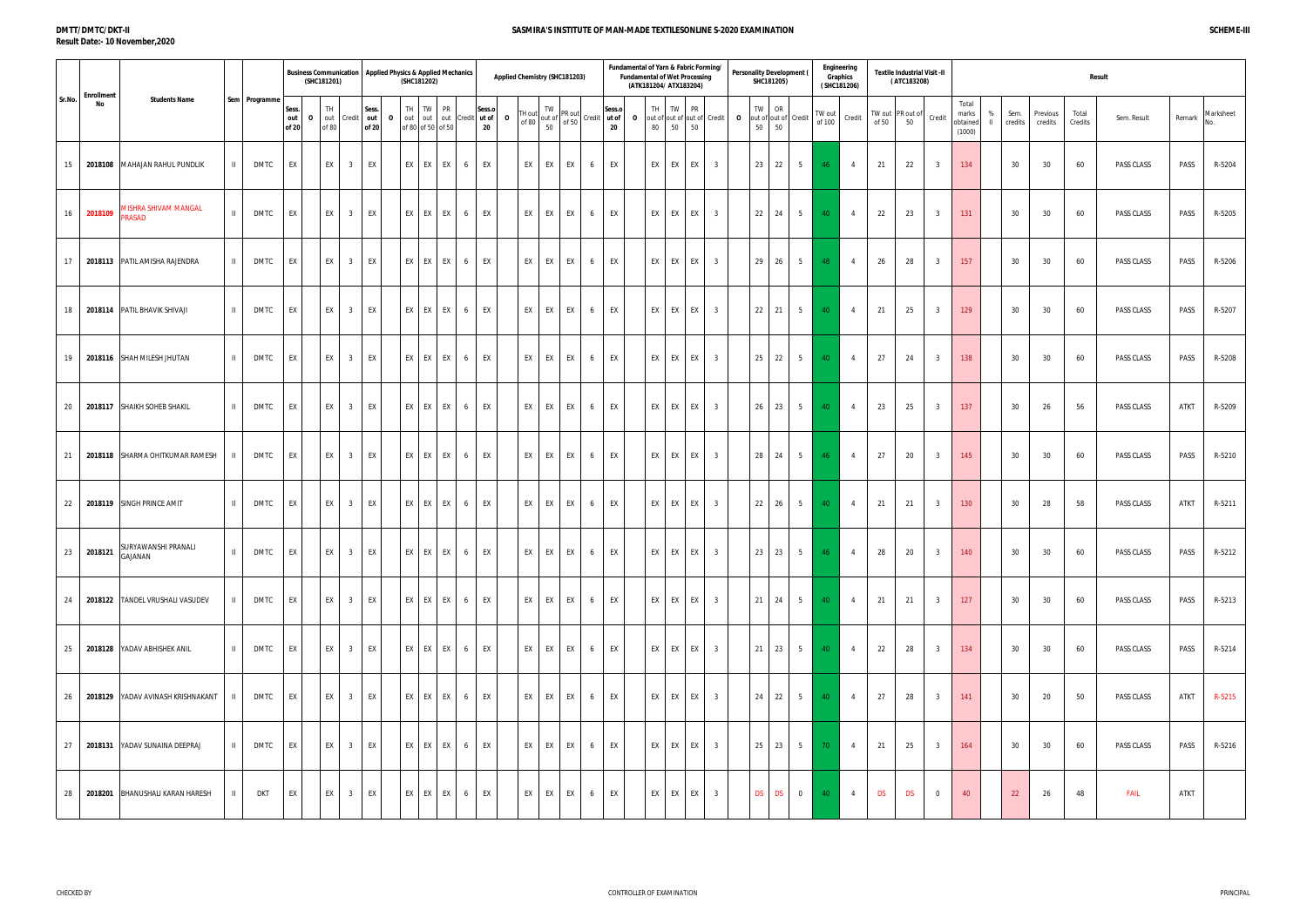#### **DMTT/DMTC/DKT-II Result Date:- 10 November,2020**

|        | <b>Enrollment</b>               |               |                | <b>Business Communication   Applied Physics &amp; Applied Mechanics</b><br>(SHC181201)     |                | (SHC181202) |                               |              | Applied Chemistry (SHC181203) |    |    |    | <b>Fundamental of Wet Processing</b><br>(ATK181204/ ATX183204) |  | Fundamental of Yarn & Fabric Forming/   Personality Development $\int$<br>SHC181205) | Engineering<br><b>Graphics</b><br>(SHC181206) |        |       | Textile Industrial Visit -II<br>(ATC183208) |        |                                      |                 |                     | <b>Result</b>    |             |        |           |
|--------|---------------------------------|---------------|----------------|--------------------------------------------------------------------------------------------|----------------|-------------|-------------------------------|--------------|-------------------------------|----|----|----|----------------------------------------------------------------|--|--------------------------------------------------------------------------------------|-----------------------------------------------|--------|-------|---------------------------------------------|--------|--------------------------------------|-----------------|---------------------|------------------|-------------|--------|-----------|
| Sr.No. | <b>Students Name</b><br>No      | Sem Programme | Sess.<br>of 20 | TH<br>  out   0   out   Credit   out   0   out   out   out   Credit   ut of   0  <br>of 80 | Sess.<br>of 20 |             | TH TW PR<br>of 80 of 50 of 50 | Sess.o<br>20 |                               |    |    |    |                                                                |  | TW OR<br><b>O</b> out of out of Credit<br>50 50                                      | TW out<br>of 100                              | Credit | of 50 | TW out PR out of                            | Credit | Total<br>marks<br>obtained<br>(1000) | Sem.<br>credits | Previous<br>credits | Total<br>Credits | Sem. Result | Remark | Marksheet |
|        | 2018202 KANNOJIA SURAJ BACHULAL | <b>DKT</b>    | EX             | EX                                                                                         | EX             | EX I        | EX EX                         | EX           | EX<br>EX                      | EX | EX | EX | EX<br>EX I                                                     |  |                                                                                      |                                               |        | 21    | $\sim$                                      |        | 142                                  | $\sim$          | $\sim$              | 60               | PASS CLASS  | PASS   | R-5217    |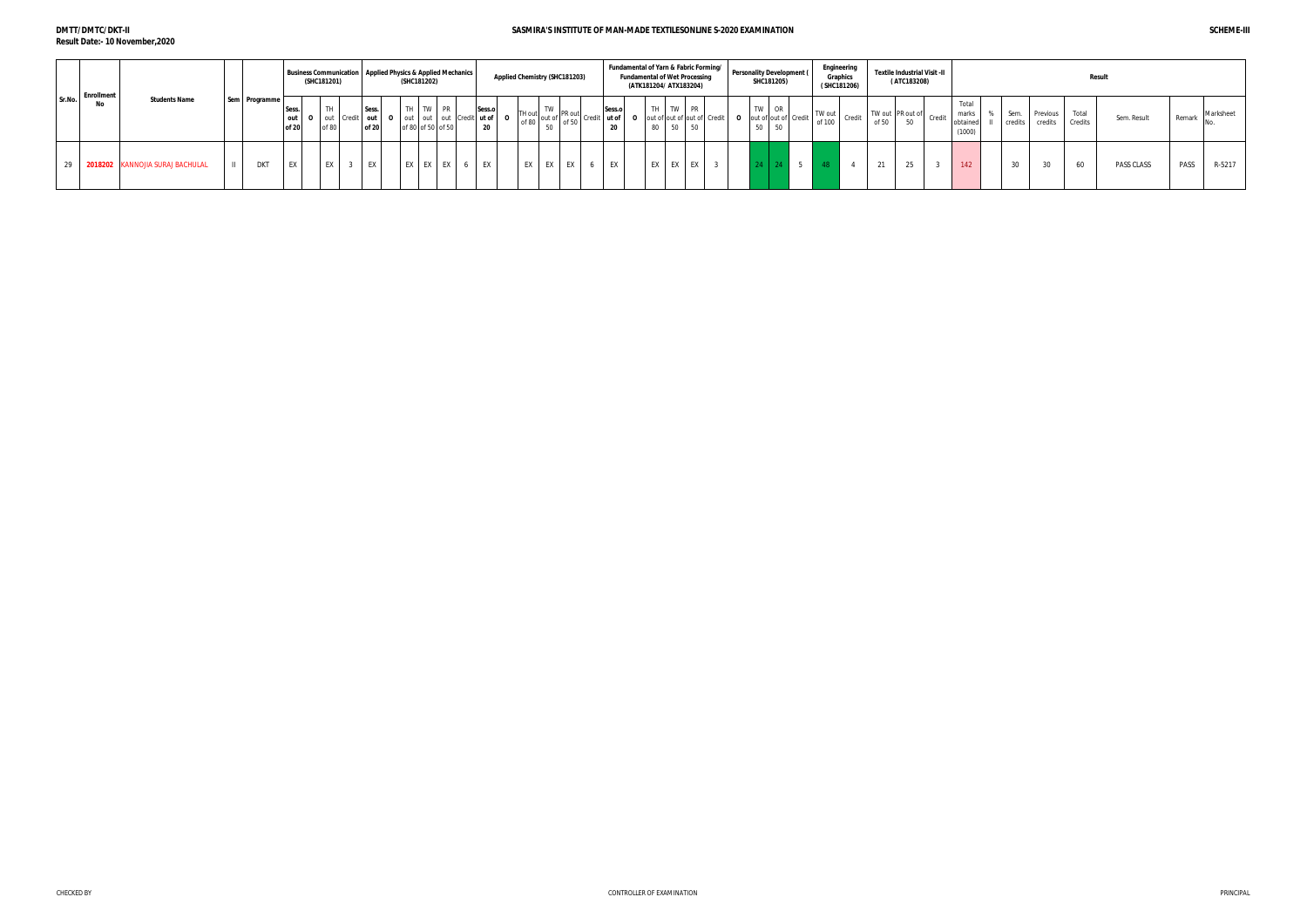#### **DMTT/TC/KT-II Result Date :- 10 November,2020**

|    | $\begin{bmatrix}$ Sr. $\end{bmatrix}$ Enrollment |                                                                                         |     | Progra                                    |              | <b>Advance English</b><br>Communication | (SHC141201) |                |                                                |            | <b>Applied Physics (SHC141202)</b>  |                      |                |                 | Applied Chemistry (SHC141203)                           |                                                                                                                              | <b>Applied Mathematics</b> | (SHC141204)     |                   |                | <b>Applied Mechanics</b> | (SHC141205)     |   |                | Introduction to<br><b>Textile Fibres</b><br>(CTC142206) |                |                 | Engineering<br>Graphics<br>(ATC143207) | <b>Web Based</b><br><b>Presentation-II</b><br>(ATN143208) |                                      |                   |                 |                     | Result           |              |             |                  |
|----|--------------------------------------------------|-----------------------------------------------------------------------------------------|-----|-------------------------------------------|--------------|-----------------------------------------|-------------|----------------|------------------------------------------------|------------|-------------------------------------|----------------------|----------------|-----------------|---------------------------------------------------------|------------------------------------------------------------------------------------------------------------------------------|----------------------------|-----------------|-------------------|----------------|--------------------------|-----------------|---|----------------|---------------------------------------------------------|----------------|-----------------|----------------------------------------|-----------------------------------------------------------|--------------------------------------|-------------------|-----------------|---------------------|------------------|--------------|-------------|------------------|
| No | No                                               | <b>Students Name</b>                                                                    | Sem | mme                                       | Sess.<br>out | TH<br>out<br>of 20 of 80 of 50          | TW          | out Credit     | Sess. TH<br>out out<br>of 20 of 80 of 50 of 50 | TW         | <b>PR</b>                           | out out Credit ut of | Sess.o<br>20   | FH out<br>of 80 | $\begin{bmatrix} TW\\ out~ of\\ 50\end{bmatrix}$ PR out | Sess.o<br>  Credit   ut of  out of  out of   Credit   ut of  out of  out of   Credit   ut of  out of   Credit<br>$20\degree$ | TH 1<br>80                 | TW<br>50        |                   | Sess.o<br>20   | TH  <br>80               | TW<br>50        |   | 20             | Sess.o TH<br>80                                         |                | TW out<br>of 50 | Credit                                 | Grade                                                     | Total<br>marks<br>obtained<br>(1000) | %<br>$\mathbf{H}$ | Sem.<br>credits | Previous<br>credits | Total<br>Credits | Sem. Result  | Remark      | Marksheet<br>No. |
|    | 2014022                                          | SAYALI RAMCHANDRA<br><b>JANGE</b>                                                       |     | $\parallel$ DMTT 15 37                    |              |                                         | 36 l        | 3 <sup>3</sup> |                                                | 5 80 20 24 |                                     | 6                    | 9              | 32              | 24<br>35                                                | 6<br>4                                                                                                                       |                            | 80 30           | $\overline{3}$    | 3 <sup>3</sup> | 37                       | 20              | 6 | 8              | 37                                                      | $\overline{2}$ | 36              | $\overline{4}$                         | D                                                         |                                      | 572 57.20         | 30              | 30                  | 60               | SECOND CLASS | PASS        | R-5218           |
|    | 2 2014030                                        | <b>ADHAV MITHILESH</b><br><b>GANGADHAR</b>                                              |     | II DMTT 14 5                              |              |                                         | 31          | $\overline{0}$ | 3 <sup>1</sup>                                 | 12 20      | 24                                  | $\overline{0}$       | 5 <sup>1</sup> | 80              | 21<br>21                                                | 6<br>4                                                                                                                       | 80 <sub>1</sub>            | 30              | $\overline{3}$    | $3 \mid$       | 69                       | 30              | 6 | 8              | 32                                                      | 2              | 38              | $\overline{a}$                         | $\mathsf{C}$                                              | 530                                  | 53.00             | 21              |                     | 21               | <b>FAIL</b>  | <b>ATKT</b> |                  |
|    |                                                  | 2014033 KASAR SWAPNIL VIJAY                                                             |     | $II$ DMTT 18 54                           |              |                                         | 40          | 3 <sup>3</sup> |                                                | 10 80 39   | 30                                  | 6                    | 17             | 80              | 41<br>22                                                | 10<br>6                                                                                                                      | 80                         | 20              | 3 <sup>3</sup>    | 11             | 32                       | 42              | 6 | 16             | 50                                                      | 2              | 34              | $\overline{4}$                         | $\mathsf{C}$                                              | 726                                  | 72.60             | 30              | 26                  | 56               | FIRST CLASS  | <b>ATKT</b> | R-5219           |
|    |                                                  | 2014038 MEHER PRANAAY RAVINDRA   II DMTT   EX   EX   EX                                 |     |                                           |              |                                         |             | 3 <sup>3</sup> |                                                | 2 38 31    | 22                                  | 6                    | $\overline{4}$ | 36              | 20<br>27                                                | $\overline{\mathbf{3}}$<br>6                                                                                                 | 80                         | 28              | 3 <sup>1</sup>    | $\overline{2}$ | 46                       | 31              | 6 | 2              | 54                                                      | $\overline{2}$ | 42              | $\overline{A}$                         | $\mathsf{C}$                                              | 468                                  | 46.80             | 30              | 30                  | 60               | PASS CLASS   | PASS        | R-5220           |
|    |                                                  | 2014045 RAUT SIDDHESH VIKAS                                                             |     | II DMTT 13 80 34                          |              |                                         |             | 3 <sup>1</sup> |                                                | 1 80 20    | 32                                  | 6                    | 4              | 80              | 24<br>30                                                | 6                                                                                                                            | 4 80                       | 38              | 3 <sup>3</sup>    | $3 \mid$       |                          | 77 30           | 6 | 8              | 44                                                      | $\overline{2}$ | 35              | $\overline{A}$                         | D                                                         | 717                                  | 71.70             | 30              | 30                  | 60               | FIRST CLASS  | PASS        | R-5221           |
|    |                                                  | 2014059 VARADE GOPAL ISHWAR                                                             |     | II DMTT 6                                 |              | 37                                      | 34          | 3 <sup>3</sup> |                                                | 5 80 20    | 27                                  | 6                    | $6 \mid$       |                 | $80$   21   22                                          | 6                                                                                                                            | 4 80                       | 30 <sup>°</sup> | $3\overline{3}$   | $2 \mid$       | 80                       | 32              | 6 | $\mathbf{3}$   | 37                                                      | $\overline{2}$ | 34              | $\overline{4}$                         | B                                                         | 640                                  | 64.00             | 30              | 30                  | 60               | FIRST CLASS  | PASS        | R-5222           |
|    |                                                  | 2015029 GHARAT NANDAN SUNIL                                                             |     | $\parallel$ DMTT 13 80 38                 |              |                                         |             | 3 <sup>3</sup> |                                                | 9 80 24    | AB                                  | $\overline{0}$       | 10             | 32              | 21<br>25                                                | 6<br>8                                                                                                                       | 36                         | 20              | $\overline{3}$    | 8 <sup>1</sup> | 80                       | 34              | 6 | $\overline{4}$ | 38                                                      | 2              | 20              | $\overline{4}$                         | D                                                         | 580                                  | 58.00             | 24              |                     | 24               | <b>FAIL</b>  | <b>ATKT</b> |                  |
|    |                                                  | 8 2015046 PATIL SAURABH VILAS                                                           |     |                                           |              |                                         |             |                |                                                |            |                                     | $6\overline{6}$      | 5 <sub>1</sub> |                 | 35 20 20                                                | $6\overline{6}$                                                                                                              |                            |                 | $4 \t36 \t20 \t3$ | $\mathbf{A}$   | 61                       | 37 <sup>1</sup> |   | $\mathbf{A}$   | 80 <sub>1</sub>                                         | $\overline{2}$ | 29              | $\mathbf{A}$                           | $D \Box$                                                  |                                      |                   | 616 61.60 30    | 30                  | 60               | FIRST CLASS  | <b>PASS</b> | R-5223           |
|    | 9 2015053                                        | BALKRISHNA GANPAT<br>SAWANT                                                             |     | $\parallel$ DMTT 14 36 35                 |              |                                         |             | 3 <sup>1</sup> |                                                |            | 6 80 41 30                          | 6 <sup>6</sup>       | 9 <sup>1</sup> |                 | AB 21 20                                                | $\overline{0}$                                                                                                               |                            |                 | 9 80 27 3         |                | $11 \t36$                | 42              | 6 | $\overline{7}$ | 45                                                      | $\overline{2}$ | 32              | $\overline{4}$                         | B                                                         |                                      | 581 58.10 24      |                 |                     | 24               | <b>FAIL</b>  | ATKT        |                  |
|    | 10 2015063                                       | RAKSHAK RAMESHWAR<br><b>SINGH</b>                                                       |     | $\parallel$ DMTT 14 32 38                 |              |                                         |             | 3 <sup>3</sup> |                                                |            | $6 \ 80 \ 38 \ 27$                  | 6 <sup>1</sup>       |                | $10$ 80         | 30 30                                                   | 6                                                                                                                            | 5 80 20                    |                 | 3 <sup>3</sup>    | 11             |                          | 40 39           | 6 |                | $10 \quad 80$                                           | $\overline{2}$ | 25              | $\overline{4}$                         | D                                                         |                                      | 695 69.50 30      |                 | 30                  | 60               | FIRST CLASS  | PASS        | R-5224           |
|    |                                                  | 11 2016018 AADE SANTOSH LAXMAN                                                          |     | $\parallel$ DMTT 7 75 20                  |              |                                         |             | 3 <sup>3</sup> |                                                |            | $12 \mid 32 \mid 36 \mid 26 \mid 6$ |                      | 12             |                 | 32 20 21                                                | 6                                                                                                                            | 10 80 35                   |                 | $\overline{3}$    |                | 9 80 32                  |                 | 6 | 12             | 34                                                      | 2              | 40              | $\overline{4}$                         | D                                                         | 625                                  | 62.50 30          |                 | 30                  | 60               | FIRST CLASS  | PASS        | R-5225           |
|    |                                                  | 12 2016033 KADAM RUSHIKESH RAHUL                                                        |     | $\parallel$ DMTT 11 37 20 3 13 80 21 22 6 |              |                                         |             |                |                                                |            |                                     |                      | 13             | $-59$           | 20<br>22                                                | 6                                                                                                                            |                            |                 | 18 32 29 3        |                | 15 59 38                 |                 | 6 |                | $9 \mid 64$                                             | $\overline{2}$ | 43              | $\overline{4}$                         | D                                                         | 625                                  | 62.50             | 30              | 30                  | 60               | FIRST CLASS  | PASS        | R-5226           |
|    |                                                  | 13 2016035 KAMBLE SANKET SAKHARAM   II   DMTT   8   36   20   3   13   32   34   28   6 |     |                                           |              |                                         |             |                |                                                |            |                                     |                      | 14             | 39              | 20 23                                                   | 6                                                                                                                            | 10 80 35                   |                 | 3 <sup>3</sup>    |                | $10 \mid 44$             | 34              | 6 | 10             | 32 <sub>1</sub>                                         | $\overline{2}$ | 41              | $\overline{4}$                         | B                                                         | 563                                  | 56.30 30          |                 | 30                  | 60               | SECOND CLASS | PASS        | R-5227           |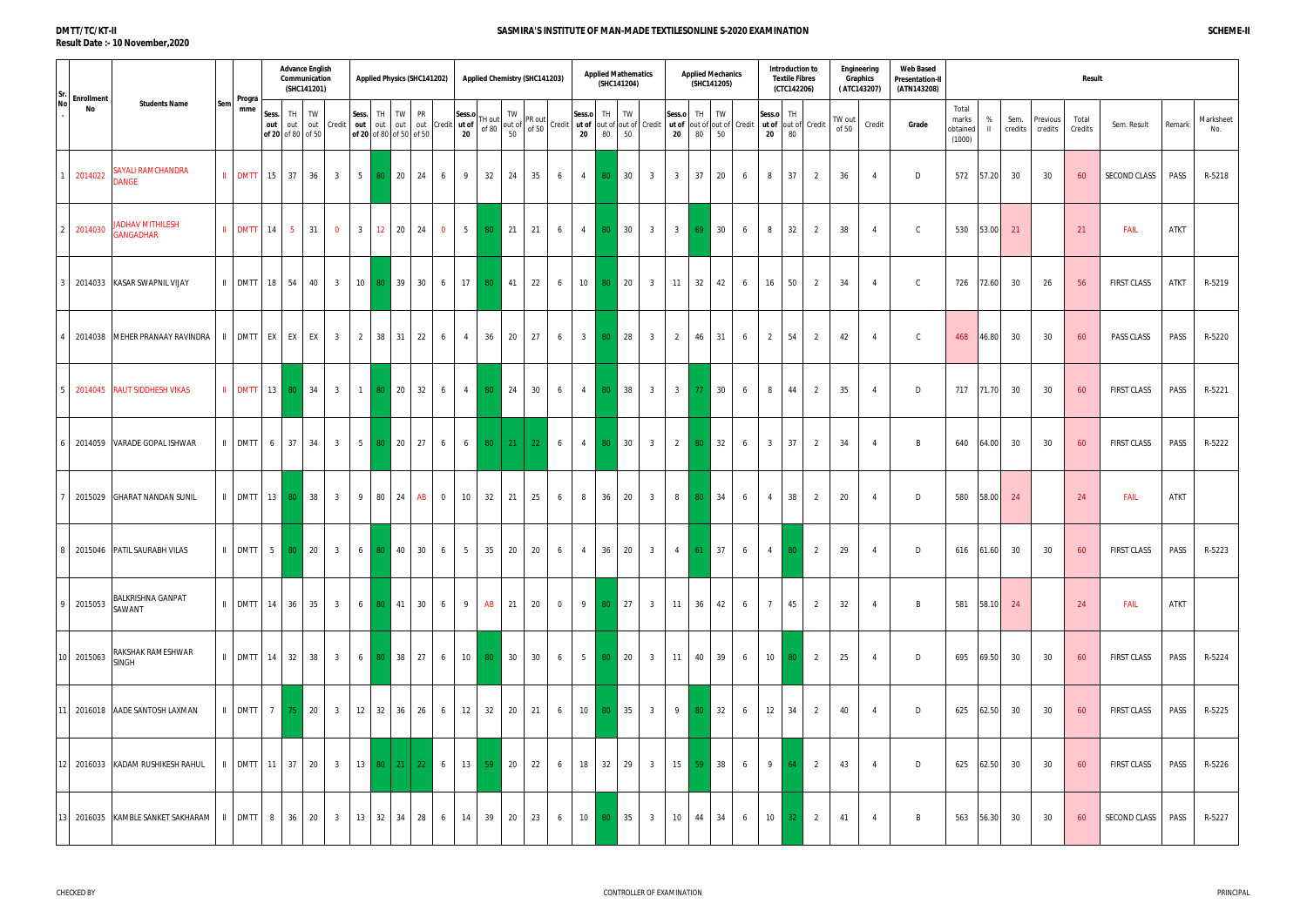#### **DMTT/TC/KT-II Result Date :- 10 November,2020**

| Sr  | <b>Enrollment</b> |                                                                                                      |     |                                                                                                                 |              | <b>Advance English</b><br>Communication | (SHC141201) |                |                                    |          |             | <b>Applied Physics (SHC141202)</b> |                 |              |                 | Applied Chemistry (SHC141203)                                                                           |    |                                                                                              |                             | <b>Applied Mathematics</b><br>(SHC141204) |              |                 |                       | <b>Applied Mechanics</b><br>(SHC141205) |           |                 |    | Introduction to<br><b>Textile Fibres</b><br>(CTC142206) |                             |                 | Engineering<br>Graphics<br>(ATC143207) | <b>Web Based</b><br><b>Presentation-II</b><br>(ATN143208) |                                      |                   |                 |                     | Result           |              |             |                  |
|-----|-------------------|------------------------------------------------------------------------------------------------------|-----|-----------------------------------------------------------------------------------------------------------------|--------------|-----------------------------------------|-------------|----------------|------------------------------------|----------|-------------|------------------------------------|-----------------|--------------|-----------------|---------------------------------------------------------------------------------------------------------|----|----------------------------------------------------------------------------------------------|-----------------------------|-------------------------------------------|--------------|-----------------|-----------------------|-----------------------------------------|-----------|-----------------|----|---------------------------------------------------------|-----------------------------|-----------------|----------------------------------------|-----------------------------------------------------------|--------------------------------------|-------------------|-----------------|---------------------|------------------|--------------|-------------|------------------|
| Nol | No                | <b>Students Name</b>                                                                                 | Sem | Progra<br>mme                                                                                                   | Sess.<br>out | TH<br>out<br>of 20 of 80 of 50          | TW          | out Credit     | out out<br>of 20 of 80 of 50 of 50 | Sess. TH | TW          | PR<br>out out Credit ut of         |                 | Sess.o<br>20 | [H out<br>of 80 | $\begin{array}{c}\n\text{TW} \\ \text{out of} \\ \begin{array}{c}\n50\n\end{array}\n\end{array}$ PR out |    | Credit   ut of  out of out of  Credit   ut of  out of out of  Credit   ut of  out of  Credit | Sess.o<br>20                | TH<br>80                                  | TW<br>50     |                 | Sess.o<br>$20\degree$ | TH<br>80                                | TW<br>50  |                 | 20 | Sess.o TH<br>80                                         |                             | TW out<br>of 50 | Credit                                 | Grade                                                     | Total<br>marks<br>obtained<br>(1000) | %<br>$\mathbf{H}$ | Sem.<br>credits | Previous<br>credits | Total<br>Credits | Sem. Result  | Remark      | Marksheet<br>No. |
|     | 14 2016039        | KUSALE LAKHAN<br>YAMANAPPA                                                                           |     | $II$ DMTT 9                                                                                                     |              | 33                                      | 21          | 3 <sup>3</sup> |                                    |          | 12 33 36 29 |                                    | 6               | 12           | 32              | 20                                                                                                      | 21 | 6                                                                                            | 14 32                       |                                           | 35           | 3 <sup>3</sup>  | 11                    | 32                                      | 25        | 6               | 11 | 28                                                      | $\overline{2}$              | 21              | $\overline{4}$                         | C                                                         | 467                                  | 46.70             | 30              | 26                  | 56               | PASS CLASS   | PASS        | R-5228           |
|     | 15 2016054        | <b>TANDEL VIKRANT ANIL</b>                                                                           |     | $\parallel$ DMTT 10 77 23                                                                                       |              |                                         |             | 3 <sup>3</sup> |                                    |          | 10 80 39    | 28                                 | 6               | 11           | 34              | 21                                                                                                      | 23 | 6                                                                                            | 15                          | 80 30                                     |              | $\overline{3}$  | 13                    | 38                                      | <b>DS</b> | $\overline{0}$  | 11 | 33                                                      | $\overline{2}$              | 20 <sup>°</sup> | $\overline{4}$                         | $\mathsf{C}$                                              | 596                                  | 59.60             | 24              |                     | 24               | <b>FAIL</b>  | <b>ATKT</b> |                  |
|     | 16 2017019        | CHAUDHARI DHAVAL<br>RAJENDRA                                                                         |     | $\parallel$ DMTT 12 15                                                                                          |              |                                         | 25          | $\overline{0}$ |                                    |          | 11 $AB$ 25  | 23                                 |                 | 13           | 32              | 20                                                                                                      | 20 | 6                                                                                            | 11                          | 16                                        | 22           | $\mathbf 0$     | 12                    | 32                                      | 30        | 6               | 11 | 23                                                      | $\overline{0}$              | 21              | $\overline{4}$                         | D                                                         | 374                                  | 37.40             | -16             |                     | 16               | <b>FAIL</b>  | <b>ATKT</b> |                  |
|     |                   | 17 2017021 CHODHARI PARTH MANDAN                                                                     |     | $\parallel$ DMTT 13 32                                                                                          |              |                                         | 32          | 3 <sup>3</sup> |                                    |          | 11 80 24    | 20                                 | 6               | 14           | 32              | 26                                                                                                      | 25 | 6                                                                                            | $11 \quad 32$               |                                           | 22           | $\overline{3}$  | 11                    | 50                                      | 21        | 6               | 13 | 23                                                      | 2                           | 20              | $\overline{4}$                         | $\mathsf{C}$                                              | 512                                  | 51.20             | 30              | 30                  | 60               | SECOND CLASS | PASS        | R-5229           |
|     |                   | 18 2017026 JAIN SHIVAM NITIN                                                                         |     | $\parallel$ DMTT 13 32                                                                                          |              |                                         | 25          | 3 <sup>3</sup> |                                    |          | 12 37 30 37 |                                    | 6               | 14           | 32              | 30                                                                                                      | 26 | 6                                                                                            | $12 \quad 32$               |                                           | 35           | 3 <sup>3</sup>  | 10 32                 |                                         | 26        | 6               | 17 | 33                                                      | 2                           | 20              | $\overline{4}$                         | D                                                         | 505                                  | 50.50             | 30              | 30                  | 60               | SECOND CLASS | PASS        | R-5230           |
|     |                   | 19 2017028 KAMBLI RUTUJRAJ RAVINDRA   II   DMTT   EX   EX   EX                                       |     |                                                                                                                 |              |                                         |             | 3 <sup>1</sup> |                                    |          | 12 32 36    | 25                                 | 6               | 16           | 33              | 38                                                                                                      | 25 | 6                                                                                            | 11 80 35                    |                                           |              | $3\overline{3}$ | 15                    | $1\,33\,1$                              | 29        | 6               | 10 | 32                                                      | 2                           | 36              | $\overline{A}$                         | $\mathsf{C}$                                              | 498                                  | 49.80             | 30              | 26                  | 56               | PASS CLASS   | PASS        | R-5231           |
|     |                   | 20 2017031 KUTE GAURAV SANTOSH                                                                       |     | $\parallel$ DMTT 12 32                                                                                          |              |                                         | 25          | 3 <sup>3</sup> |                                    |          |             | 10 32 26 24                        | $6\overline{6}$ |              | 13 80           | 34                                                                                                      | 20 | 6                                                                                            | $11 \mid 32 \mid$           |                                           | 30           | 3 <sup>3</sup>  |                       | 13 43 31                                |           | 6               | 9  | 32                                                      | $\overline{2}$              | 35              | $\overline{4}$                         | D                                                         | 544                                  | 54.40             | 30              | 30                  | 60               | SECOND CLASS | PASS        | R-5232           |
|     |                   | 21  2017033  MORE MANAS MOTIRAM        II   DMTT   EX   EX   EX    3      12    32    22    22     6 |     |                                                                                                                 |              |                                         |             |                |                                    |          |             |                                    |                 |              |                 | $14$ 32 30 29                                                                                           |    | 6 14 80 38 3 12 33 29                                                                        |                             |                                           |              |                 |                       |                                         |           | 6               |    |                                                         | $13 \mid 32 \mid 2 \mid 37$ |                 | $\overline{4}$                         | $\Box$                                                    |                                      |                   | 481 48.10 30    | 30                  | 60               | PASS CLASS   |             | PASS R-5233      |
|     |                   | 22 2017034 MORE YASH RAJENDRA                                                                        |     | $\parallel$ DMTT 14 32 30 3 11 32 22 20 6                                                                       |              |                                         |             |                |                                    |          |             |                                    |                 |              |                 | 12 80 39 20                                                                                             |    | $6\overline{6}$                                                                              | 12 32 40 3                  |                                           |              |                 |                       | $12 \mid 32 \mid 27 \mid$               |           | 6 <sup>6</sup>  |    | 13 32                                                   | 2                           | 34              | $\overline{4}$                         | D                                                         |                                      | 546 54.60 30      |                 | 30                  | 60               | SECOND CLASS | PASS        | R-5234           |
|     | 23 2017042        | SAYYED MOHD. ZOHRAIN<br><b>ALIRAZA</b>                                                               |     | $\parallel$ DMTT EX EX EX 3                                                                                     |              |                                         |             |                |                                    |          |             | 13   38   35   21   6              |                 | 16           |                 | 32 20 24                                                                                                |    | 6 <sup>1</sup>                                                                               | $11 \mid 42 \mid 23 \mid 3$ |                                           |              |                 |                       | 18 43 29                                |           | 6               |    | $17 \quad 32$                                           | 2                           | 34              | $\overline{4}$                         | $\mathsf{C}$                                              |                                      | 448 44.80 30      |                 | 30                  | 60               | PASS CLASS   | PASS        | R-5235           |
|     |                   | 24 2017043 SHAIKH GULAM ZILANI                                                                       |     | II DMTT EX EX EX 3 11 32 22 21 6 12 32 20 20 6                                                                  |              |                                         |             |                |                                    |          |             |                                    |                 |              |                 |                                                                                                         |    |                                                                                              | $12 \mid 39 \mid$           |                                           | $21 \quad 3$ |                 | 13                    | 44 28                                   |           | 6               |    |                                                         | $12 \mid 80 \mid 2 \mid$    | 20              | $\overline{4}$                         | $\mathsf{C}$                                              |                                      | 439 43.90 30      |                 | 27                  | 57               | PASS CLASS   | ATKT        | R-5236           |
|     |                   | 25 2017047 TAMORE SNEHAL GANESH                                                                      |     | $\vert$ DMTT EX EX EX 3 12 4 22 20 0                                                                            |              |                                         |             |                |                                    |          |             |                                    |                 |              |                 | 13 32 20                                                                                                | 26 | 6                                                                                            | 12 35 40 3                  |                                           |              |                 |                       | $12 \mid 35 \mid 29$                    |           | $6\overline{6}$ |    |                                                         | 14 80 2                     | 22              | $\overline{4}$                         | D                                                         | 428                                  | 42.80 24          |                 |                     | 24               | <b>FAIL</b>  | ATKT        |                  |
|     |                   | 26 2014145 SANKHE SOURABH NITIN                                                                      |     | DMTC     4     39     29     3        1   <mark>80  </mark> 32     24     6     3   <mark>80  </mark> 22     20 |              |                                         |             |                |                                    |          |             |                                    |                 |              |                 |                                                                                                         |    | 6                                                                                            | 3 80 27                     |                                           |              | 3 <sup>3</sup>  |                       | $2 \mid 38 \mid$                        | 33        | 6               |    | 3 3 3 3 3 4 3 4 3 4 3 4 3 4 3 4 3 4 $\overline{37}$     | 2                           | 40              | $\overline{4}$                         | $\mathsf{C}$                                              | 597 59.70 30                         |                   |                 | 30                  | 60               | SECOND CLASS | PASS        | R-5237           |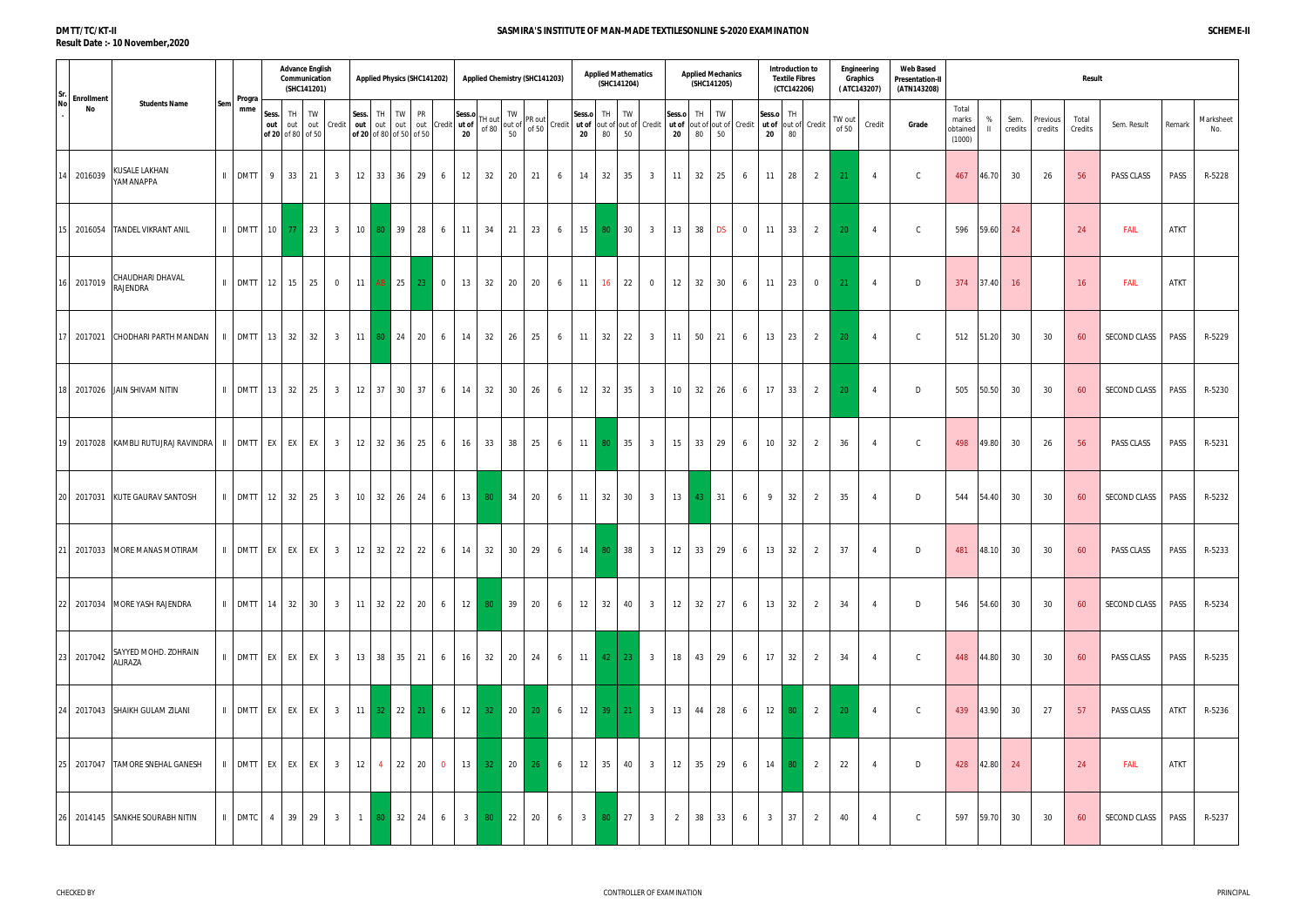### **DMTT/TC/KT-II Result Date :- 10 November,2020**

| Sr.       | <b>Enrollment</b> |                                                                                          | Progra                 |                                          | <b>Advance English</b><br>Communication<br>(SHC141201) |    |                         |                                |                               | <b>Applied Physics (SHC141202)</b>                                                                                          |   |              |               | Applied Chemistry (SHC141203)                                                                                                                                                                                 |    |                                         |              | <b>Applied Mathematics</b><br>(SHC141204) |    |                 |                                            | <b>Applied Mechanics</b><br>(SHC141205) |          |   |                 | Introduction to<br><b>Textile Fibres</b><br>(CTC142206) |                     |                 | Engineering<br>Graphics<br>(ATC143207) | <b>Web Based</b><br><b>Presentation-II</b><br>(ATN143208) |                                      |                    |                 |                     | Result           |                              |             |                  |
|-----------|-------------------|------------------------------------------------------------------------------------------|------------------------|------------------------------------------|--------------------------------------------------------|----|-------------------------|--------------------------------|-------------------------------|-----------------------------------------------------------------------------------------------------------------------------|---|--------------|---------------|---------------------------------------------------------------------------------------------------------------------------------------------------------------------------------------------------------------|----|-----------------------------------------|--------------|-------------------------------------------|----|-----------------|--------------------------------------------|-----------------------------------------|----------|---|-----------------|---------------------------------------------------------|---------------------|-----------------|----------------------------------------|-----------------------------------------------------------|--------------------------------------|--------------------|-----------------|---------------------|------------------|------------------------------|-------------|------------------|
| <b>No</b> | No                | <b>Students Name</b><br>Sem                                                              | mme                    | Sess.<br>out<br>out<br>of 20 of 80 of 50 | TH                                                     | TW | out Credit              | Sess. TH<br>out out            | TW<br>of 20 of 80 of 50 of 50 | <b>PR</b><br>out out Credit ut of                                                                                           |   | Sess.o<br>20 |               | TW<br>$\left  \begin{matrix} \text{TH} & \text{out} \\ \text{out} & \text{out} \end{matrix} \right $ out of $\left  \begin{matrix} \text{F1} & \text{F2} \\ \text{F1} & \text{F2} \end{matrix} \right $<br>50 |    | Credit   ut of  out of  out of   Credit | Sess.o<br>20 | TH TW<br>80                               | 50 |                 | Sess.o<br>ut of out of out of Credit<br>20 | TH<br>80                                | TW<br>50 |   | Sess.o<br>20    | TH<br>80                                                | ut of out of Credit | TW out<br>of 50 | Credit                                 | Grade                                                     | Total<br>marks<br>obtained<br>(1000) | %<br>$\mathbf{II}$ | Sem.<br>credits | Previous<br>credits | Total<br>Credits | Sem. Result                  | Remark      | Marksheet<br>No. |
|           |                   | 2014150 WADE SAHIL PANKESH                                                               | II DMTC                | 13 37                                    |                                                        | 25 | 3 <sup>3</sup>          | $11 \overline{\phantom{0}}32$  | 27                            | 23                                                                                                                          | 6 | 15           | 35            | 36                                                                                                                                                                                                            | 25 | 6                                       | 11           | AB                                        | 25 | $\mathbf 0$     | 14                                         | 46                                      | 32       | 6 | 13              | 40                                                      | 2                   | 34              | $\overline{4}$                         | D                                                         | 494                                  | 49.40              | 27              | 30                  | 57               | <b>FAIL</b>                  | <b>ATKT</b> |                  |
| 28 I      | 2015125           | CHOUBEY AMAR PRADEEP                                                                     | II DMTC                | AB 67                                    |                                                        | DS | $\overline{0}$          | $11 \overline{\phantom{0}} 32$ | 37                            | 26<br>6                                                                                                                     |   | 13           | 32            | 20                                                                                                                                                                                                            | 25 | 6                                       | 12           | 32                                        | 21 | 3 <sup>3</sup>  | 9                                          | 39                                      | 38       | 6 | 7               | 80                                                      | 2                   | 25              | $\overline{4}$                         | B                                                         | 526                                  | $52.60$            | 27              | 30                  | 57               | SECOND CLASS                 | ATKT        | R-5238           |
| 29        | 2015157           | SINGH SANDEEP<br>$\mathbf{H}$<br><b>UDAYPRATAP</b>                                       | <b>DMTC</b>            | 10 34                                    |                                                        | 35 | 3 <sup>3</sup>          | 10 32                          | 38                            | 27                                                                                                                          | 6 | 18           | 32            | 22                                                                                                                                                                                                            | 25 | 6                                       | 12           | 32                                        | 25 | $3\overline{3}$ | 9                                          | 32                                      | 35       | 6 | 18              | 41                                                      | $\overline{2}$      | 20              | $\overline{4}$                         | $\mathsf{C}$                                              | 507                                  | 50.70              | 30              | 30                  | 60               | SECOND CLASS                 | PASS        | R-5239           |
|           |                   | 30 2016108 MERCHANT SOHAIL SULTAN<br>$\mathbf{H}$                                        |                        | DMTC EX EX                               |                                                        | EX | $\overline{\mathbf{3}}$ | EX EX                          | EX                            | EX<br>6                                                                                                                     |   | EX           | EX            | EX                                                                                                                                                                                                            | EX | 6                                       | AB           | 80                                        | 21 | $\overline{3}$  | 13                                         | 32                                      | 37       | 6 | 12              | 43                                                      |                     | 29              | $\overline{4}$                         | D                                                         | 267                                  | 26.70              | 30              | 30                  | 60               | PASS CLASS                   | PASS        | R-5240           |
|           | 31 2016120        | CHAUHAN RAMBALI<br>MAHENDRA                                                              | II DMTC                | $11 \overline{\smash{\big)}\ 37}$        |                                                        | 21 | 3 <sup>3</sup>          | $12 \mid 50$                   | 39                            | 29                                                                                                                          | 6 | 14           | 32            | 21                                                                                                                                                                                                            | 26 | 6                                       | 16           | 42                                        | 42 | $\overline{3}$  | 17                                         | 43                                      | 22       | 6 | 15              | 55                                                      | $\overline{2}$      | 20              | $\overline{4}$                         | D                                                         | 564                                  | 56.40              | 30              | 30                  | 60               | SECOND CLASS                 | PASS        | R-5241           |
|           | 32 2016122        | <b>GUPTA ABHISHEK</b><br>KAVINDRANATH                                                    | II DMTC                | 9 <sup>1</sup>                           | 43                                                     | 25 | 3 <sup>3</sup>          | 10 60                          | 30 <sup>°</sup>               | 27                                                                                                                          | 6 | 19           | 38            | 28                                                                                                                                                                                                            | 38 | 6                                       | 18           | 36                                        | 29 | $\overline{3}$  | 13                                         | 32                                      | 37       | 6 | 13              | 47                                                      | $\overline{2}$      | 20              | $\overline{4}$                         | $\mathsf{C}$                                              | 572                                  | 57.20              | 30              | 30                  | 60               | SECOND CLASS                 | PASS        | R-5242           |
|           |                   | 33 2016138 TIWARI AMIT PRAMOD                                                            | $\parallel$ DMTC 11 32 |                                          |                                                        | 28 | $\overline{\mathbf{3}}$ |                                | 12 35 36                      | 29<br>6                                                                                                                     |   | 15           | 32            | 30                                                                                                                                                                                                            | 30 | 6                                       | 16           | 32                                        | 35 | 3 <sup>3</sup>  | 12                                         | 35                                      | 39       | 6 | 13              | 32                                                      | $\overline{2}$      | 20              | $\overline{4}$                         | $\mathsf{C}$                                              | 524                                  | 52.40              | 30              | 26                  | 56               | SECOND CLASS                 | <b>ATKT</b> | R-5243           |
|           |                   | 34 2017130 KASAR KUNAL RAJENDRA                                                          |                        |                                          |                                                        |    |                         |                                |                               | DMTC   12   32   25   3   12   32   30   36   6   12   34   20   20   6   11   42   35   3   10   77   30   6   12   32   2 |   |              |               |                                                                                                                                                                                                               |    |                                         |              |                                           |    |                 |                                            |                                         |          |   |                 |                                                         |                     | 26              | $\overline{4}$                         | $\mathsf{C}$                                              |                                      |                    | 540 54.00 30    | 23                  | 53               | SECOND CLASS   ATKT   R-5244 |             |                  |
|           |                   | 35 2017138 SEHGAL VARUN NAVAL                                                            |                        |                                          |                                                        |    |                         |                                |                               | ILDMTC 18 42 30 3 11 35 25 21 6                                                                                             |   | 17           | 36 20         |                                                                                                                                                                                                               | 27 | 6                                       |              |                                           |    | 16 80 35 3      | 14 45 20                                   |                                         |          | 6 |                 | 13 34                                                   | 2                   | $-21$           | $\overline{4}$                         | $\mathsf{C}$                                              | 560                                  | 56.00 30           |                 | 30                  | 60               | SECOND CLASS                 | PASS        | R-5245           |
|           |                   | 36 2017142 SINGH SHUBHAM DEVENDRA   II   DMTC   15   36   30   3   13   36   37   35   6 |                        |                                          |                                                        |    |                         |                                |                               |                                                                                                                             |   | 12           | 32 32         |                                                                                                                                                                                                               | 28 | 6                                       |              |                                           |    | 14 80 35 3      |                                            | 13 35 30                                |          | 6 |                 | $13 \mid 32 \mid$                                       | 2                   | 32              | $\overline{4}$                         | $\mathsf{C}$                                              |                                      | 590 59.00 30       |                 | 30                  | 60               | SECOND CLASS                 | PASS        | R-5246           |
|           |                   | 37 2017144 TARE JANMESH HARESHWAR   II   DMTC   12   32   25   3   11   33   30   25   6 |                        |                                          |                                                        |    |                         |                                |                               |                                                                                                                             |   |              | 13 32 20      |                                                                                                                                                                                                               | 21 | 6                                       |              |                                           |    | 11 80 40 3      |                                            | 13 34 30                                |          | 6 |                 | $12 \mid 32 \mid$                                       | 2                   | 28              | $\overline{4}$                         | $\mathsf{C}$                                              | 534 53.40 30                         |                    |                 | 30                  | 60               | SECOND CLASS                 | PASS        | R-5247           |
|           | 38 2017149        | TURAMBEKAR HARSHAL<br>MAHESH                                                             | $\parallel$ DMTC 13 36 |                                          |                                                        |    | $25 \quad 3$            |                                |                               | 7 35 37 31 6                                                                                                                |   | 13           | $32 \quad 20$ |                                                                                                                                                                                                               | 25 | 6                                       |              |                                           |    | 11 80 35 3      | $11 \mid 36 \mid$                          |                                         | 30       | 6 |                 | $14 \mid 32 \mid$                                       | 2                   | 29              | $\overline{4}$                         | B                                                         | 552 55.20 30                         |                    |                 | 30                  | -60              | SECOND CLASS                 | PASS        | R-5248           |
|           |                   | 39 2017151 VANNE MOHIT RAVINDRA                                                          | $\parallel$ DMTC 14 32 |                                          |                                                        |    | $30 \mid 3 \mid$        |                                |                               | $12 \mid 32 \mid 36 \mid 22 \mid 6$                                                                                         |   | 13           | 32            | 20                                                                                                                                                                                                            | 29 | 6                                       | 11 80 35 3   |                                           |    |                 | $10 \quad 32$                              |                                         | 31       | 6 | 12 <sup>1</sup> | 32                                                      | 2                   | 29              | $\overline{4}$                         | D                                                         |                                      | 544 54.40 30       |                 | 23                  | 53               | SECOND CLASS                 | ATKT        | R-5249           |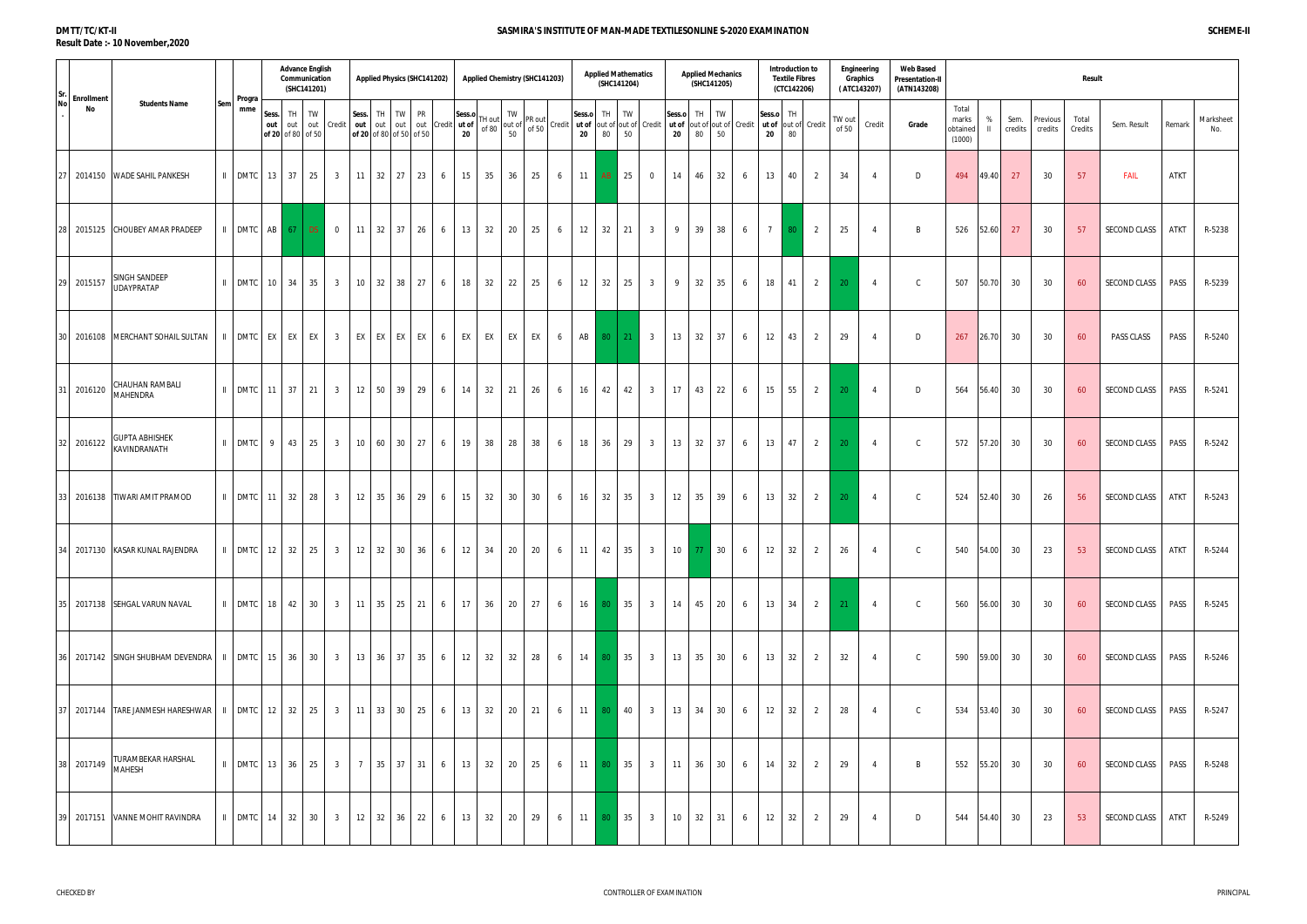#### **Web Based Presentation-II (ATN143208) Sess. out of 20** of 80 of 50 TH out TW out Credit **Sess. out of 20** of 80 of 50 of 50 TH out TW out out Credit PR **Sess.o ut of**  TH out **20** of 80 TW out of PR out<br>Form of 50 Credit 50 **Sess.o** ut of out of out of Credit **20** TH 80 TW 50 **Sess.o** ut of out of out of Credit **20** TH 80 TW 50 **Sess.o ut of 20** TH  $\begin{array}{c} 0.76 \\ \text{out of } \end{array}$  Credit  $\begin{array}{c} 0.77 \\ \text{in } \mathbb{R} \end{array}$ 80 TW out **Credit Grade** Total marks obtained (1000) **Sr. No . Enrollment No Students Name Sem Progra mme Advance English Communication (SHC141201) Applied Physics (SHC141202) Applied Chemistry (SHC141203) Applied Mathematics (SHC141204) Engineering Graphics ( ATC143207) Applied Mechanics (SHC141205) Introduction to Textile Fibres (CTC142206)** 40 2017152 WADE PRAJYOT HARESHWAR II DMTC 12 34 25 3 12 42 38 22 6 12 34 38 25 6 11 80 35 3 14 32 30 6 12 32 2 36 4 D 576 57.60 30 30 60 SECOND CLASS PASS R-5250 2014122 FARHANLATIF SHAIKH |II DMTC 9 40 30 3 9 32 38 32 6 8 32 24 30 6 6 8 30 0 4 39 31 6 5 35 2 39 4 C 473 47. 42 2014213 AKHILESH SAMARBAHADUR PAL II DKT 4 15 33 0 10 <mark>AB 33 26 0 2 AB 31 20 0 2 AB 30 0 3 AB 29 6 5 5 2 39 4 D 287 28.70 12 12 FAIL ATKT</mark> 43 2016204 SHAIKH MDZOEB MDADIL | II | DKT | 10 | 42 | 27 | 3 | 6 | 38 | 34 | 29 | 6 | 39 | 22 | 30 | 6 | 7 <mark>80 |</mark> 33 | 3 | 12 | 38 | 35 | 6 | 13 | 43 | 2 | 42 | 4 | C | 586 |58. 4 2017209 PAGDHARE UNNATI VISHWANATH II DKT <sup>13</sup> <sup>32</sup> <sup>32</sup> <sup>3</sup> <sup>12</sup> <sup>32</sup> <sup>29</sup> <sup>34</sup> <sup>6</sup> <sup>12</sup> <sup>32</sup> <sup>20</sup> <sup>20</sup> <sup>6</sup> <sup>14</sup> <sup>38</sup> <sup>30</sup> <sup>3</sup> <sup>15</sup> <sup>32</sup> <sup>32</sup> <sup>6</sup> <sup>12</sup> <sup>37</sup> <sup>2</sup> <sup>24</sup> <sup>4</sup> <sup>D</sup> <sup>502</sup> 50.20 <sup>30</sup> <sup>30</sup> <sup>60</sup> SECOND CLASS PASS R-5252 45|2017211 |PARIHAR HENIL BHARAT | || DKT | 15 | 53 | 25 | 3 | 12 | 40 | 35 | 42 | 6 | 13 | 38 | 30 | 22 | 6 | 10 | 36 | 30 | 30 | 30 | 30 | 30 | 56.00 30 | 30 | 30 | SECOND CLASS | PASS | R-5253

|        |                 |                     | <b>Result</b>    |                     |             |                  |
|--------|-----------------|---------------------|------------------|---------------------|-------------|------------------|
| %<br>Ш | Sem.<br>credits | Previous<br>credits | Total<br>Credits | Sem. Result         | Remark      | Marksheet<br>No. |
| .60    | 30              | 30                  | 60               | <b>SECOND CLASS</b> | PASS        | R-5250           |
| .30    | 27              |                     | 27               | FAIL                | <b>ATKT</b> |                  |
| 3.70   | 12              |                     | 12               | <b>FAIL</b>         | <b>ATKT</b> |                  |
| 3.60   | 30              | 30                  | 60               | <b>SECOND CLASS</b> | PASS        | R-5251           |
| .20    | 30              | 30                  | 60               | SECOND CLASS        | PASS        | R-5252           |
| 00.6   | 30              | 30                  | 60               | SECOND CLASS        | PASS        | R-5253           |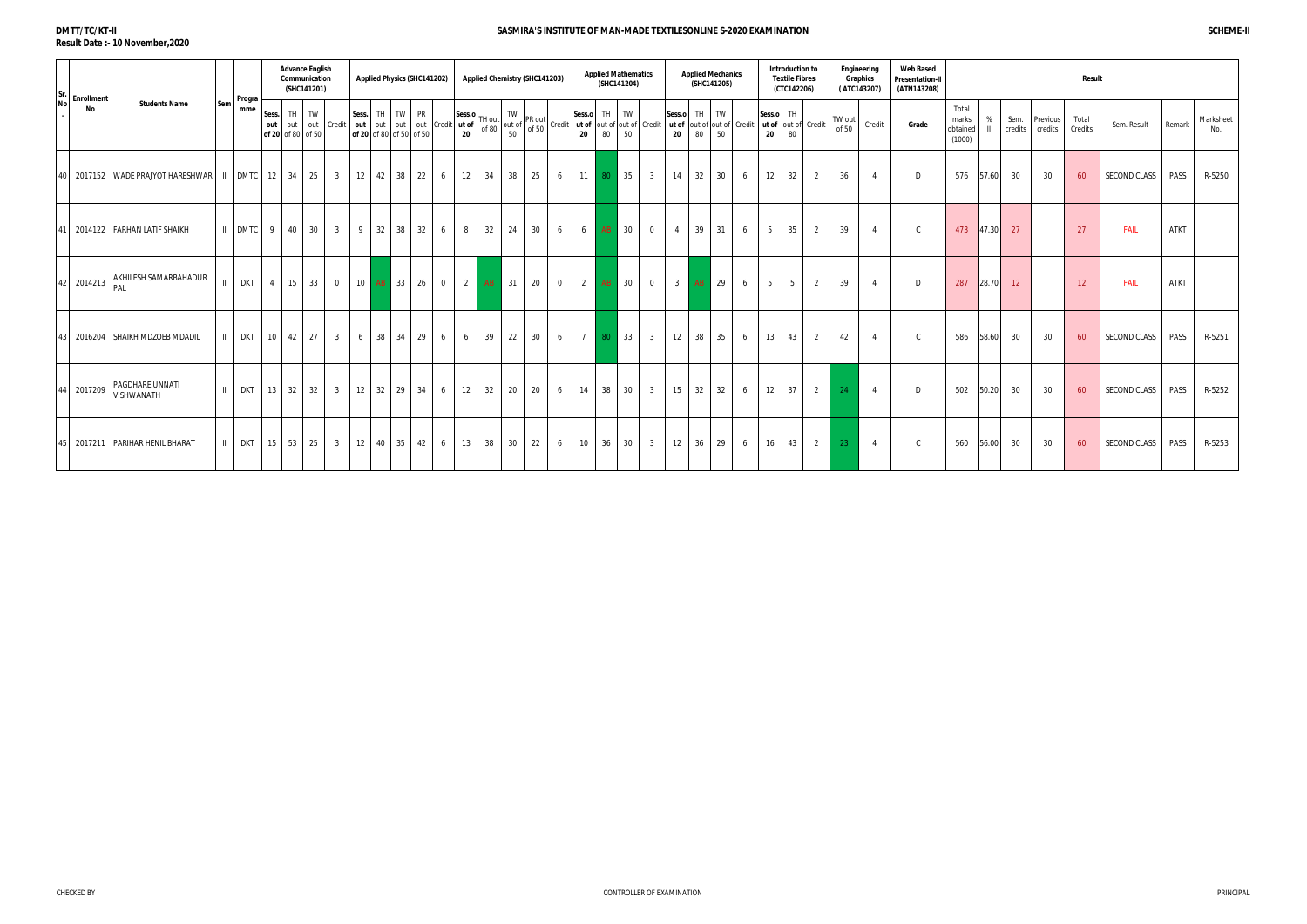#### **DMTT/TC/KT-IIResult Date :- 10th November,2020 SASMIRA'S INSTITUTE OF MAN-MADE TEXTILESONLINE S-2020 EXAMINATION SCHEME-I**

| Sr.           |                  |                                       |             | Progra            |                | Communication<br>Skills (SHC1201) |                |                                         |           |                      | <b>Modern Physics (SHC1202)</b> |                |                       |                 | (SH1203)           | <b>Physical and Organic Chemistry</b> |                |                                                   |          | <b>Applied Mechanics (ATC3204)</b> |                 |                | <b>Technology</b><br>(ATC3205) | Workshop     |                 | Engineering<br>Graphics<br>(ATC3206) |                                          |       | Result          |                     |                  |             |             |                  |  |  |  |  |  |  |
|---------------|------------------|---------------------------------------|-------------|-------------------|----------------|-----------------------------------|----------------|-----------------------------------------|-----------|----------------------|---------------------------------|----------------|-----------------------|-----------------|--------------------|---------------------------------------|----------------|---------------------------------------------------|----------|------------------------------------|-----------------|----------------|--------------------------------|--------------|-----------------|--------------------------------------|------------------------------------------|-------|-----------------|---------------------|------------------|-------------|-------------|------------------|--|--|--|--|--|--|
|               | No Enrollment No | <b>Students Name</b>                  | Sem         | mme               | Sess.<br>out   | TH<br>of 20 of 80                 | out Credit     | Sess.<br>out<br>of 20 of 80 of 50 of 50 | TH I      | TW PR<br>out out out |                                 | Credit         | Sess.o<br>ut of<br>20 | TH out<br>of 80 | TW<br>out of<br>50 | PR out<br>of 50                       | Credit         | Sess.o<br>ut of out of out of out of Credit<br>20 | TH<br>80 | TW<br>50                           | <b>PR</b><br>50 |                | TW out<br>of 50                | Credit       | TW out<br>of 50 | Credit                               | <b>Total marks</b><br>obtained<br>(1000) | %     | Sem.<br>credits | Previous<br>credits | Total<br>Credits | Sem. Result | Remark      | Marksheet<br>No. |  |  |  |  |  |  |
|               | 2010037          | $SALUNKHE AKSHAY PRATAP$ II DMTT 1 56 |             |                   |                |                                   | 4              | $7\overline{ }$                         | <b>33</b> | 43                   | 20                              | 6              | 5                     | 80              | 25                 | 36                                    | 6              | 9                                                 | 32       | 40                                 | 29              | 8              | 36                             | 3            | 32              | $\overline{3}$                       | 419                                      | 41.90 | 30              | 30                  | 60               | PASS CLASS  | PASS        | R-5254           |  |  |  |  |  |  |
| $\mathcal{P}$ | 2011011          | DAVANE GAURAV PRAKASH   II   DMTT     |             |                   | 8              | 32                                | 4              | 6                                       | AB        | 20                   | 20                              | 6              | $\mathbf{1}$          | 39              | 32                 | 20                                    | 6              | 6                                                 | 35       | 20                                 | 9               | $\mathbf 0$    | 40                             | 3            | 26              | $\overline{3}$                       | 285                                      | 28.50 | 22              |                     | 22               | <b>FAIL</b> | <b>ATKT</b> |                  |  |  |  |  |  |  |
| 3             | 2013024          | CHOUDHARI SAI HEMANT                  |             | II DMTT EX        |                | EX                                | $\overline{4}$ | $\overline{2}$                          | 40        | 32                   | 40                              | 6              | $\overline{4}$        | 80              | 25                 | 22                                    | 6              | 5                                                 | 35       | 24                                 | 28              | 8              | 36                             | 3            | 40              | $\overline{3}$                       | 363                                      | 36.30 | 30              | 30                  | 60               | PASS CLASS  | PASS        | R-5255           |  |  |  |  |  |  |
|               | 2013069          | TAMBARE AKASH DINESH                  |             | II DMTT           | $\overline{7}$ | 33                                | $\overline{4}$ | $\overline{4}$                          | 49        | 38                   | 34                              | 6              | $\overline{4}$        | 80              | 35                 | 23                                    | 6              | 6                                                 | 22       | 21                                 | 30              | $\overline{0}$ | 30                             | 3            | 42              | $\overline{3}$                       | 405                                      | 40.50 | 22              |                     | 22               | <b>FAIL</b> | <b>ATKT</b> |                  |  |  |  |  |  |  |
| 5             | 2011113          | <b>BIND ROHITKUMAR</b><br>RAMSARE     |             | II DMTC           | $\overline{1}$ | 25                                | $\mathbf 0$    | 11                                      | 32        | 20                   | 20                              | 6              | $\overline{7}$        | 75              | 42                 | 30                                    | 6              | 4                                                 | 36       | 20                                 | $\overline{0}$  | $\mathbf 0$    | 30                             | 3            | 21              | $\overline{3}$                       | 344                                      | 34.40 | 18              |                     | 18               | FAIL        | ATKT        |                  |  |  |  |  |  |  |
| 6             | 2011123          | SANJAYKUMAR LALAMANI<br><b>MAURYA</b> |             | <b>II</b> DMTC EX |                | EX                                | 4              | 18                                      | AB        | 31                   | 22                              | $\overline{0}$ | EX                    | EX              | EX                 | EX                                    | 6              | 19                                                | 32       | 25                                 | 31              | 8              | 30                             | $\mathbf{3}$ | 32              | $\overline{3}$                       | 209                                      | 20.90 | 24              |                     | 24               | <b>FAIL</b> | ATKT        |                  |  |  |  |  |  |  |
|               | 2012135          | KAMBLE SHUDDHODAN<br>RAJU             |             | II DMTC 2         |                | 38                                | $\overline{4}$ | $7\overline{ }$                         | 15        | 28                   | 26                              | $\overline{0}$ | 8                     | 80              | 37                 | 20                                    | 6              | 12                                                | 32       | 37                                 | 22              | 8              | 23                             | $\mathbf{3}$ | 38              | $\overline{3}$                       | 383                                      | 38.30 | 24              |                     | 24               | FAIL        | ATKT        |                  |  |  |  |  |  |  |
| 8             | 2012147          | SANDEEP PARASNATH<br><b>MAURYA</b>    |             | II DMTC 7         |                | 33                                | 4              | $7\overline{ }$                         |           | $32 \mid 44 \mid 35$ |                                 | 6              | $\overline{7}$        | 12              | 42                 | 24                                    | $\overline{0}$ | 18                                                | 34       | 42                                 | 35              | 8              | 31                             | $\mathbf{3}$ | 44              | $\overline{3}$                       | 388                                      | 38.80 | 24              |                     | 24               | <b>FAIL</b> | <b>ATKT</b> |                  |  |  |  |  |  |  |
| Q             | 2013214          | RAUT POOJA NANDKUMAR                  | $\parallel$ | <b>DKT</b>        | EX             | EX                                | $\overline{4}$ | 5 <sub>5</sub>                          |           | 40 20 32             |                                 | 6              | $\overline{3}$        | 80              | 25                 | 20                                    | 6              | $\mathbf{2}$                                      | 40       | 25                                 | 24              | 8              | 36                             | $\mathbf{3}$ | 42              | $\overline{3}$                       | 350                                      | 35.00 | 30              | 30                  | 60               | PASS CLASS  | PASS        | R-5256           |  |  |  |  |  |  |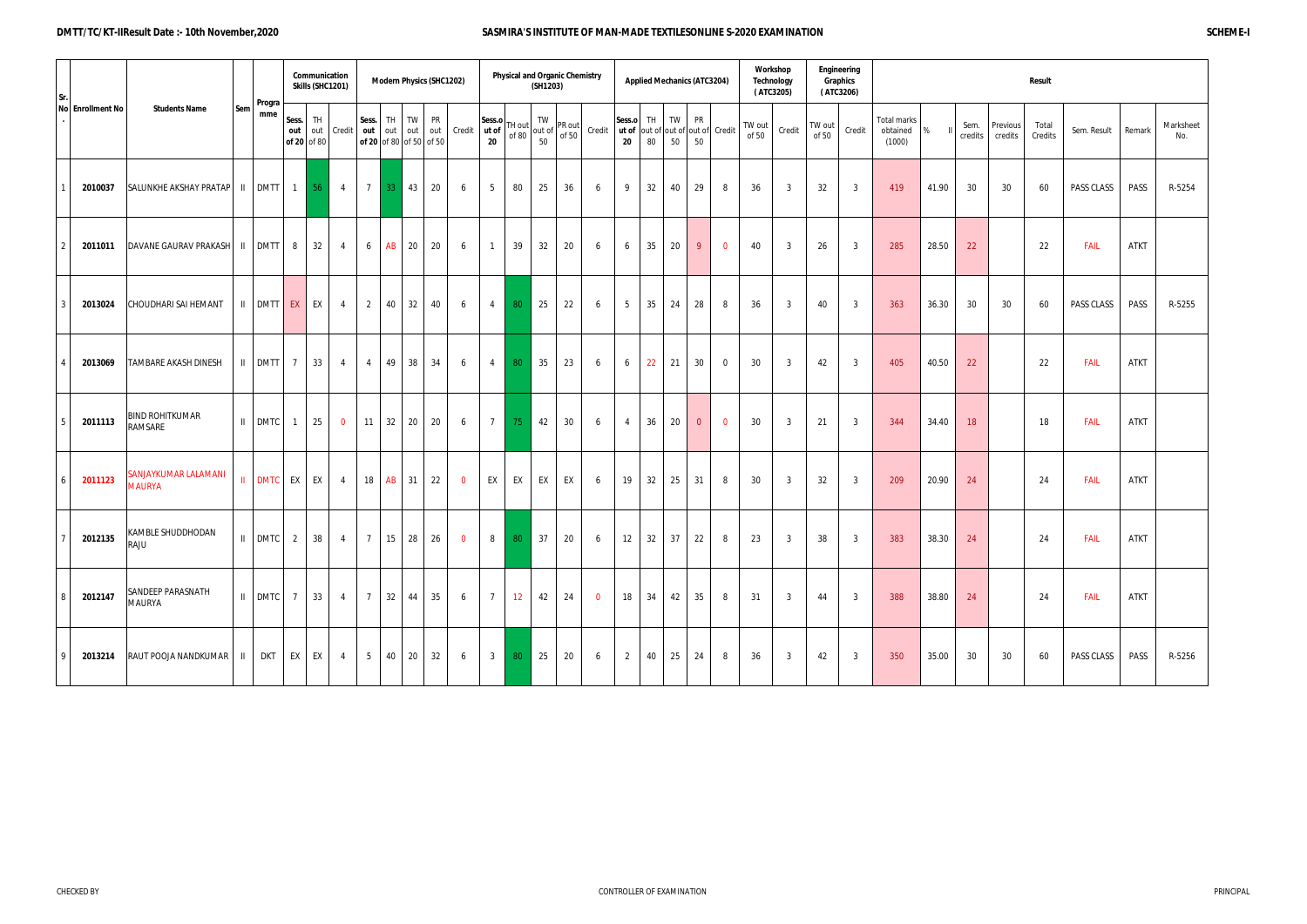| Sr. Enrollmen                                              |                                                   |                |                                      | (ATC143301) | <b>Physical Testing of Textiles-I</b> |        |                           |                       | Yarn Manufacturing Technology Fabric Manufacturing Technology -II<br>-I (CTT142302) |            |                       |                 | (CTT142303) |        |                |                |     | <b>Elementary Woven Structures</b><br>(CTT142304) |        |                                                                                                                                                                                                                                                                                               |                       | <b>Fundamental of Chemical</b><br>Processing (DTT142305) |          |          |   | <b>Industrial Visit</b><br>(ATN13306) | Computer<br><b>Applications</b><br>(ATN144307) |                                      |                     |                 | <b>Result</b>                 |                            |
|------------------------------------------------------------|---------------------------------------------------|----------------|--------------------------------------|-------------|---------------------------------------|--------|---------------------------|-----------------------|-------------------------------------------------------------------------------------|------------|-----------------------|-----------------|-------------|--------|----------------|----------------|-----|---------------------------------------------------|--------|-----------------------------------------------------------------------------------------------------------------------------------------------------------------------------------------------------------------------------------------------------------------------------------------------|-----------------------|----------------------------------------------------------|----------|----------|---|---------------------------------------|------------------------------------------------|--------------------------------------|---------------------|-----------------|-------------------------------|----------------------------|
| <b>Students Name</b><br>t No                               | Sem Programme                                     | Sess.<br>out   | TH<br>out<br>of 20 of 80 of 50 of 50 | TW<br>out   | PR<br>out                             | Credit | Sess.<br>out              | TH<br>out out         | <b>TW</b><br><b>PR</b><br>of 20 of 80 of 50 of 50                                   | out Credit | Sess.o<br>ut of<br>20 | TH out<br>of 80 | TW          | PR out |                | Sess.o         | TH. | TW                                                | PR     | $\begin{bmatrix}$ out of $\begin{bmatrix} 6 & 1 \ 0 & 50 \end{bmatrix}$ of 50 $\begin{bmatrix} 1 & 0 \ 0 & 1 \end{bmatrix}$ credit $\begin{bmatrix} 1 & 0 \ 0 & 20 \end{bmatrix}$ and $\begin{bmatrix} 0 & 1 \ 0 & 50 \end{bmatrix}$ 50 $\begin{bmatrix} 1 & 0 \ 0 & 50 \end{bmatrix}$ credit | Sess.o<br>ut of<br>20 | TH<br>out of out of out of Credit<br>80                  | TW<br>50 | PR<br>50 |   | Grade                                 | Grade                                          | Total<br>marks<br>obtained<br>(1000) | %<br>$\mathbf{III}$ | Sem.<br>credits | Sem. Result                   | Marksheet<br>Remark<br>No. |
| 2013075 YADAV ANIKET ANIL                                  | Ш<br><b>DMTT</b>                                  | $7^{\circ}$    | 33                                   | 30          | 36                                    | 6      | 5 <sup>5</sup>            | 40 30                 | 24                                                                                  | 6          | $\overline{4}$        | 69              | 32          | 28     | 6              | 15             | 44  | 39                                                | 44     | 6                                                                                                                                                                                                                                                                                             | 5                     | 37                                                       | 22       | 31       | 6 | D                                     | D                                              | 570                                  | 57.0                | 30              | <b>SECOND</b><br><b>CLASS</b> | R-5257                     |
| 2014017 BHAGAT RAJESH SHIVNATH   III                       | <b>DMTT</b>                                       | 9              | $45$ 25                              |             | 30                                    | 6      | $\overline{4}$            | $\vert$ 27<br>80      | 32                                                                                  | 6          | $\overline{2}$        | 80              | <b>DS</b>   | AB     | $\overline{0}$ | $\overline{2}$ | 45  | 38                                                | $30\,$ | 6                                                                                                                                                                                                                                                                                             | $\overline{4}$        | 29                                                       | 25       | 33       | 6 | B                                     | AB                                             | 537                                  | 53.7                | 24              | FAIL                          |                            |
| SAYALI RAMCHANDRA<br>3 2014022<br><b>DANGE</b>             | $\mathbf{III}$<br><b>DMTT</b>                     | 12             | 32 37                                |             | 27                                    | 6      | 5 <sup>5</sup>            | 27<br>-80             | 35                                                                                  | 6          | $\overline{4}$        | 36              | 35          | 30     | 6              | $\overline{4}$ | 69  | 38                                                | 20     | 6                                                                                                                                                                                                                                                                                             | 6                     | 41                                                       | 37       | 35       | 6 | B                                     | B                                              | 604                                  | 60.4                | 30              | <b>FIRST CLASS</b>            | R-5258                     |
| <b>JADHAV MITHILESH</b><br>$\frac{4}{3}$ 2014030 GANGADHAR | Ш.<br><b>DMTT</b>                                 | 8 <sup>1</sup> | 37                                   | 37          | 30                                    | 6      | 2                         | 80 33                 | 32                                                                                  | 6          | $\overline{4}$        | 80              | 34          | 30     | 6              | 13             | 32  | 39                                                | 43     | 6                                                                                                                                                                                                                                                                                             | $\overline{7}$        | 35                                                       | 36       | 35       | 6 | ${\mathbb C}$                         | $\mathsf{C}$                                   | 640                                  | 64.0                | 30              | <b>FIRST CLASS</b>            | R-5259                     |
| 5 2014045 RAUT SIDDHESH VIKAS                              | Ш<br><b>DMTT</b>                                  | $\overline{7}$ | 37                                   | 38          | 36                                    | 6      | $\overline{4}$            | 36<br>36              | 26                                                                                  | 6          | $\overline{7}$        | 80              | 33          | 33     | 6              | $\overline{2}$ | 77  | 39                                                | 20     | 6                                                                                                                                                                                                                                                                                             | $\overline{7}$        | 42                                                       | 40       | 35       | 6 | $\mathsf{C}$                          | $\mathsf{C}$                                   | 628                                  | 62.8                | 30              | <b>FIRST CLASS</b>            | R-5260                     |
| 6 2014059 VARADE GOPAL ISHWAR                              | <b>DMTT</b><br>Ш                                  | 9              | 32                                   | 38          | 26                                    | 6      | 5 <sup>1</sup>            | 36<br>-80             | 29                                                                                  | 6          | 8                     | 34              | 33          | 28     | 6              | 6              | 34  | 39                                                | 42     | 6                                                                                                                                                                                                                                                                                             | $\mathbf{3}$          | 42                                                       | 38       | 36       | 6 | $\mathsf{C}$                          | B                                              | 595                                  | 59.5                | 30              | <b>SECOND CLASS</b>           | R-5261                     |
| 2015029 GHARAT NANDAN SUNIL                                | <b>DMTT</b><br>Ш                                  | 9              | 40                                   | 32          | 29                                    | 6      | 8                         | 24<br>-80             | 33                                                                                  | 6          | 8                     | 32              | 29          | 31     | 6              | 8              | 72  | 32                                                | $30\,$ | 6                                                                                                                                                                                                                                                                                             | 13                    | 32                                                       | 35       | 33       | 6 | B                                     | $\mathsf{C}$                                   | 597                                  | 59.7                | 30              | <b>SECOND CLASS</b>           | R-5262                     |
| 8 2015030 GHARAT OMKAR RAVINDAR III                        | <b>DMTT</b>                                       | $4 \square$    | 39 29                                |             | 30                                    | 6      | $5-1$                     | 28<br>80 <sub>1</sub> | 20                                                                                  | 6          | 8                     | 32              | 30          | 30     | 6              | 8              | 33  | 33                                                | 30     | 6                                                                                                                                                                                                                                                                                             | AB                    | 41                                                       | 24       | 32       | 6 | B                                     | $\mathsf{C}$                                   | 536                                  | 53.6                | 30              | <b>SECOND CLASS</b>           | R-5263                     |
| 9   2015054 SAYYED SAAD AKHLAD                             | Ш<br>dmtt                                         |                | 17 39 25                             |             | 38                                    | 6      | $10 \mid 32 \mid 24 \mid$ |                       | 22                                                                                  | 6          | 10                    | 33              | 33          | 37     | 6              | 8              | 29  | 20                                                | 38     | 6                                                                                                                                                                                                                                                                                             | 16                    | 63                                                       | 35       | -29      | 6 | B                                     | B                                              | 542                                  | 54.2                | 30              | <b>SECOND CLASS+</b>          | R-5264                     |
| 10 2015055 MINTU VIRENDRA SHAH                             | Ш<br>DMTT                                         |                | $11 \mid 32 \mid 33 \mid 33 \mid$    |             |                                       | 6      |                           |                       | $12 \mid 33 \mid 20 \mid 21$                                                        | 6          | 14                    | 32              | 32          | 31     | 6              | 12             |     | 40 37                                             | 40     | 6                                                                                                                                                                                                                                                                                             | 14                    | 49                                                       | 24       | 38       | 6 | B                                     | B                                              | 544                                  | 54.4                | 30              | <b>SECOND CLASS</b>           | R-5265                     |
| RAKSHAK RAMESHWAR<br>$111$ 2015063 SINGH                   | $\ensuremath{\mathsf{III}}\xspace$<br><b>DMTT</b> |                | $11 \mid 36 \mid 39 \mid 21 \mid$    |             |                                       | 6      |                           |                       | 8 32 27 35                                                                          | 6          | 12                    | 32              | 31          | 34     | 6              | 13             |     | 43 40                                             | 20     | 6                                                                                                                                                                                                                                                                                             | 13                    | 46                                                       | 35       | 30       | 6 | $\mathsf{C}$                          | B                                              | 545                                  | 54.5                | 30              | <b>SECOND CLASS</b>           | R-5266                     |
| 12 2015066 VENKATESH LINGADURAI                            | Ш<br>DMTT                                         |                | $11 \quad 37 \quad 31$               |             | 35                                    | 6      | 7                         |                       | 33 20 21                                                                            | 6          | 8                     | 34              | 31          | 32     | 6              | 12             | 43  | 33                                                | 37     | 6                                                                                                                                                                                                                                                                                             | 12                    | 41                                                       | 40       | 34       | 6 | C                                     | B                                              | 540                                  | 54.0                | 30              | <b>SECOND CLASS</b>           | R-5267                     |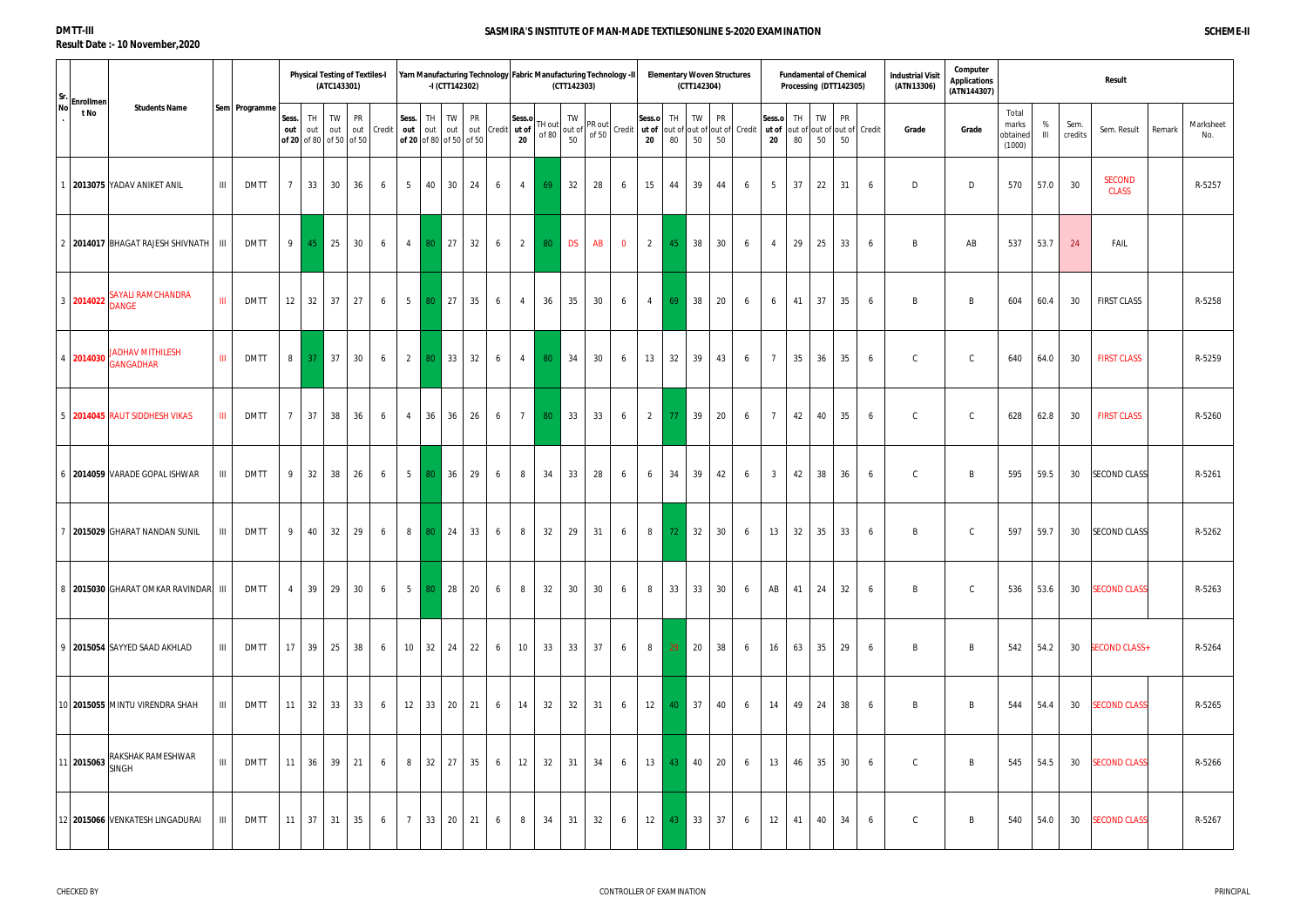| Sr.       |                   |                                                               |                    |               |                 |                  | <b>Physical Testing of Textiles-I</b><br>(ATC143301) |            |              |   | -I (CTT142302)                              |           |                  |                | Yarn Manufacturing Technology   Fabric Manufacturing Technology -II | (CTT142303) |    |   |                                                                                                                                                                                                  |                 | <b>Elementary Woven Structures</b><br>(CTT142304) |                 |                                     |                |          | <b>Fundamental of Chemical</b><br>Processing (DTT142305) |          |                             | <b>Industrial Visit</b><br>(ATN13306) | Computer<br><b>Applications</b><br>(ATN144307) |                                      |                     |                 | Result              |        |                  |
|-----------|-------------------|---------------------------------------------------------------|--------------------|---------------|-----------------|------------------|------------------------------------------------------|------------|--------------|---|---------------------------------------------|-----------|------------------|----------------|---------------------------------------------------------------------|-------------|----|---|--------------------------------------------------------------------------------------------------------------------------------------------------------------------------------------------------|-----------------|---------------------------------------------------|-----------------|-------------------------------------|----------------|----------|----------------------------------------------------------|----------|-----------------------------|---------------------------------------|------------------------------------------------|--------------------------------------|---------------------|-----------------|---------------------|--------|------------------|
| <b>No</b> | Enrollmen<br>t No | <b>Students Name</b>                                          |                    | Sem Programme | Sess.<br>out    | <b>TH</b><br>out | <b>PR</b><br>TW<br>out<br>of 20 of 80 of 50 of 50    | out Credit | Sess.<br>out |   | TH TW<br>out out<br>of 20 of 80 of 50 of 50 | <b>PR</b> | out Credit ut of | Sess.o<br>20   | TH out<br>of 80                                                     |             |    |   | out of $\begin{vmatrix} 1 & 0 \\ 0 & 1 \end{vmatrix}$ out of $\begin{vmatrix} 1 & 0 \\ 0 & 1 \end{vmatrix}$ credit $\begin{vmatrix} \text{Sess.t.} \\ \text{ut of } \\ \text{st.} \end{vmatrix}$ | TH<br>80        | TW<br>50                                          | <b>PR</b><br>50 | out of out of out of Credit   ut of | Sess.o<br>20   | TH<br>80 | TW<br>50                                                 | PR<br>50 | out of out of out of Credit | Grade                                 | Grade                                          | Total<br>marks<br>obtained<br>(1000) | %<br>$\mathbf{III}$ | Sem.<br>credits | Sem. Result         | Remark | Marksheet<br>No. |
|           |                   | OJHA ASHUTOSH ASHOK<br>13 2016009 KUMAR                       | $\mathbf{III}$     | <b>DMTT</b>   | 11              | 33               | 32<br>30                                             |            | 9<br>6       |   | 32 20                                       | 30        | 6                | 12             | 33                                                                  | 29          | 33 | 6 | $5\overline{)}$                                                                                                                                                                                  | 43              | 30                                                | 37              | 6                                   | 5              | 41       | 20                                                       | 30       | 6                           | $\mathsf{C}$                          | $\mathsf{C}$                                   | 510                                  | 51.0                | 30              | <b>SECOND CLASS</b> |        | R-5268           |
|           |                   | 14 2016011 PATIL BHAVESH NARESH                               | $\mathbf{III}$     | <b>DMTT</b>   | 11              | 32 <sub>1</sub>  | 22<br>20                                             |            | 8<br>6       |   | AB<br>22                                    | 21        | $\overline{0}$   | $\overline{7}$ | 33                                                                  | 30          | 33 | 6 | $5\overline{)}$                                                                                                                                                                                  | 45              | 29                                                | 35              | 6                                   | $\overline{4}$ | 36       | 24                                                       | 34       | 6                           | $\mathsf{C}$                          | C                                              | 447                                  | 44.7                | 24              | FAIL                |        |                  |
|           |                   | 15 2016018 AADE SANTOSH LAXMAN                                | Ш                  | DMTT          | 12              | 45               | 38<br>28                                             |            | 12<br>6      |   | $32 \mid 27 \mid$                           | 25        | 6                | 12             | 32                                                                  | 30          | 24 | 6 | 13                                                                                                                                                                                               | -56             | 27                                                | 40              | 6                                   | 10             | 32       | 28                                                       | 37       | 6                           | B                                     | B                                              | 550                                  | 55.0                | 30              | <b>SECOND CLASS</b> |        | R-5269           |
|           |                   | 116 2016039 KUSALE LAKHAN<br>YAMANAPPA                        | $\mathbf{III}$     | <b>DMTT</b>   | 12              | 32               | 33<br>25                                             |            | 9<br>6       |   | 34<br>80                                    | 24        | 6                | 11             | 32                                                                  | 33          | 29 | 6 | 8                                                                                                                                                                                                | -61             | 37                                                | 42              | 6                                   | 13             | 39       | 20                                                       | 30       | 6                           | B                                     | A                                              | 591                                  | 59.1                | 30              | <b>SECOND CLASS</b> |        | R-5270           |
|           |                   | 17 2016042 MISHRA PRABHAT PRAMOD III                          |                    | <b>DMTT</b>   | 12              | 32               | 38<br>38                                             |            | 16<br>6      |   | 29<br>-80                                   | 30        | 6                | 16             | 32                                                                  | 35          | 24 | 6 | 12                                                                                                                                                                                               | 48              | 29                                                | 20              | 6                                   | 12             | 36       | 33                                                       | 35       | 6                           | B                                     | $\mathcal{C}$                                  | 595                                  | 59.5                | 30              | <b>SECOND CLASS</b> |        | R-5271           |
|           |                   | 18 2017019 CHAUDHARI DHAVAL                                   | $\mathbf{III}$     | <b>DMTT</b>   | 12              | 32               | 30<br>30                                             |            | 9<br>6       |   | 80 DS                                       | AB        | $\overline{0}$   | 13             | 32                                                                  | 35          | 31 | 6 | 8                                                                                                                                                                                                | -61             | 30                                                | 40              | 6                                   | 12             | 38       | 20                                                       | 33       | 6                           | B                                     | A                                              | 534                                  | 53.4                | 24              | FAIL                |        |                  |
|           |                   | <b>CHAUDHARI SAHIL</b><br>$\left  19 \right $ 2017020 SANTOSH | $\mathop{\rm III}$ | <b>DMTT</b>   | 11              | 48               | 36<br>32                                             |            | 8<br>6       |   | 80 34                                       | 20        | 6                | 12             | 32                                                                  | 34          | 30 | 6 | 10                                                                                                                                                                                               |                 | $32 \mid 34$                                      | 38              | 6                                   | 12             | 38       | 41                                                       | 37       | 6                           | A                                     | A                                              | 607                                  | 60.7                | 30              | <b>FIRST CLASS</b>  |        | R-5272           |
|           |                   | 20 2017029 KENI SHRADDHA NAMDEV                               | $\mathbf{III}$     | <b>DMTT</b>   | 12              | 32 36            | 38                                                   |            | 6            |   | 11 80 30                                    | 30        | 6                | 16             | 32                                                                  | 33          | 30 | 6 | 10 <sup>1</sup>                                                                                                                                                                                  |                 | $53$ 28                                           | 42              | 6                                   | 14             | 39       | 40                                                       | 35       | 6                           | A                                     | $\mathsf{A}$                                   | 627                                  | 62.7                | 30              | <b>FIRST CLASS</b>  |        | R-5273           |
|           |                   | 21 2017031 KUTE GAURAV SANTOSH                                | $\mathbf{III}$     | DMTT          | 10 <sup>1</sup> | -53 -            | 39<br>26                                             |            | 8<br>6       |   | 35<br>26 <sup>2</sup>                       | 30        | $\overline{0}$   | 11             | -72 -                                                               | 34          | 35 | 6 | 9                                                                                                                                                                                                | -64             | 42                                                | 44              | 6                                   | 16             | 38       | 42                                                       | 40       | 6                           | B                                     | A                                              | 658                                  | 65.8                | 24              | FAIL                |        |                  |
|           |                   | <b>PAWAR DIVESH</b><br>22 2017037 MOTHABHAU                   | -III-l             | <b>DMTT</b>   | 11 <sup>1</sup> | 32 34            | 33                                                   |            | 6            | 9 | 80 31 26                                    |           | 6                | 13             | 80                                                                  | 35          | 32 | 6 | 11                                                                                                                                                                                               | 32              | 35                                                | 28              | 6                                   | 12             | 41       | 40                                                       | 37       | 6                           | B                                     | B                                              | 640                                  | 64.0                | 30              | <b>FIRST CLASS</b>  |        | R-5274           |
|           |                   | 23 2017041 SAWANT VINAY<br>CHANDRAKANT                        | $\mathbf{III}$     | <b>DMTT</b>   | 11              | 38               | 40<br>34                                             |            | 9<br>6       |   | 32<br>80 <sup>°</sup>                       | 22        | 6                | 15             | 75                                                                  | 37          | 34 | 6 | 12                                                                                                                                                                                               | 38              | 29                                                | 40              | 6                                   | 15             | 44       | 40                                                       | 39       | 6                           | A                                     | B                                              | 669                                  | 66.9                | 30              | <b>FIRST CLASS</b>  |        | R-5275           |
|           |                   | 24 2017047 TAMORE SNEHAL GANESH                               | III                | <b>DMTT</b>   | 12              | 32 39            | 30 <sup>°</sup>                                      |            | 10<br>6      |   | 80 25                                       | 21        | 6                | 12             | 75                                                                  | 34          | 32 | 6 | 9                                                                                                                                                                                                | 53 <sub>1</sub> | 20                                                | 22              | 6                                   | 9              | 32       | 36                                                       | 36       | 6                           | A                                     | B                                              | 610                                  | 61.0                | 30              | <b>FIRST CLASS</b>  |        | R-5276           |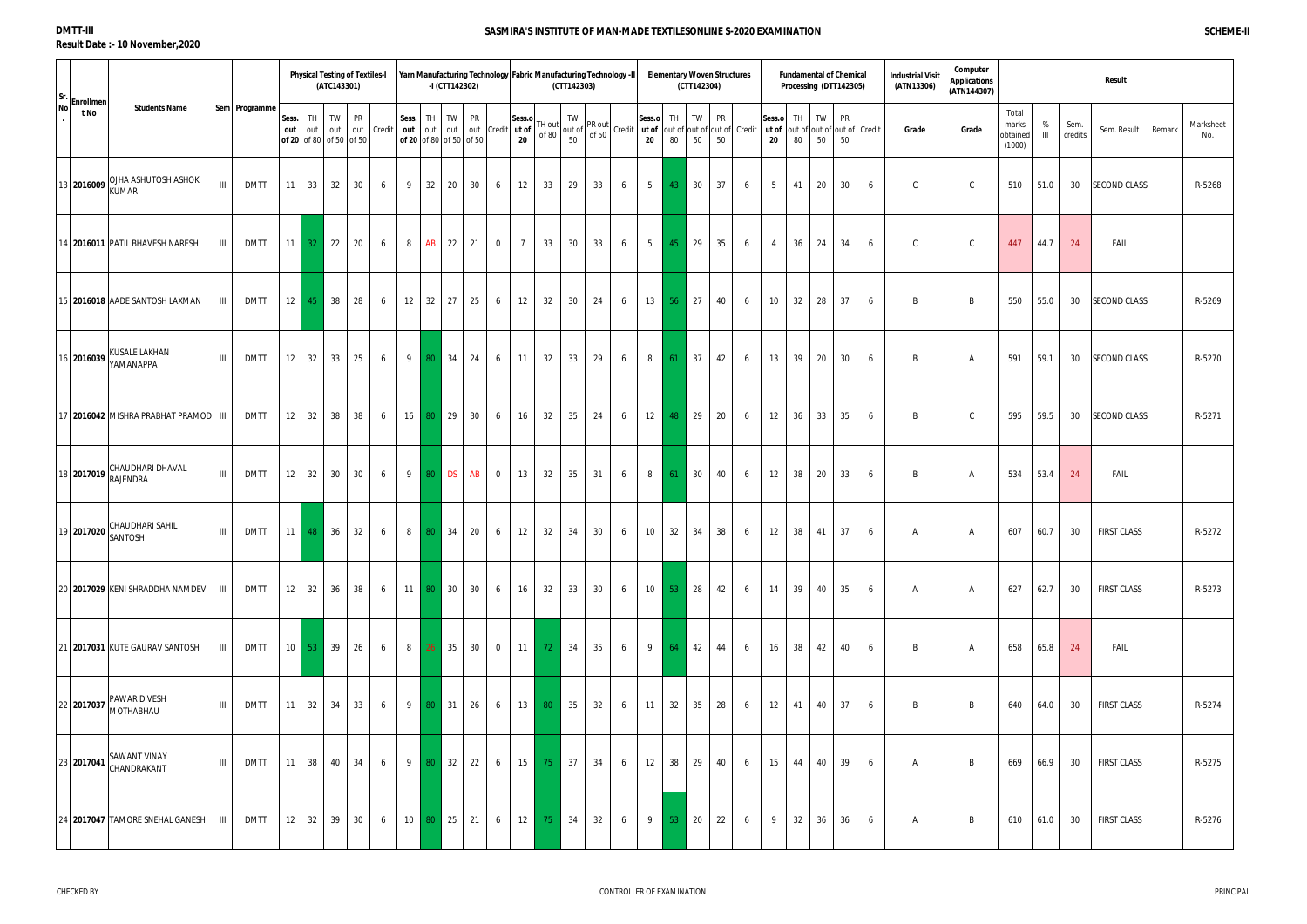| Sr. Enrollmen                   |                                               |                                                   |                | <b>Physical Testing of Textiles-I</b> | (ATC143301)      |                  |                |                 | -I (CTT142302)                   | Yarn Manufacturing Technology Fabric Manufacturing Technology -II |              |                | (CTT142303) |                    |    |                |                |           | (CTT142304)       | <b>Elementary Woven Structures</b> |                                                                                                                                                                                            |                       |                                | <b>Fundamental of Chemical</b><br>Processing (DTT142305) |          |                             | <b>Industrial Visit</b><br>(ATN13306) | Computer<br>Applications<br>(ATN144307) |                                      |                     |                 | Result                |                  |
|---------------------------------|-----------------------------------------------|---------------------------------------------------|----------------|---------------------------------------|------------------|------------------|----------------|-----------------|----------------------------------|-------------------------------------------------------------------|--------------|----------------|-------------|--------------------|----|----------------|----------------|-----------|-------------------|------------------------------------|--------------------------------------------------------------------------------------------------------------------------------------------------------------------------------------------|-----------------------|--------------------------------|----------------------------------------------------------|----------|-----------------------------|---------------------------------------|-----------------------------------------|--------------------------------------|---------------------|-----------------|-----------------------|------------------|
| t No                            | <b>Students Name</b>                          | Sem Programme                                     | Sess.<br>out   | TH<br>out<br>of 20 of 80 of 50 of 50  | <b>TW</b><br>out | PR<br>out Credit |                | Sess.           | TH TW<br>of 20 of 80 of 50 of 50 | PR<br>out out out out Credit ut of                                | Sess.o<br>20 | H out<br>of 80 |             | TW<br>out of<br>50 |    |                | Sess.o<br>20   | TH.<br>80 | TW<br>50          | PR<br>50                           | $\int_{0}^{\infty}$ of 50 $\int_{0}^{\infty}$ Credit $\int_{0}^{\infty}$ <b>ut of</b> $\int_{0}^{\infty}$ out of $\int_{0}^{\infty}$ out of $\int_{0}^{\infty}$ Credit $\int_{0}^{\infty}$ | Sess.o<br>ut of<br>20 | $^{\circ}$ TH $^{\circ}$<br>80 | <b>TW</b><br>50                                          | PR<br>50 | out of out of out of Credit | Grade                                 | Grade                                   | Total<br>marks<br>obtained<br>(1000) | %<br>$\mathbf{III}$ | Sem.<br>credits | Sem. Result<br>Remark | Marksheet<br>No. |
| 25 2017052                      | YADAV VINAY<br>VIVEKCHANDRA                   | Ш<br><b>DMTT</b>                                  | 12             | 32                                    | 26               | 29               | 6              | 9               | 80 20                            | 20<br>6                                                           | 11           | 32             |             | 33                 | 35 | 6              | 8              | 56        | 21                | 20                                 | 6                                                                                                                                                                                          | 11                    | 80                             | 29                                                       | 35       | 6                           | B                                     | $\mathsf C$                             | 588                                  | 58.8                | 30              | <b>SECOND CLASS</b>   | R-5277           |
|                                 | 26 2018001 BHOIR ASMIKA UMESH                 | Ш<br><b>DMTT</b>                                  | 11             | 59 <sup>°</sup>                       | 28               | 25               | 6              | 9               | $\vert$ 23 $\vert$<br>-80        | 6<br>36                                                           | 12           | AB             |             | 34                 | 31 | $\overline{0}$ | 8              | AB        | 22                | 22                                 | $\overline{0}$                                                                                                                                                                             | 13                    | AB                             | 20                                                       | 37       | $\overline{0}$              | B                                     | A                                       | 457                                  | 45.7                | 12              | FAIL                  |                  |
| 27 2018004                      | CHAUDHARI<br>MANISHKUMAR SANJAY               | $\mathbf{III}$<br><b>DMTT</b>                     |                | 9 23 26                               |                  | 30               | $\overline{0}$ | 8               | 80 20 21                         | 6                                                                 | 11           | 43             |             | 33                 | 35 | 6              | 10             | 64        | 20                | 40                                 | 6                                                                                                                                                                                          | 12                    | 32                             | 32                                                       | 35       | 6                           | B                                     | B                                       | 572                                  | 57.2                | 24              | FAIL                  |                  |
|                                 | 28 2018006 CHAUHAN GOPAL PRAKASH   III        | <b>DMTT</b>                                       | 11             | $33 \mid 27$                          |                  | 32               | 6              | 10 <sup>1</sup> | $80 \quad 31$                    | 22<br>6                                                           | 13           | 32             |             | 34                 | 32 | 6              | 11             | 32        | 25                | 25                                 | 6                                                                                                                                                                                          | 14                    | 32                             | 28                                                       | 41       | 6                           | B                                     | $\mathsf{C}$                            | 551                                  | 55.1                | 30              | <b>SECOND CLASS</b>   | R-5278           |
| 29 2018008<br><b>ANAND</b>      | <b>GUPTA RAKESH KUMAR</b>                     | $\ensuremath{\mathsf{III}}\xspace$<br><b>DMTT</b> | 9              | 32                                    | 25               | 31               | 6              | 10 <sup>1</sup> | 80 30                            | 20<br>6                                                           | 12           | 69             |             | 33                 | 38 | 6              | 11             | 59        | $\vert$ 31        | 20                                 | 6                                                                                                                                                                                          | 13                    | 32                             | 36                                                       | 37       | 6                           | B                                     | B                                       | 615                                  | 61.5                | 30              | <b>FIRST CLASS</b>    | R-5279           |
| 130 2018012 RAMASHISH           | PRASAD SURYADEVKUMAR                          | $\ensuremath{\mathsf{III}}\xspace$<br><b>DMTT</b> | 10             | $32$ DS                               |                  | 25               | $\overline{0}$ | 9               | 80 28                            | 20<br>6                                                           | 14           | 33             |             | 35                 | 33 | 6              | 10             | 32        | 27                | 24                                 | 6                                                                                                                                                                                          | 13                    | 32                             | 28                                                       | 36       | 6                           | A                                     | $\mathsf{C}$                            | 508                                  | 50.8                | 24              | FAIL                  |                  |
| 31   2018013   RAI NITIL RAKESH |                                               | Ш<br><b>DMTT</b>                                  | 10             | 25                                    | 40               | 40               | 6              | 10 <sup>°</sup> | 40<br>19 <sup>1</sup>            | 25<br>$\overline{0}$                                              | 12           | 32             |             | 32                 | 31 | 6              | 10             | 56        | 37                | 20                                 | 6                                                                                                                                                                                          | 14                    | 37                             | 40                                                       | 42       | 6                           | A                                     | A                                       | 558                                  | 55.8                | 24              | FAIL                  |                  |
|                                 | 32 2018014 SAWANT HITESH DILIP                | Ш<br><b>DMTT</b>                                  | 5 <sup>5</sup> | 40 20 30                              |                  |                  | 6              | $5 \mid$        | 80 28                            | 22<br>6                                                           | 12           | 36             |             | 34                 | 29 | 6              | 11             | $-51$     | $\vert$ 28        | 44                                 | 6                                                                                                                                                                                          | 8                     | 38                             | 36                                                       | 40       | 6                           | B                                     | B                                       | 589                                  | 58.9                | 30              | <b>FIRST CLASS</b>    | R-5280           |
| 33 2018015                      | SHAIKH RIYAZ AHAMAD<br><b>VARISH ALI</b>      | $\ensuremath{\mathsf{III}}\xspace$<br><b>DMTT</b> | 8              | 15 <sup>1</sup>                       | 34               | 25               | 6              | 9               | 30 <sup>1</sup><br>-80.          | -20<br>6                                                          | 12           | 32             |             | 34                 | 32 | 6              | 9              | -59       | 23                | 24                                 | - 6                                                                                                                                                                                        | 13                    | 32                             | 40                                                       | 37       | 6                           | A                                     | B                                       | 555                                  | 55.5                | 30              | <b>FIRST CLASS</b>    | R-5281           |
|                                 | 34 2018018 TIWARI ANURODH SHYAM   III         | <b>DMTT</b>                                       | 91             | 38                                    | 40 30            |                  | 6              | 9 I             | 80 30 22                         | 6                                                                 | 13           | 32             |             | 34                 | 38 | 6              | 11             | 33        | 40                | 24                                 | 6                                                                                                                                                                                          | 13 <sup>1</sup>       | 43                             | 29                                                       | 38       | 6                           | B                                     | B                                       | 593                                  | 59.3                | 30              | <b>SECOND CLASS</b>   | R-5282           |
|                                 | 35   2018019   TIWARI GIRISH JAIPRAKASH   III | <b>DMTT</b>                                       | 10             | 32 28                                 |                  | 30               | 6              |                 | $11 \quad 80 \quad 21 \quad 20$  | 6                                                                 | 13           | 69             |             | 35                 | 38 | 6              | 11             | -67       | $\blacksquare$ 21 | 20                                 | 6                                                                                                                                                                                          | 12                    | 24                             | 39                                                       | 36       | 6                           | $\mathsf{C}$                          | C                                       | 605                                  | 60.5                | 30              | <b>FIRST CLASS</b>    | R-5283           |
| 36 2018020                      | UPADHYAY YASH KUMAR<br>MANOJ KUMAR            | Ш<br><b>DMTT</b>                                  | 4 <sub>1</sub> | 32 32 25                              |                  |                  | 6              | 6               | 80 23 20                         | 6                                                                 |              | 7<br>69        |             | 33                 | 28 | 6              | $\overline{4}$ | 21        | <b>DS</b>         | AB                                 | $\overline{\mathbf{0}}$                                                                                                                                                                    | $\overline{7}$        | 23                             | 20                                                       | 35       | 6                           | B                                     | $\mathsf C$                             | 463                                  | 46.3                | 24              | FAIL                  |                  |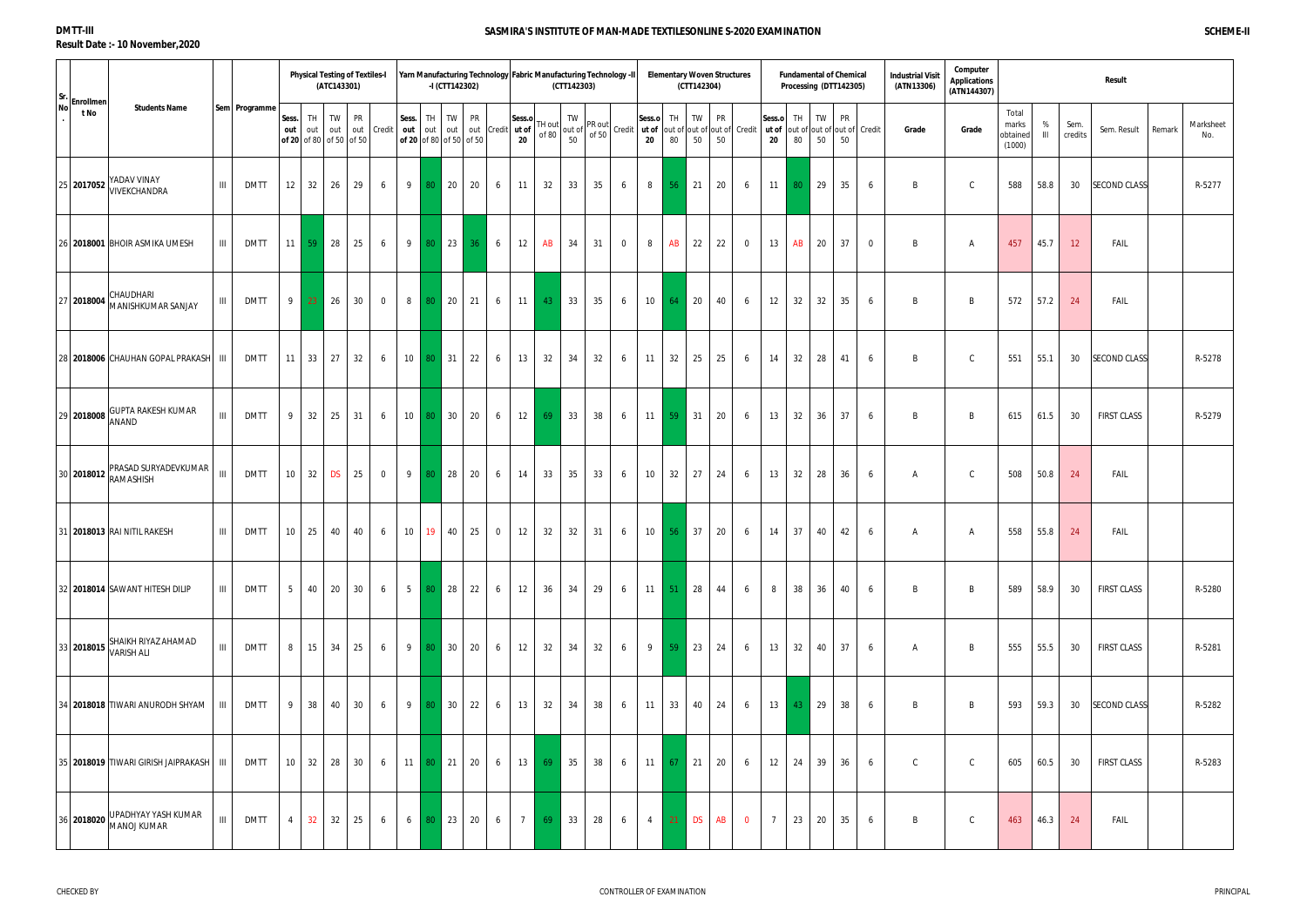**DMTT-III**

**Result Date :- 10 November,2020**

| Sr.<br>No Enrollmen |                                |                |               |       |          | (ATC143301) | <b>Physical Testing of Textiles-I</b>       |                        |                                         |    | -I (CTT142302) |       |                                        |    |    | (CTT142303) | <b>Yarn Manufacturing Technology Fabric Manufacturing Technology -II</b> |   |    |    | <b>Elementary Woven Structures</b><br>(CTT142304)                                                                                                                                                                                                                                                                                                                                                              |                 |   |                |    | <b>Fundamental of Chemical</b><br>Processing (DTT142305) |    | <b>Industrial Visit</b><br>(ATN13306) | Computer<br><b>Applications</b><br>(ATN144307) |                                      |          |                 | Result              |        |                  |
|---------------------|--------------------------------|----------------|---------------|-------|----------|-------------|---------------------------------------------|------------------------|-----------------------------------------|----|----------------|-------|----------------------------------------|----|----|-------------|--------------------------------------------------------------------------|---|----|----|----------------------------------------------------------------------------------------------------------------------------------------------------------------------------------------------------------------------------------------------------------------------------------------------------------------------------------------------------------------------------------------------------------------|-----------------|---|----------------|----|----------------------------------------------------------|----|---------------------------------------|------------------------------------------------|--------------------------------------|----------|-----------------|---------------------|--------|------------------|
| t No                | <b>Students Name</b>           |                | Sem Programme | Sess. |          |             | TH TW PR<br>$\sigma$ 6 20 of 80 of 50 of 50 | out out out out Credit | Sess. TH<br>$\log 20$ of 80 of 50 of 50 |    |                | TW PR | out   out   out   out   Credit   ut of | 20 |    | 50          |                                                                          |   | 20 |    | Sess.o TH TW PR<br>Sess.o TH out of $\begin{bmatrix} 1 \end{bmatrix}$ TW $\begin{bmatrix} 1 \end{bmatrix}$ PR out of $\begin{bmatrix} 1 \end{bmatrix}$ Credit $\begin{bmatrix} 1 \end{bmatrix}$ Credit $\begin{bmatrix} 1 \end{bmatrix}$ Credit $\begin{bmatrix} 1 \end{bmatrix}$ Credit $\begin{bmatrix} 1 \end{bmatrix}$ Credit $\begin{bmatrix} 1 \end{bmatrix}$ Credit $\begin{bmatrix} 1 \end{b$<br>80 50 | 50              |   | 20             |    | Sess.o TH TW PR<br>80 50                                 | 50 | Grade                                 | Grade                                          | Total<br>marks<br>obtained<br>(1000) | $\Omega$ | Sem.<br>credits | Sem. Result         | Remark | Marksheet<br>No. |
|                     | 7 2018021 YADAV ANKIT SABHAJIT | $\mathbf{H}$   | <b>DMTT</b>   |       |          | 38 25       | 30                                          | 6                      | 6                                       | 80 | $\vert$ 22     | 21    | 6                                      |    | 34 | 34          | 33                                                                       | 6 |    | 67 | 20                                                                                                                                                                                                                                                                                                                                                                                                             | 20 <sup>1</sup> | 6 | $\overline{7}$ | 33 | 40                                                       | 32 | $\sim$<br>◡                           |                                                | 550                                  | 55.0     | 30              | <b>SECOND CLASS</b> |        | R-5284           |
| 38 2018022          | YADAV PRADEEP<br>RAMSHANKAR    | $\mathbf{III}$ | <b>DMTT</b>   |       | 10 37 24 |             | 25                                          | 6                      | 9 <sup>1</sup>                          | 80 | 28             | 22    | 6                                      | 13 | 32 | 35          | 28                                                                       | 6 | 11 | 32 | 25                                                                                                                                                                                                                                                                                                                                                                                                             | 20 6            |   | $14 \quad 61$  |    | $\vert$ 39                                               | 38 | $\sim$<br>◡                           |                                                | 569                                  | 56.9     | 30              | <b>SECOND CLASS</b> |        | R-5285           |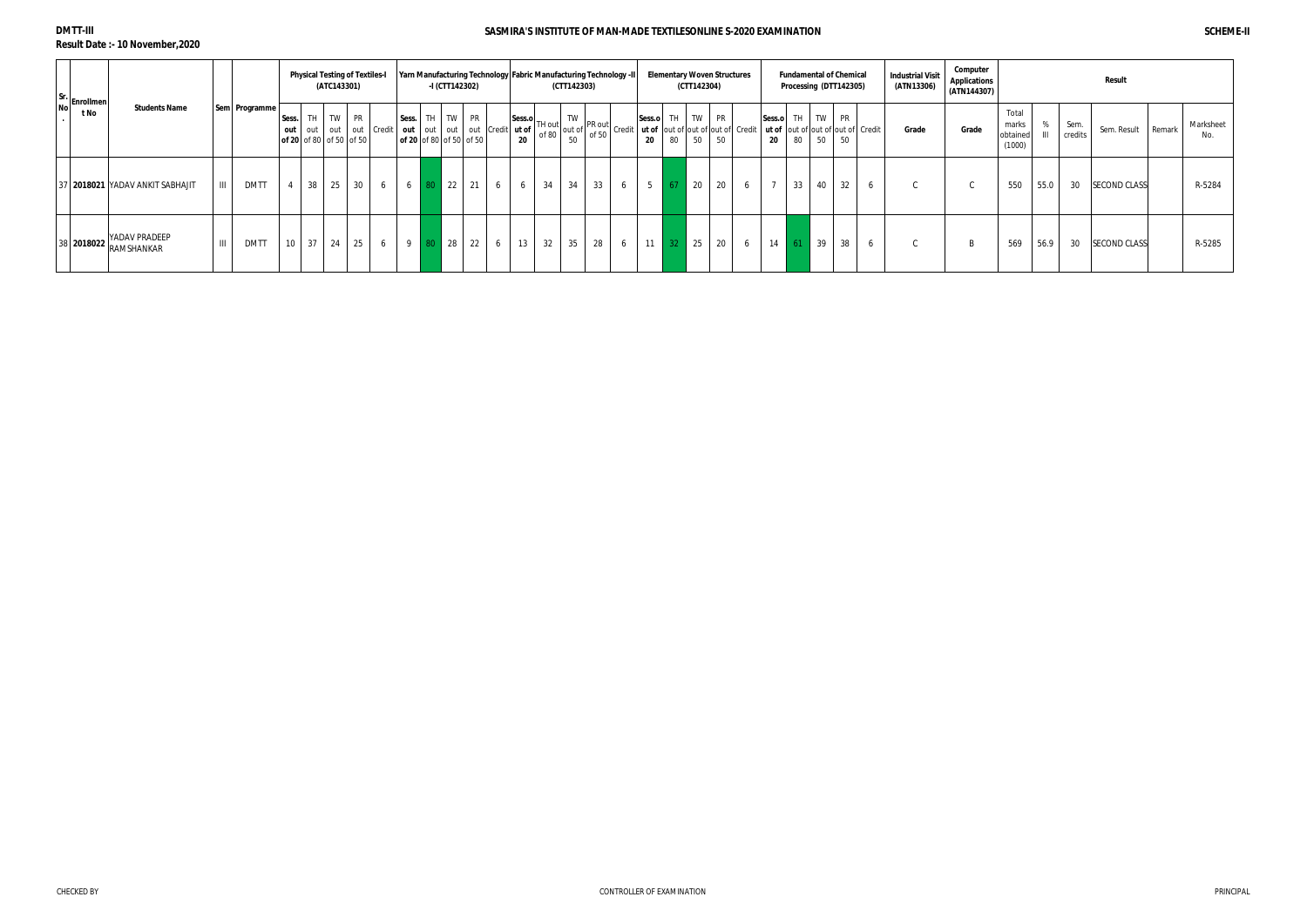| $\begin{bmatrix}$ Sr.<br>No $\begin{bmatrix}$ Enrollmen |                                    |                |             |              | <b>Testing of Textiles-I</b>   | (ATC3301) |            |                            |    | <b>Spinning Preparotaory</b><br>Process (CTT2302) |                          |                | <b>Weaving Preparatory Process</b> | (CTT2303) |    |                                                                                                                                                                                                                                                                                                                                                                                |                |    | (CTT2304) |    | <b>Basic Woven and Knit Structures</b> |                |          | (DTT4305)       |                 | <b>Principles of Chemical Processing</b> | Computer<br><b>Applications</b><br>(ATC4306) |                    |                                      |                |                 | Result             |        |                  |
|---------------------------------------------------------|------------------------------------|----------------|-------------|--------------|--------------------------------|-----------|------------|----------------------------|----|---------------------------------------------------|--------------------------|----------------|------------------------------------|-----------|----|--------------------------------------------------------------------------------------------------------------------------------------------------------------------------------------------------------------------------------------------------------------------------------------------------------------------------------------------------------------------------------|----------------|----|-----------|----|----------------------------------------|----------------|----------|-----------------|-----------------|------------------------------------------|----------------------------------------------|--------------------|--------------------------------------|----------------|-----------------|--------------------|--------|------------------|
| t No                                                    | <b>Students Name</b>               | Sem            | Programme   | Sess.<br>out | TH<br>out<br>of 20 of 80 of 50 | TW        | out Credit | Sess.<br>of 20 of 80 of 50 | TH | TW                                                | out out out Credit ut of | Sess.o<br>20   | TH out<br>of 80                    |           |    | vut $\begin{vmatrix} 1 \text{ W} \\ \text{out of} \\ 50 \end{vmatrix}$ PR out $\begin{vmatrix} 1 \text{ V} \\ \text{out of} \\ 50 \end{vmatrix}$ Credit $\begin{vmatrix} 1 \text{ W} \\ \text{out of} \\ 2 \text{ A} \end{vmatrix}$ TW $\begin{vmatrix} PR \\ \text{out of} \\ \text{out of} \end{vmatrix}$ Credit $\begin{vmatrix} 1 \text{ W} \\ \text{in of} \end{vmatrix}$ |                |    |           |    |                                        | Sess.o<br>20   | TH<br>80 | <b>TW</b><br>50 | PR<br>50        | ut of out of out of out of Credit        | TW out<br>of 50                              | PR<br>out of<br>50 | Total<br>marks<br>obtained<br>(1000) | $\mathbf{III}$ | Sem.<br>credits | Sem. Result        | Remark | Marksheet<br>No. |
|                                                         | 2010027 PATIL HITESH LILADHAR      | $\mathbf{III}$ | <b>DMTT</b> | 14           | 38                             | 36        | 6          | 12                         | AB | 26                                                | $\mathbf 0$              | 6              | 34                                 | 36        | 33 | 6                                                                                                                                                                                                                                                                                                                                                                              | 13             | 32 | 38        | 30 | 6                                      | $\overline{4}$ | 45       | 23              | 28              | 6                                        | 38                                           | 37                 | 523                                  | 52.3           | 24              | <b>FAIL</b>        |        |                  |
|                                                         | 2011011 DAVANE GAURAV PRAKASH      | $\mathbf{H}$   | <b>DMTT</b> | $5 \mid$     | 45                             | 40        | 6          | $\overline{4}$             | 80 | 24                                                | 6                        | 2              | 38                                 | 36        | 27 | 6                                                                                                                                                                                                                                                                                                                                                                              | $\overline{7}$ | 33 | 40        | 20 | 6                                      | 3 <sup>3</sup> | 39       | 30              | 30 <sup>°</sup> | 6                                        | 37                                           | 38                 | 578                                  | 57.8           | 30              | SECOND CLASS       |        | R-5311           |
|                                                         | 3   2013069   TAMBARE AKASH DINESH | $\mathbf{III}$ | <b>DMTT</b> | 9            | 42                             | 40        | 6          | 5 <sup>5</sup>             | 80 | 31                                                | 6                        | $\overline{7}$ | 33                                 | 32        | 33 | 6                                                                                                                                                                                                                                                                                                                                                                              | 9              | 32 | 38        | 34 | 6                                      | 6              | 38       | 39              | 38              | 6                                        | 37                                           | 37                 | 620                                  | 62.0           | 30              | <b>FIRST CLASS</b> |        | R-5312           |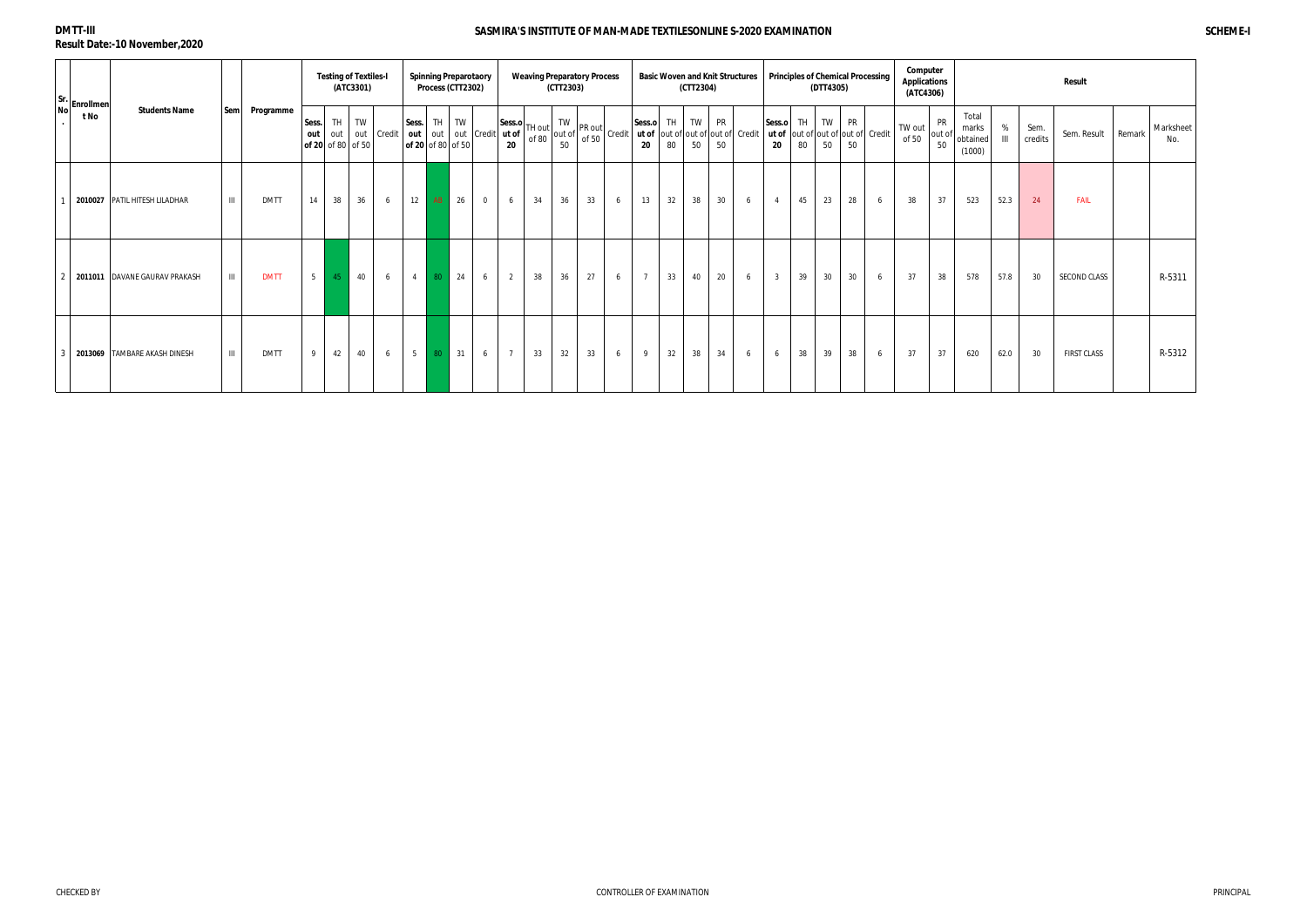|                                       |                                                                                                                           |                    |             |                       |                               | (ATC143301)        | <b>Physical Testing of Textiles-I</b> |                |                        | <b>Pre-Treatment Technology</b><br>(CTX142302) |                                               |                |                   |                 |          | Chemistry of Intermediates, Dyes &<br>Pigments (CTX142303)                                                                      |              |                |                 | <b>Industrial Chemistry (ATX143304)</b> |                   |                |                              |                 | <b>Fundamental of Yarn &amp; Fabric</b><br>Forming (DTX143305) |       |                 | <b>Industrial Visit</b><br>(ATN143306) | Computer<br><b>Applications</b><br>(ATN143307) |                                      |                   |                 | Result              |        |                  |
|---------------------------------------|---------------------------------------------------------------------------------------------------------------------------|--------------------|-------------|-----------------------|-------------------------------|--------------------|---------------------------------------|----------------|------------------------|------------------------------------------------|-----------------------------------------------|----------------|-------------------|-----------------|----------|---------------------------------------------------------------------------------------------------------------------------------|--------------|----------------|-----------------|-----------------------------------------|-------------------|----------------|------------------------------|-----------------|----------------------------------------------------------------|-------|-----------------|----------------------------------------|------------------------------------------------|--------------------------------------|-------------------|-----------------|---------------------|--------|------------------|
| $ Sr.$ Enrollmen <sup>1</sup><br>t No | <b>Students Name</b>                                                                                                      | <b>Sem</b>         | Programme   | Sess.o<br>ut of<br>20 | TH<br>out<br>of 80            | TW<br>out of<br>50 | <b>PR</b><br>Cred<br>out<br>of 50     | Sess.          | out out<br>of 20 of 80 | TH<br>TW<br>50                                 | <b>PR</b><br>out of out of Credit ut of<br>50 |                | Sess.o<br>20      | TH out<br>of 80 | TW<br>50 | $\begin{array}{c c}\n\text{I} & \text{IV} \\ \text{out of} & \text{P} & \text{O} \\ \hline\n\text{FQ} & \text{FQ}\n\end{array}$ | Credit ut of | Sess.o<br>20   | TH out<br>of 80 | TW<br>out of<br>50                      | PR out<br>of $50$ |                | Sess.o<br>Credit ut of<br>20 | TH out<br>of 80 | TW<br>out of<br>50                                             | of 50 | PR out   Credit | Grade                                  | Grade                                          | Total<br>marks<br>obtained<br>(1000) | %<br>$\mathbf{H}$ | Sem.<br>credits | Sem. Result         | Remark | Marksheet<br>No. |
|                                       | 2014145 SANKHE SOURABH NITIN                                                                                              | ШL                 | <b>DMTC</b> | $2 \mid$              | 59                            | 38                 | 35                                    | 6              | $\overline{2}$         | 30<br>80 <sub>1</sub>                          | 31                                            | 6              | $\overline{0}$    | 40              | 25       | 32                                                                                                                              | 6            | $\mathbf{1}$   | 80              | 23                                      | 20                | 6              | $\overline{1}$               | 67              | 26                                                             | 20    | 6               | A                                      |                                                | 551                                  | 55.1              | 30              | SECOND CLASS        |        | R-5286           |
|                                       | 2   2014150   WADE SAHIL PANKESH                                                                                          | $\mathbf{III}$     | <b>DMTC</b> | 11                    | 32 <sup>2</sup>               | 33                 | 31<br>6                               |                | 7 <sup>1</sup>         | 28<br>39                                       | 27                                            | 6              | $\overline{4}$    | 80 <sup>°</sup> | 35       | 27                                                                                                                              | 6            | 5 <sub>5</sub> | 37 <sup>°</sup> | 24                                      | 21                | 6              | $7\overline{ }$              | 45              | 30                                                             | 27    | 6               | A                                      | B                                              | 486                                  | 48.6              | 30              | PASS CLASS          |        | R-5287           |
|                                       | 3 2015125 CHOUBEY AMAR PRADEEP                                                                                            | Ш                  | <b>DMTC</b> | $\overline{1}$        | 39                            | 32                 | 29                                    | 6              | $2 \mid$               | 43<br>45                                       | 44                                            | 6              | $7\overline{ }$   | 37              | 36       | 20                                                                                                                              | 6            | $\overline{4}$ | 69              | 35                                      | 21                | 6              | 10                           | 32              | 33                                                             | 29    | 6               | A                                      | $\Gamma$                                       | 513                                  | 51.3              | 30              | SECOND CLASS        |        | R-5288           |
|                                       | 4   2015162  TIWARI ASHISH ARVIND                                                                                         | $\mathbf{III}$     | <b>DMTC</b> | 2                     | 38                            | 42                 | 33                                    | 6              | 4  <br>-36             | 40                                             | 35                                            | 6              | $\overline{2}$    | 80              | 25       | 36                                                                                                                              | 6            | $\overline{4}$ | 80              | 23                                      | 27                | 6              | $\overline{4}$               | 80              | 30                                                             | 29    | 6               | B                                      | <b>B</b>                                       | 580                                  | 58.0              | 30              | SECOND CLASS        |        | R-5289           |
| 5 2016108                             | MERCHANT SOHAIL<br><b>SULTAN</b>                                                                                          | III                | <b>DMTC</b> | 6                     | 43                            | 42                 | 39                                    | 6              | $13 \mid 34 \mid$      | $\vert$ 37                                     | 40                                            | 6              | 12                | -39             | 28       | 25                                                                                                                              | 6            | 9              | 37 <sup>°</sup> | 27                                      | 31                | 6              | 10                           | 53              | 30                                                             | 39    | 6               | B                                      | <b>B</b>                                       | 526                                  | 52.6              | 30              | SECOND CLASS        |        | R-5290           |
|                                       | CHAUHAN RAMBALI<br>$\frac{1}{16}$ 2016120 MAHENDRA                                                                        | III                | <b>DMTC</b> | $\overline{4}$        | 37                            | 29                 | 19<br>$\overline{0}$                  |                | 8 <sup>1</sup>         | $\vert$ 42<br>42                               | 33                                            | 6              | 12                | -37             | 30       | 26                                                                                                                              | 6            | 10             | 51              | 42                                      | 39                | 6              | 14                           | AB              | AB                                                             | AB    | $\overline{0}$  | B                                      | B                                              | 441                                  | 44.1              | 18              | FAIL                |        |                  |
|                                       | 2016122 GUPTA ABHISHEK                                                                                                    | III                | <b>DMTC</b> |                       | $14 \overline{\phantom{0}}32$ | 37                 | 26                                    | 6              |                        | 15 32 37                                       | 31                                            | 6              | 14                | 32 <sup>°</sup> | 25       | 32                                                                                                                              | 6            | 9              | 80              | 29                                      | 30                | 6              | 12                           | 80              | 22                                                             | 30    | 6               | $\mathsf{C}$                           | B                                              | 550                                  | 55.0              | 30              | SECOND CLASS        |        | R-5291           |
|                                       | MACHHI ABHISHEK<br>  8 <b>2016125</b> WISHWANATH                                                                          | $\mathop{\rm III}$ | <b>DMTC</b> |                       |                               |                    | $11 \t 56 \t DS \t 23 \t 0$           |                |                        | 12 80 39                                       | 33                                            | 6 <sup>1</sup> | $12 \mid 32 \mid$ |                 | 40       | 20                                                                                                                              | 6            | 10             |                 | $64$ 22                                 | 20                | 6              | 12                           | 80              | 32                                                             | 30    | 6               | $\mathsf{C}$                           | B                                              | 564                                  | 56.4              | 24              | <b>FAIL</b>         |        |                  |
|                                       | $\Bigg 9\Bigg 2017118\Bigg {\footnotesize \text{BANIYA HIMANSHU}}\Bigg 9\Bigg 2017118\Bigg {\footnotesize \text{BASANT}}$ | $\mathbf{III}$     | <b>DMTC</b> |                       | $12 \mid 33 \mid$             | 40                 | 26                                    | 6              |                        | 12 32 30                                       | 33                                            | 6              | 13                | 36 <sup>°</sup> | 31       | 34                                                                                                                              | 6            | 10             | 80              | 20                                      | 33                | 6              | 13                           | 72              | 30                                                             | 33    | 6               | B                                      |                                                | 547                                  | 54.7              | 30              | <b>SECOND CLASS</b> |        | R-5292           |
|                                       | 10 2017119 BHAGDE AJIT DINESH                                                                                             | $\mathbf{III}$     | DMTC        |                       | $12 \mid 32 \mid$             | 35                 | 24                                    | 6              | 12                     | 38<br>32 <sub>1</sub>                          | 34                                            | 6              | 11                | 32 <sub>1</sub> | 36       | 23                                                                                                                              | 6            | 10             | 77              | <b>DS</b>                               | AB                | $\overline{0}$ | 12                           | 80              | 33                                                             | 34    | 6               | $\mathsf{C}$                           | B                                              | 499                                  | 49.9              | 24              | <b>FAIL</b>         |        |                  |
| 11 2017121                            | CHAUDHARI VAIBHAV<br><b>JITENDRA</b>                                                                                      | III                | <b>DMTC</b> |                       | $9 \mid 34 \mid$              | 40                 | 26                                    | 6 <sup>1</sup> |                        | 14 33 40                                       | 40                                            | 6              | $13\quad 33$      |                 | 38       | 36                                                                                                                              | 6            | 12             |                 | 72 30                                   | 33                | 6              | 14                           | 32 <sup>2</sup> | 32                                                             | 31    | 6               | B                                      |                                                | 530                                  | 53.0              | 30              | SECOND CLASS        |        | R-5293           |
|                                       | 12 2017125 GHARAT ADITYA KIRAN                                                                                            | $\mathbf{III}$     | DMTC        |                       | $12 \mid 32 \mid$             | 38                 | 24                                    | 6              |                        | 14 32 40                                       | 39                                            | 6              | 13                | 34              | 40       | 20                                                                                                                              | 6            | 12             | 80              | 27                                      | 25                | 6              | 13                           | 72              | 34                                                             | 36    | 6               | B                                      |                                                | 569                                  | 56.9              | 30              | SECOND CLASS        |        | R-5294           |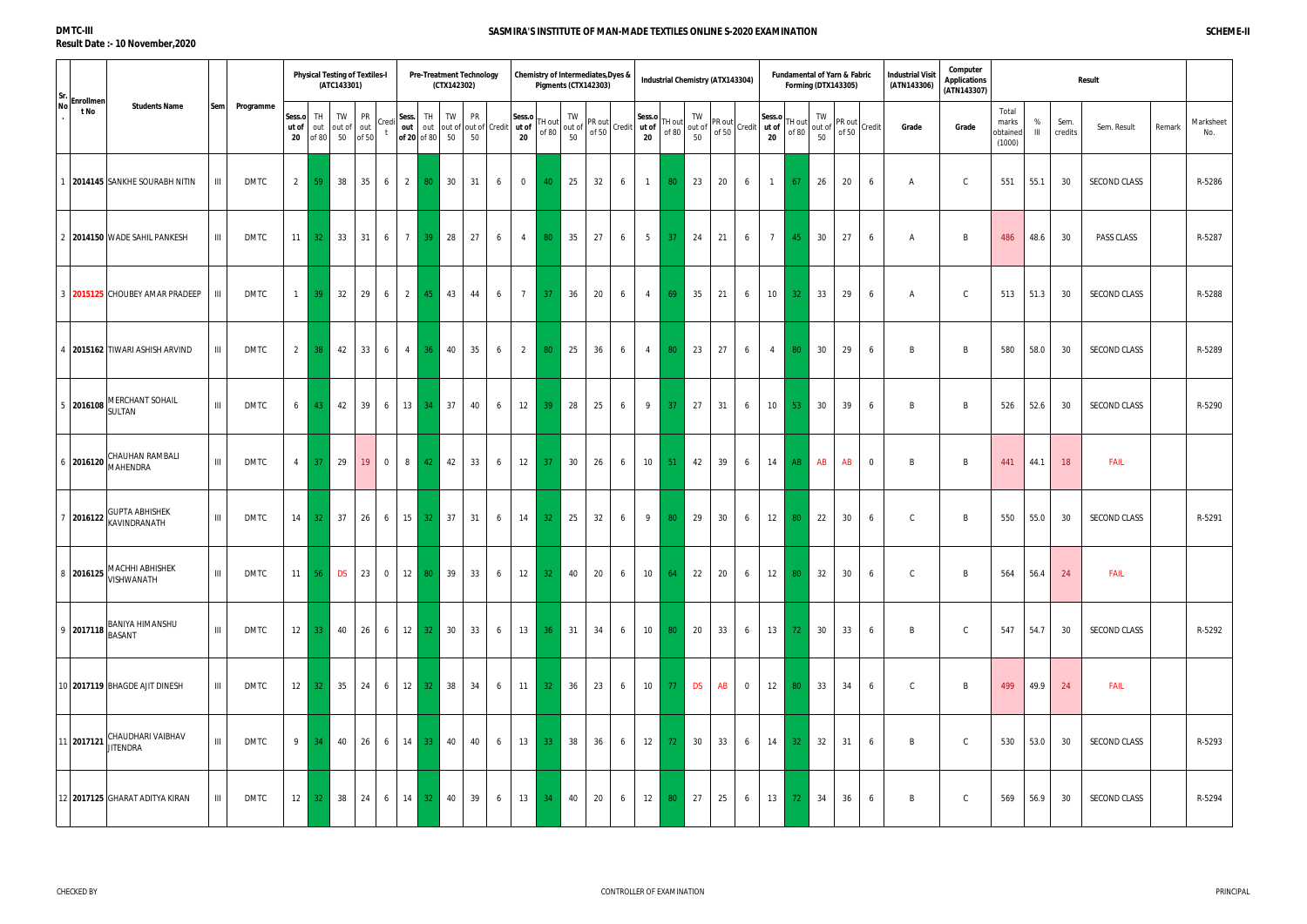| $ Sr.$ Enrollmen' |                                              |                |             |                       |                   | (ATC143301)          | <b>Physical Testing of Textiles-I</b> |               |                        | (CTX142302)               | <b>Pre-Treatment Technology</b>        |              | Chemistry of Intermediates, Dyes &<br>Pigments (CTX142303) |          |                                          |              |                 |                   | <b>Industrial Chemistry (ATX143304)</b>                                                                                                                                   |                 |                |              | Fundamental of Yarn & Fabric<br><b>Forming (DTX143305)</b> |                    |                 |             | <b>Industrial Visit</b><br>(ATN143306) | Computer<br><b>Applications</b><br>(ATN143307) |                                      |          |                 | <b>Result</b>       |        |                  |
|-------------------|----------------------------------------------|----------------|-------------|-----------------------|-------------------|----------------------|---------------------------------------|---------------|------------------------|---------------------------|----------------------------------------|--------------|------------------------------------------------------------|----------|------------------------------------------|--------------|-----------------|-------------------|---------------------------------------------------------------------------------------------------------------------------------------------------------------------------|-----------------|----------------|--------------|------------------------------------------------------------|--------------------|-----------------|-------------|----------------------------------------|------------------------------------------------|--------------------------------------|----------|-----------------|---------------------|--------|------------------|
| t No              | <b>Students Name</b>                         | <b>Sem</b>     | Programme   | Sess.o<br>ut of<br>20 | TH.<br>of 80      | TW<br>out out of out | <b>PR</b><br>50 of 50                 | Sess.<br>Cred | out out<br>of 20 of 80 | TH<br>TW<br>50            | PR<br>out of out of Credit ut of<br>50 | Sess.o<br>20 | 「H out<br>of 80                                            | TW<br>50 | $\cdot$ l out of $ $ PR out l .<br>of 50 | Credit ut of | Sess.o<br>20    | TH out I<br>of 80 | TW<br>$\left  \begin{array}{cc} \text{out of} \\ \text{of 50} \end{array} \right $ Credit $\left  \begin{array}{cc} \text{ut of} \\ \text{at } \end{array} \right $<br>50 | PR out          |                | Sess.o<br>20 | TH out<br>of 80                                            | TW<br>out of<br>50 | PR out<br>of 50 | Credit      | Grade                                  | Grade                                          | Total<br>marks<br>obtainec<br>(1000) | %<br>III | Sem.<br>credits | Sem. Result         | Remark | Marksheet<br>No. |
|                   | 13 2017128 KANTI RAKESH ARUN                 | $\mathbf{III}$ | <b>DMTC</b> |                       | $11 \quad 72$     | 37                   | 24                                    | 6             | 8 <sup>1</sup>         | 33<br>33 <sup>°</sup>     | 33<br>6                                | 12           | 32 <sub>1</sub>                                            | 28       | 20                                       | 6            | 9               | 32 <sub>2</sub>   | 25                                                                                                                                                                        | 27              | 6              | 12           | 80                                                         | 31                 | 30              | 6           | B                                      |                                                | 530                                  | 53.0     | 30              | <b>SECOND CLASS</b> |        | R-5295           |
|                   | 14 2017130 KASAR KUNAL RAJENDRA              | Ш              | <b>DMTC</b> |                       | $12 \mid 69 \mid$ | 30                   | 26                                    | 6             | 13                     | 39<br>34                  | 38<br>6                                | 9            | 32 <sup>2</sup>                                            | 35       | 38                                       | 6            | 9               | 67                | 24                                                                                                                                                                        | 28              | 6              | 6            | 80                                                         | 32                 | 32              | 6           | B                                      | C.                                             | 570                                  | 57.0     | 30              | <b>SECOND CLASS</b> |        | R-5296           |
|                   | 15 2017132 PAL SOPENDRA PYARELAL             | $\mathbf{III}$ | <b>DMTC</b> | 9                     | 49                | 24                   | 25                                    | 6             | $14$ 41                | $\vert$ 27                | 35<br>6                                | 11           | 42                                                         | 30       | 22                                       | 6            | 10              | 51                | 20                                                                                                                                                                        | 15 <sup>2</sup> | $\overline{0}$ | 13           | 21                                                         | 31                 | 38              | $\mathbf 0$ | B                                      | C.                                             | 461                                  | 46.1     | 18              | FAIL                |        |                  |
| 16 2017143        | SONAWANE ANIRUDH<br><b>VILAS</b>             | III            | <b>DMTC</b> | 10 <sup>1</sup>       | 34                | 32                   | 25                                    | 6             | 14<br>36               | 46                        | 35<br>6                                | 14           | 38 <sup>°</sup>                                            | 40       | 42                                       | 6            | 10              | AB                | 25                                                                                                                                                                        | AB              | $\overline{0}$ | 6            | 43                                                         | 34                 | 34              | 6           | $\mathcal{C}$                          | B.                                             | 428                                  | 42.8     | 24              | FAIL                |        |                  |
| 17 2017144        | <b>TARE JANMESH</b><br><b>HARESHWAR</b>      | III            | <b>DMTC</b> |                       | $12 \mid 36 \mid$ | 38                   | 24                                    | 6             |                        | $11 \quad 33 \quad 31$    | 36<br>6                                | 12           | 32 <sub>1</sub>                                            | 20       | 32                                       | 6            | 10 <sup>1</sup> | 80                | $\vert$ 21                                                                                                                                                                | 32              | 6              | 14           | 72                                                         | 36                 | 30              | 6           | B                                      |                                                | 533                                  | 53.3     | 30              | <b>SECOND CLASS</b> |        | R-5297           |
|                   | 18 2017151 VANNE MOHIT RAVINDRA              | Ш              | <b>DMTC</b> |                       | $12 \mid 69 \mid$ | 37                   | 24                                    | 6             | 12                     | 32 <sup>2</sup><br>42     | 36<br>6                                | 13           | 32 <sub>1</sub>                                            | 43       | 39                                       | 6            | 13              | 80                | 24                                                                                                                                                                        | 30              | 6              | 13           | 80                                                         | 30                 | 32              | 6           | $\mathsf{C}$                           | $\mathcal{C}$                                  | 612                                  | 61.2     | 30              | <b>FIRST CLASS</b>  |        | R-5298           |
|                   | 19 2018101 BOHAREE TAHA NUROODIN III         |                | <b>DMTC</b> |                       | $10 \mid 33 \mid$ | 21                   | 24                                    | 6             | $12 \mid 35 \mid$      | 35                        | 32<br>6                                | 8            | 39 <sup>°</sup>                                            | 30       | 32                                       | 6            | 6               | 80                | 20                                                                                                                                                                        | 33              | 6              | 9            | 48                                                         | 30                 | 34              | 6           | B                                      | C.                                             | 497                                  | 49.7     | 30              | PASS CLASS          |        | R-5299           |
|                   | 20 2018102 CHAUHAN ANAND RAMESH   III        |                | <b>DMTC</b> |                       | $6 \mid 34 \mid$  | 29                   | 23                                    | 6             |                        | $12 \mid 41 \mid 32 \mid$ | 31                                     | $6$ 11       | 32 <sup>2</sup>                                            | 24       | 30                                       | 6            | 11              |                   | 80 20                                                                                                                                                                     | 40              | 6              | 12           | 72                                                         | 32                 | 33              | 6           | $\mathsf{C}$                           | C.                                             | 531                                  | 53.1     | 30              | <b>SECOND CLASS</b> |        | R-5300           |
|                   | CHAUHAN VARUN<br>121 <b>2018103 RAMVIJAY</b> | $\mathbf{III}$ | <b>DMTC</b> |                       | $10 \mid 39$      | 39                   | 22                                    | 6             | $12 \mid 42 \mid$      | 36                        | 32                                     | $6$ 11       | 32 <sup>2</sup>                                            | 32       | 20                                       | 6            | 11              | 45                | 26                                                                                                                                                                        | 37              | 6              | 12           | 80                                                         | 30                 | 32              | 6           | $\mathsf C$                            |                                                | 538                                  | 53.8     | 30              | <b>SECOND CLASS</b> |        | R-5301           |
|                   | 22 2018105 KANOJIA ROHIT RAJKUMAR   III      |                | <b>DMTC</b> |                       | $4 \mid 69$       | 33                   | 22                                    | 6             | 12                     | $32 \mid 40 \mid$         | 39<br>6                                | 12           | 32 <sub>1</sub>                                            | 23       | 34                                       | 6            | 11              | 32 <sup>2</sup>   | 27                                                                                                                                                                        | 29              | 6              | 9            | 80                                                         | 32                 | 33              | 6           | B                                      |                                                | 527                                  | 52.7     | 30              | SECOND CLASS        |        | R-5302           |
|                   | 23 2018106 KHAN IRFAAN FATAB                 | Ш              | <b>DMTC</b> |                       |                   | 10 32 36             | 23 6                                  |               |                        | 12 80 29                  | 35<br>6                                | 12           | 32 <sub>1</sub>                                            | 36       | 20                                       | 6            | 11              | 56                | 25                                                                                                                                                                        | 28              | 6              | 12           | 80                                                         | 33                 | 32              | 6           | B                                      |                                                | 569                                  | 56.9     | 30              | <b>SECOND CLASS</b> |        | R-5303           |
|                   | 24 2018108 MAHAJAN RAHUL PUNDLIK   III       |                | <b>DMTC</b> |                       | $12 \mid 32 \mid$ | 34                   | 22                                    | 6             |                        | 11 80 37                  | 34<br>6                                | $5-1$        | 80 <sup>°</sup>                                            | 28       | 26                                       | 6            | 6               | 75                | 20                                                                                                                                                                        | 20              | 6              | 12           | 32                                                         | 30                 | 35              | 6           | B                                      |                                                | 564                                  | 56.4     | 30              | SECOND CLASS        |        | R-5304           |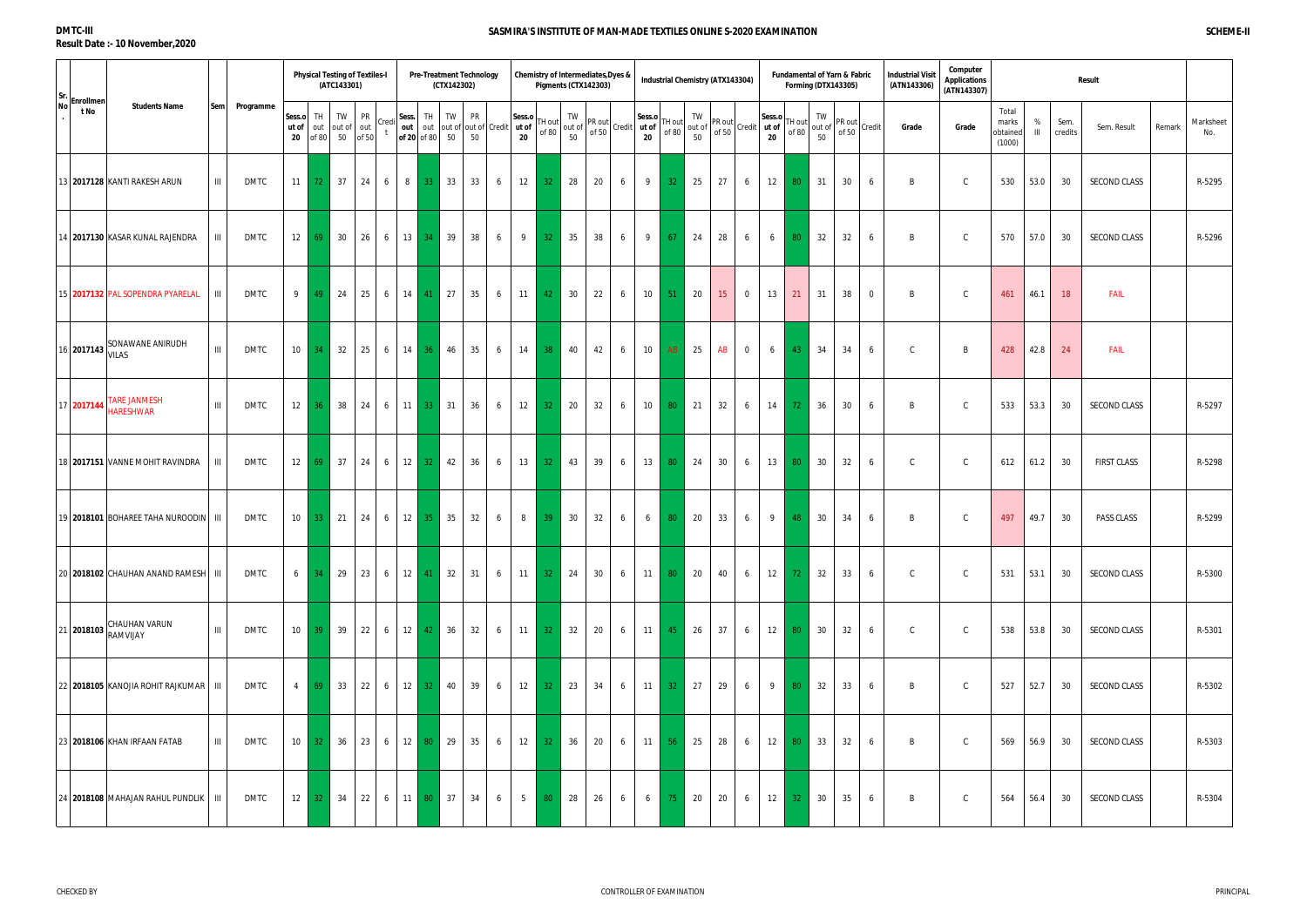| Sr.                                                    |     |             |                       |                 | <b>Physical Testing of Textiles-I</b><br>(ATC143301) |                           |                |                      |                 | (CTX142302)  | <b>Pre-Treatment Technology</b> |                                              |                | Chemistry of Intermediates, Dyes & |           |                    | Pigments (CTX142303) |                |                |                 |           | <b>Industrial Chemistry (ATX143304)</b> |                |                                                                                                                                                                                                                              |                 |                    | <b>Forming (DTX143305)</b> | <b>Fundamental of Yarn &amp; Fabric</b> | <b>Industrial Visit</b><br>(ATN143306) | Computer<br>Applications<br>(ATN143307) |                                      |                     |                 | Result              |        |                  |
|--------------------------------------------------------|-----|-------------|-----------------------|-----------------|------------------------------------------------------|---------------------------|----------------|----------------------|-----------------|--------------|---------------------------------|----------------------------------------------|----------------|------------------------------------|-----------|--------------------|----------------------|----------------|----------------|-----------------|-----------|-----------------------------------------|----------------|------------------------------------------------------------------------------------------------------------------------------------------------------------------------------------------------------------------------------|-----------------|--------------------|----------------------------|-----------------------------------------|----------------------------------------|-----------------------------------------|--------------------------------------|---------------------|-----------------|---------------------|--------|------------------|
| Enrollmen<br><b>No</b><br><b>Students Name</b><br>t No | Sem | Programme   | Sess.o<br>ut of<br>20 | TH<br>of 80     | TW<br>out out of<br>50                               | <b>PR</b><br>out<br>of 50 | Cred           | Sess.<br>of 20 of 80 | TH              | TW<br>50     | <b>PR</b><br>50                 | out   out   out of   out of   Credit   ut of | Sess.o<br>20   | 「H out<br>of 80                    |           | TW<br>out of<br>50 | PR out<br>of 50      | Credit ut of   | Sess.o<br>20   | TH out<br>of 80 |           |                                         |                | If $\begin{vmatrix} 1 & 1 & 1 \\ 1 & 1 & 1 \\ 0 & 0 & 0 \end{vmatrix}$ PR out $\begin{vmatrix} 1 & 1 & 1 \\ 1 & 1 & 1 \\ 0 & 0 & 0 \end{vmatrix}$ Credit $\begin{vmatrix} 1 & 1 & 1 \\ 1 & 1 & 1 \\ 0 & 1 & 1 \end{vmatrix}$ | TH out<br>of 80 | TW<br>out of<br>50 | PR out<br>of 50            | Credit                                  | Grade                                  | Grade                                   | Total<br>marks<br>obtained<br>(1000) | %<br>$\mathbf{III}$ | Sem.<br>credits | Sem. Result         | Remark | Marksheet<br>No. |
| MISHRA SHIVAM MANGAL<br>25 2018109<br>PRASAD           | III | <b>DMTC</b> | 10 <sup>1</sup>       |                 | $32 \mid 33$                                         | 22                        | 6              | 12                   |                 | 80 35        | 30                              | 6                                            | 11             | 34                                 | 21        |                    | 20                   | 6              | 11             | 32 <sub>1</sub> | 20        | 22                                      | 6              | 12                                                                                                                                                                                                                           | 80              | <b>DS</b>          |                            | AB<br>$\overline{0}$                    | B                                      | C                                       | 485                                  | 48.5                | 24              | <b>FAIL</b>         |        |                  |
| MUNDALKAR RUSHIKESH<br>26 2018110<br><b>ILANAT</b>     | III | <b>DMTC</b> | 6                     | 45              | 29                                                   | 22                        | 6              | 6                    | 80              | 25           | 30                              | 6                                            | 5 <sup>5</sup> | 35 <sub>1</sub>                    |           | 24                 | 26                   | 6              | $\overline{7}$ | -33             | 24        | 21                                      | 6              | 6                                                                                                                                                                                                                            | 34              | 30                 | 31                         | 6                                       | B                                      | B                                       | 457                                  | 45.7                | 30              | PASS CLASS          |        | R-5305           |
| 27 2018117 SHAIKH SOHEB SHAKIL                         | III | DMTC        | 7                     | 33 <sup>°</sup> | 39                                                   | 25                        | 6              | $13 \mid$            |                 | $39$ 28      | 30                              | 6                                            | 14             | 33                                 | 24        |                    | 35                   | 6              | 12             | 37              | 20        | 27                                      | 6              | 9                                                                                                                                                                                                                            | 72              | 33                 |                            | 32<br>6                                 | $\mathsf{C}$                           | $\mathsf{C}$                            | 481                                  | 48.1                | 30              | PASS CLASS          |        | R-5306           |
| SHARMA OHITKUMAR<br>28 2018118 RAMESH                  | III | DMTC        | 9                     | 37 <sup>°</sup> | 34                                                   | 24                        | 6              | 12                   | 33 <sup>1</sup> | 40           | 31                              | 6                                            | 12             | 34                                 |           | 32                 | 36                   | 6              | 9              | 32 <sup>°</sup> | 20        | 24                                      | 6              | 12                                                                                                                                                                                                                           | 45              | 30                 |                            | 30<br>6                                 | B                                      | B                                       | 458                                  | 45.8                | 30              | PASS CLASS          |        | R-5307           |
| 29 2018119 SINGH PRINCE AMIT                           | III | DMTC        | 10 <sup>1</sup>       | 32 <sup>1</sup> | 36                                                   | 24                        | 6              | 14                   |                 | $33 \mid 35$ | 31                              | 6                                            | 12             | 32 <sup>2</sup>                    | 21        |                    | 20                   | 6              | 10             | 33 <sup>°</sup> | 20        | 24                                      | 6              | 13                                                                                                                                                                                                                           | 72              | 33                 |                            | 32<br>6                                 | B                                      | B                                       | 470                                  | 47.0                | 30              | PASS CLASS          |        | R-5308           |
| 30 2018123 THAKUR AMIT ARUN                            | III | DMTC        | $10-1$                | 33 <sup>1</sup> | 40                                                   | 22                        |                |                      |                 | $6$ 12 80 38 | 32                              | 6                                            | 11             | 32 <sup>2</sup>                    | 34        |                    | 30                   | 6              | 10             | 32 <sup>2</sup> | 20        | 25                                      | 6              | 12                                                                                                                                                                                                                           | 80              | 30                 | 31                         | 6                                       | $\mathsf{C}$                           | R                                       | 542                                  | 54.2                | 30              | <b>SECOND CLASS</b> |        | R-5309           |
| 31 2018128 YADAV ABHISHEK ANIL                         | III | DMTC        | 12                    | 34 <sup>2</sup> | 36                                                   | 23                        | 6              | 15 <sup>1</sup>      | 40 <sup>°</sup> | 39           | 30                              | 6                                            | 11             | 32 <sup>2</sup>                    | 32        |                    | 20                   | 6              | 11             | 32 <sup>2</sup> | 22        | 26                                      | 6              | 12                                                                                                                                                                                                                           | 72              | 34                 |                            | 30<br>6                                 | <sub>R</sub>                           | C                                       | 494                                  | 49.4                | 30              | <b>SECOND CLASS</b> |        | R-5310           |
| YADAV AVINASH<br>32 2018129 KRISHNAKANT                | III | DMTC        | AB                    |                 | 53 AB                                                | AB                        | $\overline{0}$ | 5 <sub>1</sub>       |                 | 46 DS        | AB                              | $\overline{0}$                               | <b>AB</b>      | 47                                 | <b>DS</b> |                    | <b>DS</b>            | $\overline{0}$ | $\overline{4}$ | -77             | <b>DS</b> | <b>DS</b>                               | $\overline{0}$ | 5 <sub>5</sub>                                                                                                                                                                                                               | 80              | <b>DS</b>          |                            | AB<br>$\overline{0}$                    | B                                      | <b>DS</b>                               | 313                                  | 31.3                | $\overline{0}$  | <b>FAIL</b>         |        |                  |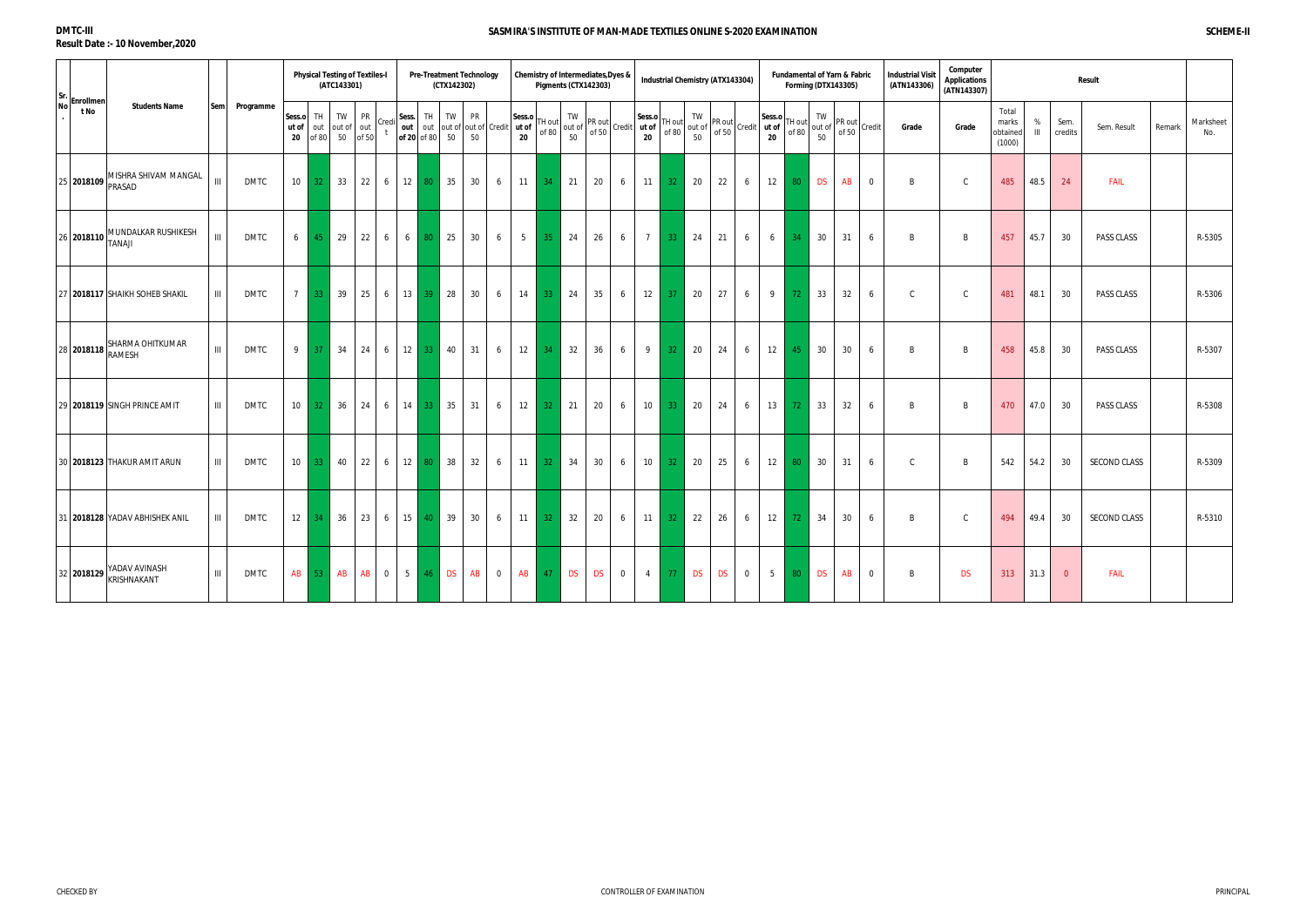| Sr. Enrollmen <sup>1</sup> |                                           |      |               |                       |                 | <b>Testing of Textiles-I</b><br>(ATC3301) |       |                               |                 | Technology of Bleaching &<br>Mercerasation (CTX2302) |          |                          |                       |    | (CTX2303) | <b>Chemistry of Intermediates, Dyes</b>                                                                        |   |                       |                 | <b>Applied Textile Chemistry</b><br>(ATX3304) |   |                                     |                 | <b>Principles of Spinning &amp; Weaving</b><br>(DTX4305) |    |                                                                       | Computer<br><b>Applications</b><br>(ATN143307) |                        |                                      |                     |                 | <b>Result</b>       |        |                  |
|----------------------------|-------------------------------------------|------|---------------|-----------------------|-----------------|-------------------------------------------|-------|-------------------------------|-----------------|------------------------------------------------------|----------|--------------------------|-----------------------|----|-----------|----------------------------------------------------------------------------------------------------------------|---|-----------------------|-----------------|-----------------------------------------------|---|-------------------------------------|-----------------|----------------------------------------------------------|----|-----------------------------------------------------------------------|------------------------------------------------|------------------------|--------------------------------------|---------------------|-----------------|---------------------|--------|------------------|
| t No                       | <b>Students Name</b>                      |      | Sem Programme | Sess.o<br>ut of<br>20 | TH I<br>of 80   | TW<br>out out of<br>50                    | Credi | Sess.<br>out  <br>of 20 of 80 | TH              | TW<br>50                                             | PR<br>50 | out out of out of Credit | Sess.o<br>ut of<br>20 |    | TW<br>50  | TH out $\begin{bmatrix} 1 & 0 \\ 0 & 1 \end{bmatrix}$ or $\begin{bmatrix} 1 & 0 \\ 0 & 1 \end{bmatrix}$ Credit |   | Sess.o<br>ut of<br>20 | TH out<br>of 80 | TW<br>50                                      |   | Sess.o<br>out of Credit ut of<br>20 | TH out<br>of 80 | TW<br>out of<br>50                                       |    | $\begin{array}{c}\n\text{PR out} \\ \text{of 50}\n\end{array}$ Credit | of 50                                          | TW out PR out<br>of 50 | Total<br>marks<br>obtained<br>(1000) | %<br>$\mathbf{III}$ | Sem.<br>credits | Sem. Result         | Remark | Marksheet<br>No. |
|                            | 2011113 BIND ROHITKUMAR RAMSARE           | III  | <b>DMTC</b>   | 9                     | 32              | 39                                        | 6     | 8                             | 35              | 37                                                   | 29       | 6                        | 8                     | 32 | 35        | 28                                                                                                             | 6 | 6                     | 32              | 33                                            | 6 | $\overline{4}$                      | 51              | 46                                                       | 32 | 6                                                                     | 41                                             | 37                     | 545                                  | 54.5                | 30              | <b>SECOND CLASS</b> |        | R-5313           |
|                            | 2011124 MISHRA ASHISH RAMNARAYAN          | THE. | <b>DMTC</b>   | $8 \mid$              | 35              | 41                                        | 6     | 8                             | 42              | 35                                                   | 27       | 6                        | 10                    | 35 | 32        | 36                                                                                                             | 6 | 6                     | 34              | 32                                            | 6 | 5 <sub>5</sub>                      | 67              | 45                                                       | 28 | 6                                                                     | 37                                             | 33                     | 569                                  | 56.9                | 30              | SECOND CLASS        |        | R-5314           |
|                            | 2012135 KAMBLE SHUDDHODAN RAJU            | III  | <b>DMTC</b>   | 6                     | 32 <sup>°</sup> | 40                                        | 6     | $7\overline{ }$               | 33 <sup>°</sup> | 34                                                   | 31       | 6                        | 3 <sup>3</sup>        | 40 | 28        | $30\,$                                                                                                         | 6 | 3 <sup>1</sup>        | -51             | 38                                            | 6 | 10                                  | 3 <sup>2</sup>  | 39                                                       | 33 | $\overline{0}$                                                        | 20                                             | 24                     | 474                                  | 47.4                | 24              | <b>FAIL</b>         |        |                  |
| 2013122                    | CHOUDHARY RAFIK MOHAMMED<br><b>AHAMAD</b> | III  | <b>DMTC</b>   | 9                     | 42              | 40                                        | 6     | 9                             | 36              | 39                                                   | 27       | 6                        | $\overline{4}$        | 36 | 22        | 25                                                                                                             | 6 | 5 <sub>5</sub>        | 38              | 27                                            | 6 | $7\overline{ }$                     | 48              | 37                                                       | 27 | 6                                                                     | 33                                             | 32                     | 516                                  | 51.6                | 30              | <b>SECOND CLASS</b> |        | R-5315           |
|                            | 2014115 YADAV GANESH RAMSHANKAR           | Ш    | <b>DMTC</b>   | $4 \mid$              | 43              | 29                                        | 6     | 9                             | 37              | 24                                                   | 31       | 6                        | 5 <sup>5</sup>        | 35 | 28        | 20                                                                                                             | 6 | 5 <sup>5</sup>        | 35              | 20                                            | 6 | 8                                   | 80 <sub>1</sub> | 42                                                       | 37 | 6                                                                     | 32                                             | 35                     | 528                                  | 52.8                | 30              | SECOND CLASS        |        | R-5316           |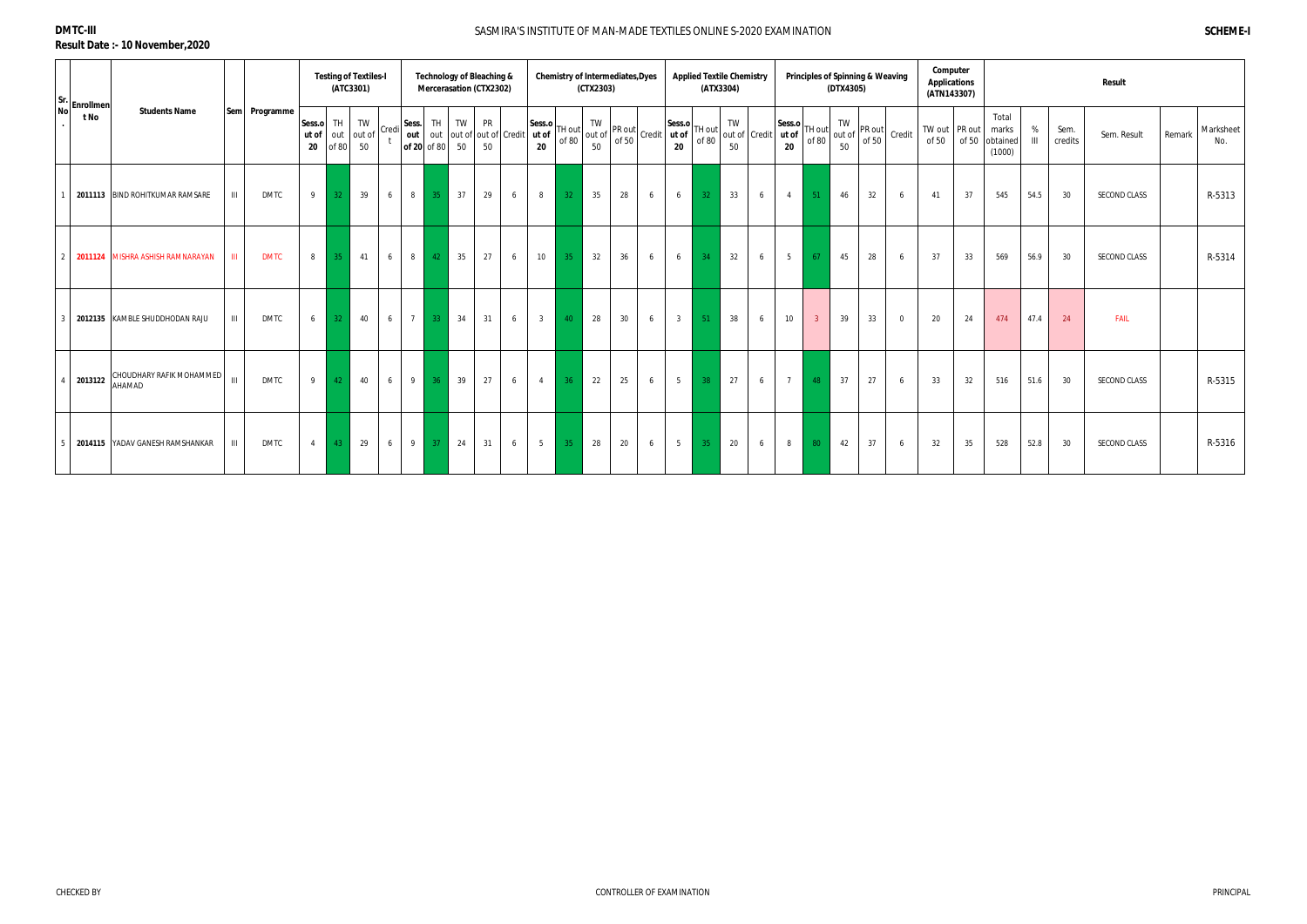| Sr.<br>No Enrollmen |                      |            | <b>Program</b> |       |                        | <b>Physical Testing of Textiles-I</b><br>(ATC143301) |                    |                  |                                                  |       | <b>Basics of Weft Kniting</b><br>(CTK142302) |                           |                      |    | <b>Basics Warp Knitting</b><br>(CTK142303) |                         |             | <b>Spinning Preparatory Processes</b><br>(CTK142304) |             |                    |       |                   | <b>Fundamental of Chemical</b><br>Processing (DTK144305) |       |            | Design (DTK144308) |                 | <b>Textile Color and</b> | Computer<br><b>Apllications</b><br>(ATN143306) | <b>Industrial Visits</b><br>(ATN143307) |                                      |      |                 | Result         |        |                  |
|---------------------|----------------------|------------|----------------|-------|------------------------|------------------------------------------------------|--------------------|------------------|--------------------------------------------------|-------|----------------------------------------------|---------------------------|----------------------|----|--------------------------------------------|-------------------------|-------------|------------------------------------------------------|-------------|--------------------|-------|-------------------|----------------------------------------------------------|-------|------------|--------------------|-----------------|--------------------------|------------------------------------------------|-----------------------------------------|--------------------------------------|------|-----------------|----------------|--------|------------------|
| t No                | <b>Students Name</b> | <b>Sem</b> | mme            | Sess. | out out<br>of 20 of 80 | TW out<br>of 50                                      | <b>PR</b><br>of 50 | out Credit ut of | $ \text{Sess.o} $ TH out $ \text{Sess.n} $<br>20 | of 80 | 50                                           | out of Credit   out   out | Sess.<br>of 20 of 80 |    | TW out<br>of 50                            | Sess.<br>Credit out out | of 20 of 80 | TW out<br>of 50                                      | PR<br>of 50 | out Credit out out | Sess. | TH<br>of 20 of 80 | TW out<br>of 50                                          | of 50 | out Credit | TW out<br>of 50    | <b>PR</b><br>50 | out of Credit            | Grade                                          | Grade                                   | Total<br>marks<br>obtained<br>(1000) |      | Sem.<br>credits | Sem.<br>Result | Remark | Marksheet<br>No. |
|                     |                      |            | <b>DKT</b>     |       |                        | 36                                                   | 31                 |                  |                                                  |       | 30                                           |                           |                      | 38 |                                            |                         | 13          | 35                                                   | 31          | $\Omega$           |       | 16                | 33                                                       | 33    |            | 30                 | AB              |                          | D.                                             |                                         | 448                                  | 44.8 | 10              | FAIL           |        |                  |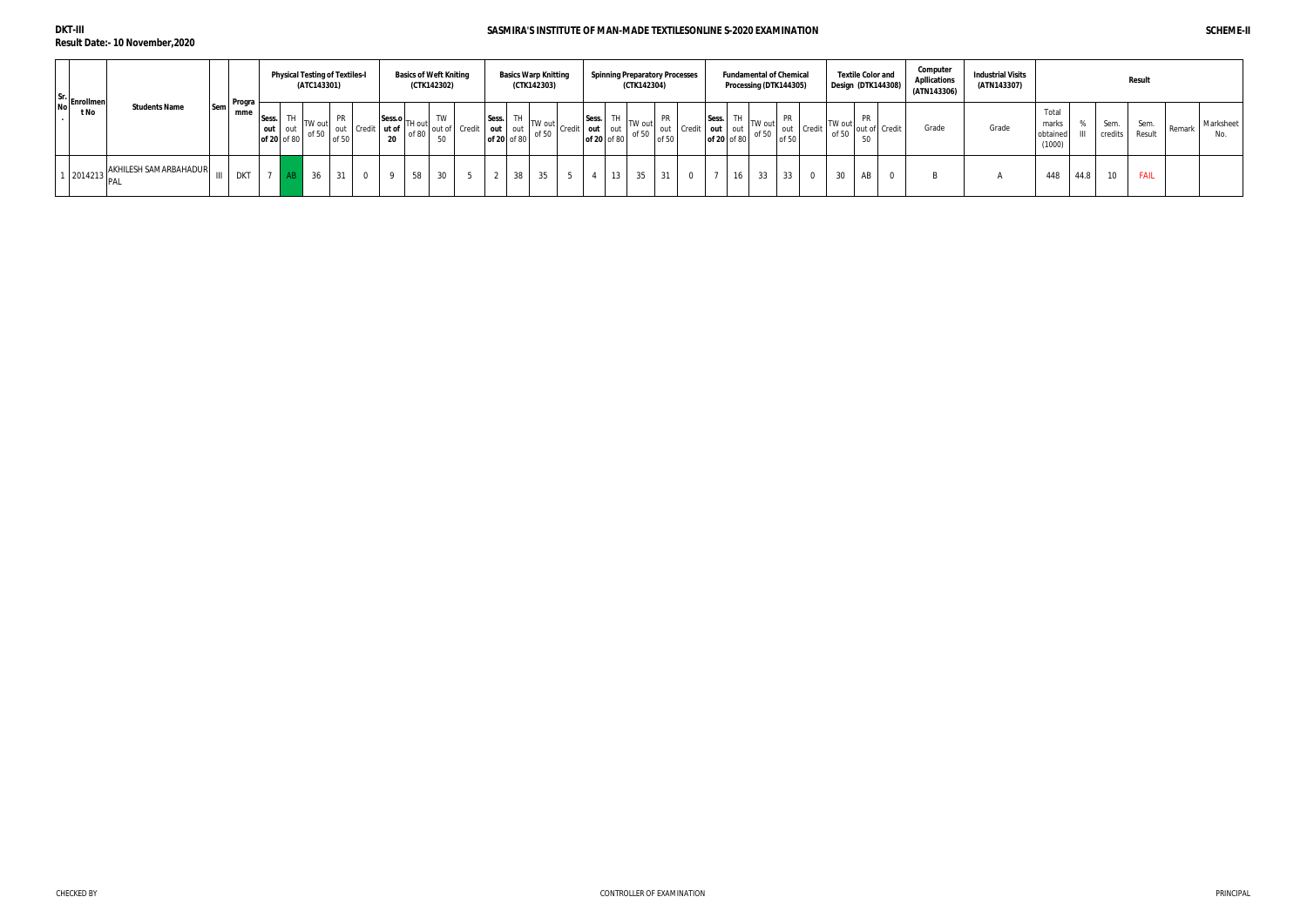|     | Sr. Enrollmen |                                 |                |            |                |                          | <b>Testing of Textiles-I</b><br>(ATC3301) |                 | Introduction to Knitting (CTK2302)                                                                                                                                                                                                                                                                                                                                                                                                              |    |    |    |   |                |     | I (CTK2303) |                                                                                                                        |                |    | Yarn and Fabric Manufacture Textile Colour and Design (DTK<br>4304)                                                                                                    |           |   |          |    | (DTK4305)                                                                                                                                                                                                    | Principles of Chemical Processing   Computer Applications |      |    |                     |                                                                 |                                      |                                         |                 | Result       |        |                  |
|-----|---------------|---------------------------------|----------------|------------|----------------|--------------------------|-------------------------------------------|-----------------|-------------------------------------------------------------------------------------------------------------------------------------------------------------------------------------------------------------------------------------------------------------------------------------------------------------------------------------------------------------------------------------------------------------------------------------------------|----|----|----|---|----------------|-----|-------------|------------------------------------------------------------------------------------------------------------------------|----------------|----|------------------------------------------------------------------------------------------------------------------------------------------------------------------------|-----------|---|----------|----|--------------------------------------------------------------------------------------------------------------------------------------------------------------------------------------------------------------|-----------------------------------------------------------|------|----|---------------------|-----------------------------------------------------------------|--------------------------------------|-----------------------------------------|-----------------|--------------|--------|------------------|
| Nol | t No          | <b>Students Name</b>            | Sem            | Programme  | Sess.<br>out   | TH<br>out<br>of 20 of 80 | TW out                                    |                 | $\begin{array}{ l l l }\n\hline\n\text{TW out} & \text{Credit} & \text{W cost} \\ \hline\n\text{of 50} & \text{Credit} & \text{ut of 80} \\ \hline\n\text{of 50} & \text{of 80} & \text{of 50} \\ \hline\n\end{array}\n\begin{array}{ l l } \hline\n\text{TW} & \text{TW out} & \text{Sess.} & \text{TH} \\ \hline\n\text{out} & \text{out} & \text{out} \\ \text{out} & \text{out 80} & \text{of 50} \\ \hline\n\text{of 80} & \text{of 50}\n$ |    |    |    |   |                |     |             | $\left[\begin{array}{c c}\n\text{Credit} & \text{out} & \text{out} \\ \text{of 20} & \text{of 80}\n\end{array}\right]$ | Sess.          | TH | $\int_{\text{if } \Omega_0}$ TW out $\begin{bmatrix} \text{r}_{11} \\ \text{out} \\ \text{of } 50 \end{bmatrix}$ Credit $\begin{bmatrix} 1 \\ \text{or} \end{bmatrix}$ | <b>PR</b> |   | Sess. TH |    | $\begin{bmatrix} \text{sess.} \\ \text{out} \\ \text{of 20} \end{bmatrix} \begin{bmatrix} \text{IH} \\ \text{out} \\ \text{of 50} \end{bmatrix} \begin{bmatrix} \text{TW out} \\ \text{of 50} \end{bmatrix}$ | PR<br>$\frac{1}{100}$<br>of 50                            | $-t$ |    | Credi TW out PR out | $\int_0^1$ of 50 $\int_0^1$ of 50 $\int_0^1$ Credits $\int_0^1$ | Total<br>marks<br>obtained<br>(1000) | %<br>$\ensuremath{\mathsf{III}}\xspace$ | Sem.<br>credits | Sem. Result  | Remark | Marksheet<br>No. |
|     | 2009205       | VHATKAR SAGAR VITTHAL           | $\  \cdot \ $  | <b>DKT</b> | 6              | AB                       | 39                                        | $\mathbf{0}$    | 10                                                                                                                                                                                                                                                                                                                                                                                                                                              | 36 | 41 | 38 | 6 | 9              | 32  | 35          | 6                                                                                                                      | 12             | 32 | 29                                                                                                                                                                     | 20        | 6 | 6        | 44 | 25                                                                                                                                                                                                           | 26                                                        | 5    | 32 | 27                  | 2                                                               | 453                                  | 45.3                                    | 25              | <b>FAIL</b>  |        |                  |
|     | 2013214       | RAUT POOJA NANDKUMAR            | $\mathbf{III}$ | <b>DKT</b> | $7^{\circ}$    | 33                       | 36                                        | 5               | 5 <sup>5</sup>                                                                                                                                                                                                                                                                                                                                                                                                                                  | 38 | 37 | 36 | 6 |                |     | 38          | 6                                                                                                                      | 3 <sup>1</sup> | 41 | 45                                                                                                                                                                     | 35        | 6 | 8        | 32 | 40                                                                                                                                                                                                           | 40                                                        | 5    | 38 | 38                  | 2                                                               | 559                                  | 55.9                                    | 30              | SECOND CLASS |        | R-5317           |
|     | 2013222       | VELAYDAN TRUPTI MANIRAJAN   III |                | <b>DKT</b> | 9 <sup>1</sup> | 69                       | 42                                        | 5               | 8                                                                                                                                                                                                                                                                                                                                                                                                                                               | 42 | 39 | 43 | 6 | 8              | 36  | 41          | 6                                                                                                                      | 11             | 46 | 47                                                                                                                                                                     | 47        | 6 | 6        | 22 | 35                                                                                                                                                                                                           | 38                                                        | 5    | 42 | 42                  | 2                                                               | 588                                  | 58.8                                    | 30              | SECOND CLASS |        | R-5318           |
|     | 2014204       | MOMIN RAHIL NKALEEM             | $\mathbf{H}$   | <b>DKT</b> | 6              | 38                       | 35                                        | $5\overline{)}$ | $\overline{4}$                                                                                                                                                                                                                                                                                                                                                                                                                                  | 36 | 28 | 27 | 6 | $\overline{2}$ | -27 | 29          | $\overline{0}$                                                                                                         | 6              | 36 | 41                                                                                                                                                                     | 35        | 6 | 8        | 41 | 28                                                                                                                                                                                                           | 30 <sup>°</sup>                                           | 5    | 36 | 36                  | 2                                                               | 464                                  | 46.4                                    | 24              | <b>FAIL</b>  |        |                  |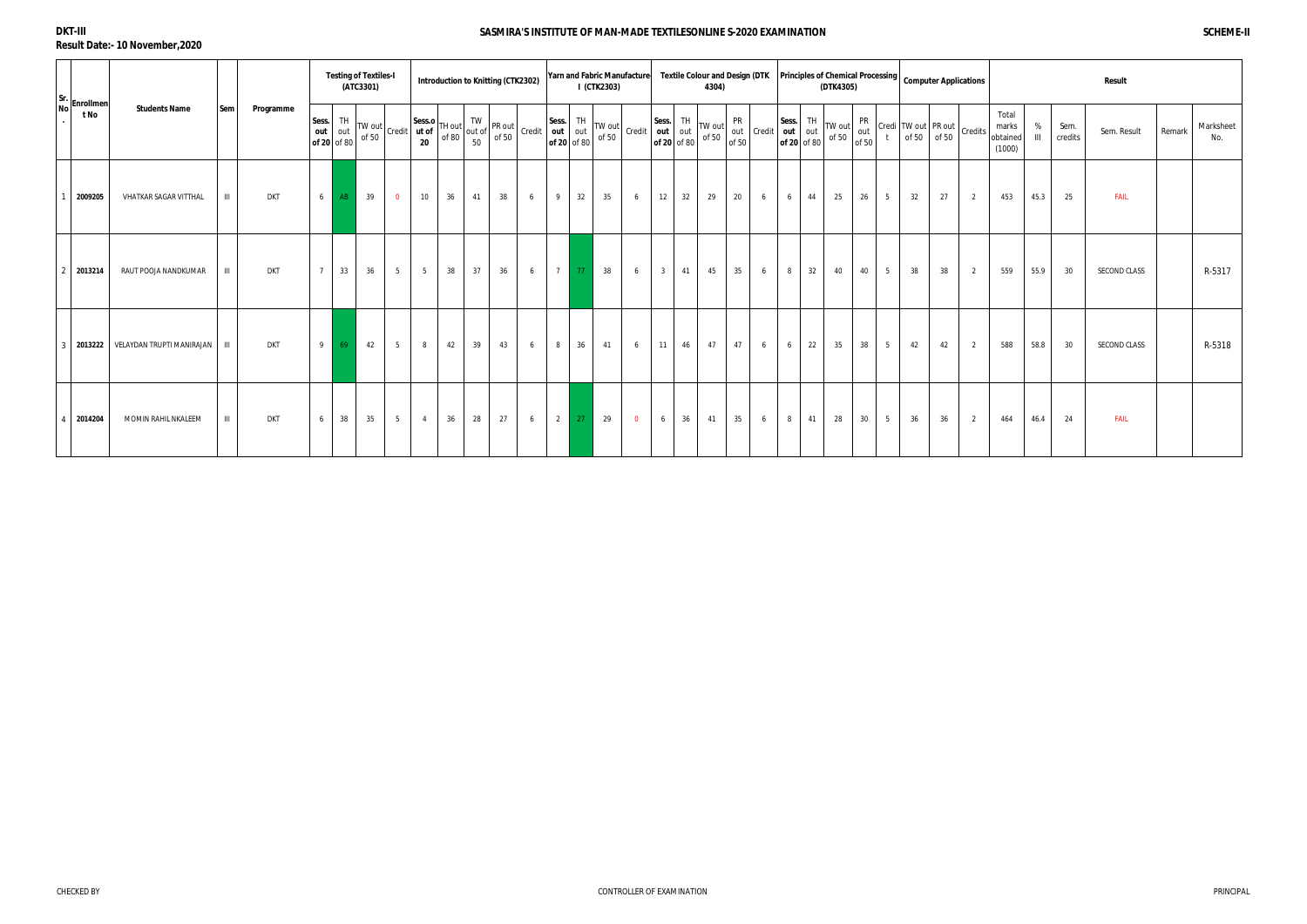| Sr.  | Enrollmen |                                                                                 |            |             |              |           | (ATC143401)                          | <b>Physical Testing of Textiles-II</b> |                |              | (ATC143402)     | General Engineering Yarn Manufacturing Technology                     |                  | -II (CTT142403)               |                 |    |                      |                       | Fabric Manufacturing Technology -II | (CTT142404) |                    |                    |                                                 |                 |          | (CTT142405) | <b>Compound Woven Structures-I</b> |                |                  | <b>Textile Colour &amp;</b><br>Designing<br>(CTT142406) | Social<br>Envirinmental<br>Awareness<br>(ATN13407) | Industrial<br>Visit<br>(ATN13408) |                                      |         |                 | Result              |        |                  |
|------|-----------|---------------------------------------------------------------------------------|------------|-------------|--------------|-----------|--------------------------------------|----------------------------------------|----------------|--------------|-----------------|-----------------------------------------------------------------------|------------------|-------------------------------|-----------------|----|----------------------|-----------------------|-------------------------------------|-------------|--------------------|--------------------|-------------------------------------------------|-----------------|----------|-------------|------------------------------------|----------------|------------------|---------------------------------------------------------|----------------------------------------------------|-----------------------------------|--------------------------------------|---------|-----------------|---------------------|--------|------------------|
| No l | t No      | <b>Students Name</b>                                                            | <b>Sem</b> | Programme   | Sess.<br>out | TH<br>out | TW<br>out<br>of 20 of 80 of 50 of 50 | PR<br>out                              | Credit ut of   | Sess.o<br>20 | TH<br>out<br>08 | Credit                                                                | Sess.<br>out out | TH<br>of 20 of 80 of 50 of 50 | <b>TW</b>       | PR | out out Credit ut of | Sess.o<br>$20\degree$ | TH out<br>of 80                     | G           | TW<br>out of<br>50 | PR out<br>of $501$ | Credit   ut of  out of  out of  out of   Credit | Sess.o<br>20    | TH<br>80 | TW<br>50    | PR<br>50                           |                | TW out<br>of 100 | Credit                                                  | Grade                                              | Grade                             | Total<br>marks<br>obtained<br>(1000) | %<br>IV | Sem.<br>credits | Sem. Result         | Remark | Marksheet<br>No. |
|      |           | 2014017 BHAGAT RAJESH SHIVNATH   IV                                             |            | <b>DMTT</b> | 9            | 32        | 29                                   | 34                                     | 6              | 8            | 37              | $\overline{2}$                                                        | 3 <sup>1</sup>   | 18                            | <b>DS</b>       | AB | $\overline{0}$       | 5                     | 35                                  |             | 29                 | 28                 | 6                                               | $7\overline{ }$ | 80       | 24          | 20                                 | 6              | 33               | $\overline{4}$                                          | D                                                  | D                                 | 431                                  | 43.1    | 24              | <b>FAIL</b>         |        |                  |
|      |           | <b>JADHAV MITHILESH</b><br>$2 \left  \textbf{2014030} \right  \text{GANGADHAR}$ | IV         | <b>DMTT</b> | 6            | 35        | 33                                   | 40                                     | 6              | - 9          | 38              | $\overline{2}$                                                        | 11               | l 80.                         | 26              | 25 | 6                    | 9                     | 32                                  |             | 31                 | 25                 | 6                                               | - 9             | 32       | 35          | 38                                 | 6              | 72               | $\overline{4}$                                          | $\mathsf{C}$                                       | B                                 | 586                                  | 58.6    | 30              | SECOND CLASS        |        | R-5319           |
|      |           | 2014033 KASAR SWAPNIL VIJAY                                                     | IV         | <b>DMTT</b> | 17           | 32        | 42                                   | 29                                     | 6              | 18           | 69              | $\overline{2}$                                                        | 13               | 32                            | 35              | 30 | 6                    | 12                    | 43                                  |             | 34                 | 27                 | 6                                               | 14              | 80       | 35          | 25                                 | 6              | 54               | $\overline{4}$                                          | $\mathsf{C}$                                       | B                                 | 641                                  | 64.1    | 30              | <b>FIRST CLASS</b>  |        | R-5320           |
|      |           | 2014059 VARADE GOPAL ISHWAR                                                     | IV.        | <b>DMTT</b> | 11           | 35        | 38                                   | 42                                     | 6              | 8            | 33              | $\overline{2}$                                                        | 6                | 80.                           | 30 <sup>°</sup> | 29 | 6                    | 8                     | 32                                  |             | 33                 | 29                 | 6                                               | 10              | 32       | 36          | 33                                 | 6              | 68               | $\overline{4}$                                          | $\mathsf{C}$                                       | B                                 | 593                                  | 59.3    | 30              | <b>SECOND CLASS</b> |        | R-5321           |
|      |           | 2015029 GHARAT NANDAN SUNIL                                                     | IV         | <b>DMTT</b> | 17           | 32        | 30 <sup>2</sup>                      | 32                                     | 6              | 11           | 32              | $\overline{2}$                                                        |                  | 10 80 22                      |                 | AB | $\overline{0}$       | 9                     | 40                                  |             | 23                 | 25                 | 6                                               | 15              | 80       | 32          | 20                                 | 6              | <b>DS</b>        | $\mathbf 0$                                             | D                                                  | C.                                | 510                                  | 51.0    | 20              | <b>FAIL</b>         |        |                  |
|      |           | 2015054 SAYYED SAAD AKHLAD                                                      | IV         | DMTT        | 13           | 37        | 23                                   | 26                                     | 6              | 12           | 40              | $\overline{2}$                                                        | 13 32            |                               | 29              | 32 | 6                    | 15                    | 32                                  |             | 25                 | 27                 | 6                                               | -9              | 80       | 20          | 32                                 | 6              | 42               | $\overline{4}$                                          | D                                                  | C.                                | 539                                  | 53.9    | 30              | SECOND CLASS        |        | R-5322           |
|      |           | 2015055 MINTU VIRENDRA SHAH                                                     | IV         | <b>DMTT</b> | 16           | 40        | 32                                   | 33                                     | 6              | 14           | 33              | $\overline{2}$                                                        | 9                | 36                            | 22              | 20 | 6                    | 8                     | 32                                  |             | 31                 | 32                 | 6                                               | 17              | 80       | 34          | 40                                 | 6              | 45               | $\overline{4}$                                          | B                                                  | C.                                | 574                                  | 57.4    | 30              | SECOND CLASS        |        | R-5323           |
|      |           | RAKSHAK RAMESHWAR<br>8 2015063 March                                            | IV         | <b>DMTT</b> |              |           |                                      |                                        |                |              |                 | 15   41   40   29   6   13   32   2   12   80   30   31   6   10   59 |                  |                               |                 |    |                      |                       |                                     |             |                    |                    | 23 24 6 12 32 40 30 6                           |                 |          |             |                                    |                | 57               | $\overline{4}$                                          | $\mathsf{C}$                                       | B                                 | 610 61.0                             |         | 30              | <b>FIRST CLASS</b>  |        | R-5324           |
|      |           | 9 2016010 OJHA VIPIN ANILKUMAR                                                  | IV         | DMTT        |              |           | $12 \quad 59 \quad 29 \quad 30$      |                                        | 6              | 12           | 32              |                                                                       |                  | 2 12 80 20 20                 |                 |    | 6                    | 10                    | 67                                  |             | 29                 | 26                 | 6                                               | 10              | 80 20    |             | 30                                 | 6              | 42               | $\overline{4}$                                          | $\mathsf{C}$                                       | $\mathsf{C}$                      | 619                                  | 61.9    | 30              | <b>FIRST CLASS</b>  |        | R-5325           |
|      |           | 10 2016011 PATIL BHAVESH NARESH                                                 | IV         | DMTT        |              |           | $13 \mid 61 \mid 30 \mid$            | 28                                     | 6              | 12           | 35              | $\overline{2}$                                                        |                  | 12 32 33 30                   |                 |    | 6                    | 9                     | 32                                  |             | 28                 | 24                 | 6                                               | 6               | AB       | 34          | 40                                 | $\overline{0}$ | 57               | $\overline{4}$                                          | B                                                  | $\mathsf{C}$                      | 516                                  | 51.6    | 24              | <b>FAIL</b>         |        |                  |
|      |           | 11 2016024 GODHALE AJAY VALHYA                                                  | IV         | DMTT        | 11           |           | 40 34                                | 23                                     | 6              | 14           | 32              | $\overline{2}$                                                        |                  | $11$ 80 27 32                 |                 |    | 6                    | 11                    | 32                                  |             | 34                 | 22                 | 6                                               | 11              |          | 80 35       | 22                                 | 6              | 57               | $\overline{4}$                                          | B                                                  | $\mathsf{C}$                      | 608                                  | 60.8    | 30              | <b>FIRST CLASS</b>  |        | R-5326           |
|      |           | 12 2016035 KAMBLE SANKET                                                        | IV         | DMTT        | 13           | AB        | 30 <sup>1</sup>                      | 22                                     | $\overline{0}$ | 13           | 32              | $\overline{2}$                                                        | 11               | $34$ 20 25                    |                 |    | 6                    | 11                    | 69                                  |             | 33                 | - 27               | 6                                               | 14              | 80       | 25          | 36                                 | 6              | 59               | $\overline{4}$                                          | $\mathsf{C}$                                       | C.                                | 554                                  | 55.4    | 24              | <b>FAIL</b>         |        |                  |
|      |           | 13 2016042 MISHRA PRABHAT PRAMOD                                                | IV         | <b>DMTT</b> | 12           | 32        | 21                                   | 42                                     | 6              | 13           | 37              | $2 \quad$                                                             |                  | 13 80 20                      |                 | 21 | 6                    | 12                    | 37                                  |             | 31                 | 38                 | 6                                               | 13              | 32       | 20          | 30                                 | 6              | 49               | $\overline{4}$                                          | $\mathsf{C}$                                       | C.                                | 553                                  | 55.3    | 30              | SECOND CLASS        |        | R-5327           |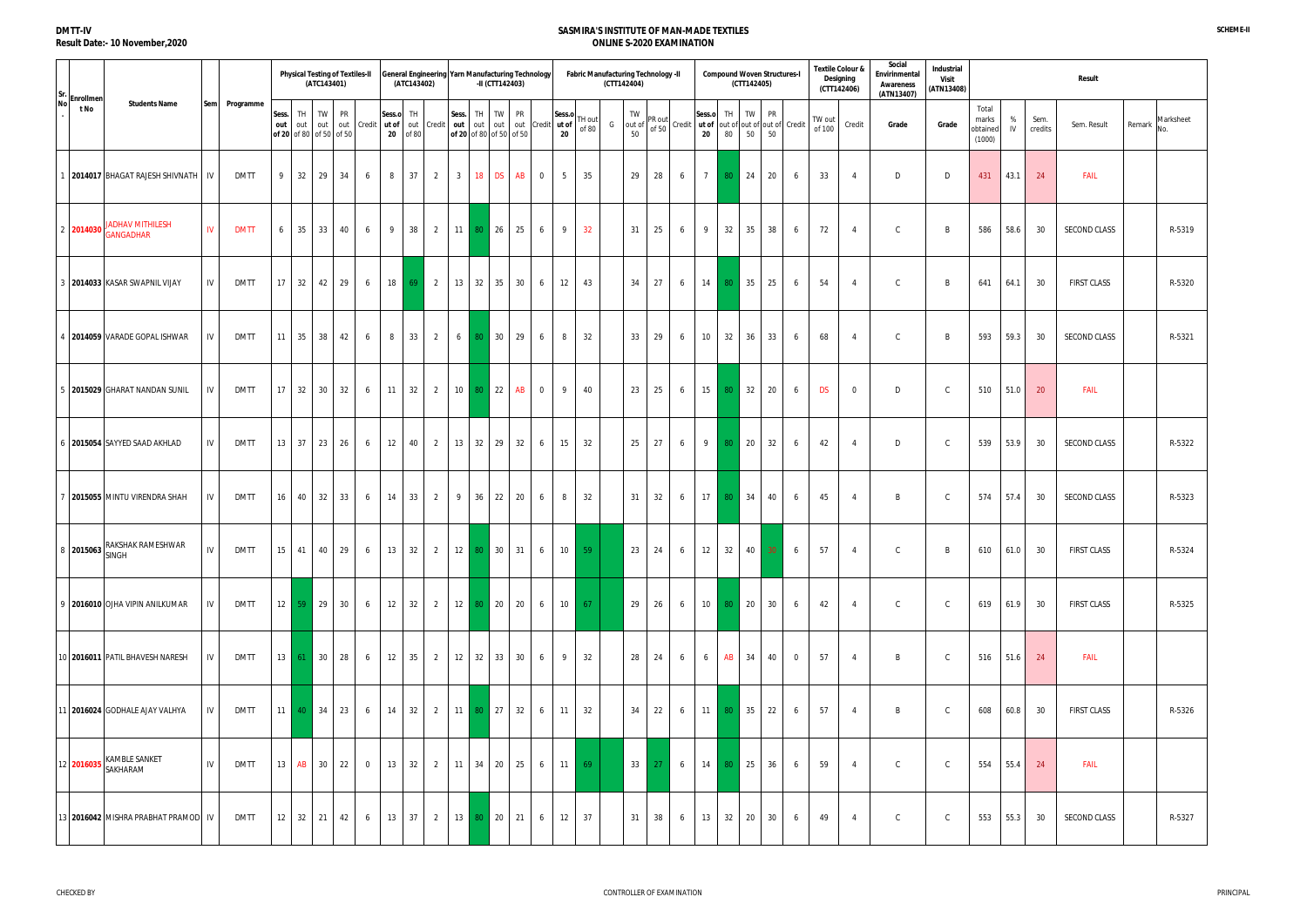| Sr.       | Enrollmen  |                                                    |     |             |                 | <b>Physical Testing of Textiles-II</b> | (ATC143401) |           |                                     |                              | (ATC143402) |                |                  | General Engineering Yarn Manufacturing Technology<br>-II (CTT142403) |                 |                      |              |                   |                 | Fabric Manufacturing Technology -II<br>(CTT142404) |                 |                                          |              |                 | (CTT142405) | <b>Compound Woven Structures-I</b> |                |                  | <b>Textile Colour &amp;</b><br>Designing<br>(CTT142406) | Social<br>Envirinmental<br>Awareness<br>(ATN13407) | Industrial<br><b>Visit</b><br>(ATN13408) |                                      |         |                 | Result               |        |                  |
|-----------|------------|----------------------------------------------------|-----|-------------|-----------------|----------------------------------------|-------------|-----------|-------------------------------------|------------------------------|-------------|----------------|------------------|----------------------------------------------------------------------|-----------------|----------------------|--------------|-------------------|-----------------|----------------------------------------------------|-----------------|------------------------------------------|--------------|-----------------|-------------|------------------------------------|----------------|------------------|---------------------------------------------------------|----------------------------------------------------|------------------------------------------|--------------------------------------|---------|-----------------|----------------------|--------|------------------|
| <b>No</b> | t No       | <b>Students Name</b>                               | Sem | Programme   | Sess.<br>out    | TH<br>out<br>of 20 of 80 of 50 of 50   | TW<br>out   | PR<br>out |                                     | Sess.o<br>Credit ut of<br>20 | TH<br>of 80 | out Credit     | Sess.<br>out out | TH<br><b>TW</b><br>of 20 of 80 of 50 of 50                           | <b>PR</b>       | out out Credit ut of | Sess.o<br>20 | TH out<br>of 80   | G               | TW<br>out of<br>50                                 | PR out<br>of 50 | Credit ut of out of out of out of Credit | Sess.o<br>20 | TH<br>80        | TW<br>50    | PR<br>50                           |                | TW out<br>of 100 | Credit                                                  | Grade                                              | Grade                                    | Total<br>marks<br>obtaineo<br>(1000) | %<br>IV | Sem.<br>credits | Sem. Result          | Remark | Marksheet<br>No. |
|           |            | 14   2016054   TANDEL VIKRANT ANIL                 | IV  | <b>DMTT</b> | 10 <sup>1</sup> | 53 <sup>°</sup>                        | 20          | 21        | 6                                   | 11                           | 32          | 2              | 9 <sup>1</sup>   | AB <sub>1</sub><br>80 <sup>1</sup>                                   | 20              | $\overline{0}$       | 11           | 32 <sub>1</sub>   |                 | 33                                                 | 28              | $\overline{0}$                           | 12           | 32 <sub>1</sub> | <b>DS</b>   | 20                                 | $\overline{0}$ | <b>DS</b>        | $\overline{0}$                                          | D                                                  | <b>DS</b>                                | 424                                  | 42.4    | 8               | <b>FAIL</b>          |        |                  |
|           |            | 15 2017052 YADAV VINAY                             | IV  | <b>DMTT</b> | 12              | 44                                     | 28          | 26        | 6                                   | 14                           | -53         | $\overline{2}$ | 11               | 32<br>32                                                             | 20              | 6                    | 11           | 32                |                 | 30                                                 | 30              | 6                                        | 13           | 80              | 28          | 40                                 | 6              | 70               | $\overline{4}$                                          | $\mathsf{C}$                                       | C.                                       | 606                                  | 60.6    | 30              | <b>FIRST CLASS</b>   |        | R-5328           |
|           |            | 116 2018004 CHAUDHARI<br>MANISHKUMAR SANJAY        | IV  | <b>DMTT</b> | 9               | 34                                     | 29          | 33        | 6                                   | 11                           | 33          | 2              | 10 <sup>1</sup>  | 29<br>80 -                                                           | 23              | 6                    | 10           | 67                |                 | 29                                                 | 21              | 6                                        | 7            | 80              | 28          | 22                                 | 6              | 67               | $\overline{4}$                                          | $\mathsf{C}$                                       |                                          | 622                                  | 62.2    | 30              | <b>FIRST CLASS</b>   |        | R-5329           |
|           |            | 17 2018006 CHAUHAN GOPAL PRAKASH                   | IV  | <b>DMTT</b> | 6               | 38                                     | 24          | 25        | 6                                   | 5                            | 51          | 2              | 6                | 43 29                                                                | 20              | 6                    | 6            | 35                |                 | 32                                                 | 21              | 6                                        | 5            | 80              | 28          | 38                                 | 6              | 49               | $\overline{4}$                                          | $\mathsf{C}$                                       | - C                                      | 541                                  | 54.1    | 30              | SECOND CLASS         |        | R-5330           |
|           | 18 2018008 | <b>GUPTA RAKESH KUMAR</b><br>ANAND                 | IV  | <b>DMTT</b> | 8               | 43                                     | 24          | 38        | 6                                   | 12                           | 38          | 2              |                  | $11 \quad 32 \quad 29 \quad 20$                                      |                 | 6                    | 13           | 56                |                 | 33                                                 | 22              | 6                                        | 11           | 32 <sub>1</sub> | 24          | 40                                 | 6              | 54               | $\overline{4}$                                          | $\mathsf{C}$                                       | D                                        | 540                                  | 54.0    | 30              | SECOND CLASS         |        | R-5331           |
|           | 19 2018015 | <b>SHAIKH RIYAZ AHAMAD</b><br><b>VARISH ALI</b>    | IV  | <b>DMTT</b> | 9               | 37                                     | 33          | 25        | 6                                   | 11                           | 33          | $\overline{2}$ | 8                | 32 29 20                                                             |                 | 6                    | 12           | 51                |                 | 30                                                 | 20              | 6                                        |              | $11 \quad 80$   | 23          | 28                                 | 6              | 47               | $\overline{4}$                                          | $\mathsf{C}$                                       | D                                        | 539                                  | 53.9    | 30              | SECOND CLASS         |        | R-5332           |
|           |            | 20 2018018 TIWARI ANURODH SHYAM                    | IV  | <b>DMTT</b> | 9               | 42                                     | 35          | 25        | 6                                   | 15                           | 32          | $\overline{2}$ |                  | 32<br>$11 \quad 32$                                                  | 22              | 6                    | 10           | 29                | $3\overline{3}$ | 29                                                 | 21              | 6                                        | 9            | 35              | 25          | 32                                 | 6              | 54               | $\overline{4}$                                          | $\mathsf{C}$                                       | D                                        | 502                                  | 50.2    | 30              | <b>SECOND CLASS+</b> |        | R-5333           |
|           |            | 21 2018019 TIWARI GIRISH JAIPRAKASH   IV           |     | <b>DMTT</b> |                 |                                        |             |           | $12 \mid 38 \mid 34 \mid 25 \mid 6$ |                              |             |                |                  | 14 34 2 10 32 28 24 6                                                |                 |                      |              | $13 \quad 64$     |                 | 36                                                 | 21              | 6                                        |              |                 |             | 10 32 28 20                        | 6              | 40               | $\overline{4}$                                          | $\mathsf{C}$                                       | D                                        | 515 51.5                             |         | 30              | <b>SECOND CLASS</b>  |        | R-5334           |
|           |            | UPADHYAY YASH KUMAR<br>22 2018020 MANOJ KUMAR      | IV  | <b>DMTT</b> | -9              | 40                                     | 23          | 28        | 6                                   | 11                           | 32          | $\overline{2}$ |                  | 9 32 29                                                              | 25              | 6                    |              | $13 \mid 35 \mid$ |                 | 29                                                 | 20              | 6                                        | 9            | $32 -$          | 25          |                                    | 6              | 62               | 4                                                       | D                                                  | D                                        | 499                                  | 49.9    | - 30            | <b>PASS CLASS</b>    |        | R-5335           |
|           |            | 23 2018021 YADAV ANKIT SABHAJIT                    | IV  | <b>DMTT</b> |                 | $12 \mid 33 \mid$                      | 32          | 25        | 6                                   | 14                           | 45          | 2              |                  | $11 \quad 38 \quad 28$                                               | $23-1$          | 6                    |              | $12 \mid 61 \mid$ |                 | 29                                                 | 20              | 6                                        | 11           | 32              | 26          | 36                                 | 6              | 44               | 4                                                       | $\mathsf{C}$                                       | D                                        | 532                                  | 53.2    | 30              | <b>SECOND CLASS</b>  |        | R-5336           |
|           |            | YADAV PRADEEP<br>$\frac{1}{24}$ 2018022 RAMSHANKAR | IV  | DMTT        | 10 <sup>°</sup> | 40                                     | 33          | 29        | 6                                   | 11                           | 35          | 2              |                  | $10 \mid 32 \mid 29 \mid$                                            | 22 <sub>1</sub> | 6                    |              | $13 \mid 61$      |                 | 29                                                 | 20              | 6                                        | 9            | 32              | 25          | 30                                 | 6              | 40               | 4                                                       | $\mathsf{C}$                                       | D                                        | 510                                  | 51.0    | 30              | <b>SECOND CLASS</b>  |        | R-5337           |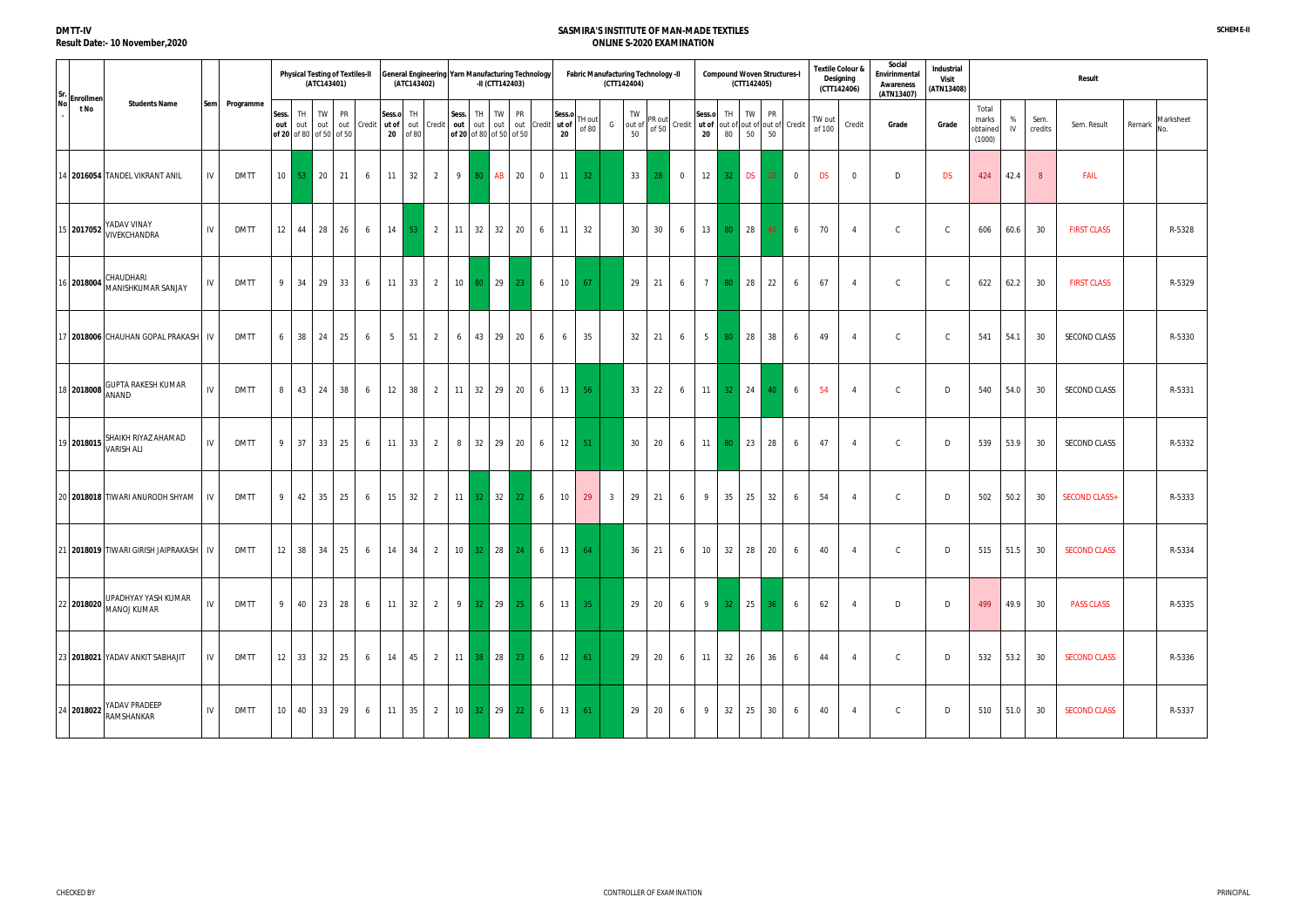| Sr.  |                      |                       |      |             |                       |    |    | Testing of Textiles-II (ATC3401)                    |                |                                | (ATC3402)          |                |                                  |              |       | Seneral Engineering Combing & Spinning (CTT2403) |                                              | <b>Basic Weaving Mechanisms</b> | (CTT2404)       |    |                                                                                                                                                                                            |                                                                     |    | (CTT2405) |                 | <b>Cloth Geometary &amp; Colour Theory</b>                     |           | Social &<br>Environmental<br>Awareness<br>(SHC1406) |            |                                      |         |                 | <b>Result</b>   |        |                  |
|------|----------------------|-----------------------|------|-------------|-----------------------|----|----|-----------------------------------------------------|----------------|--------------------------------|--------------------|----------------|----------------------------------|--------------|-------|--------------------------------------------------|----------------------------------------------|---------------------------------|-----------------|----|--------------------------------------------------------------------------------------------------------------------------------------------------------------------------------------------|---------------------------------------------------------------------|----|-----------|-----------------|----------------------------------------------------------------|-----------|-----------------------------------------------------|------------|--------------------------------------|---------|-----------------|-----------------|--------|------------------|
| No l | <b>Enrollment No</b> | <b>Students Name</b>  | Sem  | Programme   | Sess.o TH TW PR<br>20 | 80 |    | <b>ut of</b> out of out of out   Credit<br>50 of 50 |                | Sess.<br>$\sim$   out   $\sim$ | TH.<br>of 20 of 80 | out Credit     | Sess.<br>of 20 of 80 of 50 of 50 |              | TH TW | <b>PR</b><br>out out out out Credit              | $4$ ut of $\vert \cdot \vert$<br>$20\degree$ |                                 | <b>TW</b><br>50 |    | $\begin{array}{ c c c c c }\n\text{Session} & \text{TH} & \text{TW} & \text{PR} & \text{Out} \\ \text{ut of} & \text{of 80} & \text{out of} & \text{of 50} & \text{credit} \\ \end{array}$ | $ \text{Sess.o} $ <sub>TH out</sub><br>ut of $\vert$<br>$20\degree$ |    | TW<br>50  | <b>PR</b><br>50 | $\mathcal{F}$   $\frac{1}{1}$ of 80   out of   out of   Credit | TW<br>out | OR<br>of 50 of 50                                   | out Credit | Total<br>marks<br>obtained<br>(1000) | %<br>IV | Sem.<br>credits | Sem. Result     | Remark | Marksheet<br>No. |
|      | 2011011              | DAVANE GAURAV PRAKASH | - IV | <b>DMTT</b> |                       | 32 | 38 | 29                                                  | 5              | $\overline{4}$                 | 38                 | 5 <sup>5</sup> | 5                                | 35           | 20    | 26<br>6                                          | $\overline{4}$                               | 67'                             | 31              | 28 | 6                                                                                                                                                                                          | 12                                                                  | 80 | 41        | 44              | 6                                                              | 21        | 27                                                  |            | 590                                  | 59.0    | 30              | SECOND<br>CLASS |        | R-5345           |
|      | 2013069              | TAMBARE AKASH DINESH  |      | <b>DMTT</b> | 11                    | 32 | 39 | 26                                                  | 5 <sub>5</sub> | $5 \vert$                      | 59                 | $5^{\circ}$    | 9                                | 37           | 38    | 29<br>6                                          | 5 <sup>5</sup>                               | 35                              | 33              | 28 | 6                                                                                                                                                                                          | 13                                                                  | 32 | 36        | 33              | 6                                                              | 40        | 30                                                  | 2          | 570                                  | 57.0    | 30              | SECOND<br>CLASS |        | R-5346           |
|      | 2013075              | YADAV ANIKET ANIL     | IV   | <b>DMTT</b> |                       | 53 | 34 | $28 \mid 5$                                         |                | $\vert$ 2 $\vert$              |                    | $69$ 5         |                                  | $3 \quad 80$ | 25    | $\overline{0}$<br>14                             |                                              | 64                              | 30              | 26 | 6                                                                                                                                                                                          | 11                                                                  | 36 | 33        | 40              | 6                                                              | 23        | 29                                                  | 2          | 606                                  | 60.6    | 24              | <b>FAIL</b>     |        |                  |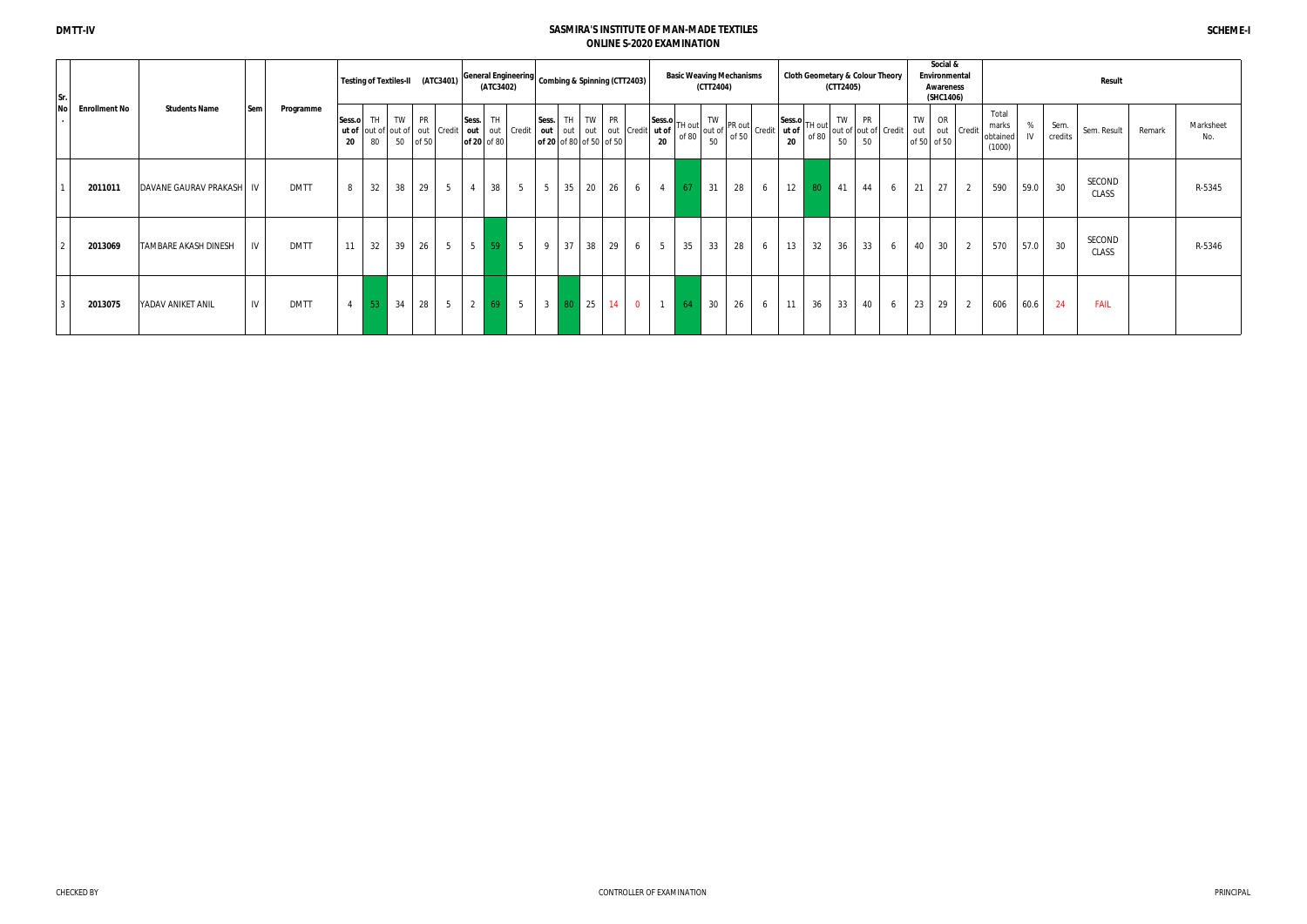|   | <b>Enrollment</b> |                                              |     |               |                       |                     | <b>Physical Testing of Textiles-II</b><br>(ATC143401) |                   |                 |                             | General<br>Engineering<br>(ATC143402) |                  |                             |         | <b>Dyeing Technology of Natural</b><br><b>Fibres (CTX142403)</b> |   |                 |                   | (CTX142404) | <b>Technology of Printing -I</b>                                                                                                                                 |   |              |                 | (ATX143405) | Textile Auxillaries and its Evaluation                                                 |   | <b>Textile Processing</b><br><b>Machineries</b><br>(CTX142406) |        |                          | Social &<br>Environmental<br><b>Awareness</b><br>(ATN143407) | <b>Industrial Visit</b><br>(ATN143408) |                                      |      |                 | <b>Result</b>                          |        |           |
|---|-------------------|----------------------------------------------|-----|---------------|-----------------------|---------------------|-------------------------------------------------------|-------------------|-----------------|-----------------------------|---------------------------------------|------------------|-----------------------------|---------|------------------------------------------------------------------|---|-----------------|-------------------|-------------|------------------------------------------------------------------------------------------------------------------------------------------------------------------|---|--------------|-----------------|-------------|----------------------------------------------------------------------------------------|---|----------------------------------------------------------------|--------|--------------------------|--------------------------------------------------------------|----------------------------------------|--------------------------------------|------|-----------------|----------------------------------------|--------|-----------|
|   | No                | <b>Students Name</b>                         |     | Sem Programme | Sess.o<br>ut of<br>20 | TH.<br>out<br>of 80 | TW<br>out of out<br>50                                | PR<br>of 50       | Credi           | Sess.<br>out<br>of 20 of 80 | TH<br>out                             | Credi            | Sess.<br>out<br>of 20 of 80 | TH I    | TW<br><b>PR</b><br>out out of out of Credit ut of<br>50<br>50    |   | Sess.o<br>20    | TH out<br>of 80   | TW<br>50    | $\begin{bmatrix} 1 \text{ W} \\ \text{out of} \\ \text{of 50} \end{bmatrix}$ Credit $\begin{bmatrix} 3 \text{ e.} \\ \text{at of} \\ \text{at of} \end{bmatrix}$ |   | Sess.o<br>20 | TH out<br>of 80 | TW<br>50    | $\begin{bmatrix} 1 & 1 & 1 \\ 1 & 1 & 1 \\ 1 & 1 & 1 \\ 1 & 1 & 1 \end{bmatrix}$ of 50 |   | Sess.<br>20 of 80                                              | TH     | Credit out of out Credit | Grade                                                        | Grade                                  | Total<br>marks<br>obtained<br>(1000) | IV   | Sem.<br>credits | Sem. Result                            | Remark | Marksheet |
|   | 2015154           | SHINDE MAHENDRA<br>VINAYAK                   | IV  | DMTC          | 15                    | 64                  | 36                                                    | 30                | 6               | 16                          | -77                                   | 2                | 14                          | 80      | $\vert$ 35<br>25                                                 | 6 | 12              | -80               | 33          | 26                                                                                                                                                               | 6 | 14           | 80              | 32          | 34                                                                                     | 6 | 15                                                             | 80     | $\overline{4}$           | $\mathsf{C}$                                                 | B                                      | 798                                  | 79.8 | 30              | FIRST CLASS WITH<br><b>DISTINCTION</b> |        | R-5338    |
|   | 2016138           | <b>TIWARI AMIT PRAMOD</b>                    | IV. | DMTC          |                       | $12$ AB             | 39                                                    | 1311              | $\overline{0}$  | 14                          | 38                                    | 2 8              |                             | -37     | $\vert$ 20<br>23                                                 | 6 | 11              | 32                | 24          | 30                                                                                                                                                               | 6 | 13           | 32              | 20          | 38                                                                                     | 6 | $13 \parallel$                                                 | $53 -$ | $\overline{4}$           | $\mathcal{C}$                                                | $\mathsf{C}$                           | 489                                  | 48.9 | 24              | FAIL                                   |        |           |
|   |                   | 2017119 BHAGDE AJIT DINESH                   | IV. | DMTC          | 11                    | 32                  | 31                                                    | 29                | 6               | 13                          | 42                                    | $\overline{2}$   | 12                          | 32      | 26<br>31                                                         | 6 | 12              | 80 <sub>1</sub>   | 22          | 20                                                                                                                                                               | 6 | 12           | 35              | 32          | 27                                                                                     | 6 | 13                                                             | 32     | $\overline{4}$           | D                                                            | D                                      | 544                                  | 54.4 | 30              | SECOND CLASS                           |        | R-5339    |
|   | 2017128           | KANTI RAKESH ARUN                            | IV  | DMTC          | 6                     | 56                  | 36                                                    | 23                | 6               | 6                           | 45                                    | $2 \mid 11 \mid$ |                             | 33      | 31<br>29                                                         | 6 | 11              | 32                | 20          | 25                                                                                                                                                               | 6 | 12           | 36              | 36          | 30                                                                                     | 6 | $12$ 80                                                        |        | $\overline{4}$           | D                                                            | $\mathsf{C}$                           | 570                                  | 57.0 | 30              | SECOND CLASS                           |        | R-5340    |
| 5 | 2017138           | <b>SEHGAL VARUN NAVAL</b>                    | IV. | DMTC          | 12                    | 34                  | 40                                                    | AB                | $\overline{0}$  | 12                          | 32                                    | 2                | 13                          | 32      | 20<br>20                                                         | 6 | 10 <sup>°</sup> | 38                | 20          | 30                                                                                                                                                               | 6 | 13           | 38              | 30          | 29                                                                                     | 6 | 12                                                             | 32     | $\overline{4}$           | $\mathsf{C}$                                                 | D                                      | 467                                  | 46.7 | 24              | FAIL                                   |        |           |
|   |                   | 2018102 CHAUHAN ANAND RAMESH                 | IV  | DMTC          |                       | $13 \mid 51$        |                                                       | $25 \mid 37 \mid$ | $6\overline{6}$ | 14                          | 40                                    | $2 \mid 10 \mid$ |                             | 46 24   | 30                                                               | 6 | 14              | 40                | 25          | 22                                                                                                                                                               | 6 | 14           | 42              | 20          | 41                                                                                     | 6 | 15                                                             | 34     | $\overline{4}$           | D                                                            | D                                      | 557                                  | 55.7 | 30              | SECOND CLASS                           |        | R-5341    |
|   | 2018108           | MAHAJAN RAHUL PUNDLIK                        | 1V  | DMTC          | 10 <sup>°</sup>       | 32                  | 23                                                    | 31                | 6               | 10 <sup>°</sup>             | 42                                    | $\overline{2}$   | 9                           | 32      | 26<br>24                                                         | 6 | 12              | 80 <sub>1</sub>   | 24          | 28                                                                                                                                                               | 6 | 15           | 41              | 24          | 27                                                                                     | 6 | 10                                                             | 37     | $\overline{4}$           | D                                                            | D                                      | 537                                  | 53.7 | 30              | SECOND CLASS                           |        | R-5342    |
|   | 2018109           | <b>MISHRA SHIVAM MANGAL</b><br><b>PRASAD</b> | IV  | DMTC          | 12                    | 32                  |                                                       | 23 30 6           |                 | 11                          | 40                                    | $2 \mid 7 \mid$  |                             | $34$ 20 | 30 <sup>°</sup>                                                  | 6 |                 | $13 \mid 80 \mid$ | 24          | 21                                                                                                                                                               | 6 | 12           | 37              | 31          | 30                                                                                     | 6 | 12                                                             | 32     | 4                        | D                                                            | $\mathsf{C}$                           | 531                                  | 53.1 | 30              | <b>SECOND CLASS</b>                    |        | R-5343    |
|   |                   | 2018117 SHAIKH SOHEB SHAKIL                  | 1V  | DMTC          |                       | $10 \mid 44$        | 14                                                    | AB                | $\overline{0}$  | 11                          | 49                                    | $2 \mid 11 \mid$ |                             | 38      | 22<br>29                                                         | 6 | 12              | 39                | 20          | 24                                                                                                                                                               | 6 | 16           | 49              | 20          | 35                                                                                     | 6 | 11                                                             | 44     | $\overline{4}$           | D                                                            | D                                      | 498                                  | 49.8 | 24              | FAIL                                   |        |           |
|   | 2018129           | YADAV AVINASH<br>KRISHNAKANT                 | IV  | DMTC          |                       | $10$ 51             | 37                                                    | 26                | 6               | 12                          | 36                                    | $2 \mid 10 \mid$ |                             | 32      | 32<br>23                                                         | 6 | $5\overline{)}$ | 37                | 20          | 21                                                                                                                                                               | 6 | 12           | 38              | 24          | 34                                                                                     | 6 | 12                                                             | 44     | 4                        | D                                                            | D                                      | 516                                  | 51.6 | 30              | <b>SECOND CLASS</b>                    |        | R-5344    |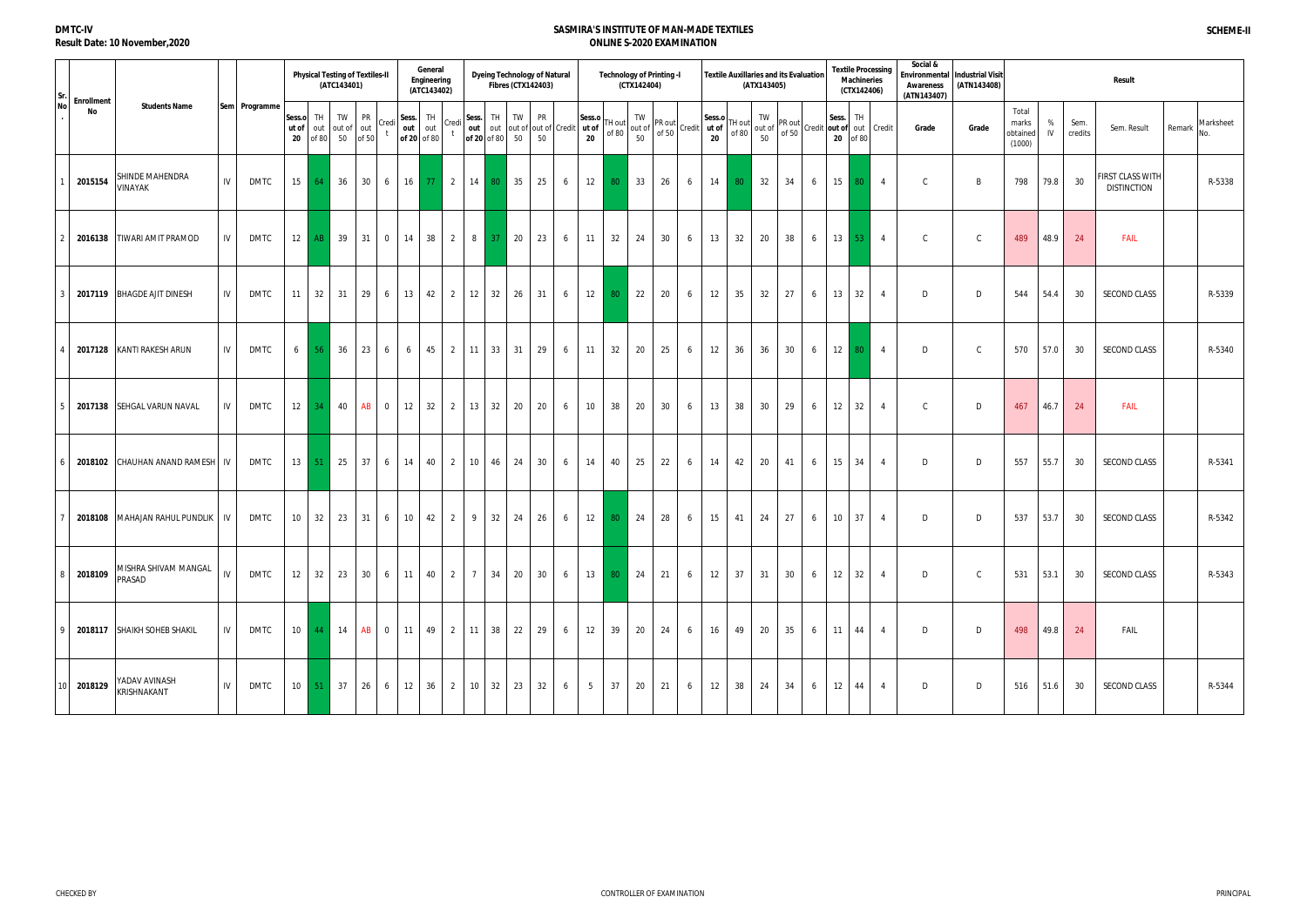| Nol | $\begin{array}{c c}\nSr. \\ N. \\ \end{array}$ Enrollment |                                |            |             |                                 |    | <b>Testing of Textile-II</b><br>(ATC3401) |              |                                   |    | (ATC3402)   | <b>General Engineering</b>                                                                                                                |                |    | Fibres (CTX2403)       | <b>Dyeing Technology of Natural</b> |   |                                                                                                                                                                                                                                                                                                                                                                                                                                             | <b>Analytical Textile Chemistry</b> | (ATX3404) |    |   |                |    |    | <b>Colour Physics (ATX3405)</b> |   |                  | Social &<br>Environmental<br>Awareness<br>(SHC1406) |                |                                      |         |                 | <b>Result</b>         |        |                  |
|-----|-----------------------------------------------------------|--------------------------------|------------|-------------|---------------------------------|----|-------------------------------------------|--------------|-----------------------------------|----|-------------|-------------------------------------------------------------------------------------------------------------------------------------------|----------------|----|------------------------|-------------------------------------|---|---------------------------------------------------------------------------------------------------------------------------------------------------------------------------------------------------------------------------------------------------------------------------------------------------------------------------------------------------------------------------------------------------------------------------------------------|-------------------------------------|-----------|----|---|----------------|----|----|---------------------------------|---|------------------|-----------------------------------------------------|----------------|--------------------------------------|---------|-----------------|-----------------------|--------|------------------|
|     | No                                                        | <b>Students Name</b>           | <b>Sem</b> | Programme   | Sess.<br>out out<br>of 20 of 80 | TH | TW out<br>of 50                           | out<br>of 50 | $PR$ $\vert$ Credi $\vert$ Sess.o | 20 | TH<br>of 80 | <b>ut of</b> $\vert$ out $\vert$ Credit $\vert$ out $\vert$ out $\vert$ out of $\vert$ out of $\vert$ Credit $\vert$ <b>ut of</b> $\vert$ | Sess.          |    | of 20 of 80 $\vert$ 50 | TH TW PR<br>50                      |   | TH out $\begin{bmatrix} \text{Sess.}\mathbf{0} \\ \text{ut of} \\ \text{of 80} \end{bmatrix}$ TH out $\begin{bmatrix} \text{TW} \\ \text{out of} \\ \text{of 50} \end{bmatrix}$ PR out $\begin{bmatrix} \text{Sess.} \\ \text{out of} \\ \text{out of} \\ \text{to 80} \end{bmatrix}$ of $\begin{bmatrix} \text{iv} \\ \text{out} \\ \text{of 80} \end{bmatrix}$ of $\begin{bmatrix} \text{iv} \\ \text{out} \\ \text{of 50} \end{bmatrix}$ |                                     |           |    |   |                |    |    |                                 |   | <b>TW</b><br>out | OR<br>of 50 of 50                                   | l out Credit   | Total<br>marks<br>obtained<br>(1000) | %<br>IV | Sem.<br>credits | Sem.<br>Result        | Remark | Marksheet<br>No. |
|     | 2011123                                                   | SANJAYKUMAR LALAMANI<br>MAURYA | W          | <b>DMTC</b> | 9                               | 48 | 42                                        | 35           | 5 <sup>5</sup>                    | 18 | 46          | $5\overline{)}$                                                                                                                           | 14             | 37 | 33                     | 30                                  | 6 | 16                                                                                                                                                                                                                                                                                                                                                                                                                                          | 37                                  | 40        | 37 | 6 | 14             | 77 | 38 | 41                              | 6 | 45               | 32                                                  | 2              | 689                                  | 68.93   | 30              | <b>FIRST</b><br>CLASS |        | R-5347           |
|     | 2012131                                                   | SANATAN UDAY GAUDA             | IV         | <b>DMTC</b> | 6                               | AB | 37                                        | 36           | $\mathbf 0$                       | 6  | AB          | $\overline{0}$                                                                                                                            | $\overline{2}$ | 29 | 23                     | 27                                  | 6 | $\overline{2}$                                                                                                                                                                                                                                                                                                                                                                                                                              | 69                                  | 33        | 30 | 6 | $\overline{4}$ | 80 | 38 | 23                              | 6 | 35               | 25                                                  | $\overline{2}$ | 506                                  | 50.57   | 20              | <b>FAIL</b>           |        |                  |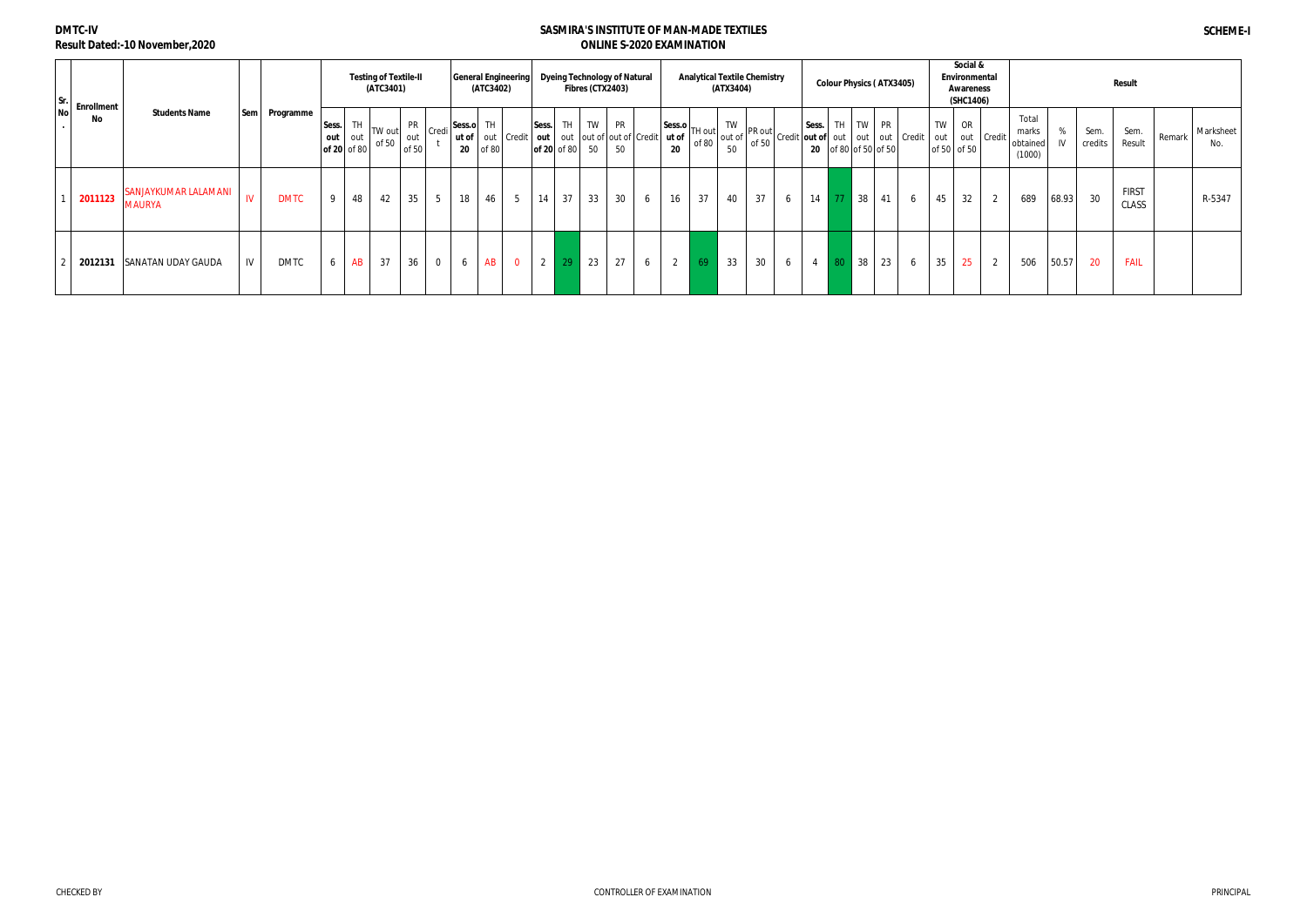|                              |                           |              |            |                                 | <b>Physical Testing of Textiles-II</b><br>(ATC143401) |                              |                       | <b>General Engineering</b><br>(ATC143402) |                     |       | (CTK142403) | Weft Knit Jacquard Technology | <b>Tricot Warp Knitting (CTK142404)</b>                                                                                                                                                                                                                                                                                                                                                                                                                                                                                                |    |             |             | Yarn Manufacturing Technology | (CTK142405)     |              |                                                                               |                        | <b>Weaving Preparatory Process</b><br>(CTK142406)                                                                                                                                 |  | Fashion<br>Illustration<br>(ATN144409) | Social &<br>Environmental<br>Awareness<br>(ATN143407) | <b>Industrial Visits</b><br>(ATN143408) |                                      |      | <b>Result</b>   |                |        |
|------------------------------|---------------------------|--------------|------------|---------------------------------|-------------------------------------------------------|------------------------------|-----------------------|-------------------------------------------|---------------------|-------|-------------|-------------------------------|----------------------------------------------------------------------------------------------------------------------------------------------------------------------------------------------------------------------------------------------------------------------------------------------------------------------------------------------------------------------------------------------------------------------------------------------------------------------------------------------------------------------------------------|----|-------------|-------------|-------------------------------|-----------------|--------------|-------------------------------------------------------------------------------|------------------------|-----------------------------------------------------------------------------------------------------------------------------------------------------------------------------------|--|----------------------------------------|-------------------------------------------------------|-----------------------------------------|--------------------------------------|------|-----------------|----------------|--------|
| Sr.N<br><b>Enrollment No</b> | <b>Students Name</b>      | Sem          | Programme  | Sess.<br>out out<br>of 20 of 80 | TW out<br>$\sim$ 0f 50                                | $PR$ $Cred1$<br>out<br>of 50 | Sess.o TH<br>20 of 80 | ut of out Credit ut of                    | Sess.o TH out<br>20 | of 80 |             |                               | of 20 of 80 of 25 of 50 $\begin{bmatrix} \n\text{TW out} \\ \n\text{out} \\ \n\text{of } 50 \n\end{bmatrix} \begin{bmatrix} \n\text{PR} \\ \n\text{out} \\ \n\text{of } 50 \n\end{bmatrix} \begin{bmatrix} \n\text{Sess.} \n\end{bmatrix} \begin{bmatrix} \n\text{res.} \n\end{bmatrix}$<br>$\begin{bmatrix} 1 & TW \\ tr \text{ of } 50 \end{bmatrix}$ PR out $\begin{bmatrix} \text{Sess.} \\ \text{out} \\ \text{of 20} \end{bmatrix}$ Th of 80 $\begin{bmatrix} 1 \\ 0 \end{bmatrix}$ or 80 $\begin{bmatrix} 0 \\ 0 \end{bmatrix}$ |    |             | of 20 of 80 | out                           | TW out<br>of 25 | out<br>of 25 | $\left  \text{Creal} \right $ <sup>Sess.</sup> $\left  \right $ <sup>TH</sup> | out out<br>of 20 of 80 | $\frac{1}{10}$ TW out $\begin{bmatrix} PR \\ opt25 \end{bmatrix}$ Credi TW out $\begin{bmatrix} C\end{bmatrix}$ Credit $\begin{bmatrix} TW & out \\ of & 50 \end{bmatrix}$ Credit |  |                                        | Grade                                                 | Grade                                   | Total<br>marks<br>obtained<br>(1000) |      | Sem.<br>credits | Sem.<br>Result | Remark |
| 2014213                      | AKHILESH SAMARBAHADUR PAL | $\mathbf{B}$ | <b>DKT</b> |                                 | 26                                                    | 22                           |                       |                                           |                     | 37    | 17          | 29                            | 32                                                                                                                                                                                                                                                                                                                                                                                                                                                                                                                                     | 17 | $32 \mid 5$ |             |                               | 17              | 18           |                                                                               | $\frac{32}{ }$         | 12                                                                                                                                                                                |  | $\Omega$<br>ZU                         |                                                       |                                         | 369                                  | 36.9 | 17              | <b>FAIL</b>    |        |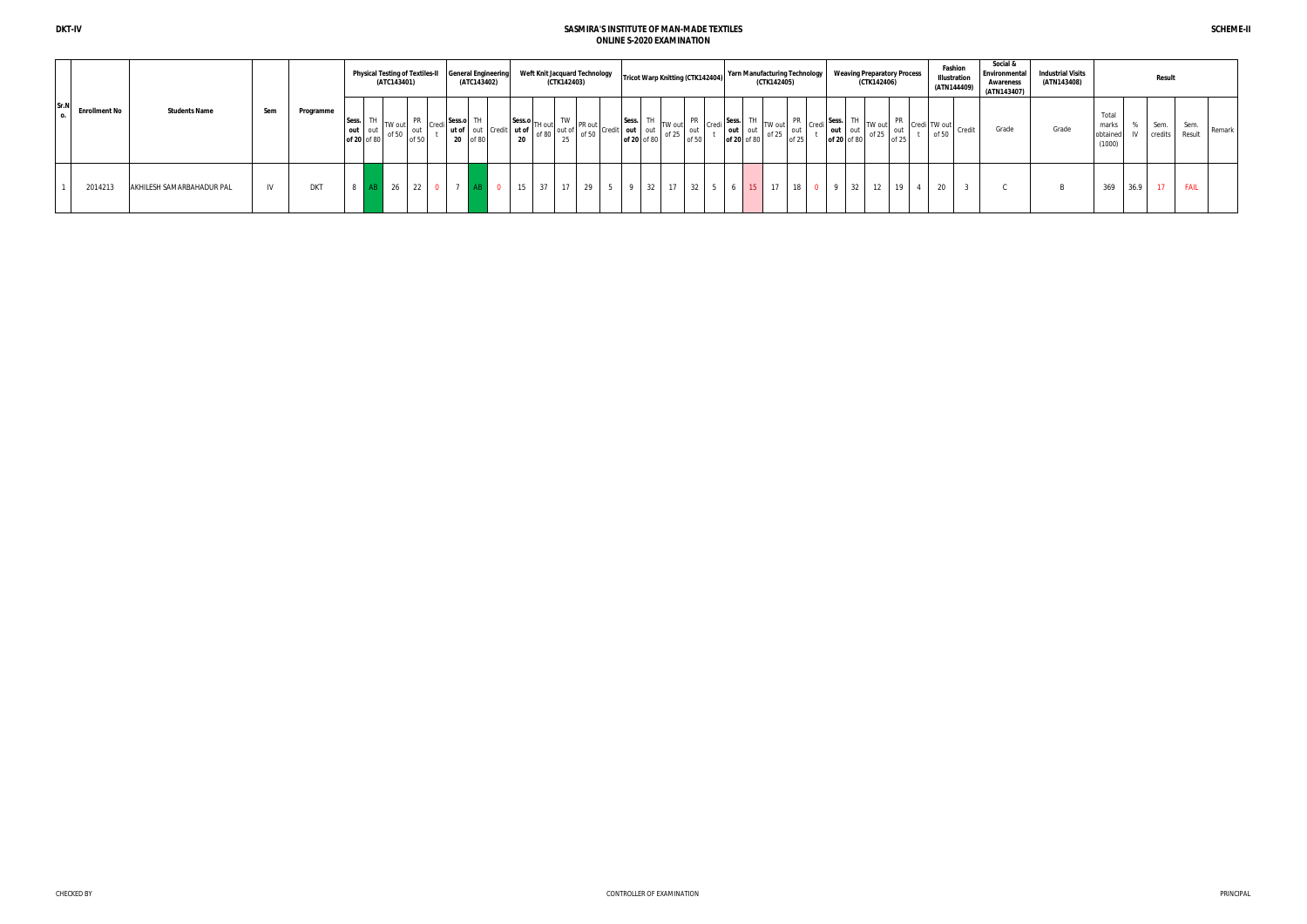### **DKT-IV Result Date:- 10th November,2020**

| Sr.       | <b>Enrollment</b> |                                            |    |               |                |                                 | Testing of Textiles-II (ATC3401) |                           |                | <b>General Engineering</b>                | (ATC3402) |                 |                                                                                                                                                                                                                                                                                                                                                                                                                                                                                                                                                                               |      | (CTK2403) | Yarn and Fabric Manufacture -II |                |                                 |    | <b>Weft Knitting Technology</b><br>(CTK2404) |                    |       |                             |           | (CTK2405)       | <b>Warp Knitting Technology</b>    |           | Social &<br>Environmental<br>Awareness<br>(SHC1406) |                |                                      |         |                 | Result             |                        |
|-----------|-------------------|--------------------------------------------|----|---------------|----------------|---------------------------------|----------------------------------|---------------------------|----------------|-------------------------------------------|-----------|-----------------|-------------------------------------------------------------------------------------------------------------------------------------------------------------------------------------------------------------------------------------------------------------------------------------------------------------------------------------------------------------------------------------------------------------------------------------------------------------------------------------------------------------------------------------------------------------------------------|------|-----------|---------------------------------|----------------|---------------------------------|----|----------------------------------------------|--------------------|-------|-----------------------------|-----------|-----------------|------------------------------------|-----------|-----------------------------------------------------|----------------|--------------------------------------|---------|-----------------|--------------------|------------------------|
| <b>No</b> | No                | <b>Students Name</b>                       |    | Sem Programme | Sess.<br>out   | <b>TH</b><br>out<br>of 20 of 80 | TW out<br>of 50                  | <b>PR</b><br>out<br>of 50 | Credi          | Sess.o TH<br>ut of out Credit ut of<br>20 | of 80     |                 | $ \text{Sess.o}\left \begin{matrix} 1 \\ 1 \end{matrix}\right  \text{ and } \left \begin{matrix} 1 \\ 0 \end{matrix}\right  \text{ or } \left \begin{matrix} 1 \\ 1 \end{matrix}\right  \text{ or } \left \begin{matrix} 1 \\ 1 \end{matrix}\right  \text{ or } \left \begin{matrix} 1 \\ 1 \end{matrix}\right  \text{ or } \left \begin{matrix} 1 \\ 1 \end{matrix}\right  \text{ or } \left \begin{matrix} 1 \\ 1 \end{matrix}\right  \text{ or } \left \begin{matrix} 1 \\ 1 \end{matrix}\right  \text{ or } \left \begin{matrix} 1 \\ 1 \end{matrix}\right  \text{$<br>20 |      | 50        |                                 |                | Sess.<br>out out<br>of 20 of 80 | TH | <b>ITW</b> out<br>of 50                      | PR<br>out<br>of 50 | Credi | Sess.<br>out<br>of 20 of 80 | TH<br>out | TW out<br>of 50 | <b>PR</b><br>Credi<br>out<br>of 50 | TW<br>out | OR<br>of 50 of 50                                   | out Credit     | Total<br>marks<br>obtained<br>(1000) | %<br>IV | Sem.<br>credits | Sem. Result        | Remark   Marksheet No. |
|           | 2013214           | RAUT POOJA NANDKUMAR   IV                  |    | <b>DKT</b>    | $\overline{ }$ | 33                              | 35                               | 30                        | 5 <sup>5</sup> | $5\overline{)}$                           | 40        | 5 <sup>5</sup>  |                                                                                                                                                                                                                                                                                                                                                                                                                                                                                                                                                                               | - 61 | 36        | 36                              | 6              | 13                              | 39 | 36                                           | 25                 | 6     | $\overline{2}$              | 80        | 36              | 30<br>6                            | 39        | 35                                                  | $\overline{2}$ | 619                                  | 61.9    | 30              | <b>FIRST CLASS</b> | R-5348                 |
|           | 2013222           | <b>VELAYDAN TRUPTI</b><br><b>MANIRAJAN</b> | IV | <b>DKT</b>    | 10             | 43                              | 41                               | 35                        | 5 <sub>5</sub> | $\overline{7}$                            | 47        | $5\overline{)}$ | 12                                                                                                                                                                                                                                                                                                                                                                                                                                                                                                                                                                            | 35   | 37        | 41                              | 6              | 16                              | 35 | 38                                           | 35                 | 6     | 10                          | 80        | 37              | 38<br>6                            | 35        | 40                                                  | 2              | 672                                  | 67.2    | 30              | <b>FIRST CLASS</b> | R-5349                 |
|           | 2014204           | MOMIN RAHIL NKALEEM                        | IV | <b>DKT</b>    |                | 32                              | 39                               | 30                        | 5 <sup>5</sup> | 6                                         | AB        | $\mathbf 0$     | 5                                                                                                                                                                                                                                                                                                                                                                                                                                                                                                                                                                             | 15   | 33        | 30                              | $\overline{0}$ | 13                              | 44 | 32                                           | 25                 | 6     | 6                           | 32        | 29              | 28<br>6                            | 34        | 36                                                  | $\overline{2}$ | 478                                  | 47.8    | 19 <sup>°</sup> | FAIL               |                        |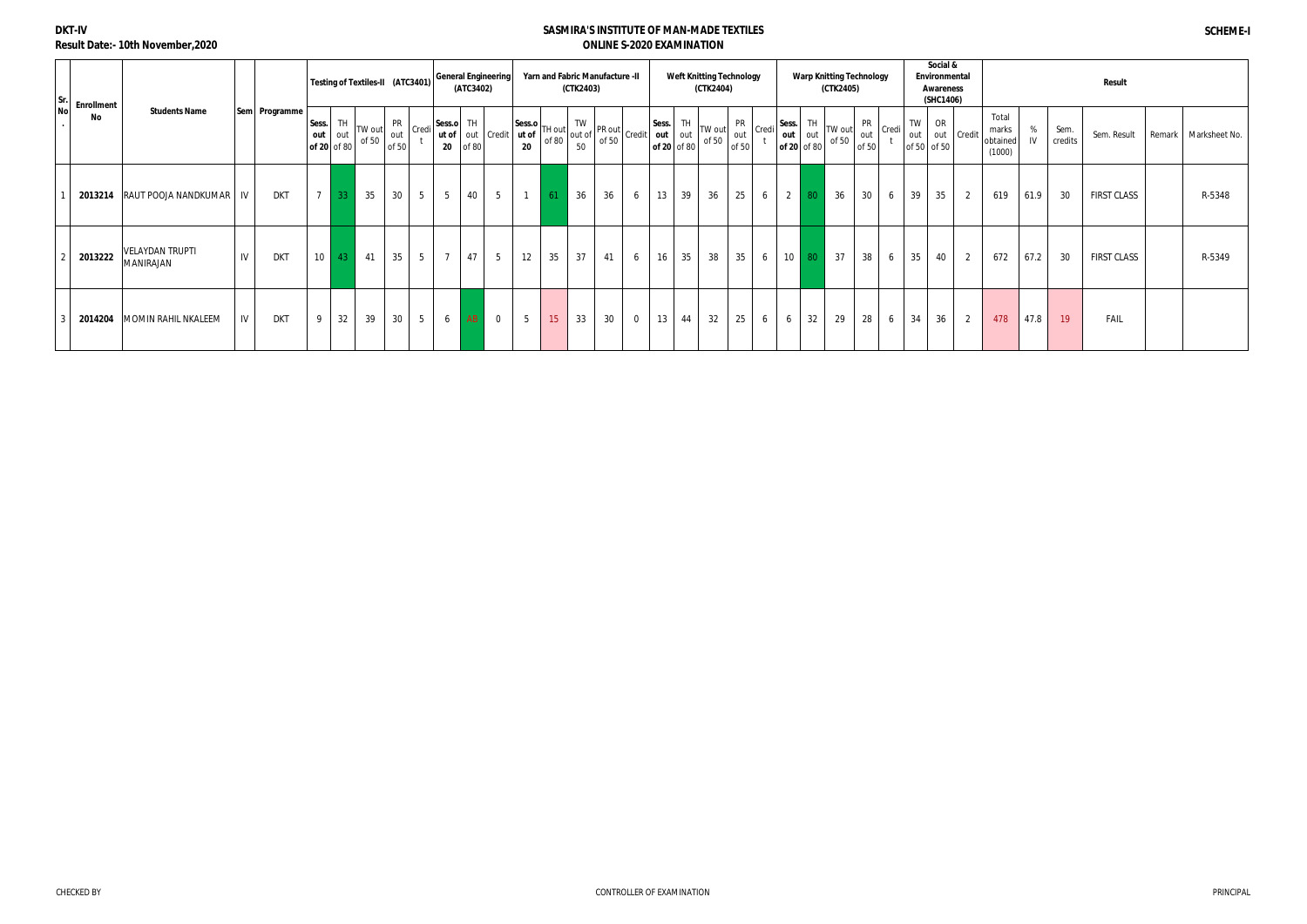# **DMTT-V Result Date: 10 November,2020**

|                  |                                   |                 |             |                          | (ATC143501)  | <b>Technical Textiles</b> |                  | Yarn Manufacturing Technology- | III (CTT142502) |                 |                            |                   | <b>Fabric Manufacturing</b><br>Technology-III (CTT142503)                                                                                                                                                                                                     |    |   |                       |               | <b>Compound Woven Structure -II</b><br>(CTT142504) |    |   |    | Garment<br>Manufacturing<br>(DTT144505)                                                                                                                                                                                                                |                 |                                 | <b>Training Report</b><br>(ATT 143506) | Seminar & In-plant | Industrial<br><b>Visit</b><br>(ATN13507) |                    | <b>Elective</b><br>(DTC144508-511) |                 |                                      |      |                 | <b>Result</b>      |                  |
|------------------|-----------------------------------|-----------------|-------------|--------------------------|--------------|---------------------------|------------------|--------------------------------|-----------------|-----------------|----------------------------|-------------------|---------------------------------------------------------------------------------------------------------------------------------------------------------------------------------------------------------------------------------------------------------------|----|---|-----------------------|---------------|----------------------------------------------------|----|---|----|--------------------------------------------------------------------------------------------------------------------------------------------------------------------------------------------------------------------------------------------------------|-----------------|---------------------------------|----------------------------------------|--------------------|------------------------------------------|--------------------|------------------------------------|-----------------|--------------------------------------|------|-----------------|--------------------|------------------|
| No Enrollment No | <b>Students Name</b>              | Sem             | Programme   | Sess.o TH<br>ut of<br>20 | out<br>of 80 | Credit                    | Sess.<br>out out | TH.<br>of 20 of 80 of 50 of 50 | TW              | PR              | out out Credit             |                   | Sess. TH TW PR<br><b>Sess.</b> $\begin{bmatrix} 1 \text{H} \\ 0 \text{H} \end{bmatrix}$ out out out credit $\begin{bmatrix} 1 \text{H} \\ \text{H} \end{bmatrix}$ and $\begin{bmatrix} 1 \text{H} \\ \text{H} \end{bmatrix}$ of 80<br>of 20 of 80 of 50 of 50 |    |   | Sess.o<br>$20\degree$ |               |                                                    |    |   |    | "It out of $\begin{vmatrix} 1 \text{ V} \\ \text{out of} \\ 50 \end{vmatrix}$ Credit $\begin{vmatrix} \text{Sess.o} \\ \text{ut of} \\ \text{out of} \end{vmatrix}$ Credit $\begin{vmatrix} 1 \text{ H} \\ \text{out of} \\ 2 \text{ A} \end{vmatrix}$ |                 | <b>TW</b><br>out<br>of 50 of 50 | OR                                     | out Credit         | Grade                                    | TW<br>out of<br>50 | OR<br>of 50                        | out Credit      | Total<br>marks<br>obtained<br>(1000) |      | Sem.<br>credits | Sem. Result Remark | Marksheet<br>No. |
| 2014017          | <b>BHAGAT RAJESH</b>              | V               | <b>DMTT</b> | 13                       | 32           | $\overline{3}$            | 9                | 12                             | 20              | 22              | $\overline{0}$             |                   | $11 \mid 36 \mid 27$                                                                                                                                                                                                                                          | 23 | 6 | 11                    | 32            | 34                                                 | 20 | 6 | 12 | 32                                                                                                                                                                                                                                                     | 6               | 25                              | 27                                     | $\overline{3}$     | $\mathsf{C}$                             | 30                 | 20                                 | $\overline{3}$  | 448                                  | 44.8 | 27              | <b>FAIL</b>        |                  |
| 2014030          | <b>JADHAV MITHILESH GANGADHAR</b> | $\mathsf{V}$    | <b>DMTT</b> | 9                        | 32           | $\overline{3}$            | 20               | 80 33                          |                 | 32              | $\overline{3}$             |                   | 5 77 23                                                                                                                                                                                                                                                       | 28 | 6 | 12                    | 36            | 41                                                 | 35 | 6 | 10 | 46                                                                                                                                                                                                                                                     | 6               |                                 | 30 34                                  | $\overline{3}$     | $\mathsf{C}$                             | 20                 | 27                                 | $\overline{3}$  | 630                                  | 63.0 | 30              | <b>FIRST CLASS</b> | R-5350           |
| 2014033          | <b>KASAR SWAPNIL VIJAY</b>        | V               | <b>DMTT</b> | 17                       | 50           | 3 <sup>3</sup>            | $12 \mid 80$     |                                | 36              | 25              | 3 <sup>1</sup>             |                   | 13 75 33 29                                                                                                                                                                                                                                                   |    | 6 | 16                    | 80            | 39                                                 | 28 | 6 | 16 | 32                                                                                                                                                                                                                                                     | 6               | 24                              | 23                                     | $\overline{3}$     | $\mathsf{C}$                             | 34                 | 28                                 | $\overline{3}$  | 690                                  | 69.0 | 30              | <b>FIRST CLASS</b> | R-5351           |
| 2014047          | <b>SUDHAKAR KANNU SABAT</b>       | $V_{\parallel}$ | <b>DMTT</b> | 10 <sup>°</sup>          | 38           | 3 <sup>3</sup>            | 5 <sup>1</sup>   | 19                             | 27              | 28              | $\overline{0}$             |                   | 9 34 33                                                                                                                                                                                                                                                       | 32 | 6 | 11                    | 34            | 31                                                 | 32 | 6 | 14 | 39                                                                                                                                                                                                                                                     | 6               | 28                              | 35                                     | $\overline{3}$     | B                                        | 32                 | 45                                 | $3\overline{3}$ | 536                                  | 53.6 | 27              | <b>FAIL</b>        |                  |
| 2015029          | <b>GHARAT NANDAN SUNIL</b>        | V               | <b>DMTT</b> | 13                       | 34           | 3 <sup>3</sup>            | $11$ 80          |                                | 30 <sup>°</sup> | 30 <sup>°</sup> | $\overline{\mathbf{3}}$    | $12 \mid 32 \mid$ | 28                                                                                                                                                                                                                                                            | 22 | 6 | 12                    | 32            | 27                                                 | 20 | 6 | 16 | 32                                                                                                                                                                                                                                                     | 6               | 24                              | 20                                     | $\overline{3}$     | $\mathsf{C}$                             | 32                 | 25                                 | $\overline{3}$  | 532                                  | 53.2 | 30              | SECOND<br>CLASS    | R-5352           |
| 2015043          | PAMU VISHAL SHRINIWAS             | V               | <b>DMTT</b> | 14                       | 38           | 3 <sup>3</sup>            |                  | 10 80 34                       |                 | 22              | $\overline{3}$             |                   | 12 32 24 32                                                                                                                                                                                                                                                   |    | 6 | 10 <sup>1</sup>       | 32            | 24                                                 | 38 | 6 | 15 | 32                                                                                                                                                                                                                                                     | 6               | 37                              | 35                                     | $\overline{3}$     | $\mathsf{C}$                             | 33                 | 30                                 | $3\overline{3}$ | 584                                  | 58.4 | 30              | SECOND<br>CLASS    | R-5353           |
| 2015046          | PATIL SAURABH VILAS               | V               | <b>DMTT</b> | 15                       | 32           | 3 <sup>3</sup>            | 9                | 32                             | 26              | 22              | $\overline{\mathbf{3}}$    |                   | $12 \mid 32 \mid 24 \mid$                                                                                                                                                                                                                                     | 29 | 6 | 11                    | 80            | 28                                                 | 30 | 6 | 15 | 80                                                                                                                                                                                                                                                     | 6               | 23                              | 21                                     | 3 <sup>1</sup>     | $\mathsf{C}$                             | 32                 | 25                                 | $\overline{3}$  | 578                                  | 57.8 | 30              | SECOND<br>CLASS    | R-5354           |
| 2015054          | SAYYED SAAD AKHLAD                | V               | <b>DMTT</b> | 15                       | 39           | 3 <sup>3</sup>            |                  | $5 \mid 43 \mid$               |                 | 20 32           | $\overline{\phantom{a}}$ 3 |                   | 11   32   25   32                                                                                                                                                                                                                                             |    | 6 |                       |               | $6 \t 80 \t 30$                                    | 20 | 6 | 13 |                                                                                                                                                                                                                                                        | $33 \t6$        |                                 | $32 \mid 29$                           | 3 <sup>1</sup>     | $\mathsf{C}$                             | 30 <sup>°</sup>    | 31                                 | 3 <sup>3</sup>  | 558                                  | 55.8 | 30              | SECOND<br>CLASS    | R-5355           |
| 2015063          | RAKSHAK RAMESHWAR SINGH           | V               | <b>DMTT</b> | 14                       | 36           | $\overline{3}$            |                  | $13 \mid 32 \mid$              | 31              | 22              | $\overline{3}$             |                   | $11 \mid 75 \mid 27 \mid 20$                                                                                                                                                                                                                                  |    | 6 | 11                    | 80            | $\vert$ 31                                         | 38 | 6 | 15 | 80 l                                                                                                                                                                                                                                                   | $6\overline{6}$ | 22                              | 20                                     | $\overline{3}$     | $\mathsf{C}$                             | 28                 | 20                                 | $\overline{3}$  | 626                                  | 62.6 | 30              | <b>FIRST CLASS</b> | R-5356           |
| 2016009          | OJHA ASHUTOSH ASHOK KUMAR         |                 | <b>DMTT</b> | 13                       | 33           | $\overline{\mathbf{3}}$   | 12 80            |                                | 35              | 36              | 3 <sup>1</sup>             |                   | 12 32 33 28                                                                                                                                                                                                                                                   |    | 6 | 10                    | 32            | 42                                                 | 20 | 6 | 12 | 32                                                                                                                                                                                                                                                     | 6               | 26                              | 25                                     | $\overline{3}$     | B                                        | 34                 | 34                                 | $3\overline{3}$ | 581                                  | 58.1 | 30              | SECOND<br>CLASS    | R-5357           |
| 2016011<br>11    | PATIL BHAVESH NARESH              | V               | <b>DMTT</b> | 8 <sup>1</sup>           | 80           | $\overline{\mathbf{3}}$   | 12               | 80                             | 32              | 23              | $\overline{\mathbf{3}}$    | $12 \mid 32 \mid$ | $30-1$                                                                                                                                                                                                                                                        | 25 | 6 | 12                    | 32            | 28                                                 | 38 | 6 | 13 | 32                                                                                                                                                                                                                                                     | 6               | 30 <sup>1</sup>                 | 34                                     | $\overline{3}$     | $\mathsf{C}$                             | 32                 | 30                                 | $\overline{3}$  | 615                                  | 61.5 | 30              | <b>FIRST CLASS</b> | R-5358           |
| 2016018          | AADE SANTOSH LAXMAN               | V               | <b>DMTT</b> | 12                       | 34           | $\overline{\mathbf{3}}$   |                  | $12 \quad 32 \quad 20$         |                 | 31              | $\overline{\mathbf{3}}$    |                   | $11 \t32 \t30 \t28$                                                                                                                                                                                                                                           |    | 6 |                       | $10 \quad 80$ | $\vert$ 20                                         | 20 | 6 | 9  | 32                                                                                                                                                                                                                                                     | 6               | 26                              | 28                                     | $\overline{3}$     | B                                        | 30                 | 31                                 | $\overline{3}$  | 528                                  | 52.8 | 30              | SECOND<br>CLASS    | R-5359           |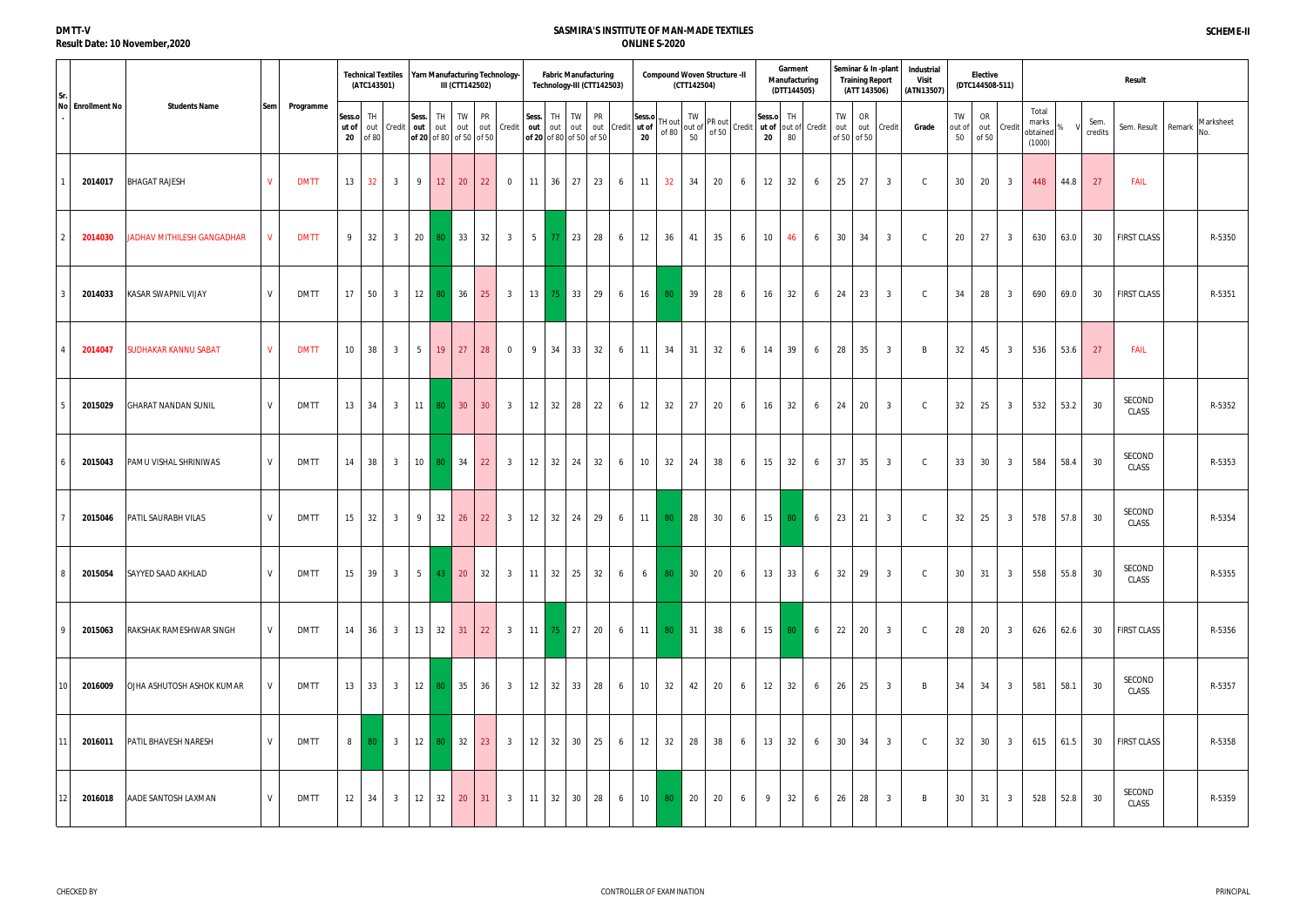#### **DMTT-V Result Date: 10 November,2020**

|                  |                            |     |             |                          | (ATC143501)       | <b>Technical Textiles</b> |                                  |            | III (CTT142502)    |                 | Yarn Manufacturing Technology- |                   | <b>Fabric Manufacturing</b><br>Technology-III (CTT142503)                 |    |   |               |                 | <b>Compound Woven Structure -II</b><br>(CTT142504) |       |                                                                                                                                                                                                                                                                                        |    | Garment<br>Manufacturing<br>(DTT144505) |                |                 | <b>Training Report</b><br>(ATT 143506) | Seminar & In-plant | Industrial<br><b>Visit</b><br>(ATN13507) |                    | <b>Elective</b><br>(DTC144508-511) |                         |                                      |      |                 | Result             |                  |
|------------------|----------------------------|-----|-------------|--------------------------|-------------------|---------------------------|----------------------------------|------------|--------------------|-----------------|--------------------------------|-------------------|---------------------------------------------------------------------------|----|---|---------------|-----------------|----------------------------------------------------|-------|----------------------------------------------------------------------------------------------------------------------------------------------------------------------------------------------------------------------------------------------------------------------------------------|----|-----------------------------------------|----------------|-----------------|----------------------------------------|--------------------|------------------------------------------|--------------------|------------------------------------|-------------------------|--------------------------------------|------|-----------------|--------------------|------------------|
| No Enrollment No | <b>Students Name</b>       | Sem | Programme   | Sess.o TH<br>ut of<br>20 | of 80             | out Credit out out        | Sess.<br>of 20 of 80 of 50 of 50 | TH.        | TW                 | PR              | out out Credit                 |                   | Sess. TH TW PR<br>out out out out Credit ut of<br>of 20 of 80 of 50 of 50 |    |   | Sess.o<br>20  | TH out<br>of 80 |                                                    |       | If $\begin{vmatrix} uv \\ out \text{ of } v \end{vmatrix}$ PR out $\begin{vmatrix} \text{Sess.o} \\ \text{ of } 50 \end{vmatrix}$ Credit $\begin{vmatrix} \text{Sess.o} \\ \text{ at } \text{ of } v \end{vmatrix}$ Credit $\begin{vmatrix} \text{Tr} \\ \text{ out } 0 \end{vmatrix}$ |    |                                         |                | TW<br>out       | OR<br>of 50 of 50                      | out Credit         | Grade                                    | TW<br>out of<br>50 | OR<br>of 50                        | out Credit              | Total<br>marks<br>obtained<br>(1000) |      | Sem.<br>credits | Sem. Result Remark | Marksheet<br>No. |
| 2016024          | <b>GODHALE AJAY VALHYA</b> | V   | <b>DMTT</b> | 11                       | 36                | $\mathbf{3}$              | 12                               | 33         | 28                 | 27              | $\overline{\mathbf{3}}$        |                   | 11 80 30                                                                  | 25 | 6 | 15            | 38              | 42                                                 | 30    | 6                                                                                                                                                                                                                                                                                      | 11 | 34                                      | 6              | 25              | 24                                     | $\overline{3}$     | B                                        | 41                 | 40                                 | $\overline{3}$          | 593                                  | 59.3 | 30              | SECOND<br>CLASS    | R-5360           |
| 2016026          | <b>GUPTA MONU MAHANLAL</b> | V   | <b>DMTT</b> | 12                       | 35                | $\overline{\mathbf{3}}$   | $11 \mid 32 \mid$                |            | 31                 | 31              | 3 <sup>3</sup>                 |                   | $12$ 77 35                                                                | 30 | 6 | 13            | 32              | 28                                                 | 36    | 6                                                                                                                                                                                                                                                                                      | 12 | 32                                      | 6              | <b>26</b>       | 28                                     | $\overline{3}$     | $\mathcal{C}$                            | 33                 | 32                                 | $\overline{3}$          | 578                                  | 57.8 | 30              | SECOND<br>CLASS    | R-5361           |
| 2016031          | JHA ASHISH GHANSHYAM       | V   | DMTT        | 6 <sup>1</sup>           | 80                | $\overline{\mathbf{3}}$   |                                  | 12 80 31   |                    | $\vert$ 37      | $\overline{\phantom{a}}$ 3     |                   | $11 \mid 32 \mid 37 \mid 31 \mid$                                         |    | 6 | 13            | 80              | 44                                                 | 36    | 6                                                                                                                                                                                                                                                                                      | 12 | 32                                      | 6              | 42              | 37                                     | $\overline{3}$     | B                                        | 35                 | 34                                 | $\overline{3}$          | 722                                  | 72.2 | 30              | <b>FIRST CLASS</b> | R-5362           |
| 2016035          | KAMBLE SANKET SAKHARAM     | V   | <b>DMTT</b> | 12                       | 32                | 3 <sup>3</sup>            | 12                               | 80         | 36                 | 20              | $\overline{3}$                 |                   | $11 \mid 64 \mid 32 \mid$                                                 | 30 | 6 | 9             | 80              | 28                                                 | 32    | 6                                                                                                                                                                                                                                                                                      | 9  | 34                                      | 6              | 28              | 28                                     | $\overline{3}$     | B                                        | 30                 | 32                                 | $\mathbf{3}$            | 639                                  | 63.9 | 30              | <b>FIRST CLASS</b> | R-5363           |
| 2016039          | KUSALE LAKHAN YAMANAPPA    | V   | <b>DMTT</b> | 12                       | 77                | 3 <sup>3</sup>            | $7^{\circ}$                      | 80         | 40                 | 20              | $\overline{\mathbf{3}}$        | $11 \mid 36 \mid$ | $30-1$                                                                    | 21 | 6 | 11            | 35              | 34                                                 | 22    | 6                                                                                                                                                                                                                                                                                      | 12 | 32                                      | 6              | 30 <sup>1</sup> | 25                                     | $\overline{3}$     | $\mathcal{C}$                            | 22                 | 22                                 | $\overline{3}$          | 579                                  | 57.9 | 30              | SECOND<br>CLASS    | R-5364           |
| 2016042          | MISHRA PRABHAT PRAMOD      | V   | <b>DMTT</b> | 12                       | 32                | $\overline{\mathbf{3}}$   | 12                               | 35         | 20                 | 20              | $\overline{3}$                 |                   | 12 80 28                                                                  | 28 | 6 | 12            | 80              | 22                                                 | 20    | 6                                                                                                                                                                                                                                                                                      | 11 | 35                                      | 6              | 26              | 25                                     | $\overline{3}$     | B                                        | 25                 | 20                                 | $\mathbf{3}$            | 555                                  | 55.5 | 30              | SECOND<br>CLASS    | R-5365           |
| 2016054          | <b>TANDEL VIKRANT ANIL</b> | V   | <b>DMTT</b> | 6                        | 80                | 3 <sup>3</sup>            | 9                                | $\sim$ 1   | $\overline{0}$     | 15              | $\overline{0}$                 |                   | $10 \mid 32 \mid 27 \mid$                                                 | 23 | 6 | 11            | 32              | 20                                                 | 20    | 6                                                                                                                                                                                                                                                                                      | 12 | 80                                      | 6              | 22              | 20                                     | $\overline{3}$     | B                                        | 20                 | 20                                 | $\overline{3}$          | 460                                  | 46.0 | 27              | <b>FAIL</b>        |                  |
| 2017007<br>20    | MUKANE PRATIKSHA VINAY     | V   | <b>DMTT</b> | 5 <sup>5</sup>           | 35                |                           | 3 11 80 35                       |            |                    | 29              | $\sim$ 3                       |                   | 12 32 31 30                                                               |    | 6 | $14 \mid 37$  |                 |                                                    | 45 30 | 6                                                                                                                                                                                                                                                                                      |    | 10 80 6                                 |                |                 | 36 38                                  | $\overline{3}$     | $\mathsf{A}$                             | 36                 | 35                                 | $\overline{\mathbf{3}}$ | 661                                  | 66.1 | 30              | <b>FIRST CLASS</b> | R-5366           |
| 2017019          | CHAUDHARI DHAVAL RAJENDRA  | V   | <b>DMTT</b> |                          | $13 \mid 32$      | $\overline{\mathbf{3}}$   |                                  | 8 80 41 20 |                    |                 |                                |                   | 3 11 72 29 22                                                             |    | 6 | $10 \quad 80$ |                 | $\vert$ 28                                         | 26    | 6                                                                                                                                                                                                                                                                                      | 12 | 32                                      |                | $6 \quad 24$    | 20                                     | $\overline{3}$     | $\mathsf{C}$                             | 22                 | 22                                 | $\overline{3}$          | 604                                  | 60.4 | 30              | <b>FIRST CLASS</b> | R-5367           |
| 2017020          | CHAUDHARI SAHIL SANTOSH    | V   | <b>DMTT</b> | 12                       | 32                | $\overline{\mathbf{3}}$   |                                  | 8 80 40 21 |                    |                 |                                |                   | 3   11   32   36   27                                                     |    | 6 | $10 \quad 80$ |                 | $\vert$ 38                                         | 26    | 6                                                                                                                                                                                                                                                                                      | 12 | 37                                      | 6 <sup>1</sup> |                 | 27 35                                  | 3 <sup>3</sup>     | $\mathsf{C}$                             | 25                 | 25                                 | 3 <sup>3</sup>          | 614                                  | 61.4 | 30              | <b>FIRST CLASS</b> | R-5368           |
| 2017021          | CHODHARI PARTH MANDAN      | V   | <b>DMTT</b> | 12                       | 32                | $\overline{\mathbf{3}}$   | 8 80                             |            | $\vert$ 32 $\vert$ | 30 <sup>°</sup> |                                |                   | 3   11   32   30   27                                                     |    | 6 | $12 \mid 80$  |                 | 27                                                 | 20    | 6                                                                                                                                                                                                                                                                                      | 12 | 35                                      | 6              | 36              | 40                                     | $\overline{3}$     | $\mathsf{C}$                             | 20                 | 20                                 | $\overline{3}$          | 596                                  | 59.6 | 30              | SECOND<br>CLASS    | R-5369           |
| 2017025          | JADHAV PRAJYOT PRAKASH     | V   | <b>DMTT</b> |                          | $12 \mid 80 \mid$ | $\overline{\mathbf{3}}$   |                                  | 8 80 40    |                    | 22              | $\overline{\mathbf{3}}$        |                   | $12 \mid 36 \mid 32 \mid 24 \mid$                                         |    | 6 | 12            | 32              | 37                                                 | 28    | 6                                                                                                                                                                                                                                                                                      | 14 | 32                                      | 6              |                 | 30 20                                  | $\overline{3}$     | $\mathsf{C}$                             | 32                 | 26                                 | $\overline{3}$          | 609                                  | 60.9 | 30              | <b>FIRST CLASS</b> | R-5370           |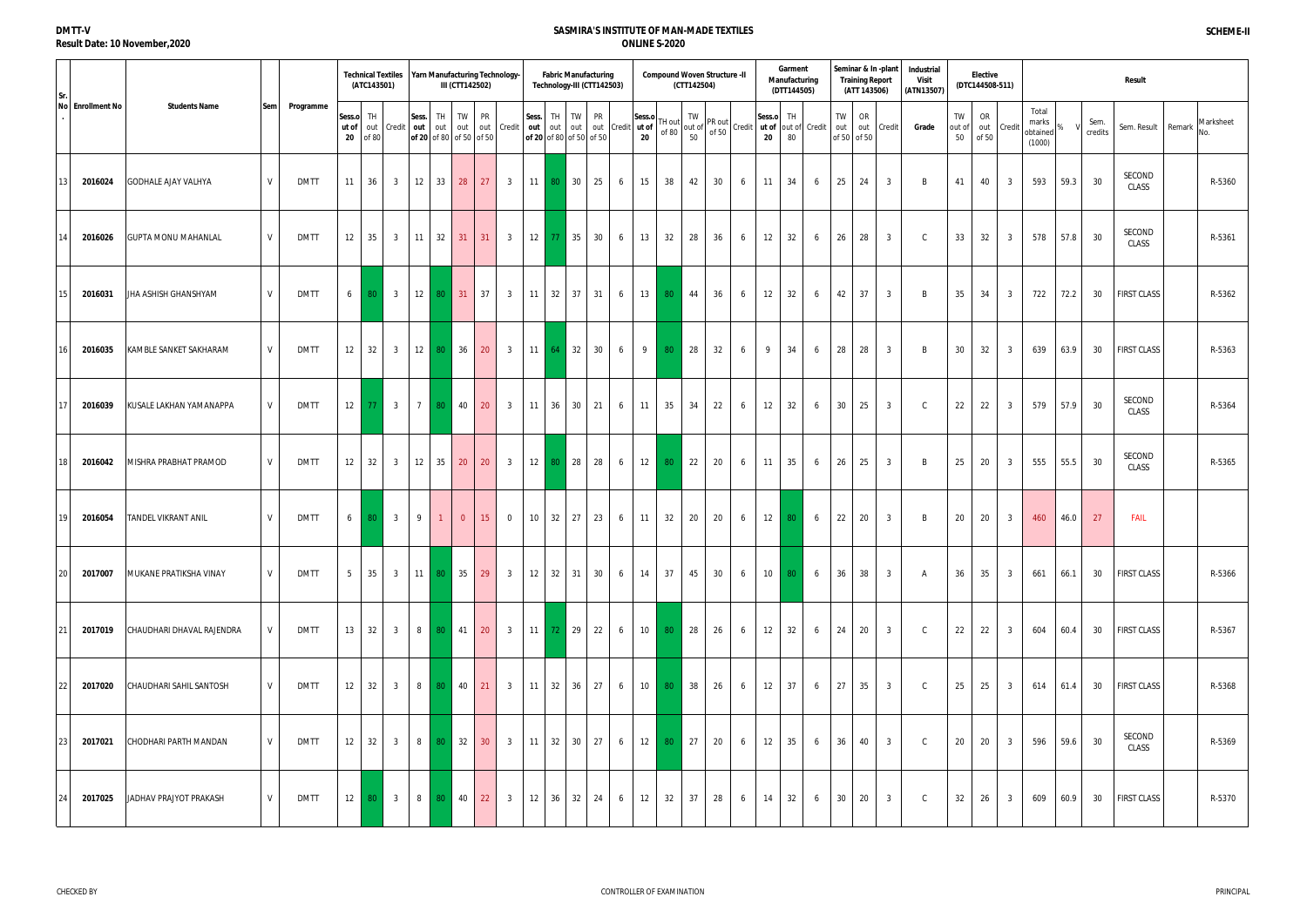#### **DMTT-V Result Date: 10 November,2020**

|                  |                                   |     |             |                          | (ATC143501)       | <b>Technical Textiles</b> |                | Yarn Manufacturing Technology-<br>III (CTT142502)             |    |                |                         |                                         |          | <b>Fabric Manufacturing</b><br>Technology-III (CTT142503)                                                                                                                                                                                                                                        |    |                |                 |    | <b>Compound Woven Structure -II</b><br>(CTT142504)                                                                                                                                                                                                                                                |    |   |                 | Garment<br>Manufacturing<br>(DTT144505) |                 |                 | Seminar & In-plant<br><b>Training Report</b><br>(ATT 143506) |                | Industrial<br><b>Visit</b><br>(ATN13507) |                    | <b>Elective</b><br>(DTC144508-511) |                |                                      |      |                 | Result             |                  |
|------------------|-----------------------------------|-----|-------------|--------------------------|-------------------|---------------------------|----------------|---------------------------------------------------------------|----|----------------|-------------------------|-----------------------------------------|----------|--------------------------------------------------------------------------------------------------------------------------------------------------------------------------------------------------------------------------------------------------------------------------------------------------|----|----------------|-----------------|----|---------------------------------------------------------------------------------------------------------------------------------------------------------------------------------------------------------------------------------------------------------------------------------------------------|----|---|-----------------|-----------------------------------------|-----------------|-----------------|--------------------------------------------------------------|----------------|------------------------------------------|--------------------|------------------------------------|----------------|--------------------------------------|------|-----------------|--------------------|------------------|
| No Enrollment No | <b>Students Name</b>              | Sem | Programme   | Sess.o TH<br>ut of<br>20 | of 80             | out Credit out out        | Sess.          | TH.<br>of 20 of 80 of 50 of 50                                | TW | PR             | out out Credit          |                                         |          | Sess. TH TW PR<br>$\begin{bmatrix} \text{less.} \\ \text{out} \end{bmatrix}$ out $\begin{bmatrix} \text{iv} \\ \text{out} \end{bmatrix}$ out $\begin{bmatrix} \text{v} \\ \text{out} \end{bmatrix}$ credit $\begin{bmatrix} \text{u} \\ \text{u} \end{bmatrix}$ of 80<br>of 20 of 80 of 50 of 50 |    |                | Sess.o<br>20    |    | IT $\begin{bmatrix} 1 & 1 & 1 & 1 \\ 1 & 1 & 1 & 1 \\ 0 & 1 & 1 & 1 \\ 0 & 0 & 0 & 0 \end{bmatrix}$ Credit $\begin{bmatrix} \text{Sess.o} \\ \text{u} \text{t of} \\ \text{u} \text{t of} \\ \text{u} \text{t of} \end{bmatrix}$ Credit $\begin{bmatrix} \text{H} \\ \text{Cretit} \end{bmatrix}$ |    |   |                 |                                         |                 | TW<br>out       | OR<br>of 50 of 50                                            | out Credit     | Grade                                    | TW<br>out of<br>50 | OR<br>of 50                        | out Credit     | Total<br>marks<br>obtained<br>(1000) |      | Sem.<br>credits | Sem. Result Remark | Marksheet<br>No. |
| 2017028          | KAMBLI RUTUJA RAVINDRA            | V   | <b>DMTT</b> | 11                       | 32                | $\overline{3}$            | 8 <sup>1</sup> | 80                                                            | 41 | 20             | $\overline{\mathbf{3}}$ | $11 \quad 77 \quad 28$                  |          |                                                                                                                                                                                                                                                                                                  | 24 | 6              | 12              | 80 | 33                                                                                                                                                                                                                                                                                                | 22 | 6 | 13              | 33                                      | 6               | 29              | 20                                                           | $\overline{3}$ | $\mathsf{C}$                             | 32                 | 28                                 | $\overline{3}$ | 634                                  | 63.4 | 30              | <b>FIRST CLASS</b> | R-5371           |
| 2017033          | <b>MORE MANAS MOTIRAM</b>         | V   | <b>DMTT</b> | 12                       | 32                | $\overline{3}$            | 10             | 80 <sub>1</sub>                                               | 38 | 21             | $\overline{3}$          |                                         |          | 11 80 34                                                                                                                                                                                                                                                                                         | 24 | 6              | 14              | 32 | 31                                                                                                                                                                                                                                                                                                | 22 | 6 | 13              | 37                                      | 6               | 31              | 25                                                           | $\overline{3}$ | $\mathcal{C}$                            | 29                 | 20                                 | $\overline{3}$ | 596                                  | 59.6 | 30              | SECOND<br>CLASS    | R-5372           |
| 2017034          | MORE YASH RAJENDRA                | V   | <b>DMTT</b> |                          | $12 \mid 80 \mid$ | $\overline{\mathbf{3}}$   | $9 \mid 80$    |                                                               | 32 | 21             |                         | 3   11   75   34   25                   |          |                                                                                                                                                                                                                                                                                                  |    | 6              | 14              | 32 | 37                                                                                                                                                                                                                                                                                                | 28 | 6 | 12              | 32                                      | 6               | 29              | 32                                                           | $\overline{3}$ | $\mathsf{C}$                             | 28                 | 28                                 | $\overline{3}$ | 651                                  | 65.1 | 30              | <b>FIRST CLASS</b> | R-5373           |
| 2017037          | PAWAR DIVESH MOTHABHAU            | V   | <b>DMTT</b> | 10 <sup>°</sup>          | 32                | 3 <sup>3</sup>            | 9 <sup>1</sup> | 80                                                            | 36 | 22             | $\overline{3}$          |                                         | 11 80 27 |                                                                                                                                                                                                                                                                                                  | 26 | 6              | 13              | 32 | 26                                                                                                                                                                                                                                                                                                | 20 | 6 | 13              | 80                                      | $6\overline{6}$ | 28              | 30                                                           | $\overline{3}$ | D                                        | 26                 | 25                                 | $\mathbf{3}$   | 626                                  | 62.6 | 30              | <b>FIRST CLASS</b> | R-5374           |
| 2017039          | SAHANI MANGESH RAMUJAGIR          | V   | <b>DMTT</b> | 6 <sup>1</sup>           | 80                | 3 <sup>5</sup>            | 5 <sup>1</sup> | 80                                                            | 30 | 27             | $\overline{\mathbf{3}}$ | $5\overline{)}$                         |          | 80 DS                                                                                                                                                                                                                                                                                            | AB | $\overline{0}$ | 5               | 35 | 27                                                                                                                                                                                                                                                                                                | 20 | 6 | $7\overline{ }$ | 80                                      | 6               | DS              | AB                                                           | $\overline{0}$ | D                                        | 24                 | 26                                 | $\overline{3}$ | 537                                  | 53.7 | 21              | <b>FAIL</b>        |                  |
| 2017041          | SAWANT VINAY CHANDRAKANT          | V   | <b>DMTT</b> |                          | $11$ 80           | $\overline{\mathbf{3}}$   |                | 11 80 34                                                      |    | 23             | $\overline{\mathbf{3}}$ |                                         |          | 12 32 33 25                                                                                                                                                                                                                                                                                      |    | 6              | 13              | 32 | 35                                                                                                                                                                                                                                                                                                | 28 | 6 | 13              | 32                                      | 6               | 27              | 33                                                           | $\overline{3}$ | $\mathsf{C}$                             | 26                 | 25                                 | $\overline{3}$ | 605                                  | 60.5 | 30              | <b>FIRST CLASS</b> | R-5375           |
| 2017042          | SAYYED MOHD. ZOHRAIN ALIRAZA      |     | <b>DMTT</b> |                          | $12 \mid 80 \mid$ | $\overline{\mathbf{3}}$   |                | $11 \mid 32 \mid$                                             | 21 | 23             | $\overline{3}$          |                                         |          | 13 80 29                                                                                                                                                                                                                                                                                         | 24 | 6              | 14              | 33 | 20                                                                                                                                                                                                                                                                                                | 24 | 6 | 14              | 80                                      | 6               | 31              | 25                                                           | $\overline{3}$ | D                                        | 24                 | 20                                 | $\overline{3}$ | 610                                  | 61.0 | 30              | <b>FIRST CLASS</b> | R-5376           |
| 2017045          | SINGH ABHISHEK RAMPRAKASH         | V   | <b>DMTT</b> |                          | $6 \quad 80$      | $\overline{\mathbf{3}}$   |                | $\begin{array}{ c c c c c } \hline 4 & 80 \hline \end{array}$ | 30 | 8 <sup>1</sup> |                         | $3 \mid 5 \mid 80 \mid DS \mid AB \mid$ |          |                                                                                                                                                                                                                                                                                                  |    | 6              |                 |    | $6 \quad 80 \quad 25$                                                                                                                                                                                                                                                                             | 20 | 6 | 7 <sup>1</sup>  |                                         | 80 6            | 34              | 40                                                           | $\overline{3}$ | D                                        | 25                 | 28                                 | 3 <sup>3</sup> | 638                                  | 63.8 | 30              | <b>FIRST CLASS</b> | R-5377           |
| 2018006          | CHAUHAN GOPAL PRAKASH             | V   | <b>DMTT</b> | 11                       | 32                |                           |                | 3 11 80 36                                                    |    | 22             |                         | $3 \mid 11 \mid 32 \mid 27 \mid 27$     |          |                                                                                                                                                                                                                                                                                                  |    | 6              | 14              | 32 | 20                                                                                                                                                                                                                                                                                                | 36 | 6 |                 | 13 80 6                                 |                 | 30 <sup>1</sup> | 25                                                           | $\overline{3}$ | D                                        | 24                 | 24                                 | 3 <sup>3</sup> | 587                                  | 58.7 | 30              | SECOND<br>CLASS    | R-5378           |
| 2018010          | KAJANIA SHIVAM DESHRAJ            | V   | <b>DMTT</b> | 10 <sup>°</sup>          | 35                | $\overline{\mathbf{3}}$   |                | 8 32                                                          | 38 | 21             | 3 <sup>3</sup>          |                                         |          | 10 80 30 23                                                                                                                                                                                                                                                                                      |    | 6              | 10 <sup>1</sup> | 32 | 26                                                                                                                                                                                                                                                                                                | 40 | 6 | $6-1$           |                                         | 80 6            | DS              | <b>AB</b>                                                    | $\overline{0}$ | C                                        | 26                 | 28                                 | 3 <sup>3</sup> | 535                                  | 53.5 | 27              | <b>FAIL</b>        |                  |
| 2018012          | PRASAD SURYADEVKUMAR<br>RAMASHISH | V   | <b>DMTT</b> | 12                       | 32                | $\overline{\mathbf{3}}$   |                | $6 \mid 34 \mid$                                              |    | $39 \mid 20$   | $\overline{\mathbf{3}}$ |                                         |          | 9 75 26                                                                                                                                                                                                                                                                                          | 22 | 6              | 8               | 34 | 20                                                                                                                                                                                                                                                                                                | 28 | 6 |                 | $12 \mid 80 \mid$                       | $6\overline{6}$ | <b>DS</b>       | AB                                                           | $\overline{3}$ | D                                        | 24                 | 23                                 | $\overline{3}$ | 504                                  | 50.4 | 30              | <b>FAIL</b>        |                  |
| 2018013          | RAI NITIL RAKESH                  | V   | <b>DMTT</b> |                          | $12$ 80           | $\overline{\mathbf{3}}$   |                | 7 80 37                                                       |    | 24             | 3 <sup>1</sup>          |                                         |          | 9 75 36                                                                                                                                                                                                                                                                                          | 22 | 6              | 9               | 32 | 34                                                                                                                                                                                                                                                                                                | 28 | 6 | 12              |                                         | 80 6            |                 | 32 20                                                        | $\overline{3}$ | B                                        | 26                 | 38                                 | $\overline{3}$ | 693                                  | 69.3 | 30              | <b>FIRST CLASS</b> | R-5379           |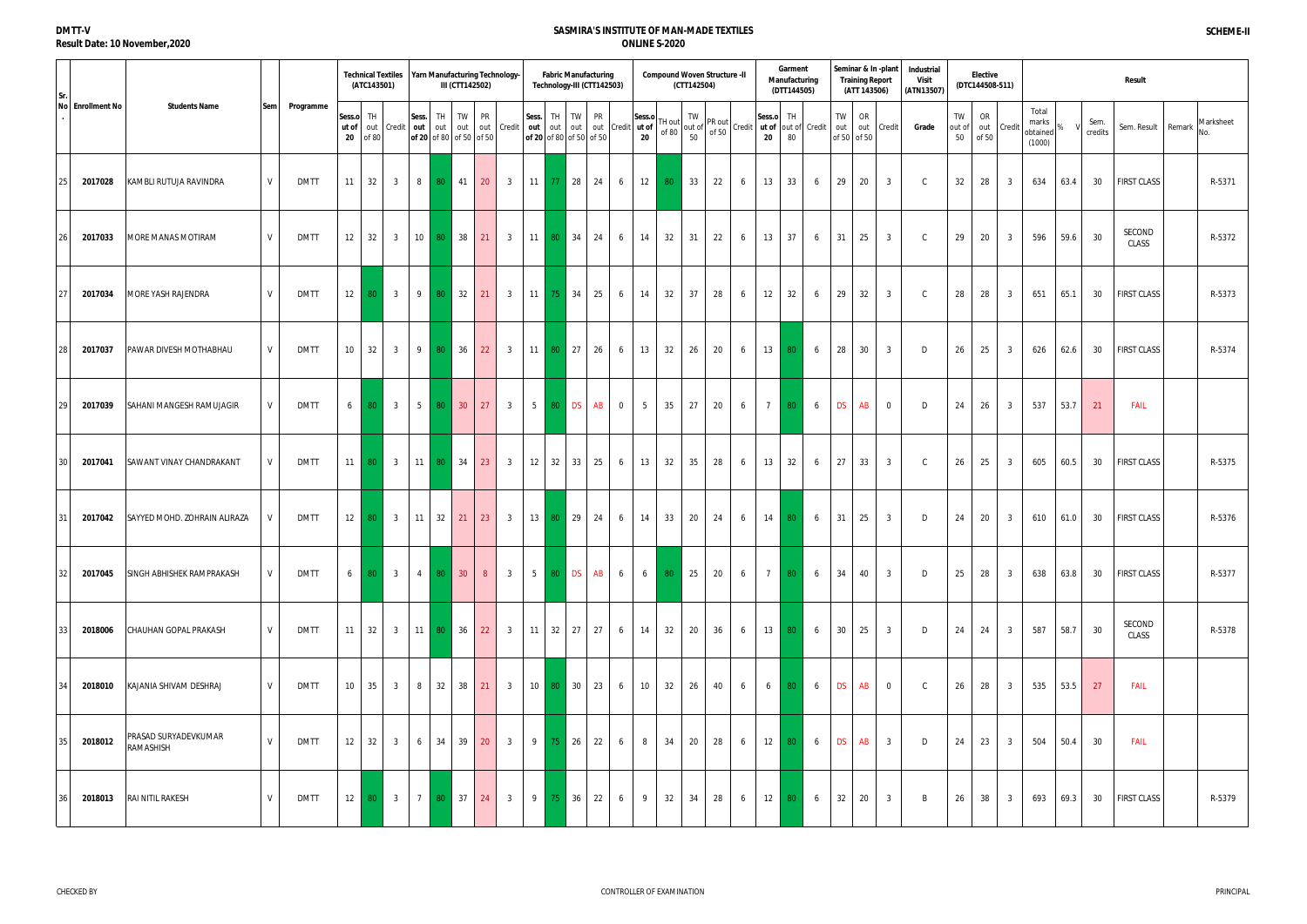**DMTT-V**

**Result Date: 10 November,2020**

| Sr. I |                  |                            |            |             |              | (ATC143501) | Technical Textiles   Yarn Manufacturing Technology- |                 |    | III (CTT142502)                     |    |                |                | <b>Fabric Manufacturing</b><br>Technology-III (CTT142503)           |                |                |    | <b>Compound Woven Structure -II</b><br>(CTT142504) |    |   |    | Garment<br>Manufacturing<br>(DTT144505) |   |           | <b>Training Report</b><br>(ATT 143506) | Seminar & In -plant   Industrial<br>Visit<br>(ATN13507) |                               | <b>Elective</b><br>(DTC144508-511) |        |                                      |      |                 | Result             |           |
|-------|------------------|----------------------------|------------|-------------|--------------|-------------|-----------------------------------------------------|-----------------|----|-------------------------------------|----|----------------|----------------|---------------------------------------------------------------------|----------------|----------------|----|----------------------------------------------------|----|---|----|-----------------------------------------|---|-----------|----------------------------------------|---------------------------------------------------------|-------------------------------|------------------------------------|--------|--------------------------------------|------|-----------------|--------------------|-----------|
|       | No Enrollment No | <b>Students Name</b>       | <b>Sem</b> | Programme   | Sess.o<br>20 | TH<br>of 80 | ut of out Credit   out   out   out   out   Credit   | Sess.           |    | TH TW PR<br>of 20 of 80 of 50 of 50 |    |                | Sess.          | TH TW PR<br>out out out out Credit ut of<br>of 20 of 80 of 50 of 50 |                | 20             |    | $ Sess.o $ <sub>TH out</sub>                       |    |   |    |                                         |   | TW        | OR<br>out out Credit<br>of 50 of 50    | Grade                                                   | TW<br>out of out Credit<br>50 | <b>OR</b><br>of 50                 |        | Total<br>marks<br>obtained<br>(1000) |      | Sem.<br>credits | Sem. Result Remark | Marksheet |
|       | 2018014          | <b>SAWANT HITESH DILIP</b> |            | <b>DMTT</b> | 12           | 32          | 3 <sub>1</sub>                                      | 10 <sup>1</sup> | 80 | 41                                  | 21 | $\overline{3}$ | 9 <sup>1</sup> | 30                                                                  | 21<br>6        | - 9            | 32 | 27                                                 | 20 | 6 | 12 |                                         | 6 | <b>DS</b> | AB                                     |                                                         | 25                            | 23                                 | 3      | 561                                  | 56.1 | 30              | <b>FAIL</b>        |           |
|       | 2018016          | SHARMA GOODLUCK RAJENDRA   | V          | <b>DMTT</b> | 6            |             | 3 <sup>1</sup>                                      | $2 \mid 80$     |    | 36                                  | 14 | $\overline{3}$ | 4 75 DS        | <b>AB</b>                                                           | $\overline{0}$ | 5 <sup>5</sup> |    | 21                                                 | 22 | 6 | 5  |                                         | 6 | 30        | 20                                     |                                                         | 26                            | 22                                 | $\sim$ | 608                                  | 60.8 | 24              | <b>FAIL</b>        |           |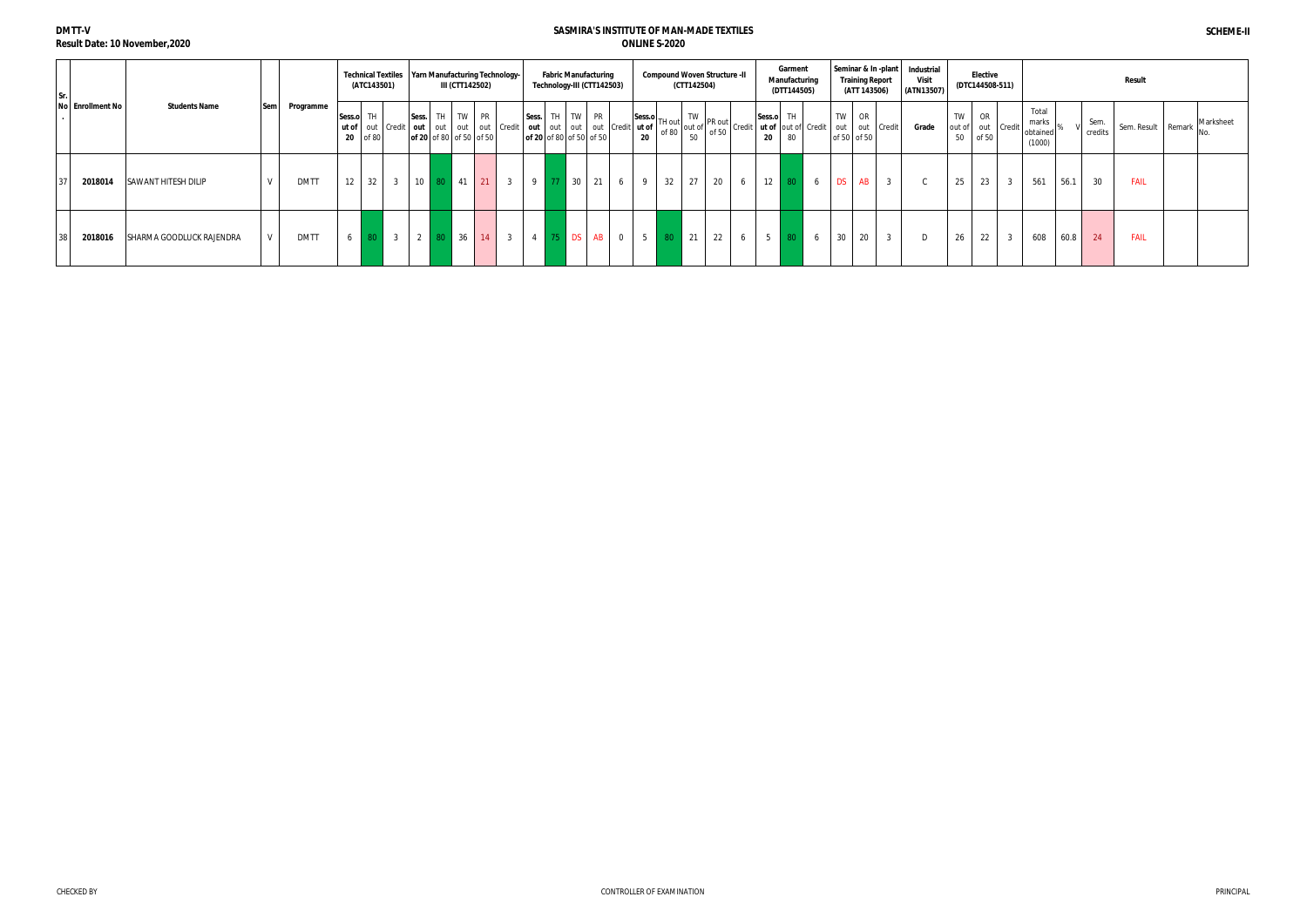|                 |                      |                               |              |             |                       | (ATC143501) | <b>Technical Textiles</b> | <b>Dyeing Technology of Synthetics</b> |     | <b>Fibres (CTX142502)</b> |                    |                |                     |              | <b>Technology of Printing-II</b><br>(CTX142503)                |                 |                |                       |                   | Technology of Finishing -I<br>(CTX142504) |    |   | Environmental<br>Aspects & Safety in<br><b>Textile Processing</b> | (ATX143505) |                        |              | <b>Training Report</b><br>(ATX 143506) | Seminar & In -plant        | Industrial<br>Visit<br>(ATN13507) |                    | Elective<br>(DTC144508-511) |                |                                      |                   |                 | <b>Result</b>      |                 |
|-----------------|----------------------|-------------------------------|--------------|-------------|-----------------------|-------------|---------------------------|----------------------------------------|-----|---------------------------|--------------------|----------------|---------------------|--------------|----------------------------------------------------------------|-----------------|----------------|-----------------------|-------------------|-------------------------------------------|----|---|-------------------------------------------------------------------|-------------|------------------------|--------------|----------------------------------------|----------------------------|-----------------------------------|--------------------|-----------------------------|----------------|--------------------------------------|-------------------|-----------------|--------------------|-----------------|
| Sr.No.          | <b>Enrollment No</b> | <b>Students Name</b>          | Sem          | Programme   | Sess.o<br>ut of<br>20 | TH<br>of 80 | out Credit                | Sess.<br>out out<br>of 20 of 80        | TH  | TW out<br>of 50           | PR<br>out<br>of 50 | Credi          | Sess.               | TH           | TW<br>out   out   out of   out of   Credit<br>of 20 of 80 $50$ | <b>PR</b><br>50 |                | Sess.o<br>ut of<br>20 | TH out<br>of $80$ | TW<br>out of<br>50                        |    |   | Sess.<br>PR out<br>of 50 Credit out of out Credit<br>20 of 80     | TH          |                        | TW           | OR<br>of 50 of 50                      | out out Credit             | Grade                             | TW<br>out of<br>50 | OR<br>of 50                 | out Credit     | Total<br>marks<br>obtained<br>(1000) | %<br>$\mathsf{V}$ | Sem.<br>credits | Sem. Result Remark | Marksheet<br>No |
|                 | 2016125              | MACHHI ABHISHEK VISHWANATH    | $\mathsf{V}$ | <b>DMTC</b> | 13                    | 67          | $\overline{\mathbf{3}}$   | 9                                      | 17  | 20                        | 20                 | $\overline{0}$ | 10                  | 32           | 26                                                             | 25              | 6              | 11                    | 32                | 20                                        | 31 | 6 | 13                                                                | 37          | 6                      | 20           | 20                                     | $\overline{\mathbf{3}}$    | D                                 | 25                 | 22                          | $\overline{3}$ | 470                                  | 47.0              | 27              | <b>FAIL</b>        |                 |
| $\overline{2}$  | 2016138              | fiwari amit pramod            | $\mathsf{V}$ | <b>DMTC</b> | 13                    | 32          | 3 <sup>3</sup>            | 12 <sup>1</sup>                        | 32  | 28                        | 21                 | 3 <sup>3</sup> | 12                  | 33           | 25                                                             | 26              | 6              | 13                    | 32                | 36                                        | 36 | 6 | 16                                                                | 64 I        | 6                      | $20-1$       | 20                                     | $\overline{\mathbf{3}}$    | B                                 | 26                 | 24                          | $\overline{3}$ | 521                                  | 52.1              | 30              | SECOND<br>CLASS    | R-5380          |
| $\mathbf{3}$    | 2017118              | <b>BANIYA HIMANSHU BASANT</b> | $\mathsf{V}$ | DMTC        | 12                    | 32          | 3 <sup>1</sup>            | $11 \quad 80$                          |     | 22                        | 20                 | 3 <sup>3</sup> | $11 \mid 32$        |              | 33                                                             | 29              | 6              | 12                    | 33                | 28                                        | 31 | 6 | 12                                                                | 32          | 6                      | 20           | 20                                     | $\overline{3}$             | D                                 | 31                 | 20                          | $\overline{3}$ | 521                                  | 52.1              | 30              | SECOND<br>CLASS    | R-5381          |
|                 | 2017120              | CHAUDHARI SAKSHI CHAUDHARI    |              | DMTC        | 15                    | 32          | 3 <sup>1</sup>            | 13 80 34                               |     |                           | 22                 | 3 <sup>1</sup> | 13 38               |              | 40                                                             | 26              | 6              | 15                    | 42                | 36                                        | 36 | 6 | 14                                                                | -72 I       | $6 \quad \blacksquare$ | $25 \mid 30$ |                                        | $\overline{\phantom{a}}$ 3 | D                                 | 35                 | 30 <sup>°</sup>             | $\overline{3}$ | 648                                  | 64.8              | 30              | <b>FIRST CLASS</b> | R-5382          |
| $5\overline{)}$ | 2017121              | CHAUDHARI VAIBHAV JITENDRA    | $\mathsf{V}$ | <b>DMTC</b> | 14                    | 38          | $\overline{3}$            | $13$ 80                                |     | 29                        | 21                 | 3 <sup>3</sup> | 14 39               |              | 33                                                             | 24              | 6              | 17                    | 47                | 32                                        | 29 | 6 | 14                                                                | 32          | 6                      |              | $22 \mid 26$                           | $\overline{\mathbf{3}}$    | D                                 | 20                 | 28                          | $\overline{3}$ | 572                                  | 57.2              | 30              | SECOND<br>CLASS    | R-5383          |
| 6               | 2017125              | GHARAT ADITYA KIRAN           | $\mathsf{V}$ | <b>DMTC</b> | 12                    | 32          | 3 <sup>3</sup>            | 9 I                                    | -80 | 29                        | 20                 | 3 <sup>3</sup> | $11 \quad 35$       |              | 35                                                             | 28              | 6              | 14                    | 46                | 31                                        | 32 | 6 | 14                                                                | 32          | 6                      |              | $20 \mid 20$                           | $\overline{\mathbf{3}}$    | $\mathsf{C}$                      | 30                 | 28                          | $\overline{3}$ | 558                                  | 55.8              | 30              | SECOND<br>CLASS    | R-5384          |
|                 | 2017128              | KANTI RAKESH ARUN             |              | <b>DMTC</b> | 13                    | 32          | 3 <sup>1</sup>            | $11$ 80                                |     | 27                        | 20                 | 3 <sup>3</sup> |                     | $11 \mid 32$ | 33                                                             | 24              | 6              | 12                    | 35                | 20                                        | 31 | 6 | 13                                                                | 35          | 6                      | 22           | 20                                     | $\overline{3}$             | D                                 | 25                 | 22                          | $\overline{3}$ | 518                                  | 51.8              | 30              | SECOND<br>CLASS    | R-5385          |
| 8               | 2017130              | KASAR KUNAL RAJENDRA          | V            | <b>DMTC</b> |                       | 13 32       |                           | 3 11 80 26                             |     |                           | 23                 |                | $3 \mid 11 \mid 32$ |              | 28                                                             | 26              | 6              | 14                    | 37                | 32                                        | 33 | 6 | $14 \mid 32 \mid$                                                 |             | 6                      | $20 \mid 20$ |                                        | $\begin{array}{ c c }$ 3   | D                                 | 30                 | 25                          | $\overline{3}$ | 539                                  | 53.9              | 30              | SECOND<br>CLASS    | R-5386          |
| 9               | 2017131              | NAGARIYA ZENIL SANJAY         | V            | <b>DMTC</b> |                       | 13 32       |                           | 3 13 80 20                             |     |                           | 25                 |                |                     |              | $12 \begin{array}{ c c c } 30 & 26 \end{array}$                | 24              | 6 <sup>1</sup> | 17                    |                   | 80 24                                     | 37 | 6 | $12 \mid 80 \mid$                                                 |             | 6                      | 22 28        |                                        | $\overline{\mathbf{3}}$    | $\mathsf{C}$                      | 35                 | 30                          | $\overline{3}$ | 690                                  | 69.0              | 30              | <b>FIRST CLASS</b> | R-5387          |
| 10 <sup>°</sup> | 2017132              | PAL SOPENDRA PAYARELAL        | $\mathsf{V}$ | DMTC        | 13                    | 34          | 3 <sup>1</sup>            | $10$ AB                                |     | 28                        | 22                 | $\overline{0}$ | 11 36               |              | 36                                                             | 26              | 6              | 12                    | 33                | 33                                        | 33 | 6 | 15 AB 0                                                           |             |                        | 24 20        |                                        | $\overline{3}$             | D                                 | 34                 | 26                          | $\overline{3}$ | 446                                  | 44.6              | 21              | <b>FAIL</b>        |                 |
| 11              | 2017134              | <b>PATIL RAJESH SUNIL</b>     |              | <b>DMTC</b> | 14                    | 32          | 3 <sup>1</sup>            | $12 \mid 32 \mid$                      |     | 25                        | 25                 | 3 <sup>1</sup> |                     | 13 36        | 36                                                             | 24              | 6              | 14                    | 43                | 28                                        | 29 | 6 | $13 \mid 33 \mid$                                                 |             | 6                      | 24 25        |                                        | $\overline{\mathbf{3}}$    | D                                 | 27                 | 24                          | $\overline{3}$ | 509                                  | 50.9              | 30              | SECOND<br>CLASS    | R-5388          |
| 12              | 2017138              | SEHGAL VARUN NAVAL            |              | <b>DMTC</b> |                       | 13 32       |                           | 3 11 80 25                             |     |                           | 23                 |                | $3 \mid 11 \mid 36$ |              | 37                                                             | 24              | 6              | 15                    | 35                | 28                                        | 28 | 6 | $12 \mid 38 \mid$                                                 |             | $6 \mid 20 \mid 27$    |              |                                        | $\overline{\mathbf{3}}$    | $\mathsf{C}$                      | 25                 | 24                          | $\overline{3}$ | 544                                  | 54.4              | 30              | SECOND<br>CLASS    | R-5389          |
| 13              | 2017143              | SONAWANE ANIRUDH VILAS        | V            | DMTC        | 14                    | 38          | $\overline{\mathbf{3}}$   | 12                                     | 75  | 20                        | 24                 | 3 <sup>3</sup> | 12                  | 41           | 27                                                             | 30              | 6              | 18                    | 50                | 20                                        | 32 | 6 | 16                                                                | 44          | 6                      |              | $20 \mid 22 \mid$                      | $\overline{\mathbf{3}}$    | <b>DS</b>                         | 30                 | 32                          | $\overline{3}$ | 577                                  | 57.7              | 30              | <b>FAIL</b>        |                 |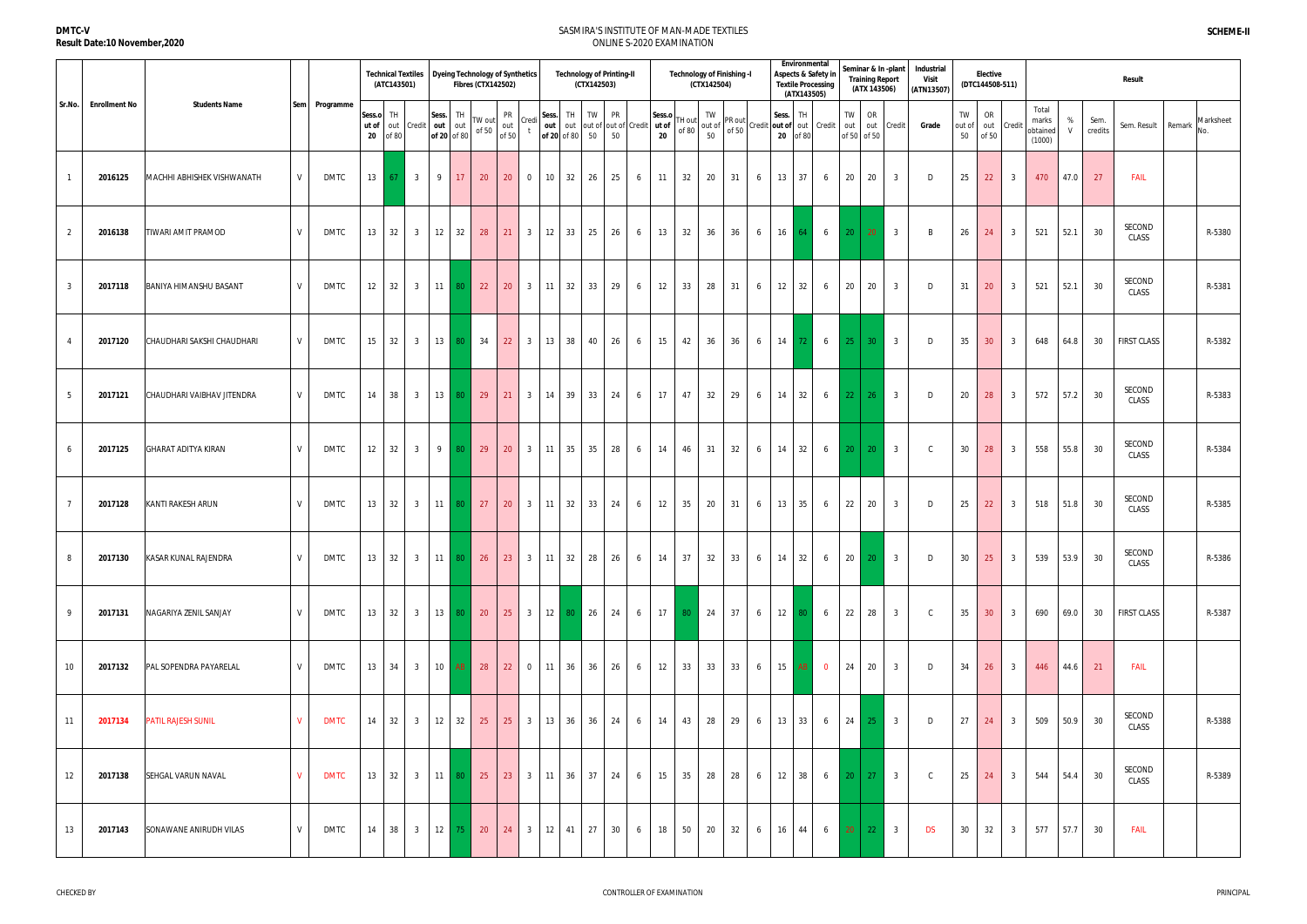|        |                      |                              |              |               |                                | <b>Technical Textiles</b><br>(ATC143501) |                         | Dyeing Technology of Synthetics       | <b>Fibres (CTX142502)</b>                                  |                                                                          |                |       | <b>Technology of Printing-II</b><br>(CTX142503) |                                         |   |                       |                 | (CTX142504) | <b>Technology of Finishing -I</b>                                                                                                                                                                               |   |    | Environmental<br><b>Textile Processing</b><br>(ATX143505) | Aspects & Safety in |                 | <b>Training Report</b><br>(ATX 143506) | Seminar & In -plant        | Industrial<br>Visit<br>(ATN13507) |                    | <b>Elective</b><br>(DTC144508-511) |                |                                      |        |                 | Result             |                            |
|--------|----------------------|------------------------------|--------------|---------------|--------------------------------|------------------------------------------|-------------------------|---------------------------------------|------------------------------------------------------------|--------------------------------------------------------------------------|----------------|-------|-------------------------------------------------|-----------------------------------------|---|-----------------------|-----------------|-------------|-----------------------------------------------------------------------------------------------------------------------------------------------------------------------------------------------------------------|---|----|-----------------------------------------------------------|---------------------|-----------------|----------------------------------------|----------------------------|-----------------------------------|--------------------|------------------------------------|----------------|--------------------------------------|--------|-----------------|--------------------|----------------------------|
| Sr.No. | <b>Enrollment No</b> | <b>Students Name</b>         |              | Sem Programme | Sess.o<br>ut of<br>$20\degree$ | TH<br>of 80                              | out Credit              | Sess. TH<br>out<br>out<br>of 20 of 80 | TW out<br>of 50                                            | PR<br>out<br>of 50                                                       | Credi          | Sess. | TH<br>TW<br>out out<br>of 20 of 80 50           | <b>PR</b><br>out of out of Credit<br>50 |   | Sess.o<br>ut of<br>20 | TH out<br>of 80 |             | It out of $\begin{bmatrix} 1 & 1 & 1 \\ 1 & 1 & 1 \\ 0 & 0 & 0 \end{bmatrix}$ or 50 $\begin{bmatrix} 1 & 1 \\ 1 & 1 \\ 0 & 0 \end{bmatrix}$ or $\begin{bmatrix} 1 & 1 \\ 2 & 1 \\ 0 & 1 \end{bmatrix}$ Credit 1 |   |    |                                                           |                     | TW              | OR<br>out out<br>of 50 of 50           | Credit                     | Grade                             | TW<br>out of<br>50 | OR<br>out Credit<br>of 50          |                | Total<br>marks<br>obtained<br>(1000) | %<br>V | Sem.<br>credits | Sem. Result        | Marksheet<br>Remark<br>No. |
| 14     | 2017144              | TARE JANMESH HARESHWAR       | V            | <b>DMTC</b>   | 13                             | 32                                       | 3 <sup>3</sup>          | $11$ 80                               | 22                                                         | 20                                                                       | 3 I            |       | 29<br>$11 \quad 34$                             | 26                                      | 6 | 11                    | 32              | 28          | 32                                                                                                                                                                                                              | 6 | 13 |                                                           | 6                   | 20              | -20                                    | $\overline{\mathbf{3}}$    | D                                 | 29                 | 24                                 | 3              | 567                                  | 56.7   | 30              | SECOND<br>CLASS    | R-5390                     |
| 15     | 2017147              | TIWARI NARENDRA SURYAMANI    | $\mathbf{V}$ | <b>DMTC</b>   | 14                             | 41                                       | $\overline{3}$          | 14 40                                 | 20                                                         | 23                                                                       |                |       | $3 \mid 13 \mid 51$<br>36                       | 27                                      | 6 | 14                    | 58              | 20          | 35                                                                                                                                                                                                              | 6 | 15 | 43                                                        | 6                   | 20 <sup>1</sup> | 22                                     | $\overline{\mathbf{3}}$    | D                                 | 36                 | 28                                 | $\overline{3}$ | 570                                  | 57.0   | 30              | SECOND<br>CLASS    | R-5391                     |
| 16     | 2017151              | <b>VANNE MOHIT RAVINDRA</b>  | V            | DMTC          | 12                             | 32                                       | $\overline{3}$          | $9 \mid 80$                           |                                                            | $\begin{array}{ c c c }\n\hline\n\textbf{25} & \textbf{21}\n\end{array}$ |                |       | 3   11   32   37                                | 30                                      | 6 | 12                    | 36              | 30          | 34                                                                                                                                                                                                              | 6 | 12 | 33                                                        | 6                   | 20 <sup>1</sup> | 20                                     | $\overline{\mathbf{3}}$    | D                                 | 30                 | 30 <sup>°</sup>                    | $\overline{3}$ | 546                                  | 54.6   | 30              | SECOND<br>CLASS    | R-5392                     |
| 17     | 2017152              | WADE PRAJYOT HARESHWAR       | V            | <b>DMTC</b>   | 12                             | 32                                       | $\overline{\mathbf{3}}$ | $13$ 80                               | $\vert$ 24                                                 | 24                                                                       | 3 <sup>3</sup> |       | $10 \mid 33$<br>20                              | 27                                      | 6 | 11                    | 38              | 24          | 30                                                                                                                                                                                                              | 6 | 12 | 32                                                        | 6                   | 20              | 20                                     | $\overline{3}$             | $\mathsf{C}$                      | 28                 | 24                                 | $\overline{3}$ | 514                                  | 51.4   | 30              | SECOND<br>CLASS    | R-5393                     |
| 18     | 2018103              | CHAUHAN VARUN RAMVIJAY       | V            | <b>DMTC</b>   | 13                             | 32                                       | 3 <sup>1</sup>          | $11$ 80                               | 32                                                         | 25                                                                       |                |       | $3 \mid 11 \mid 38$<br>38                       | 32                                      | 6 | 13                    | 46              | 35          | 31                                                                                                                                                                                                              | 6 | 13 | 40                                                        | 6                   | 20              | 20                                     | 3 <sup>1</sup>             | $\mathsf{C}$                      | 30                 | 26                                 | $\overline{3}$ | 586                                  | 58.6   | 30              | SECOND<br>CLASS    | R-5394                     |
| 19     | 2018104              | <b>JADHAV RUTVI SANJAY</b>   | V            | <b>DMTC</b>   | 16                             | 52                                       | $\overline{\mathbf{3}}$ | $16 \mid 49$                          | 31                                                         | 30                                                                       | 3 <sup>3</sup> |       | 18 54<br>43                                     | 30                                      | 6 | 19                    | 64              | 38          | 38                                                                                                                                                                                                              | 6 | 17 | 49                                                        | $6\overline{6}$     | 34              | 36 <sup>°</sup>                        | $\overline{3}$             | $\overline{B}$                    | 39                 | 40                                 | 3 <sup>3</sup> | 713                                  | 71.3   | 30              | <b>FIRST CLASS</b> | R-5395                     |
| 20     | 2018106              | KHAN IRFAAN FATAB            | V            | DMTC          | 12                             | $80-1$                                   | $\overline{\mathbf{3}}$ | $12$ 80                               | $\vert$ 23                                                 | 22                                                                       |                |       | $3 \mid 12 \mid 32$<br>38                       | 32                                      | 6 | 14                    | 33              | 32          | 33                                                                                                                                                                                                              | 6 | 12 | 32                                                        | $6\overline{6}$     | 20 <sup>1</sup> | 20                                     | $\overline{\mathbf{3}}$    | D                                 | 31                 | 27                                 | $\overline{3}$ | 597                                  | 59.7   | 30              | SECOND<br>CLASS    | R-5396                     |
| 21     | 2018109              | MISHRA SHIVAM MANGAL PRASAD  | V            | <b>DMTC</b>   | 12                             | 32                                       | $\overline{\mathbf{3}}$ | $11$ 80                               | $\begin{array}{ c c c }\n\hline\n\multicolumn{1}{ c }{27}$ | 20                                                                       | 3 <sup>3</sup> |       | $12 \quad 32$<br>38                             | 30                                      | 6 | 13                    | 37              | 31          | 33                                                                                                                                                                                                              | 6 | 14 | 36                                                        | 6                   |                 | $20 \mid 20$                           | $\overline{\phantom{a}}$ 3 | $\mathsf{C}$                      | 32                 | 28                                 | $\overline{3}$ | 558                                  | 55.8   | 30              | SECOND<br>CLASS    | R-5397                     |
| 22     | 2018110              | MUNDALKAR RUSHIKESH TANAJI   | V            | DMTC          | 12                             | 32                                       | 3 <sup>1</sup>          | $12$ 77                               | 25                                                         | 20                                                                       |                |       | $3 \mid 13 \mid 34 \mid 24$                     | 28                                      | 6 | 13                    | 48              | 32          | 28                                                                                                                                                                                                              | 6 | 13 | 35                                                        | 6                   | 22              | 20                                     | 3 <sup>3</sup>             | $\mathsf{C}$                      | 27                 | 24                                 | $\overline{3}$ | 539                                  | 53.9   | 30              | SECOND<br>CLASS    | R-5398                     |
| 23     | 2018113              | <b>PATIL AMISHA RAJENDRA</b> | $\mathbf{V}$ | <b>DMTC</b>   | 14                             | 40                                       | $\overline{\mathbf{3}}$ | $12 \mid 33 \mid$                     | 30 <sup>°</sup>                                            | $\vert$ 21                                                               |                |       | $3 \mid 12 \mid 39 \mid 23 \mid$                | 28                                      | 6 | 17                    | 52              | 29          | 36                                                                                                                                                                                                              | 6 | 16 | 42 <sub>1</sub>                                           | 6                   |                 | $22 \mid 28 \mid$                      | $\overline{\mathbf{3}}$    | B                                 | 35                 | 25                                 | $\overline{3}$ | 554                                  | 55.4   | 30              | SECOND<br>CLASS    | R-5399                     |
| 24     | 2018121              | SURYAWANSHI PRANALI GAJANAN  | $\mathsf{V}$ | <b>DMTC</b>   | 14                             | 41                                       | $\overline{\mathbf{3}}$ | 15 35                                 |                                                            | $38$ 23                                                                  |                |       | 3 16 43 38                                      | 30                                      | 6 | $15 \mid$             | 59              | 30          | 36                                                                                                                                                                                                              | 6 | 15 | 46                                                        | 6                   | 28              | 32 <sup>2</sup>                        | $\overline{\mathbf{3}}$    | A                                 | 34                 | 30 <sup>°</sup>                    | $\overline{3}$ | 618                                  | 61.8   | 30              | <b>FIRST CLASS</b> | R-5400                     |
| 25     | 2018122              | TANDEL VRUSHALI VASUDEV      | $\mathbf{V}$ | <b>DMTC</b>   | 14                             | 33                                       | $\overline{3}$          | $12 \mid 32$                          | 24                                                         | 22                                                                       | 3 <sup>3</sup> | 12    | 33<br>40                                        | 25                                      | 6 | 15                    | 51              | 25          | 36                                                                                                                                                                                                              | 6 | 14 | 44                                                        | 6                   | 20              | 24                                     | $\overline{\mathbf{3}}$    | $\mathsf{C}$                      | 32                 | 28                                 | 3              | 536                                  | 53.6   | 30              | SECOND<br>CLASS    | R-5401                     |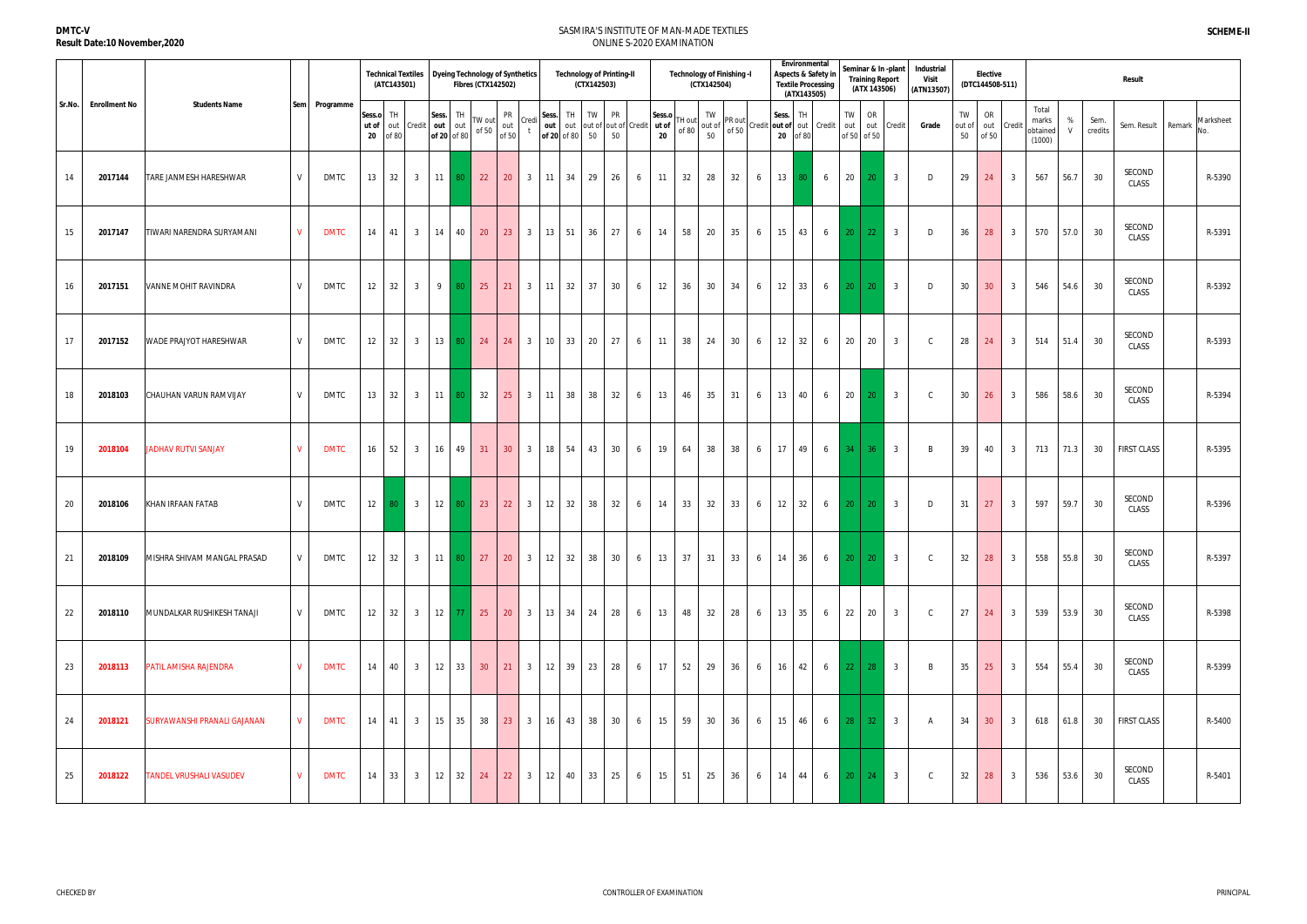| Sr.       |                      |                                              |              |             |                 | <b>Technical Textiles</b><br>(DTC4504) |                              |                |                    | Technology of Printing (CTX2501) |                           |                | Machineries (CTX2502)                         |    | <b>Chemical Processing</b> |                |                 |    | <b>Dyeing Technology of Synthetic</b><br><b>Fibres</b><br>(CTX2503) |    |                | Seminar & In -plant                                                                                                                                                                                                                                                                                                                                 | <b>Training Report</b><br>(ATX 3506) |                   |          | <b>Industrial Visit</b><br>(CTX2505) |                                                                                                                                                     |                | <b>Textile</b><br>Merchandising<br>(DTC4509) |                         |                                      |        |                 | Result          |                        |
|-----------|----------------------|----------------------------------------------|--------------|-------------|-----------------|----------------------------------------|------------------------------|----------------|--------------------|----------------------------------|---------------------------|----------------|-----------------------------------------------|----|----------------------------|----------------|-----------------|----|---------------------------------------------------------------------|----|----------------|-----------------------------------------------------------------------------------------------------------------------------------------------------------------------------------------------------------------------------------------------------------------------------------------------------------------------------------------------------|--------------------------------------|-------------------|----------|--------------------------------------|-----------------------------------------------------------------------------------------------------------------------------------------------------|----------------|----------------------------------------------|-------------------------|--------------------------------------|--------|-----------------|-----------------|------------------------|
| <b>No</b> | <b>Enrollment No</b> | <b>Students Name</b>                         | Sem          | Programme   | Sess.o TH<br>20 | of 80                                  | ut of out Credit   out   out | Sess.          | TH.<br>of 20 of 80 | TW out<br>of 50                  | <b>PR</b><br>out<br>of 50 | Credi          | Sess.<br>out out out of Credit<br>of 20 of 80 | TH | TW<br>50                   |                | Sess.o          |    | TW                                                                  |    |                | $\begin{vmatrix} 1 & 0 & 0 \\ 0 & 1 & 0 \\ 0 & 0 & 0 \end{vmatrix}^T \begin{vmatrix} 1 & 0 & 0 \\ 0 & 0 & 0 \\ 0 & 0 & 0 \end{vmatrix}^T \begin{vmatrix} 1 & 0 & 0 \\ 0 & 0 & 0 \\ 0 & 0 & 0 \end{vmatrix}^T \begin{vmatrix} 1 & 0 & 0 \\ 0 & 1 & 0 \\ 0 & 0 & 0 \end{vmatrix} = \begin{vmatrix} 1 & 0 & 0 \\ 0 & 1 & 0 \\ 0 & 0 & 0 \end{vmatrix}$ | OR<br>of 50                          | out Credit out of | TW<br>50 | PR out<br>of 50                      | $\left[\begin{array}{c c}\n\end{array}\right]$ Credit $\left[\begin{array}{c}\n\text{Sess.o} \\ \text{ut of} \\ \text{of 80}\n\end{array}\right]$ C | 20             |                                              | Credit                  | Total<br>marks<br>obtained<br>(1000) | %<br>V | Sem.<br>credits | Sem. Result     | Remark   Marksheet No. |
|           | 2011123              | SANJAYKUMAR LALAMANI<br><b>MAURYA</b>        | $\mathsf{V}$ | <b>DMTC</b> | 5 <sup>5</sup>  | 35                                     | 3 <sup>1</sup>               | 10             | 33                 | 30                               | 35                        | 8              | $10 \mid 44$                                  |    | 39                         | 3 <sup>3</sup> | 8               | 33 | 21                                                                  | 30 | 6              | 40                                                                                                                                                                                                                                                                                                                                                  | 20                                   | $\overline{4}$    | 20       | 20                                   | 2                                                                                                                                                   | 9              | AB                                           | $\overline{\mathbf{0}}$ | 442                                  | 44.2   | 26              | <b>FAIL</b>     |                        |
|           | 2012131              | <b>SANATAN UDAY GAUDA</b>                    | V            | <b>DMTC</b> | 6               | 36                                     | 3 <sup>3</sup>               | $\sim$ 4       | 51                 | 29                               | 24                        | 8              | 6                                             | 35 | 37                         | 3 <sup>3</sup> | $5\overline{)}$ | 35 | 34                                                                  | 22 | 6              | 40                                                                                                                                                                                                                                                                                                                                                  | 23                                   | $\overline{4}$    | 20       | 20                                   | $\overline{2}$                                                                                                                                      | 3 <sup>1</sup> | 80                                           | $\overline{4}$          | 510                                  | 51.0   | 30              | SECOND<br>CLASS | R-5404                 |
|           | 2012135              | <b>KAMBLE SHUDDHODAN</b><br>RAJU             | V            | <b>DMTC</b> | $\overline{4}$  | 51                                     | $\overline{3}$               | $\overline{3}$ | 37                 | 30                               | 34                        | 8              | 8 <sup>1</sup>                                | 32 | 38                         | 3 <sup>3</sup> | $\overline{2}$  | 38 | 24                                                                  | 28 | 6              | 50                                                                                                                                                                                                                                                                                                                                                  | 25                                   | $\overline{4}$    | 35       | 30                                   | 2                                                                                                                                                   | $\mathbf{3}$   | 72                                           | $\overline{4}$          | 544                                  | 54.4   | 30              | SECOND<br>CLASS | R-5405                 |
|           | 2012143              | KUNBEE RAHUL TRIVENI<br><b>KUMAR</b>         | $\mathsf{V}$ | <b>DMTC</b> | $\overline{4}$  | $32-1$                                 | $\overline{\mathbf{3}}$      | $\overline{3}$ | 44                 | 36                               | 41                        | 8              | $1\overline{5}$ 1                             | 39 | 34                         | 3 <sup>1</sup> | 6               | 43 | 41                                                                  | 37 | 6              | 55                                                                                                                                                                                                                                                                                                                                                  | 22                                   | $\overline{4}$    | 40       | 35                                   | 2                                                                                                                                                   | 3 <sup>1</sup> | 72                                           | $\overline{4}$          | 592                                  | 59.2   | 30              | SECOND<br>CLASS | R-5406                 |
|           | 2014105              | <b>CHAUHAN SACHIN</b><br><b>SURENDRASING</b> | V            | <b>DMTC</b> | 8               | 137                                    | 3 <sup>3</sup>               | $7^{\circ}$    | AB                 | 22                               | 30                        | $\overline{0}$ | $9 \mid 32 \mid$                              |    | 31                         | 3 <sup>3</sup> | $7\overline{ }$ | AB | 26                                                                  | 25 | $\overline{0}$ | 52                                                                                                                                                                                                                                                                                                                                                  | 24                                   | $\overline{4}$    | 35       | 36                                   | $\overline{2}$                                                                                                                                      | 12             | 80                                           | $\overline{4}$          | 473                                  | 47.3   | 16              | <b>FAIL</b>     |                        |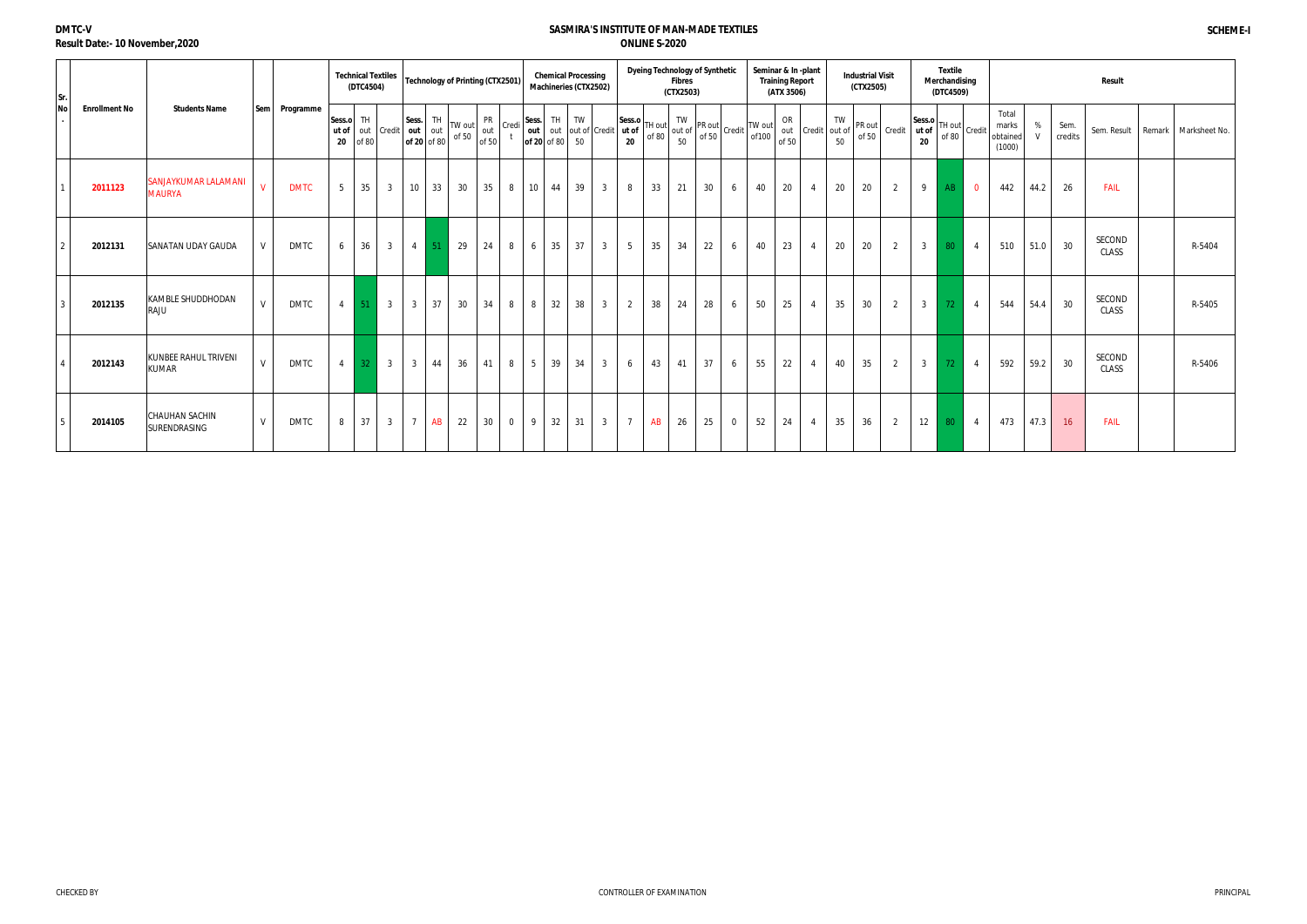# **DKT-V Result Date:-10 November,2020**

|                            |                                     |                 |                | <b>Technical Textiles</b><br>(DTC4504) |                  |                                 |    | (CTK2501)         |              |              | (CTK2502)                                                                                                           |    | $-III$                                | (CTK2503) | Advance Knitting Technology-I   Knitting Mechanics   Yarn and Fabric Manufacture   Fashion Illustration |    | (DTK4510)      |                |                 | (ATK3506)   | Seminar & In -plant   Industrial Visit<br><b>Training Report</b> |          | (CTK2505)       |                                                                                                | Textile<br>Merchandising<br>(DTC4509) |                                      |      |                | <b>Result</b> |                      |
|----------------------------|-------------------------------------|-----------------|----------------|----------------------------------------|------------------|---------------------------------|----|-------------------|--------------|--------------|---------------------------------------------------------------------------------------------------------------------|----|---------------------------------------|-----------|---------------------------------------------------------------------------------------------------------|----|----------------|----------------|-----------------|-------------|------------------------------------------------------------------|----------|-----------------|------------------------------------------------------------------------------------------------|---------------------------------------|--------------------------------------|------|----------------|---------------|----------------------|
| Sr.<br>No Enrollment<br>No | <b>Students Name</b>                | Sem   Programme | Sess.o         | TH.<br>$20$ of 80                      | ut of out Credit | Sess.<br>out out<br>of 20 of 80 |    | TW out<br>of $50$ | out<br>of 50 |              | $\mathsf{FR}$ $\big  \mathsf{Credi} \big  \mathsf{Sess.} \big $ TH $\big $<br>out out Credit ut of<br>of 20   of 80 | 20 | $ Sess.o $ TH out $ _{\sim}$<br>of 80 | TW<br>50  | out of Credit out of out   Credit                                                                       | 50 | TW PR<br>of 50 |                | TW<br>out<br>of | OR<br>of 50 | out Credit out of                                                | TW<br>50 | PR out<br>of 50 | Sess.o $\left  \begin{array}{c} \text{H out} \\ \text{H out} \end{array} \right $ Credit<br>20 | of 80                                 | Total<br>marks<br>obtained<br>(1000) |      | Sem<br>credits | Sem. Result   | Remark Marksheet No. |
| 2013214                    | RAUT POOJA NANDKUMAR                | DKT             | $\overline{3}$ | $37$ 3                                 |                  | 6                               | 34 | 33                | 25           | $\mathbf{3}$ |                                                                                                                     | 8  | 41                                    | 32        |                                                                                                         | 30 | 38             | $\overline{3}$ | 60              | 30          | $\overline{4}$                                                   | 30       | 30              | 13                                                                                             | 34                                    | 567                                  | 56.7 | 30             | SECOND CLASS  | R-5402               |
| 2013222                    | <b>VELAYDAN TRUPTI</b><br>MANIRAJAN | <b>DKT</b>      | $\overline{ }$ | 39                                     | $\overline{3}$   | 10 <sup>1</sup>                 | 35 | 38                | 38           |              | $12 \mid 32$                                                                                                        | 14 | 32                                    | 43        |                                                                                                         | 46 | 45             | $\overline{3}$ | 70              | 32          |                                                                  | 38       | 39              | 12                                                                                             | -69                                   | 651                                  | 65.1 | 30             | FIRST CLASS   | R-5403               |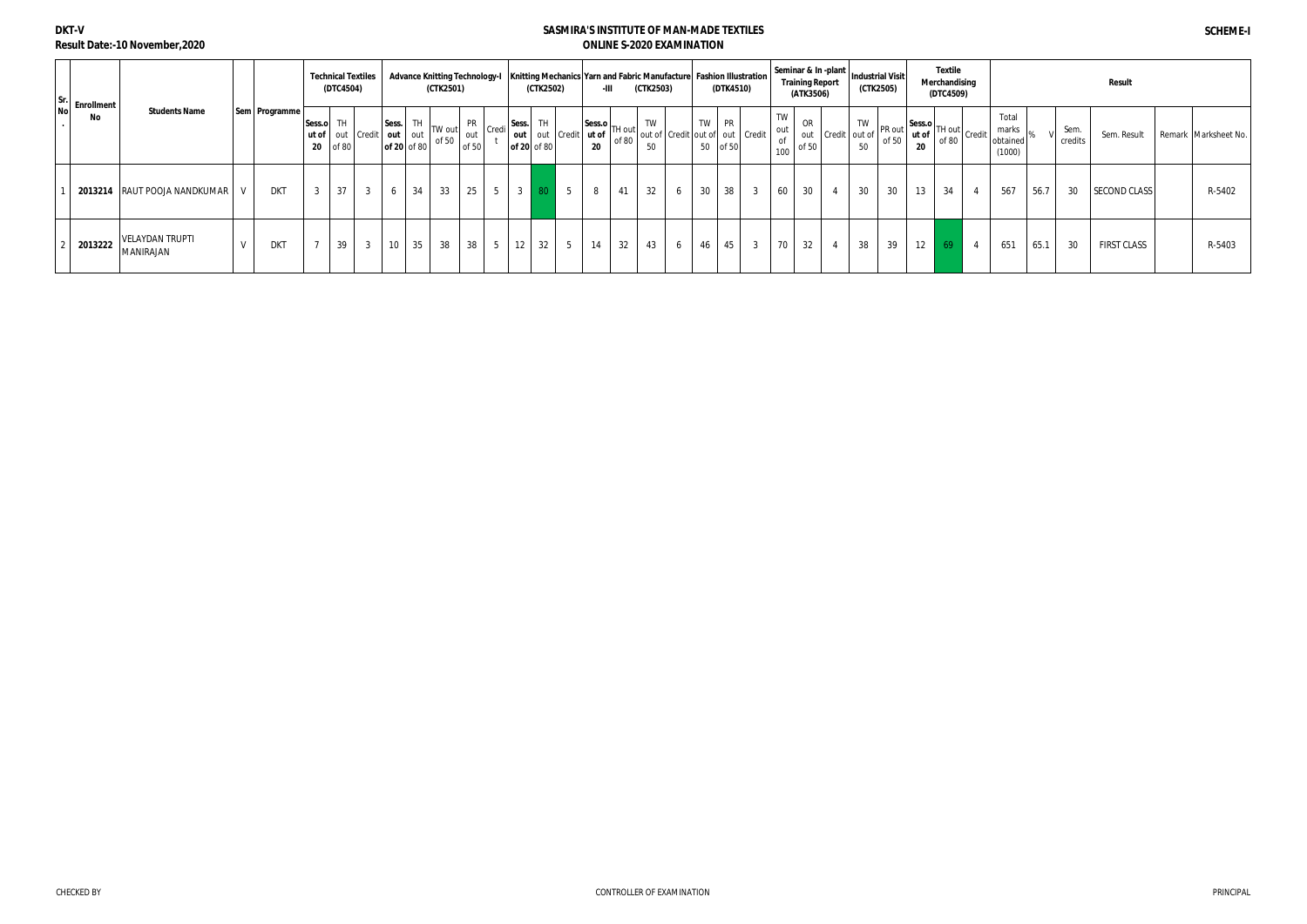| <b>DMTT-VI</b>                          |  |
|-----------------------------------------|--|
| <b>Result Date:-10th November, 2020</b> |  |

|                         |                                                       |     |                                       |                 | Merchandising<br>Management<br>(MTC145601) |                |                      | <b>Textile Mill</b><br>Planning<br>Management<br>(ATC143601) |                          |                                           | IV (CTT142603) |              | Yarn Manufacturing Technology- Fabric Manufacturing Technology-IV |                 |                   | (CTT142604)                                                                                               |                 |       |                   |                                                         |       |   |                   | Knitting Technology (CTT142605) Project (ATT143606)         | Industria<br>Visit<br>(ATN13607) |                          | <b>Production Planning</b><br>and Control<br>/Electronics In Textiles<br>(DTC144610) |                |                                      |                 |                         |                        |                         |                          |                                 |             | <b>Result</b>    |                                                                                                                                                                                                                                                                                                 |                                     |                                            |                          |                                                         |                         |
|-------------------------|-------------------------------------------------------|-----|---------------------------------------|-----------------|--------------------------------------------|----------------|----------------------|--------------------------------------------------------------|--------------------------|-------------------------------------------|----------------|--------------|-------------------------------------------------------------------|-----------------|-------------------|-----------------------------------------------------------------------------------------------------------|-----------------|-------|-------------------|---------------------------------------------------------|-------|---|-------------------|-------------------------------------------------------------|----------------------------------|--------------------------|--------------------------------------------------------------------------------------|----------------|--------------------------------------|-----------------|-------------------------|------------------------|-------------------------|--------------------------|---------------------------------|-------------|------------------|-------------------------------------------------------------------------------------------------------------------------------------------------------------------------------------------------------------------------------------------------------------------------------------------------|-------------------------------------|--------------------------------------------|--------------------------|---------------------------------------------------------|-------------------------|
| <b>Enrollment</b><br>No | <b>Students Name</b>                                  | Sem | Progra<br>mme                         | Sess.o<br>ut of | TH<br>out Credit<br>20 of 80               |                | Sess.<br>of 20 of 80 | TH<br>out out Credit                                         |                          | Sess. TH TW PR<br>of 20 of 80 of 50 of 50 |                |              | out out out out Credit ut of                                      | Sess.o<br>20    |                   | TW<br>TH out $\begin{bmatrix} 1 \text{W} \\ \text{out} \text{or} \\ \text{on} \end{bmatrix}$ PR out<br>50 |                 |       | Sess.o TH         | Credit ut of out of out out Credit<br>20 80 of 50 of 50 | TW PR |   | TW<br>of 50 of 50 | OR<br>out out Credit                                        | Grade                            | TW<br>out of<br>50 of 50 | OR<br>out Credit                                                                     |                | Total<br>marks<br>obtained<br>(1000) | - %<br>- VI     | Sem.<br>Credits<br>(VI) | Sem.<br>Credits<br>(V) | Sem.<br>Credits<br>(IV) | Sem.<br>Credits<br>(III) | Sem.<br>Credits Credits<br>(II) | Sem.<br>(1) | Total<br>Credits | Sem. Result                                                                                                                                                                                                                                                                                     | Total<br>Marks<br>obtained<br>in -V | Total<br>Marks<br>out of<br>2000<br>(1950) | Diploma<br>%<br>$(V+VI)$ | Remark                                                  | Marksheet<br>Serial.No. |
| 2003038                 | RAMANI AMIT SHARAD                                    |     | VI DMTT 8 80 3                        |                 |                                            |                | 12 <sup>2</sup>      | $59$ 3                                                       |                          | <b>EX EX 34</b>                           |                | <b>NA</b>    | 6                                                                 | EX              | EX EX             |                                                                                                           | -35.            | 6     |                   | EX EX EX EX 6                                           |       |   | $30 \mid 32 \mid$ | $\overline{\phantom{a}3}$                                   | B                                | $35 -$                   | -36                                                                                  | $\overline{3}$ | 361                                  | 36.10           | 30                      | 35                     | 35                      | 35                       | 35                              | 35          | 205              | PASS CLASS                                                                                                                                                                                                                                                                                      | 483                                 | 844                                        |                          | 43.28 PASS CLASS                                        | D-528                   |
|                         | 2 <mark>2015054* SAYYED SAD AKHLAD</mark>             |     | VI DMTT 12 32                         |                 |                                            | $3 \mid$       | 13                   |                                                              | $\begin{array}{ c c }$ 3 | 16 37 36 30                               |                |              | 6                                                                 | 11              | $32 \mid 28 \mid$ |                                                                                                           | 30              | 6     | 14 43             |                                                         | 27 28 | 6 | 32                | 35<br>$\overline{\mathbf{3}}$                               | D                                | 28                       | 28                                                                                   | -3             | 560                                  | 56.00           | 30                      | 30                     | 30                      | 30                       | 30                              | 30          | 180              | SECOND CLASS                                                                                                                                                                                                                                                                                    | 558                                 |                                            | 1118 55.90               | SECOND<br>CLASS                                         | D-529                   |
|                         | 8 <mark>  2016009*  </mark> ОЈНА ASHUTOSH ASHOK KUMAR |     | VI DMTT 11                            |                 | 38                                         | $3 \mid 11$    |                      | $36 \quad 3$                                                 |                          | 15 38 41 25                               |                |              | 6                                                                 | 10              | 59 <sup>1</sup>   | 30 <sup>1</sup>                                                                                           | 26              | 6     |                   | 11 50 35 40                                             |       | 6 | 30                | 30<br>$\overline{3}$                                        | D                                | 30                       | 31                                                                                   | $\overline{3}$ | 597                                  | 59.70           | 30                      | 30                     | 30                      | 30                       | 30                              | 30          | 180              | SECOND CLASS                                                                                                                                                                                                                                                                                    | 581                                 |                                            | 1178 58.90               | SECOND<br>CLASS                                         | D-530                   |
|                         | 4 2016010* OJHA VIPIN ANILKUMAR                       |     | VI DMTT 11 33                         |                 |                                            | $3 \quad 10$   |                      | 34 3                                                         |                          | 14 37 42 24                               |                |              | 6                                                                 | 10              | 67 30             |                                                                                                           | 26              | 6     |                   | 12 48 21 28 6                                           |       |   | 31                | 32<br>$\overline{\mathbf{3}}$                               | $\mathsf{C}$                     | 33                       | 30                                                                                   | $\overline{3}$ | 573                                  | 57.30 30        |                         | 15 <sup>2</sup>        | 30                      | 12 <sup>7</sup>          | 24                              | 30          | 141              | <b>SECOND CLASS</b>                                                                                                                                                                                                                                                                             |                                     |                                            |                          | FAIL                                                    |                         |
|                         | 5 2016018* AADE SANTOSH LAXMAN                        |     | VI DMTT 10 33                         |                 |                                            | 3 <sup>3</sup> | 10                   | 34 I                                                         | $\overline{\mathbf{3}}$  | 13 36 30 24                               |                |              | 6                                                                 | 10              | 51                | $\vert$ 28                                                                                                | 30              | 6     |                   | 12 38 37 25                                             |       | 6 | 30                | 32<br>$\overline{\mathbf{3}}$                               | $\mathsf{C}$                     | 30                       | 32                                                                                   | -3             | 545                                  | 54.50           | 30                      | 30                     | 30                      | 30                       | 30                              | 30          | 180              | SECOND CLASS                                                                                                                                                                                                                                                                                    | 528                                 |                                            | 1073 53.65               | SECOND<br>CLASS                                         | D-531                   |
|                         | 6 2016026* GUPTA MONU MAHANLAL                        |     | VI DMTT 11                            |                 | 32                                         | $3 \quad 12$   |                      | 32                                                           | $\overline{\mathbf{3}}$  | 14                                        |                | 36 34 25     | $6\overline{6}$                                                   | 11              | -67               | 34                                                                                                        | 33              | 6     |                   | 14 39 33                                                | 30    | 6 | 32                | 34<br>$\mathbf{3}$                                          | A                                | 31                       | 33                                                                                   | $\mathbf{3}$   | 587                                  | 58.70           | 30                      | 21                     | 12                      | 18                       | 30                              | 30          | 141              | <b>SECOND CLASS</b>                                                                                                                                                                                                                                                                             |                                     |                                            |                          | FAIL                                                    |                         |
|                         | 2016031 JHA ASHISH GHANSHYAM                          |     | VI DMTT 16 80 3 17                    |                 |                                            |                |                      | $80-1$                                                       | $3 -$                    | 10 <sup>°</sup>                           | 80 36 37       |              | -6                                                                | 14 <sup>2</sup> | -77 L             | 34                                                                                                        | $-37$           | $6 -$ | 17                | 80 <br>38 <sup>2</sup>                                  | -36 - |   | 37 <sup>2</sup>   | 38                                                          |                                  | $36 \mid 38$             |                                                                                      |                | 838                                  | 83.80           | 30                      | 30                     | 30                      | 30                       | 30                              | 30          | 180              | FIRST CLASS WITH<br><b>DISTINCTION</b>                                                                                                                                                                                                                                                          | 722                                 |                                            | 1560 78.00               | <b>FIRST CLASS</b><br><b>WITH</b><br><b>DISTINCTION</b> | D-532                   |
|                         | 2016033 KADAM RUSHIKESH RAHUL                         |     | VI DMTT 13 35 3 AB                    |                 |                                            |                |                      | 64                                                           | $3 -$                    | -9.                                       |                | 80   22   24 | 6 <sup>1</sup>                                                    | $10-10$         | 45                | $32-1$                                                                                                    | 36 <sup>°</sup> | $6 -$ |                   | $-43$<br>$23-1$                                         | 22    |   | $25 -$            | 26<br>$3 -$                                                 | - C -                            | 26                       | 25                                                                                   |                | 567                                  | 56.70           | 30                      | 30                     | 30                      | 30                       | 30                              | 30          | 180              | SECOND CLASS                                                                                                                                                                                                                                                                                    | 523                                 | 1090                                       | 54.50                    | SECOND<br>CLASS                                         | D-533                   |
|                         | 9 2016035* KAMBLE SANKET SAKHARAM                     |     | VI DMTT                               | 8               | 39                                         | 3 <sup>1</sup> | 11                   | 32                                                           | $\overline{\mathbf{3}}$  | 13   34   31   34                         |                |              | 6                                                                 | 10              | 53 28             |                                                                                                           | 23              | 6     | $12 \mid 37 \mid$ | 39                                                      | 24    | 6 | 30                | 31<br>3                                                     | $\mathsf{C}$                     | 26                       | 28                                                                                   |                | 543                                  | 54.33           | 30                      | 30                     | 24                      | 18                       | 30                              | 30          | 162              | SECOND CLASS                                                                                                                                                                                                                                                                                    |                                     |                                            |                          | FAIL                                                    |                         |
|                         | 10 2016039 KUSALE LAKHAN YAMANAPPA                    |     | VI DMTT 12 80 3 18 77                 |                 |                                            |                |                      |                                                              |                          | 11   80   32   33                         |                |              |                                                                   | $12-1$          | -53 L             | $32 \mid 32 \mid$                                                                                         |                 | 6     |                   | 17   80   31   32                                       |       |   | $32-1$            |                                                             |                                  | $32 \mid 33$             |                                                                                      |                |                                      | 760 76.00 30 30 |                         |                        |                         | 30 30 30                 |                                 | 30          | 180              | $\left[\begin{array}{c c}\n\text{FIRST CLASS WITH} \\ \text{SIST RIST CLAS}\n\end{array}\right]$ 579 $\left[\begin{array}{c c}\n\text{579} & \text{579} \\ \text{570} & \text{570}\n\end{array}\right]$ 66.95 $\left[\begin{array}{c c}\n\text{FIRST CLASS} & \text{D-534}\n\end{array}\right]$ |                                     |                                            |                          |                                                         |                         |
|                         | 11 2016042* MISHRA PRABHAT PRAMOD                     |     |                                       |                 |                                            |                |                      |                                                              |                          |                                           |                |              | VI DMTT 9 34 3 10 41 3 15 34 31 37 6 10 67 30 27                  |                 |                   |                                                                                                           |                 |       |                   |                                                         |       |   |                   | 6 12 34 27 20 6 30 32 3                                     | $\overline{B}$                   |                          | $33 \mid 33 \mid$                                                                    | 3 <sup>3</sup> |                                      | 566 56.60 30    |                         | 30                     | 30                      | 30                       | 30                              | 30          | 180              | <b>SECOND CLASS</b>                                                                                                                                                                                                                                                                             | 555                                 |                                            | 1121 56.05               | SECOND<br>CLASS                                         | D-535                   |
|                         | 12 2016054* TANDEL VIKRANT ANIL                       |     | VI DMTT 10 34                         |                 |                                            |                |                      | 3 10 80 3                                                    |                          | 12 32 31 34                               |                |              | 6 1                                                               | 9 <sup>1</sup>  |                   | 56 26 22                                                                                                  |                 |       |                   |                                                         |       |   |                   | 6 11 77 28 24 6 28 30 3                                     | $\mathbf{C}$                     |                          | 32 32                                                                                | 3              |                                      | 618 61.83 30    |                         | 27                     | 8                       | 6 <sup>6</sup>           | 24                              | 30          | 125              | <b>FIRST CLASS</b>                                                                                                                                                                                                                                                                              |                                     |                                            |                          | FAIL                                                    |                         |
|                         | 13 2017003* BORSE VAIBHAV RAJENDRA                    |     | VI DMTT 12 34                         |                 |                                            |                |                      | 3 8 27 3                                                     |                          | 11 34 43 22                               |                |              | 6                                                                 |                 |                   | 10 32 32 25                                                                                               |                 |       |                   |                                                         |       |   |                   | 6 11 32 41 32 6 34 36 3                                     | $\overline{B}$                   |                          | 33 34 3                                                                              |                |                                      | 543 54.27 30    |                         | 30                     | 30                      | 30                       | 30                              | 30          | 180              | PASS@CON                                                                                                                                                                                                                                                                                        | 544                                 |                                            | 1087 54.33               | SECOND<br>CLASS                                         | D-536                   |
|                         | 14 2017007 MUKANE PRATIKSHA VINAY                     |     | VI DMTT 16 80 3 19 80 3 11 80 36 37 6 |                 |                                            |                |                      |                                                              |                          |                                           |                |              |                                                                   |                 |                   |                                                                                                           |                 |       |                   |                                                         |       |   |                   | 16   69   36   36   6   20   77   43   40   6   38   39   3 | A                                |                          | $36$ 38 3                                                                            |                |                                      | 847 84.70 30    |                         | 30                     | 30                      | 30                       | 30                              | 30          | 180              | FIRST CLASS WITH<br><b>DISTINCTION</b>                                                                                                                                                                                                                                                          | 661                                 |                                            | 1508 75.40               | <b>FIRST CLASS</b><br><b>WITH</b><br><b>DISTINCTION</b> | D-537                   |
|                         | 5 2017008* PAL DHARMENDRA RAMDHANI                    |     | VI DMTT 11 80 3 7 77 3 13 32 42 30    |                 |                                            |                |                      |                                                              |                          |                                           |                |              | 6 11 53 31 33                                                     |                 |                   |                                                                                                           |                 | 6     |                   |                                                         |       |   |                   | 11 38 36 20 6 30 32 3                                       | $\mathsf{C}$                     | 33                       | 32                                                                                   | 3              |                                      | 652 65.20 30    |                         | 30                     | 30                      | 30                       | 30                              | 30          | 180              | <b>FIRST CLASS</b>                                                                                                                                                                                                                                                                              | 531                                 |                                            | 1183 59.15               | SECOND<br>CLASS                                         | D-538                   |
|                         | 2017018 BHOIR SIDDHI SACHIN                           |     | VI DMTT 14 80                         |                 |                                            | $3 -$          |                      | -80                                                          |                          |                                           |                | 32.          |                                                                   | $12-12$         |                   | 33.                                                                                                       |                 |       |                   |                                                         |       |   | 33.               | 34                                                          |                                  | $35 -$                   | 36 <sup>°</sup>                                                                      |                | 805                                  | 80.50           | 30                      | 30                     | 30                      | 30                       | 30                              | 30          | 180              | FIRST CLASS WITH<br><b>DISTINCTION</b>                                                                                                                                                                                                                                                          | 563                                 |                                            |                          | 1368 68.40 FIRST CLASS D-539                            |                         |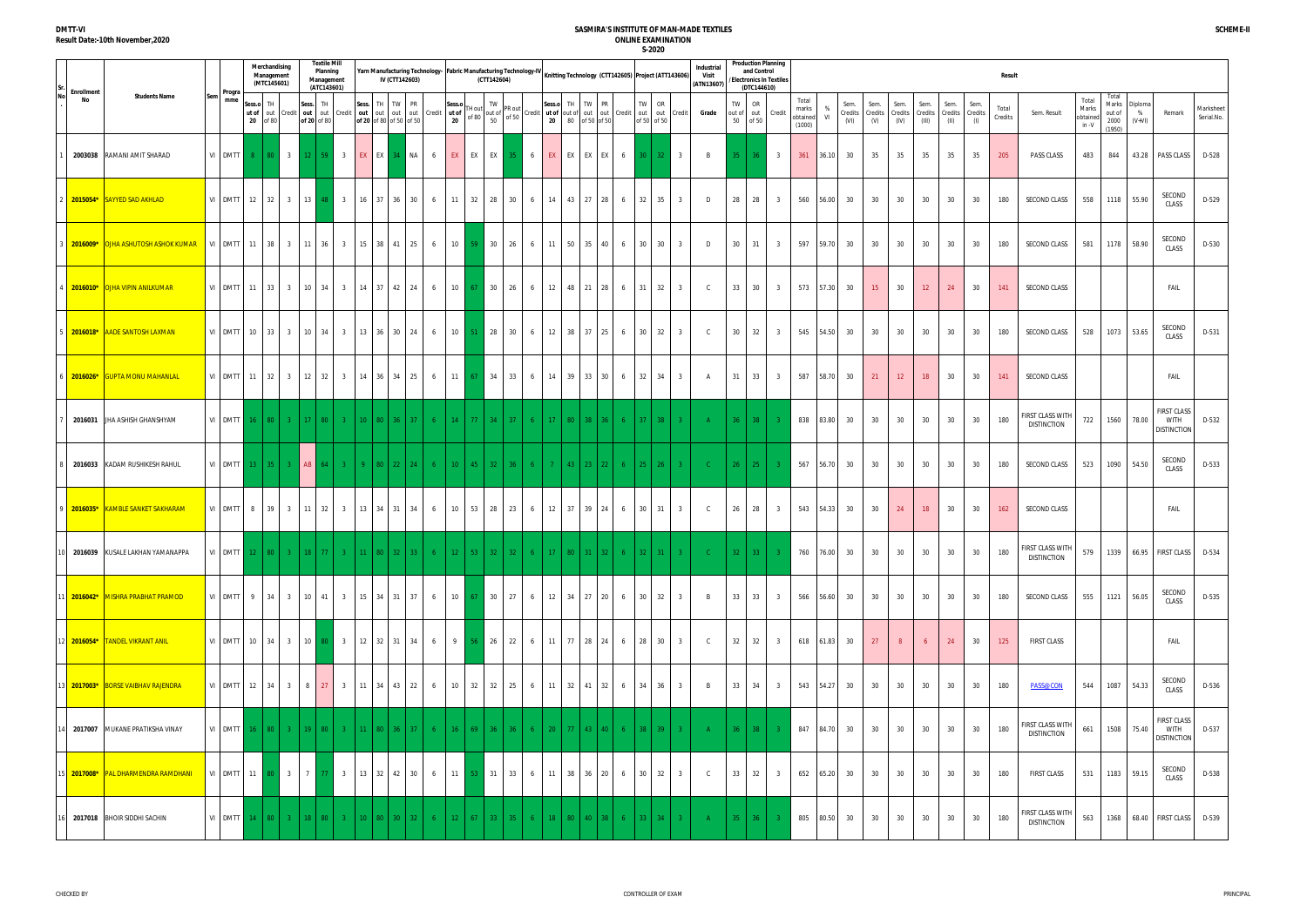|                         |                                    |                               |                       | Merchandising<br>Management<br>(MTC145601) |                |                             | <b>Textile Mill</b><br>Planning<br>Management<br>(ATC143601) |                |                                                           |            | IV (CTT142603)       |                |                              |                        | (CTT142604)     |                                                                                                                                                                           |                      |           |                      | Yarn Manufacturing Technology- Fabric Manufacturing Technology-IV Knitting Technology (CTT142605) Project (ATT143606) |        |                              |                          | Industria<br>Visit<br>(ATN13607) |                    | <b>Production Planning</b><br>and Control<br><b>Electronics In Textiles</b><br>(DTC144610) |        |                                      |                |                         |                        |                         |                          |                                 |             | Result           |                                                                |                                     |                                            |                          |                                                         |                         |
|-------------------------|------------------------------------|-------------------------------|-----------------------|--------------------------------------------|----------------|-----------------------------|--------------------------------------------------------------|----------------|-----------------------------------------------------------|------------|----------------------|----------------|------------------------------|------------------------|-----------------|---------------------------------------------------------------------------------------------------------------------------------------------------------------------------|----------------------|-----------|----------------------|-----------------------------------------------------------------------------------------------------------------------|--------|------------------------------|--------------------------|----------------------------------|--------------------|--------------------------------------------------------------------------------------------|--------|--------------------------------------|----------------|-------------------------|------------------------|-------------------------|--------------------------|---------------------------------|-------------|------------------|----------------------------------------------------------------|-------------------------------------|--------------------------------------------|--------------------------|---------------------------------------------------------|-------------------------|
| <b>Enrollment</b><br>No | <b>Students Name</b>               | Progra<br>mme                 | Sess.o<br>ut of<br>20 | TH<br>of 80                                | out Credit     | Sess.<br>out<br>of 20 of 80 | TH                                                           | out Credit     | Sess.<br>out<br>of 20 of 80 of 50 of 50                   | TH TW      | PR<br>out out out    |                | Sess.o<br>Credit ut of<br>20 | FH out                 | TW              | PR out<br>of 80 out of $\begin{bmatrix} 111 & 041 \\ 06 & 80 \end{bmatrix}$ of 50 of 50 credit $\begin{bmatrix} 1 & 0 & 0 \\ 0 & 20 & 80 \end{bmatrix}$ of 50 of 50 of 50 | Sess.o<br>20         | TH        | TW<br>80 of 50 of 50 | PR<br>Credit                                                                                                          | TW     | OR<br>out out<br>of 50 of 50 | Credit                   | Grade                            | TW<br>out of<br>50 | OR<br>out<br>of 50                                                                         | Credit | Total<br>marks<br>obtained<br>(1000) | V <sub>l</sub> | Sem.<br>Credits<br>(VI) | Sem.<br>Credits<br>(V) | Sem.<br>Credits<br>(IV) | Sem.<br>Credits<br>(III) | Sem.<br>Credits Credits<br>(II) | Sem.<br>(1) | Total<br>Credits | Sem. Result                                                    | Total<br>Marks<br>obtained<br>in -V | Total<br>Marks<br>out of<br>2000<br>(1950) | Diploma<br>%<br>$(V+VI)$ | Remark                                                  | Marksheet<br>Serial.No. |
|                         | 2017019 CHAUDHARI DHAVAL RAJENDRA  | VI DMTT 12                    |                       |                                            | 80 3 18 77     |                             |                                                              |                | 10 <sup>1</sup>                                           |            | 80 25 27             | -6             | $13 -$                       | 59                     | 30 <sup>2</sup> | 31<br>-6                                                                                                                                                                  | 15                   | 80 l      | $33-1$               | 32                                                                                                                    | 30 l   | -31-                         |                          |                                  | 25                 | $-24$                                                                                      |        | 732                                  | 73.20          | 30                      | 30                     | 30                      | 24                       | 16                              | 16          | 146              | <b>FIRST CLASS</b>                                             |                                     |                                            |                          | FAIL                                                    |                         |
|                         | 2017020 CHAUDHARI SAHIL SANTOSH    | VI DMTT 13 80                 |                       |                                            |                | $3 \mid 18 \mid 80$         |                                                              | $3 -$          |                                                           |            | $80 \mid 28 \mid 30$ | -6             | $12-12$                      | 61                     | $32 -$          | 33 <sup>°</sup>                                                                                                                                                           | 17<br>6 <sup>1</sup> | 69        | 35 <sub>1</sub>      | 34 <sup>°</sup>                                                                                                       | 34 l   | 35                           | 3 <sup>2</sup>           |                                  | $34 -$             | 35                                                                                         |        | 769                                  | 76.90          | 30                      | 30                     | 12                      | 30                       | 15 <sub>1</sub>                 | 23          | 140              | FIRST CLASS WITH<br><b>DISTINCTION</b>                         |                                     |                                            |                          | FAIL                                                    |                         |
|                         | 2017021 CHODHARI PARTH MANDAN      | VI DMTT                       | 11 <sup>2</sup>       | -77 L                                      | $3 -$          |                             |                                                              |                | 10 <sup>1</sup>                                           | -80<br>-26 | 30 <sup>2</sup>      |                | 11 <sup>2</sup>              | -69                    | 32 <sup>2</sup> | 34                                                                                                                                                                        | 15                   | $80 -$    | $30-1$               |                                                                                                                       | $32-1$ | 33                           |                          |                                  | $30-1$             | -34                                                                                        |        | 763                                  | 76.30          | 30                      | 30                     | 30                      | 30                       | 30                              | 30          | 180              | FIRST CLASS WITH<br><b>DISTINCTION</b>                         | 596                                 | 1359                                       |                          | 67.95 FIRST CLASS                                       | D-540                   |
|                         | 2017022 DANDEKAR MANALI DINESH     | VI DMTT 13 80 3 17 80         |                       |                                            |                |                             |                                                              | $3 -$          | 12 <sup>2</sup>                                           |            | 80 34 35             | -6 -           | $13-1$                       | -61                    | 35 <sup>2</sup> | 35                                                                                                                                                                        | 19 <sup>°</sup><br>6 | - 80 L    | $42-1$               | 40                                                                                                                    | 35 I   | -36                          |                          |                                  |                    | $37$ 38                                                                                    |        | 822                                  | 82.20          | 30                      | 30                     | 30                      | 30                       | 30                              | 30          | 180              | FIRST CLASS WITH<br><b>DISTINCTION</b>                         | 576                                 |                                            |                          | 1398 69.90 FIRST CLASS D-541                            |                         |
|                         | 2017023 DESALE SAKSHI DILIP        | $VI$ DMTT $13$                |                       | 80 <sup>1</sup>                            |                | $3 \t15 \t80$               |                                                              | $3 -$          | 11 <sup>1</sup>                                           |            | 80 35 36             | -6             | $12 -$                       | -48                    | 37 <sup>2</sup> | 36                                                                                                                                                                        | 17<br>$6 -$          | - 80 - 1  | $40-1$               | 38                                                                                                                    | $36-1$ | 37                           | 3 <sup>2</sup>           |                                  | 36 <sup>2</sup>    | 37 <sup>°</sup>                                                                            |        | 804                                  | 80.40          | 30                      | 30                     | 30                      | 30                       | 30                              | 30          | 180              | FIRST CLASS WITH<br><b>DISTINCTION</b>                         | 553                                 | 1357                                       |                          | 67.85 FIRST CLASS D-542                                 |                         |
|                         | 2017024 HALDE AMEY GANGARAM        | VI DMTT                       | 18 <sup>1</sup>       | 80 <sup>1</sup>                            | $-3$           | $19-19$                     | -80                                                          |                | 14                                                        | -80<br>-46 | 45                   |                | $18-$                        | 80                     | 45              | 44                                                                                                                                                                        | 20                   |           | 46                   |                                                                                                                       | 45     | 46                           |                          |                                  | 46                 | 46                                                                                         |        | 941                                  | 94.10          | 30                      | 30                     | 30                      | 30                       | 30                              | 30          | 180              | <b>FIRST CLASS FIRST</b><br><b>WITH DISTICTION</b>             | 751                                 |                                            | 1692 84.60               | <b>FIRST CLASS</b><br><b>WITH</b><br><b>DISTINCTION</b> | D-543                   |
|                         | 2017025 JADHAV PRAJYOT PRAKASH     | $VI$ DMTT $13$                |                       | 80 <sup>1</sup>                            | $-3$           | $15-1$                      | -61                                                          |                | 13 <sup>°</sup>                                           | 80         | $-36$ $-34$          | -6             | $12-12$                      | 69                     | $36 -$          | $-35$                                                                                                                                                                     | 6<br>17 <sup>2</sup> | 80 l      | 38 I                 |                                                                                                                       | 36 I   | 37                           |                          |                                  | 38 <sup>2</sup>    | 37 <sup>2</sup>                                                                            |        | 802                                  | 80.20          | 30                      | 30                     | 30                      | 30                       | 30                              | 30          | 180              | FIRST CLASS WITH<br><b>DISTINCTION</b>                         | 609                                 | 1411                                       |                          | 70.55 FIRST CLASS D-544                                 |                         |
|                         | 2017026 JAIN SHIVAM NITIN          | VI DMTT 17                    |                       |                                            | 80 3 15 80     |                             |                                                              | $3 -$          | 12 <sup>2</sup>                                           |            | 80 35 36             | -6             | 14 <sup>2</sup>              | 56 <sub>1</sub>        | $35 -$          | 34                                                                                                                                                                        | 15<br>6              | 771       | 37 <sup>1</sup>      | 36.<br>-6                                                                                                             | 34 l   | -35                          | 3 <sup>1</sup>           |                                  | $35 -$             | 34                                                                                         |        | 797                                  | 79.70          | 30                      | 30                     | 30                      | 30                       | 30                              | 30          | 180              | FIRST CLASS WITH<br><b>DISTINCTION</b>                         | 519                                 |                                            |                          | 1316 65.80 FIRST CLASS D-545                            |                         |
|                         | 2017027 KADU DIVYA KESHAV          | VI DMTT                       | $13-1$                | 80                                         | 3 <sup>2</sup> | 17 <sup>2</sup>             | -80                                                          |                | 12 <sup>2</sup>                                           | 80         | 36 36                | -6             | $12-12$                      | 59                     | 36 <sup>2</sup> | -36                                                                                                                                                                       | 19<br>6.             | 80 l      | 42                   | 42.                                                                                                                   | $36-1$ | -37                          |                          |                                  | 38 <sup>2</sup>    | 37 <sup>2</sup>                                                                            |        | 828                                  | 82.80          | 30                      | 30                     | 30                      | 30                       | 30                              | 30          | 180              | FIRST CLASS WITH<br><b>DISTINCTION</b>                         | 563                                 | 1391                                       |                          | 69.55 FIRST CLASS D-546                                 |                         |
|                         | 26 2017028 KAMBLI RUTURAJ RAVINDRA |                               |                       |                                            |                |                             |                                                              |                | VI   DMTT   13   80   3   14   77   3   10   80   33   32 |            |                      |                |                              |                        |                 |                                                                                                                                                                           |                      |           |                      | 6 11 69 34 34 6 12 75 35 34 6 33 34 34                                                                                |        |                              |                          | $\sim$ C $_{\odot}$              |                    | $34$ 35                                                                                    |        |                                      |                | 779 77.90 30            | 30                     | 30                      | 30                       | 30 <sup>2</sup>                 | 30          | 180              | <b>FIRST CLASS WITH</b><br><b>DISTINCTION</b>                  | 634                                 |                                            |                          | 1413 70.65 FIRST CLASS D-547                            |                         |
|                         | 2017029 KENI SHRADDHA NAMDEV       |                               |                       |                                            |                |                             |                                                              |                | VI DMTT 13   80   3   19   80   3   10   80   34   33     |            |                      |                | $6-1$                        |                        |                 |                                                                                                                                                                           |                      |           |                      | 12 61 34 33 6 15 80 38 38 6                                                                                           |        |                              | $35 \mid 36 \mid 3 \mid$ | $-$ C $-$                        |                    | $35 \mid 34 \mid 3$                                                                        |        |                                      | 800 80.00 30   |                         | 30 <sup>2</sup>        | 30                      | 30                       | 30                              | 30          | 180              | FIRST CLASS WITH<br><b>DISTINCTION</b>                         | 523                                 |                                            |                          | 1323 66.15 FIRST CLASS D-548                            |                         |
|                         | 2017030 KOTICHA FALAK RAKESH       |                               |                       |                                            |                |                             |                                                              |                | VI DMTT 19 80 3 15 80 3 10 80 44 45                       |            |                      |                | $6-1$                        |                        |                 |                                                                                                                                                                           |                      |           |                      | 16   80   44   43   6   20   80   45   42   6                                                                         |        |                              | $44$ 35 3                | $-$ B $-$                        |                    | $42 \mid 43 \mid$                                                                          | $-3$   |                                      | 907 90.70      | 30                      | 30                     | 30                      | 30                       | 30                              | 30          | 180              | <b>FIRST CLASS</b><br><b>SECOND WITH</b><br><b>DISTINCTION</b> | 671                                 |                                            | 1578 78.90               | <b>FIRST CLASS</b><br><b>WITH</b><br><b>DISTINCTION</b> | D-549                   |
|                         | 2017031 KUTE GAURAV SANTOSH        | VI DMTT 13   80   3   12   80 |                       |                                            |                |                             |                                                              | 3 <sup>2</sup> | -9.                                                       |            | 80   28   29         | 6 <sup>1</sup> |                              | $12 \quad 59 \quad 30$ |                 | 31                                                                                                                                                                        | 6 <sup>1</sup>       | 13   80   | $31 \mid 30$         | - 6 -                                                                                                                 |        |                              | $28 \mid 30 \mid 3 \mid$ | $\sim$ C $\sim$                  |                    | $28$ 26                                                                                    | -3-    |                                      | 729 72.90 30   |                         | 21                     | 30                      | 24                       | 30                              | 30          | 165              | <b>FIRST CLASS</b>                                             |                                     |                                            |                          | FAIL                                                    |                         |
|                         | 2017032 MEHER SALONI VINOD         | VI DMTT 12   80   3   14   80 |                       |                                            |                |                             |                                                              |                | 3 11 80 32 33                                             |            |                      | $6-1$          |                              |                        |                 |                                                                                                                                                                           |                      |           |                      | 13 69 35 34 6 19 80 43 38 6                                                                                           |        |                              | $34 \mid 35 \mid 3 \mid$ | $\overline{B}$                   |                    | $35 \mid 36 \mid$                                                                          | $-3$   |                                      | 813 81.30 30   |                         | 30                     | 30                      | 30                       | 30                              | 30          | 180              | FIRST CLASS WITH<br><b>DISTINCTION</b>                         | 535                                 |                                            |                          | 1348 67.40 FIRST CLASS D-550                            |                         |
|                         | 2017033 MORE MANAS MOTIRAM         | VI DMTT 12   80   3   15   80 |                       |                                            |                |                             |                                                              |                | 3 12 80 30 31                                             |            |                      |                | $6-1$                        |                        |                 |                                                                                                                                                                           |                      |           |                      | 12   59   32   32   6   17   80   30   28   6                                                                         |        |                              | $31 \mid 32 \mid 3 \mid$ | $-B1$                            |                    | $28$ 26                                                                                    | $-3$   |                                      | 747 74.70 30   |                         | 30                     | 30                      | 30                       | 30                              | 30          | 180              | <b>FIRST CLASS</b>                                             | 596                                 |                                            |                          | 1343 67.15 FIRST CLASS D-551                            |                         |
|                         | 2017034 MORE YASH RAJENDRA         | VI DMTT 13 80 3 16 80         |                       |                                            |                |                             |                                                              | 3 <sup>2</sup> | $10-1$                                                    |            | 80 32 33             | -6             | $11-1$                       | 67                     | 33 <sub>1</sub> | -33-<br>6                                                                                                                                                                 |                      | $18$   75 |                      | $32 \mid 31 \mid$<br>- 6 -                                                                                            |        |                              | $32 \mid 33 \mid 3 \mid$ | $-B$                             |                    | $32 \mid 30 \mid$                                                                          | $-3$   |                                      | 771 77.10      | 30                      | 30                     | 30                      | 30                       | 30                              | 30          | 180              | FIRST CLASS WITH<br><b>DISTINCTION</b>                         | 651                                 |                                            |                          | 1422 71.10 FIRST CLASS D-552                            |                         |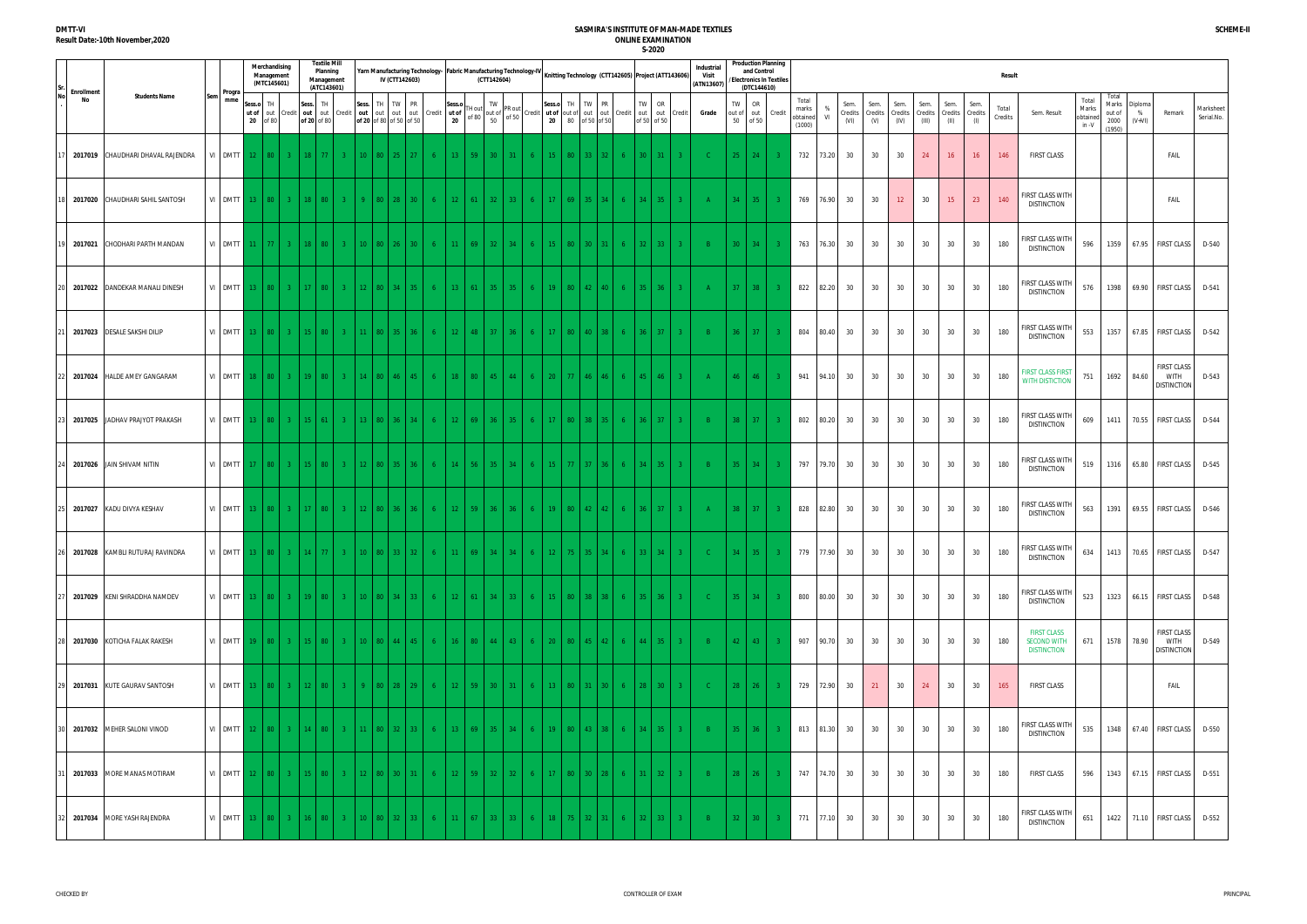|                         |        |                                      |                 |                 | Merchandising<br>Management<br>(MTC145601) |                               |                 | <b>Textile Mill</b><br>Planning<br>Management<br>(ATC143601) |       | Yarn Manufacturing Technology- Fabric Manufacturing Technology-IV Knitting Technology (CTT142605) Project (ATT143606) | IV (CTT142603) |                 |                |                       |                 | (CTT142604)        |                                                              |                |                 |        |                                                                                            |        |                              |                          |                | Industria<br>Visit<br>(ATN13607) |                    | and Control<br>(DTC144610) | <b>Production Planning</b><br>/Electronics In Textiles |                                      |              |                         |                        |                         |                          |                         |                        | Result           |                                                    |                                     |                                            |                          |                                                         |                         |
|-------------------------|--------|--------------------------------------|-----------------|-----------------|--------------------------------------------|-------------------------------|-----------------|--------------------------------------------------------------|-------|-----------------------------------------------------------------------------------------------------------------------|----------------|-----------------|----------------|-----------------------|-----------------|--------------------|--------------------------------------------------------------|----------------|-----------------|--------|--------------------------------------------------------------------------------------------|--------|------------------------------|--------------------------|----------------|----------------------------------|--------------------|----------------------------|--------------------------------------------------------|--------------------------------------|--------------|-------------------------|------------------------|-------------------------|--------------------------|-------------------------|------------------------|------------------|----------------------------------------------------|-------------------------------------|--------------------------------------------|--------------------------|---------------------------------------------------------|-------------------------|
| <b>Enrollment</b><br>No |        | <b>Students Name</b>                 | Progra<br>mme   | Sess.o<br>20    | TH<br>of 80                                | ut of out Credit              | Sess.           | TH<br>out out<br>of 20 of 80                                 |       | Sess. TH TW PR<br>Credit out out out out<br>of 20 of 80 of 50 of 50                                                   |                |                 | Credit         | Sess.o<br>ut of<br>20 | TH out<br>of 80 | TW<br>out of<br>50 | PR out<br>$\int$ of 50 Credit ut of out of $\int$ out $\int$ |                | Sess.o TH<br>20 |        | TW<br><b>PR</b><br>out<br>80 of 50 of 50                                                   | Credit | TW<br>out out<br>of 50 of 50 | OR                       | Credit         | Grade                            | TW<br>out of<br>50 | OR<br>of 50                | out Credit                                             | Total<br>marks<br>obtained<br>(1000) | %<br>VI      | Sem.<br>Credits<br>(VI) | Sem.<br>Credits<br>(V) | Sem.<br>Credits<br>(IV) | Sem.<br>Credits<br>(III) | Sem.<br>Credits<br>(II) | Sem.<br>Credits<br>(1) | Total<br>Credits | Sem. Result                                        | Total<br>Marks<br>obtained<br>in -V | Total<br>Marks<br>out of<br>2000<br>(1950) | Diploma<br>%<br>$(V+VI)$ | Remark                                                  | Marksheet<br>Serial.No. |
|                         |        | 2017035 PANDEY VIVEK KUMAR           |                 |                 |                                            | VI DMTT 17 80 3 15 80         |                 |                                                              |       | 13 <sup>°</sup>                                                                                                       | -80            | 36   36         | -6             | $12 -$                | -77 -           | 37 <sup>2</sup>    | -36                                                          | 6.             |                 | 80     | $35 -$                                                                                     |        | $33 -$                       | 34                       |                |                                  |                    | $32 \mid 33 \mid$          | -3.                                                    | 816                                  | 81.60        | 30                      | 30                     | 30                      | 30                       | 30                      | 30                     | 180              | FIRST CLASS WITH<br><b>DISTINCTION</b>             | 515                                 | 1331                                       |                          | 66.55 FIRST CLASS                                       | D-553                   |
|                         |        | 2017037 PAWAR DIVESH MOTHABHAU       | VI DMTT         |                 | $15 \ 80$                                  | $3-1$                         | 15 <sup>1</sup> | 80 <sup>°</sup>                                              | $3 -$ | 11                                                                                                                    | 80   28   29   |                 | -6             | 11 <sup>2</sup>       | 72              | 31 <sup>2</sup>    | 31                                                           | 6 <sup>1</sup> | $-13$           | $80-1$ | $28-1$<br>30 <sup>2</sup>                                                                  |        | 32 <sup>2</sup>              | 31                       | 3 <sup>1</sup> | - C -                            | 29                 | 30 <sup>°</sup>            |                                                        | 756                                  | 75.60        | 30                      | 30                     | 30                      | 30                       | 27                      | 30                     | 177              | FIRST CLASS WITH<br><b>DISTINCTION</b>             |                                     |                                            |                          | FAIL                                                    |                         |
|                         |        | 2017038 POSHIRKAR RAJ SANTOSH        | VI DMTT         | 12 <sup>7</sup> | $80-1$                                     | $3 -$                         |                 | -80                                                          |       | -80<br>-12                                                                                                            |                | 37 <sup>2</sup> | - 6            | $10-10$               | 80              | 36 <sup>2</sup>    | 35                                                           | 6.             |                 | $77 -$ | 37 <sup>2</sup>                                                                            |        | $35-1$                       | 36                       |                | -R                               | $35 -$             | -34                        |                                                        | 820                                  | 82.00        | 30                      | 30                     | 30                      | 30                       | 30                      | 30                     | 180              | FIRST CLASS WITH<br><b>DISTINCTION</b>             | 502                                 | 1322                                       |                          | 66.10 FIRST CLASS                                       | D-554                   |
|                         |        | 2017039 SAHANI MANGESH RAMUJAGIR     |                 |                 |                                            | VI DMTT 18 80 3 16 80         |                 |                                                              | $3 -$ | 12 <sup>2</sup>                                                                                                       | 80 32 33       |                 | 6 <sup>1</sup> | $12-1$                | $80-1$          | 32                 | $-33$                                                        | $6-1$          | $19$ 77         |        | 34<br>$-32$                                                                                |        | $32-1$                       | 31                       | 3 <sup>1</sup> | - C -                            |                    | $31 \mid 32 \mid$          |                                                        | 796                                  | 79.60        | 30                      | 21                     | 30                      | 30                       | 30                      | 30                     | 171              | FIRST CLASS WITH<br><b>DISTINCTION</b>             |                                     |                                            |                          | FAIL                                                    |                         |
|                         |        | 2017040 SAHU SANKAR SURYANARAYAN     | VI DMTT         |                 | $17$ 80                                    | $3-1$                         | 18              | -80                                                          | $3 -$ | 12 <sup>°</sup>                                                                                                       | 80 36 36       |                 | 6 <sup>1</sup> | $15 -$                | 59 l            | $35 -$             | 35                                                           | 6 <sup>1</sup> | 17              | 80     | 38<br>$-38$                                                                                |        | $35 -$                       | 36                       | $3 -$          | $-B$                             | 36                 | 35                         |                                                        | 818                                  | 81.80        | 30                      | 30                     | 30                      | 30                       | 30                      | 30                     | 180              | FIRST CLASS WITH<br><b>DISTINCTION</b>             | 529                                 | 1347                                       |                          | 67.35 FIRST CLASS                                       | D-555                   |
|                         |        | 2017041 SAWANT VINAY CHANDRAKANT     | VI DMTT         |                 | 13   80                                    | $3 -$                         |                 | -80                                                          |       |                                                                                                                       | -80<br>34 L    | 33 <sup>2</sup> | - 6            | $12 -$                | -67             | 34 <sup>2</sup>    | 32                                                           | 6.             | 19              | 77.    | 35 <sup>2</sup>                                                                            |        | 32 <sup>2</sup>              | 33                       | $3 -$          | R                                | 33                 | -34                        |                                                        | 790                                  | 79.00        | 30                      | 30                     | 30                      | 30                       | 30                      | 30                     | 180              | FIRST CLASS WITH<br><b>DISTINCTION</b>             | 605                                 | 1395                                       |                          | 69.75 FIRST CLASS                                       | D-556                   |
|                         |        | 2017042 SAYYED MOHD. ZOHRAIN ALIRAZA | VI DMTT 13 80   |                 |                                            | $-3$                          | 13 <sup>7</sup> | -80                                                          |       | 12 <sup>°</sup>                                                                                                       | 80 36 1        | $-35$           | 6 <sup>1</sup> | 12                    | $-51$           | 35                 | 34                                                           | $6 -$          | 16 <sup>1</sup> | $80-1$ | $30-1$<br>$32-1$                                                                           |        | $35-1$                       | 36                       |                | - C -                            | 34                 | 35 <sup>2</sup>            |                                                        | 779                                  | 77.90        | 30                      | 30                     | 30                      | 30                       | 30                      | 30                     | 180              | FIRST CLASS WITH<br><b>DISTINCTION</b>             | 610                                 | 1389                                       |                          | 69.45 FIRST CLASS                                       | D-557                   |
|                         |        | 2017043 SHAIKH GULAM ZILANI          |                 |                 |                                            | VI DMTT 12 80 3 13 80         |                 |                                                              | $-3$  | 10 <sup>°</sup>                                                                                                       | 80 28 29       |                 | 6 <sup>1</sup> | 10                    | $-59$           | 33                 | 32 <sup>2</sup>                                              | $6-1$          |                 |        | 13 80 29 30                                                                                |        | $28 -$                       | 29                       | 3 <sup>2</sup> | - C -                            | $32-1$             | 31                         |                                                        | 738                                  | 73.80        | 30                      | -3                     | $\overline{0}$          | $\overline{0}$           | 30                      | 27                     | 90               | <b>FIRST CLASS</b>                                 |                                     |                                            |                          | FAIL                                                    |                         |
|                         |        | 2017045 SINGH ABHISHEK RAMPRAKASH    | VI DMTT         |                 | $12$   80                                  | $3-1$                         | $10-10$         | -80                                                          | $3 -$ |                                                                                                                       | -80            | $30 \mid 30$    | - 6            | $10-10$               | 72              | $32 -$             | -33                                                          | 6              | 10 <sup>°</sup> | 80     | $28-1$<br>30 <sup>2</sup>                                                                  |        | $29 -$                       | 28                       | $3 -$          | - C -                            | $33-1$             | $-32$                      |                                                        | 748                                  | 74.80        | 30                      | 30                     | 30                      | 18 <sup>°</sup>          | 30                      | 30                     | 168              | <b>FIRST CLASS</b>                                 |                                     |                                            |                          | FAIL                                                    |                         |
|                         |        | 2017047 TAMORE SNEHAL GANESH         |                 |                 |                                            |                               |                 |                                                              |       | VI DMTT 13   80   3   10   80   3   9   80   34   33                                                                  |                |                 | 6 <sup>1</sup> |                       |                 |                    |                                                              |                |                 |        | $11 \mid 61 \mid 32 \mid 33 \mid 6 \mid 14 \mid 80 \mid 36 \mid 34 \mid 6 \mid 30 \mid 31$ |        |                              |                          |                | $\sim$ C $\sim$                  | $33 \mid 35 \mid$  |                            |                                                        |                                      | 769 76.90 30 |                         | 6 <sup>6</sup>         | 30                      | 30                       | 24                      | 19                     | 139              | FIRST CLASS WITH<br><b>DISTINCTION</b>             |                                     |                                            |                          | FAIL                                                    |                         |
|                         |        | 2017048 TARAI SARATHI TRINATH        |                 |                 |                                            |                               |                 |                                                              |       | VI DMTT 19 80 3 18 80 3 13 80 44 45                                                                                   |                |                 | 6 <sup>1</sup> |                       |                 |                    |                                                              |                |                 |        | 18 48 44 44 6 20 80 44 42 6                                                                |        |                              | $43 \mid 42 \mid 3 \mid$ |                | AA                               |                    |                            | $43 \mid 44 \mid 3$                                    |                                      |              | 891 89.10 30            | 30                     | 30                      | 30                       | 30                      | 30                     | 180              | FIRST CLASS WITH<br><b>DISTINCTION</b>             | 685                                 |                                            | 1576 78.80               | <b>FIRST CLASS</b><br><b>WITH</b><br><b>DISTICTION</b>  | D-558                   |
|                         |        | 2017052 YADAV VINAY VIVEKCHANDRA     |                 |                 |                                            | VI DMTT 10   80   3   10   77 |                 |                                                              |       | 3 13 80 30 32                                                                                                         |                |                 | 6 <sup>1</sup> |                       |                 |                    | $12 \mid 61 \mid 34 \mid 34 \mid$                            |                |                 |        | 6 12 80 33 32                                                                              | $-6$   |                              | $28 \mid 29 \mid 3$      |                | $-C$                             |                    | $32$ 31                    | $-3$                                                   |                                      | 750 75.00    | 30                      |                        | 30                      | 30                       | 16                      | 26                     | 138              | FIRST CLASS WITH<br><b>DISTINCTION</b>             |                                     |                                            |                          | FAIL                                                    |                         |
|                         |        | 2018001 BHOIR ASMIKA UMESH           | VI DMTT 13   80 |                 |                                            | $-3$                          | 15 <sup>2</sup> |                                                              |       | 12 <sup>2</sup>                                                                                                       | 80 32 33       |                 | 6 <sup>1</sup> | $9 -$                 | - 77 L          | 33                 | 33                                                           | 6 <sup>1</sup> | 15 <sup>2</sup> | 80     | 38   36                                                                                    | $-6$   |                              | $34 \mid 33 \mid$        | $-3$           | $-C$                             |                    | $35$ 34                    | $-3$                                                   |                                      | 799 79.90    | 30                      | 12                     | 30                      | 12                       | 30                      | 22                     | 136              | FIRST CLASS WITH<br><b>DISTINCTION</b>             |                                     |                                            |                          | FAIL                                                    |                         |
|                         |        | 2018003 BHOSALE ROHIT RAJARAM        |                 |                 |                                            | VI DMTT 17 80 3 15 80         |                 |                                                              |       | 3   14   80   42   43                                                                                                 |                |                 | 6 <sup>1</sup> |                       |                 |                    | $10 \mid 80 \mid 42 \mid 42 \mid$                            |                |                 |        | 6 13 80 43 44 6                                                                            |        |                              | $42$ 41 3                |                | AA                               |                    |                            | $42 \mid 43 \mid 3$                                    |                                      | 893 89.30 30 |                         | 30                     | 30                      | 30                       | 30                      | 30                     | 180              | <b>FIRST CLASS THIRD</b><br><b>WITH DISTICTION</b> | 730                                 |                                            | 1623 81.15               | <b>FIRST CLASS</b><br><b>WITH</b><br><b>DISTINCTION</b> | D-559                   |
| 2018004                 | SANJAY | CHAUDHARI MANISHKUMAR                |                 |                 |                                            | VI DMTT 12 80 3 12 75         |                 |                                                              | $3-1$ | 11 <sup>2</sup>                                                                                                       | 80 32 33       |                 | 6 <sup>1</sup> | $9-1$                 |                 | 59 34 34           |                                                              | $6-1$          |                 |        | $14$ 80 31 32                                                                              | -6     |                              | $30 \mid 29 \mid$        | $-3$           | AA                               |                    | $34$ 33                    | $-3$                                                   |                                      | 754 75.40 30 |                         | 6                      | 30                      | 24                       | 30                      | 30                     | 150              | FIRST CLASS WITH<br><b>DISTINCTION</b>             |                                     |                                            |                          | FAIL                                                    |                         |
|                         |        | 2018005 CHAUDHARI RAHUL SUNIL        | VI DMTT 18 80   |                 |                                            | $3 -$                         |                 | -59                                                          |       | 12 <sup>2</sup>                                                                                                       | - 80           | 36 35           | -6.            | 10                    | - 45 -          | 36 <sub>1</sub>    | -36                                                          | 6              | 13 <sup>°</sup> | 69     | 34 <sup>2</sup><br>-36                                                                     |        | $31 -$                       | 32                       | $-3$           | A                                |                    | $36 \mid 37$               | $-3$                                                   |                                      | 741 74.10    | 30                      | 30                     | 30                      | 30                       | 30                      | 30                     | 180              | <b>FIRST CLASS</b>                                 | 536                                 |                                            |                          | 1277 63.85 FIRST CLASS D-560                            |                         |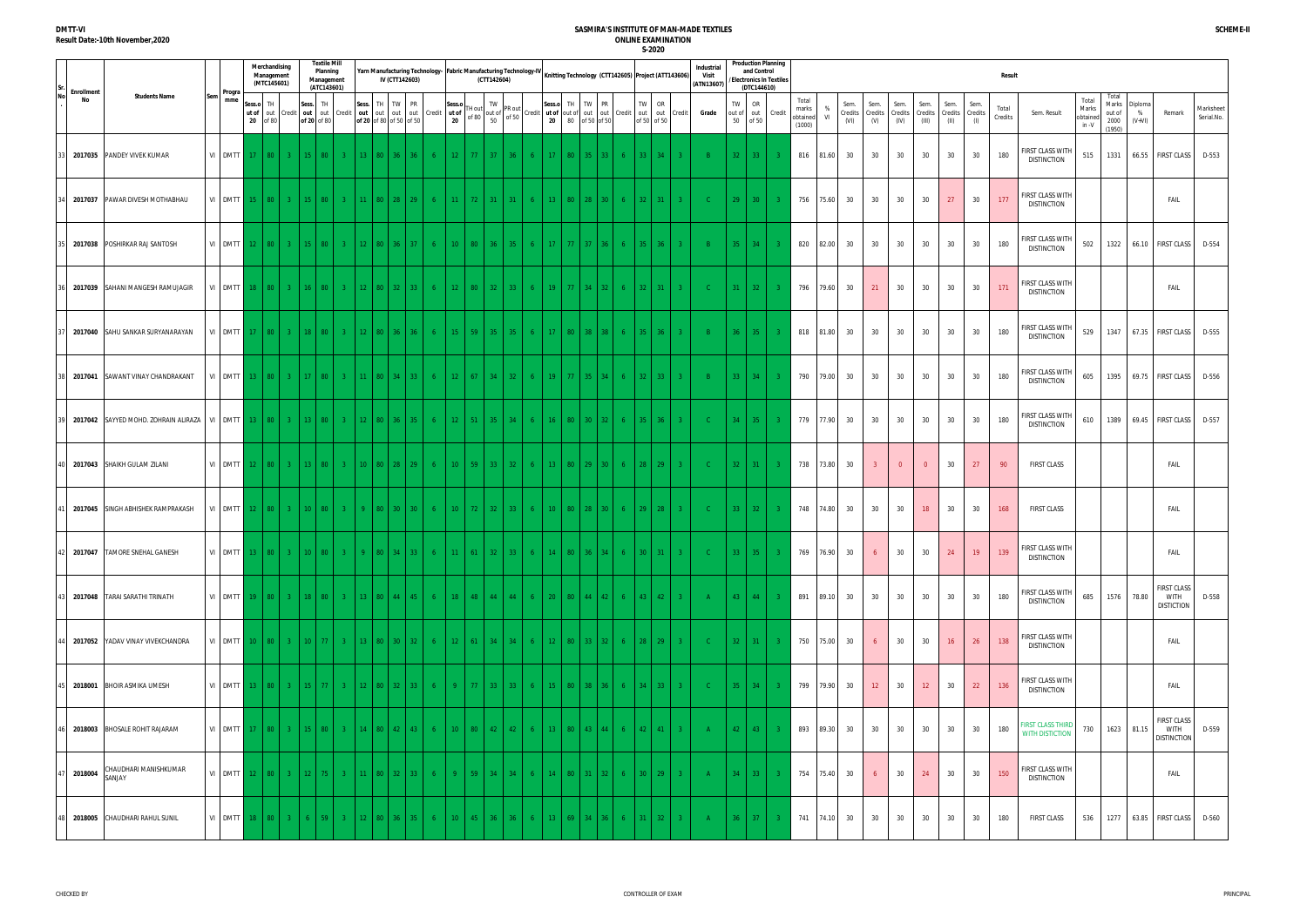| No | Enrollment |                                           |     | Progra             |                 | Merchandising<br>Management<br>(MTC145601) |                |                    | <b>Textile Mill</b><br>Planning<br>Management<br>(ATC143601) |                |                 |         | Yarn Manufacturing Technology- Fabric Manufacturing Technology-IV<br>IV (CTT142603) |                |                 |                 | (CTT142604)                                                                                               |                 |                |           |                 | Knitting Technology (CTT142605) Project (ATT143606)                 |                 |                              |                | Industria<br>Visit<br>(ATN13607) |                     | and Control<br>(DTC144610) | <b>Production Planning</b><br>/Electronics In Textiles |                                      |                |                         |                         |                         |                          |                                 |             | <b>Result</b>    |                                        |                                       |                                            |                          |                         |                         |
|----|------------|-------------------------------------------|-----|--------------------|-----------------|--------------------------------------------|----------------|--------------------|--------------------------------------------------------------|----------------|-----------------|---------|-------------------------------------------------------------------------------------|----------------|-----------------|-----------------|-----------------------------------------------------------------------------------------------------------|-----------------|----------------|-----------|-----------------|---------------------------------------------------------------------|-----------------|------------------------------|----------------|----------------------------------|---------------------|----------------------------|--------------------------------------------------------|--------------------------------------|----------------|-------------------------|-------------------------|-------------------------|--------------------------|---------------------------------|-------------|------------------|----------------------------------------|---------------------------------------|--------------------------------------------|--------------------------|-------------------------|-------------------------|
|    | No         | <b>Students Name</b>                      | Sem | mme                | Sess.c<br>ut of | TH<br>20 of 80                             | out Credit     | Sess.              | TH<br>of 20 of 80                                            | out out Credit |                 |         | Sess. TH TW PR<br>out out out out Credit ut of<br>of 20 of 80 of 50 of 50           |                | Sess.o<br>20    |                 | TW<br>TH out $\begin{bmatrix} 1 \text{W} \\ \text{out} \text{or} \\ \text{on} \end{bmatrix}$ PR out<br>50 |                 |                | Sess.o TH |                 | TW<br>PR<br>Credit ut of out of out out Credit<br>20 80 of 50 of 50 | TW              | OR<br>out out<br>of 50 of 50 | Credit         | Grade                            | TW<br>out of<br>50  | OR<br>of 50                | out Credit                                             | Total<br>marks<br>obtained<br>(1000) | %<br><b>VI</b> | Sem.<br>Credits<br>(VI) | Sem.<br>Credits<br>(V)  | Sem.<br>Credits<br>(IV) | Sem.<br>Credits<br>(III) | Sem.<br>Credits Credits<br>(II) | Sem.<br>(1) | Total<br>Credits | Sem. Result                            | Total<br>Marks<br>obtained<br>$in -V$ | Total<br>Marks<br>out of<br>2000<br>(1950) | Diploma<br>%<br>$(V+VI)$ | Remark                  | Marksheet<br>Serial.No. |
|    | 2018006    | CHAUHAN GOPAL PRAKASH                     |     | VI DMTT 14 80      |                 |                                            | $3 -$          | 12 <sup>2</sup>    | 67                                                           |                |                 | 80 34   | 33 <sup>2</sup>                                                                     |                | 11 <sup>2</sup> | 48              | 33 -                                                                                                      | -33             |                |           | $72 -$          | 32 <sup>2</sup>                                                     | $30-1$          | 29                           |                |                                  | $32 -$              | 34 <sup>°</sup>            |                                                        | 733                                  | 73.30          | 30                      | 30                      | 30                      | 30                       | 30                              | 30          | 180              | <b>FIRST CLASS</b>                     | 587                                   | 1320                                       |                          | 66.00 FIRST CLASS       | D-561                   |
|    |            | 2018008 GUPTA RAKESH KUMAR ANAND          |     | VI DMTT 12 80      |                 |                                            | $3-1$          | 12 <sup>2</sup>    | -77 L                                                        | $3 -$          | 10 <sup>°</sup> |         | $80 \mid 32 \mid 33 \mid$                                                           | 6 <sup>6</sup> | 10              | 75 I            | $32-1$                                                                                                    | $-32$           | $6 -$          | $12$ 80   |                 | 34<br>33 <sup>2</sup>                                               | 32 <sup>2</sup> | 30 <sup>°</sup>              | $3 -$          | - C -                            | $33-1$              | 35 <sub>1</sub>            |                                                        | 774                                  | 77.40          | 30                      | $\overline{3}$          | 30                      | 30                       | 30                              | 30          | 153              | FIRST CLASS WITH<br><b>DISTINCTION</b> |                                       |                                            |                          | FAIL                    |                         |
|    |            | 2018010 KAJANIA SHIVAM DESHRAJ            |     | VI DMTT $14$ 80    |                 |                                            | 3 <sub>1</sub> | $-15$              | 43                                                           |                | 12 <sup>°</sup> |         | 80   35   34                                                                        | - 6            | AB              | 56 <sub>1</sub> | 33 <sup>1</sup>                                                                                           | 34              | $6 -$          | 19        | 72              | 36 -<br>$35 -$                                                      | $30-1$          | 31                           |                | - C -                            | $35 -$              | $-34$                      |                                                        | 728                                  | 72.80          | 30                      | 27                      | 30                      | 30                       | 30                              | 30          | 177              | <b>FIRST CLASS</b>                     |                                       |                                            |                          | FAIL                    |                         |
|    | 2018012    | PRASAD SURYADEVKUMAR<br>RAMASHISH         |     | VI DMTT 12 80      |                 |                                            | $-3$           | 12 <sup>2</sup>    | 80                                                           |                | 10              | 80 30 L | 31 <sup>2</sup>                                                                     |                | 11 <sup>2</sup> | <b>77</b>       | $30-1$                                                                                                    | $-32$           | 6.             |           | 80              | $30-1$<br>32 <sub>1</sub>                                           | $28-$           | 29                           |                | -C -                             | $30-1$              | 28                         |                                                        | 757                                  |                | 75.70 30                | 27                      | 30                      | 24                       | 30                              | 30          | 171              | FIRST CLASS WITH<br><b>DISTINCTION</b> |                                       |                                            |                          | FAIL                    |                         |
|    |            | 2018013 RAI NITIL RAKESH                  |     | VI DMTT 13   80    |                 |                                            |                | $3 \mid 12$        | $80-1$                                                       | $3 -$          | 10 <sup>°</sup> |         | 80   35   34                                                                        | -6             | $10-1$          | $-59$           | 34                                                                                                        | 35 <sub>1</sub> | $6 -$          | $15$ 80   |                 | $38-1$<br>36 <sup>2</sup>                                           | 33 <sup>2</sup> | 32                           | 3 <sup>2</sup> | $-B$                             | 38 <sup>2</sup>     | 37 <sup>°</sup>            |                                                        | 791                                  | 79.10          | 30                      | 30                      | 30                      | 24                       | 30                              | 26          | 170              | FIRST CLASS WITH<br><b>DISTINCTION</b> |                                       |                                            |                          | FAIL                    |                         |
|    |            | 54 2018014 SAWANT HITESH DILIP            |     | VI DMTT 13 80      |                 |                                            | $3 -$          | 18 <sup>°</sup>    | 59                                                           |                |                 |         | 80 32 33                                                                            | - 6            | 11 <sup>2</sup> | 59 l            | 32 <sup>2</sup>                                                                                           | 33              | 6.             |           | 80              | 36 -<br>34 <sup>2</sup>                                             | $33-$           | 32 <sup>°</sup>              |                | - C -                            | $32 -$              | 34                         |                                                        | 759                                  | 75.90          | 30                      | 30                      | 30                      | 30                       | 30                              | 26          | 176              | FIRST CLASS WITH<br><b>DISTINCTION</b> |                                       |                                            |                          | FAIL                    |                         |
|    |            |                                           |     |                    |                 |                                            |                |                    | 80 I                                                         | $3 -$          | $\alpha$        |         | 80 34 34                                                                            | $-6$           | $10-1$          | $80-1$          | 32                                                                                                        | $-33$           | $6 -$          | $11$   80 |                 | $35-1$<br>34                                                        | $33-$           | 32 <sup>2</sup>              |                | - C -                            |                     | $34 \mid 32 \mid$          |                                                        | 788                                  | 78.80          | 30                      | 12                      | 30                      | 30                       | 30                              | 30          | 162              | FIRST CLASS WITH<br><b>DISTINCTION</b> |                                       |                                            |                          | FAIL                    |                         |
|    |            | 2018016 SHARMA GOODLUCK RAJENDRA          |     | VI DMTT 13   80    |                 |                                            |                | $3 \mid 11$        | 75 I                                                         | $3 -$          | 11              |         | 80   32   33                                                                        | 6 <sup>1</sup> | 12              | 61 <sup>1</sup> | $33-1$                                                                                                    | $-34$           | 6              | $16$ 80   |                 | $33-1$<br>32 <sub>1</sub>                                           | 32 <sup>2</sup> | 31                           | $3 -$          | - C -                            | $34 -$              | 32 <sup>2</sup>            |                                                        | 765                                  | 76.50          | 30                      | 24                      | 12                      | 6                        | 30                              | 20          | 122              | FIRST CLASS WITH<br><b>DISTINCTION</b> |                                       |                                            |                          | FAIL                    |                         |
|    |            | 2018017 SINGH AMIT RAMPRAVESH             |     | VI DMTT            |                 | $13$ 80                                    | $3 -$          | -12                | 80                                                           |                |                 | 80 38 1 | 39 <sup>°</sup>                                                                     | - 6            | $15 -$          | <b>61</b>       | $35 -$                                                                                                    |                 | 6.             |           | 80              | 38.                                                                 | 35.             | 36                           |                | - B                              | 36 <sup>2</sup>     | 35 <sub>1</sub>            |                                                        | 810                                  | 81.00          | 30                      | 30                      | 30                      | 30                       | 30                              | 30          | 180              | FIRST CLASS WITH<br><b>DISTINCTION</b> | 543                                   | 1353                                       |                          | 67.65 FIRST CLASS D-562 |                         |
|    |            | 58 2018018 TIWARI ANURODH SHYAM           |     |                    |                 |                                            |                |                    |                                                              |                |                 |         | VI DMTT 13   80   3   12   67   3   11   80   32   33                               | - 6 -          |                 |                 | $10 \mid 67 \mid 32 \mid 33 \mid 6 \mid$                                                                  |                 |                | 13   77   |                 | $32 \mid 31 \mid 6$                                                 |                 | $32 \mid 31$                 |                |                                  |                     | $32 \mid 33$               |                                                        |                                      |                | 751 75.10 30            | $\overline{\mathbf{3}}$ | 30                      |                          | 30 30                           | 30          | 153              | FIRST CLASS WITH<br><b>DISTINCTION</b> |                                       |                                            |                          | FAIL                    |                         |
|    |            | 59 2018019 TIWARI GIRISH JAIPRAKASH       |     | VI DMTT 14 80 3 12 |                 |                                            |                |                    | - 72 L                                                       | $3 -$          | 11 <sup>2</sup> |         | $80 \mid 33 \mid 34 \mid$                                                           | 6 <sup>6</sup> | $10-1$          |                 | 72 32 34                                                                                                  |                 | 6 <sup>1</sup> |           |                 | 14   80   34   33                                                   |                 | $30 \mid 31 \mid$            | $-3$           | $-C$                             | $33 \mid 34 \mid$   |                            | $-3$                                                   |                                      |                | 773 77.30 30            | 6 <sup>6</sup>          | 30                      | 30                       | 30                              | 30          | 156              | FIRST CLASS WITH<br><b>DISTINCTION</b> |                                       |                                            |                          | FAIL                    |                         |
|    | 60 2018020 | UPADHYAY YASH KUMAR MANOJ<br><b>KUMAR</b> |     |                    |                 |                                            |                | VI DMTT AB 80 3 AB | 19                                                           | $\overline{0}$ |                 |         | AB 80 26 27                                                                         | 6 <sup>1</sup> |                 |                 |                                                                                                           |                 |                |           |                 | AB   61   30   32   6   AB   64   28   30   6   25   26   3         |                 |                              |                | $\sim$ C $\sim$                  | $28$ 30             |                            |                                                        |                                      |                | 586 58.57 27            | 6                       | 30                      | 24                       | 30                              | 26          | 143              | <b>FAIL</b>                            |                                       |                                            |                          | FAIL                    |                         |
|    |            | 1 2018021 YADAV ANKIT SABHAJIT            |     | VI DMTT 16 80      |                 |                                            |                | $3 \mid 12$        | 80 I                                                         | $3 -$          | 11 <sup>2</sup> |         | 80   25   27                                                                        | -6             | 10              | 75 I            | $32 \mid 32 \mid$                                                                                         |                 | 6              |           | 80 <sup>1</sup> | 26 <sub>1</sub><br>-28                                              |                 | $24$   25                    | $-3$           | $-C$                             | $28$ 29             |                            | $-3$                                                   |                                      |                | 729 72.90 30            | 9 <sup>°</sup>          | 30                      | 30                       | 30                              | 30          | 159              | <b>FIRST CLASS</b>                     |                                       |                                            |                          | FAIL                    |                         |
|    |            | 62 2018022 YADAV PRADEEP RAMSHANKAR       |     | VI DMTT 13 80 3 11 |                 |                                            |                |                    | $80-1$                                                       | 3 <sup>2</sup> |                 |         | 10   80   28   30                                                                   | 6 <sup>1</sup> |                 |                 | $10 \mid 80 \mid 34 \mid 33 \mid$                                                                         |                 | 6 <sup>1</sup> |           |                 | 14   80   28   30   6                                               |                 | $28$ 29 3                    |                | $-B1$                            | $32 \mid 31 \mid 3$ |                            |                                                        |                                      |                | 761 76.10 30            | 15                      | 30                      | 30                       | 30                              | 30          | 165              | FIRST CLASS WITH<br><b>DISTINCTION</b> |                                       |                                            |                          | FAIL                    |                         |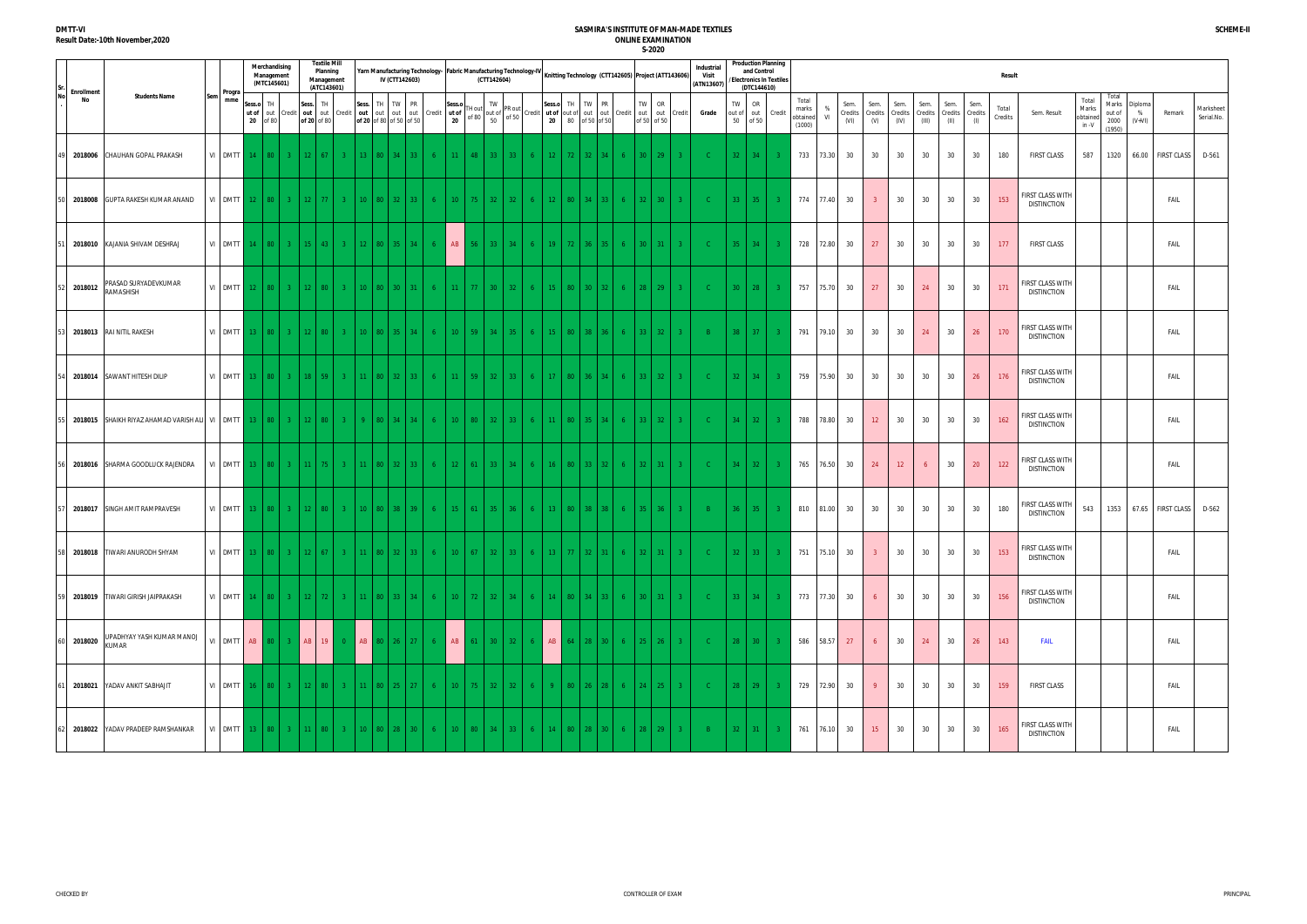**DMTT-VI**

**SASMIR'S INSTITUTE OF MAN-MADE TEXTILES** 

|                | Result Date:-10th November,2020 |     |               |                       |                                   |                           |                         |                                           |                                                                  |                   |                                                                     |                                                                                             |                 |                                    |                 |               | S-2020                                         | WORLI MUMBAI-400030<br><b>ONLINE EXAMINATION</b> |    |    |                                 |                                       |                                      |       |              |                                                                          |                 |               |      |               |                  |                 |                                     |                              |                    |        |                         |
|----------------|---------------------------------|-----|---------------|-----------------------|-----------------------------------|---------------------------|-------------------------|-------------------------------------------|------------------------------------------------------------------|-------------------|---------------------------------------------------------------------|---------------------------------------------------------------------------------------------|-----------------|------------------------------------|-----------------|---------------|------------------------------------------------|--------------------------------------------------|----|----|---------------------------------|---------------------------------------|--------------------------------------|-------|--------------|--------------------------------------------------------------------------|-----------------|---------------|------|---------------|------------------|-----------------|-------------------------------------|------------------------------|--------------------|--------|-------------------------|
|                |                                 |     |               |                       | <b>Textile Industria</b><br>3603) | <b>IEngineering (ATC)</b> |                         | Principal of<br>Management<br>(MTC5604)   | <b>Modern Methods of Yarn</b>                                    | Forming (CTT2601) | Modern Methods of Fabric Forming                                    | (CTT2602)                                                                                   |                 |                                    |                 | in Apparels & | <b>Fashion Technology</b><br>Madeups (DTC4609) | Project (ATT143606)                              |    |    | Industria<br>Visit<br>(CTT2605) |                                       |                                      |       |              |                                                                          |                 |               |      | <b>Result</b> |                  |                 |                                     |                              |                    |        |                         |
| No Enroll. No. | <b>Students Name</b>            |     | Sem Programme | Sess.o TH<br>20 of 80 |                                   |                           | Sess. TH<br>of 20 of 80 | ut of   out   Credit   out   out   Credit | Sess.<br>out out out out Credit ut of<br>of 20 of 80 of 50 of 50 | TW PR             | $\left  \frac{\text{Sess.o}}{\text{TH out}} \right $<br>n8 hc<br>20 | $\begin{array}{c c} \hline \text{TW} & \text{PR out} \\ \hline \end{array}$<br>out of<br>50 |                 | of 50 Credit   ut of out of Credit | Sess.o TH<br>20 | 80            |                                                | TW<br>out<br>of<br>of 100<br>100                 | OR | 50 | TW OR                           | out Credit out of out of Credit<br>50 | Total<br>marks<br>obtained<br>(1000) |       | Sem.<br>(VI) | Sem.<br>Credits   Credits   Credits   Credits   Credits   Credits<br>(V) | Sem.<br>(IV)    | Sem.<br>(III) | Sem. | Sem.          | Total<br>Credits | Sem.<br>Result  | Total<br>obtained out of<br>$in -V$ | Total<br>Marks Marks<br>2000 | Diploma<br>$(V+V)$ | Remarl | Marksheet<br>Serial.No. |
|                | 2010027* PATIL HITESH LILADHAR  | VII | <b>DMTT</b>   | 14                    | $32 \mid 3$                       |                           |                         | 8 32                                      | 10<br>$-32$                                                      | $24 \mid 20$      |                                                                     | 32                                                                                          | 30 <sup>2</sup> |                                    | 10              |               |                                                | 55                                               |    | 25 |                                 | 24                                    | 520                                  | 52.00 | 30           | 30                                                                       | 30 <sup>°</sup> | 24            | 30   | 30            | 174              | SECOND<br>CLASS | 527                                 | 1047                         |                    | FAIL   |                         |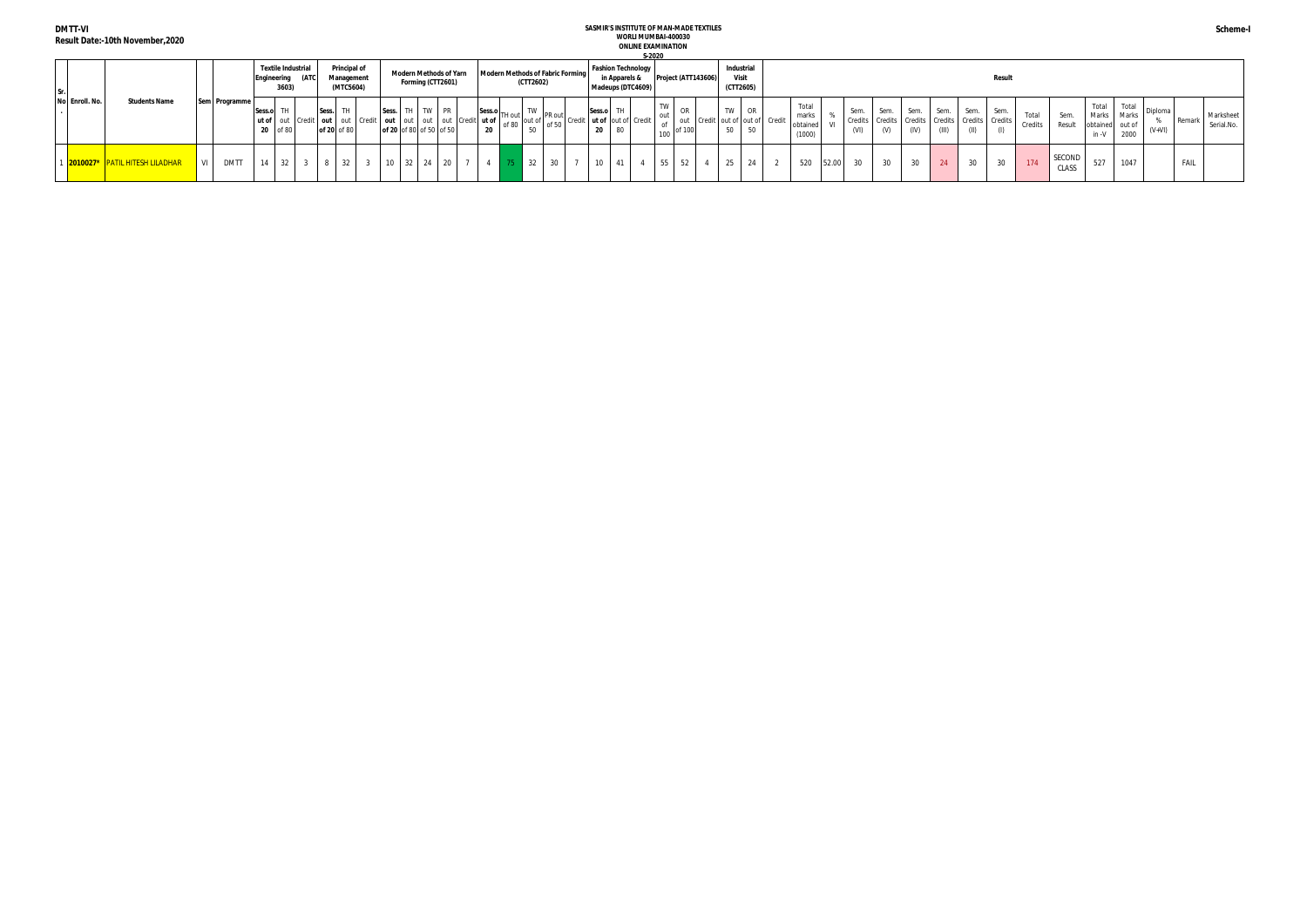|                  |                                            |                 |                       | Merchandising<br>Management<br>(MTC145601) |                |                                  | <b>Textile Mill</b><br>Planning<br>Management<br>(ATC143601) |                          | <b>Advance Textile Processing</b><br>(CTX142603)               |                |                         | <b>Technology of Finishing-II</b><br>(CTX142604)                                                             |                 |                                   |                 | (ATX143605)     | <b>Garment Processing Technology</b>    |                      |                                    | Project (ATT143606) | <b>Industrial</b><br>Visit<br>(ATN13607) |                    | <b>Computer Colour</b><br>Measurment<br>(DTC144608) |                                  |                             |                                      |                        |                         |                          |                         |                        | <b>Result</b>    |                                                     |                                     |                                  |                          |                                                  |                         |
|------------------|--------------------------------------------|-----------------|-----------------------|--------------------------------------------|----------------|----------------------------------|--------------------------------------------------------------|--------------------------|----------------------------------------------------------------|----------------|-------------------------|--------------------------------------------------------------------------------------------------------------|-----------------|-----------------------------------|-----------------|-----------------|-----------------------------------------|----------------------|------------------------------------|---------------------|------------------------------------------|--------------------|-----------------------------------------------------|----------------------------------|-----------------------------|--------------------------------------|------------------------|-------------------------|--------------------------|-------------------------|------------------------|------------------|-----------------------------------------------------|-------------------------------------|----------------------------------|--------------------------|--------------------------------------------------|-------------------------|
| Sr.No. Enrol. No | <b>Students Name</b>                       | Progra<br>mme   | Sess.o<br>ut of<br>20 | TH<br>out<br>of 80                         | redit          | Sess. TH<br>of 20 of 80          | out out Credit                                               |                          | Sess. TH TW PR<br>out out out out C<br>of 20 of 80 of 50 of 50 | redit          | Sess.o<br>t ut of<br>20 | TW<br>TH out of $\begin{bmatrix} 1 \text{W} \\ \text{out} \text{or} \\ \text{on} \end{bmatrix}$ PR out<br>50 |                 | Credit ut of out of out<br>20     | Sess.o TH       | 80 of 50 of 50  | TW OR<br>out Credit                     | out                  | OR<br>TW<br>out<br>of 50 of 50     | Credit              | Grade                                    | TW<br>out of<br>50 | OR<br>out<br>of 50                                  | Total<br>Credi                   | marks<br>obtained<br>(1000) | Sem.<br>%<br>Credits<br>- VI<br>(VI) | Sem.<br>Credits<br>(V) | Sem.<br>Credits<br>(IV) | Sem.<br>Credits<br>(III) | Sem.<br>Credits<br>(II) | Sem.<br>Credits<br>(1) | Total<br>Credits | Sem. Result                                         | Total<br>Marks<br>obtained<br>in -V | Total<br>Marks<br>out of<br>2000 | Diploma<br>%<br>$(V+VI)$ | Remark                                           | Marksheet<br>Serial.No. |
|                  | 2016122* GUPTA ABHISHEK KAVINDRANATH       | VI DMTC 12      |                       |                                            | 3 <sup>3</sup> | 14                               | $\overline{\mathbf{3}}$                                      |                          | 14 39 30 26                                                    | 7              | 15                      | 43 32                                                                                                        | 32              | $7^{\circ}$<br>12                 | 35              | 32              | 32                                      | 21<br>$\overline{4}$ | 20                                 |                     |                                          | 23                 | 25                                                  | $\overline{3}$                   | 521                         | 30<br>52.10                          | 30                     | 30                      | 30                       | 30                      | 30                     | 180              | SECOND CLASS                                        | 534                                 | 1055                             | 52.75                    | SECOND<br>CLASS                                  | D-479                   |
| 2                | 2016125 MACHHI ABHISHEK VISHWANATH         | VI DMTC         | $13-1$                | 80                                         | 3 <sup>°</sup> |                                  |                                                              | $12 \times 80 \times 22$ | $25 -$                                                         | $7 -$          | 17                      | 69<br>20                                                                                                     | 20 <sup>2</sup> | 7 <sup>7</sup>                    | 59              | $20^{\circ}$    |                                         |                      | 24<br>20                           |                     | D.                                       | 31                 | 25                                                  | $3-1$                            | 649                         | 64.90                                | 27                     | 14                      | 24                       | $\overline{4}$          | 30                     | 129              | <b>FIRST CLASS</b>                                  |                                     |                                  |                          | <b>FAIL</b>                                      |                         |
| 3                | 2016128 MISHRA KUNDAN SHYAM                | VI DMTC         |                       | $80-1$                                     | $\mathbf{3}$   | $14 \mid 61$                     |                                                              | $13 \ 80 \ 38$           | 32.                                                            | 7 <sup>1</sup> | -15                     | 80<br>40                                                                                                     | 38 <sup>2</sup> | 7 <sup>7</sup><br>$12-12$         | 64              | 43              |                                         |                      | 32 <sup>2</sup><br>32 <sup>°</sup> |                     |                                          | 38                 | 32                                                  | $-3$                             | 793                         | 79.30<br>30 <sup>°</sup>             | 30 <sup>°</sup>        | 30 <sup>°</sup>         | 30 <sup>°</sup>          | 30 <sup>°</sup>         | $30^{\circ}$           | 180              | FIRST CLASS WITH<br><b>DISTINCTION</b>              | 540                                 | 1333                             | 66.65                    | <b>FIRST CLASS</b>                               | D-480                   |
|                  | 2017049 THAKUR HARSH AVINASH               | VI DMTC         |                       | $80 -$                                     | $\mathbf{3}$   | $16 \mid 80$                     |                                                              |                          | 19 80 35 28                                                    |                |                         | 80<br>35                                                                                                     | 30 <sup>°</sup> | 7 <sup>7</sup><br>$17 -$          | 80              | 39              | -38                                     |                      | $-22$<br>$28-1$                    | $3 -$               | -C.                                      | $32-1$             | 30                                                  | $-3$                             | 806                         | 80.60<br>30                          | 30 <sup>°</sup>        | 30 <sup>°</sup>         | 30 <sup>°</sup>          | 30 <sup>°</sup>         |                        | 180              | FIRST CLASS WITH<br><b>DISTINCTION</b>              | 651                                 | 1457                             |                          | 72.85 FIRST CLASS                                | D-481                   |
| -5               | 2017118 BANIYA HIMANSHU BASANT             | VI DMTC         |                       | ר פ                                        | -3 F           |                                  |                                                              | $14 \mid 80$             |                                                                |                | -12                     | 80<br>36                                                                                                     |                 | 7 <sup>7</sup><br>$10-10$         | 77 <sup>2</sup> | 22 <sup>2</sup> |                                         |                      | 26<br>24.                          |                     | $\Box$                                   | $32-1$             | 26                                                  | $3 -$                            | 729 72.90                   | 30 <sup>°</sup>                      | 30 <sup>°</sup>        | 30 <sup>°</sup>         | 30 <sup>°</sup>          | 30 <sup>°</sup>         | -30                    | 180              | <b>FIRST CLASS</b>                                  | 521                                 | 1250                             |                          | 62.50 FIRST CLASS                                | D-482                   |
| 6                | 2017119 BHAGDE AJIT DINESH                 | VI DMTC         |                       |                                            | $\mathbf{3}$   |                                  |                                                              | $14 \mid 80 \mid$        |                                                                |                |                         | 80<br>20                                                                                                     | $22 -$          | 7 <sup>7</sup><br>$12 -$          | 69              | $20-1$          | 20 <sup>°</sup>                         |                      | $22-1$<br>- 25                     |                     | $\Box$                                   | $32-1$             | 24                                                  | $3-1$                            | 680 68.00                   |                                      | 9 <sup>°</sup>         |                         | 24                       | 12 <sup>7</sup>         | 26                     | 131              | <b>FIRST CLASS</b>                                  |                                     |                                  |                          | FAIL                                             |                         |
|                  | 2017120 CHAUDHARI SAKSHI JAYBHARAT         | VI DMTC         |                       | $80-1$                                     | 3 <sup>2</sup> | $12 \mid 80$                     |                                                              | $17$   80   42           | 36 -                                                           | 7 <sup>1</sup> | 15 <sub>1</sub>         | 80<br>38                                                                                                     | 40 <sup>1</sup> | 7 <sup>1</sup><br>$15-1$          | $72-1$          | $42-1$          | -35-                                    |                      | 34<br>$35-1$                       |                     |                                          | $42-1$             | 31                                                  | $\begin{array}{ccc} \end{array}$ | 839 83.90                   | 30 <sup>°</sup>                      | 30 <sup>°</sup>        | 30 <sup>°</sup>         | 30 <sup>°</sup>          | 30 <sup>°</sup>         | 30                     | 180              | FIRST CLASS WITH<br><b>DISTICTION</b>               | 648                                 | 1487                             |                          | 74.35 FIRST CLASS                                | D-483                   |
| 8                | 2017121 CHAUDHARI VAIBHAV JITENDRA         | VI DMTC         |                       | 80                                         | 3 <sup>2</sup> | $11$ 80 $\overline{\phantom{0}}$ |                                                              |                          | 16   80   34   30                                              | $7 -$          |                         | $12 \mid 80 \mid$<br>39                                                                                      | $-38$           | 7 <sup>1</sup><br>11 <sup>2</sup> | 67              |                 | 33   32                                 |                      | 30   28                            |                     |                                          |                    | $38$ 25 3                                           |                                  | 781 78.10                   | 30 <sup>°</sup>                      | 30 <sup>°</sup>        | 30 <sup>°</sup>         | 30 <sup>°</sup>          | 30                      | 30                     | 180              | FIRST CLASS WITH<br><b>DISTINCTION</b>              | 572                                 | 1353                             |                          | 67.65 FIRST CLASS                                | D-484                   |
| 9                | 2017122 CHAUDHARI GAUTAM ASHOK             | VI DMTC         |                       | $15$ $AB$                                  | $\overline{0}$ | $9$ $AB$                         | $\overline{0}$                                               |                          | $17$ $AB$ $37$ $25$                                            | $0-1$          |                         | $16$ $AB$<br>34                                                                                              | $25 -$          | $\overline{0}$                    | AB              |                 | $20 \mid 25 \mid$                       | $\overline{0}$       | $32 \mid 22 \mid$                  |                     | $\mathbb{C}$                             | 36                 | 23                                                  |                                  | 345                         | 34.50                                | 27                     | 30 <sup>°</sup>         | 30 <sup>°</sup>          | 30 <sup>°</sup>         | 30 <sup>°</sup>        | 151              | <b>FAIL</b>                                         |                                     |                                  |                          | FAIL                                             |                         |
|                  | 10   2017124 GAUD SUNNY VIJAYPRAKASH       | VI DMTC         | 14                    | 80                                         | $\mathbf{3}$   | $12$ 77                          |                                                              |                          | $15 \ 80 \ 30 \ 26$                                            | 7 <sup>1</sup> | 14                      | 80<br>25                                                                                                     | 30 <sup>2</sup> | 7 <sup>7</sup><br>$15 -$          | 80              | 23              | 30 <sup>°</sup>                         |                      | 30<br>28                           |                     |                                          | 34                 | 26                                                  | 3 <sup>2</sup>                   | 749                         | 74.90<br>30 <sup>°</sup>             | 30 <sup>°</sup>        | 30 <sup>°</sup>         | 30 <sup>°</sup>          | 30 <sup>°</sup>         | 30 <sup>°</sup>        | 180              | <b>FIRST CLASS</b>                                  | 610                                 | 1359                             |                          | 67.95 FIRST CLASS                                | D-485                   |
|                  | 11   2017125   GHARAT ADITYA KIRAN         | VI DMTC         |                       |                                            |                |                                  |                                                              |                          |                                                                |                |                         | 80<br>28                                                                                                     | $32 -$          | 7 <sup>7</sup>                    | 80              | 20 <sup>°</sup> |                                         |                      | 27 <sup>1</sup><br>26              |                     | $\mathsf{D}$                             | 36                 | 27                                                  | $3 -$                            | 751                         | 75.10<br>30                          | 30 <sup>°</sup>        | 30                      | 30 <sup>°</sup>          | 30 <sup>°</sup>         |                        | 180              | FIRST CLASS WITH<br><b>DISTINCTION</b>              | 558                                 | 1309                             |                          | 65.45 FIRST CLASS                                | D-486                   |
|                  | 12 2017126 GHUME PRATIKSHA PRADEEP         | VI DMTC         |                       | 80 I                                       | $\mathbf{3}$   | 14 <sup>1</sup>                  |                                                              |                          |                                                                |                |                         | 80                                                                                                           |                 |                                   | $80 -$          | 46.             |                                         |                      | 42.<br>-38                         |                     |                                          | 42                 | 35                                                  |                                  | 882                         | 88.20<br>30 <sup>°</sup>             | 30 <sup>°</sup>        | 30.                     | 30 <sup>°</sup>          |                         |                        | 180              | <b>FIRST CLASS THIRD</b><br><b>WITH DISTINCTION</b> | 697                                 | 1579                             | 78.95                    | FIRST CLASS<br><b>WITH</b><br><b>DISTINCTION</b> | D-487                   |
|                  | 13 2017128 KANTI RAKESH ARUN               | VI DMTC 12 80   |                       |                                            | 3 <sup>°</sup> | 7 7 75 1                         |                                                              |                          | 8 80 25 22                                                     |                |                         | 7 12 80 34 30                                                                                                |                 |                                   |                 |                 | 7   10   80   20   33   4   22   22   3 |                      |                                    |                     | $-C$                                     |                    |                                                     | $32$ 27 3 711 71.10              |                             | 30 <sup>2</sup>                      | 30 <sup>2</sup>        | 30 <sup>°</sup>         | 30 <sup>°</sup>          | 30 <sup>°</sup>         | 30 <sup>°</sup>        | 180              | <b>FIRST CLASS</b>                                  | 518                                 |                                  |                          | 1229 61.45 FIRST CLASS D-488                     |                         |
|                  | 14 2017130 KASAR KUNAL RAJENDRA            | VI DMTC $12$ 80 |                       |                                            | 3 <sup>2</sup> | $12$ 77                          | $3 -$                                                        |                          | 13 80 28 25                                                    |                |                         | 7   14   80   28   32                                                                                        |                 |                                   |                 |                 | 7   12   80   31   21   4   25   24   3 |                      |                                    |                     | D                                        |                    |                                                     | 32 26 3 732 73.20                |                             | 30 <sup>2</sup>                      | 30 <sup>2</sup>        | 30 <sup>°</sup>         | 30 <sup>°</sup>          | 30 <sup>°</sup>         | 30                     | 180              | <b>FIRST CLASS</b>                                  | 539                                 | 1271                             |                          | 63.55 FIRST CLASS D-489                          |                         |
|                  | 15 2017131 NAGARIYA ZENIL SANJAY           | VI DMTC         |                       | 17   80                                    | 3 <sup>2</sup> | 7 80                             | 3 <sup>2</sup>                                               |                          | $19$ 80 28 24                                                  |                |                         | 7 15 80 20 32                                                                                                |                 | 7 <sup>7</sup><br>$-14$           |                 |                 | 77 39 30 4 30 22                        |                      |                                    | $-3$                |                                          |                    |                                                     | 32 28 3 754 75.40                |                             | 30 <sup>°</sup>                      | 30 <sup>2</sup>        | 30 <sup>°</sup>         | 30 <sup>°</sup>          | 30 <sup>°</sup>         | 30                     | 180              | FIRST CLASS WITH<br><b>DISTINCTION</b>              | 690                                 | 1444                             |                          | 72.20 FIRST CLASS D-490                          |                         |
|                  | 16   2017132   PAL SOPENDRA PAYARELAL      | VI DMTC         |                       | $15$ 5                                     | $\overline{0}$ |                                  | $9$ 13<br>$\overline{0}$                                     |                          | 14 29 30 20                                                    |                |                         | 0 15 40 24 22                                                                                                |                 | 7 8                               |                 |                 | AB 20 22 0 25 20 3                      |                      |                                    |                     | D                                        |                    | $34$ 24 3                                           |                                  | 389 38.90                   | 13                                   | 21                     | 30 <sup>°</sup>         | 18                       | 15                      | 19 <sup>°</sup>        | 116              | <b>FAIL</b>                                         |                                     |                                  |                          | FAIL                                             |                         |
|                  | 17 2017134 PATIL PRAJESH SUNIL             | VI DMTC 14 80   |                       |                                            | 3 <sup>2</sup> | 11   80                          | 3 <sup>7</sup>                                               |                          | $17$ 80 32 25                                                  |                |                         | 7 15 80 28 28                                                                                                |                 |                                   |                 |                 | 7   10   80   20   30   4   24   22   3 |                      |                                    |                     | D                                        |                    |                                                     | $34$   25   3   735   73.50      |                             | 30 <sup>2</sup>                      | $30 -$                 | 30 <sup>°</sup>         | $30-1$                   | 30 <sup>°</sup>         | 30 <sup>°</sup>        | 180              | <b>FIRST CLASS</b>                                  | 509                                 |                                  |                          | 1244 62.20 FIRST CLASS D-491                     |                         |
|                  | 18 2017136 PATIL TANMAY MANOHAR            | VI DMTC 18 80   |                       |                                            | 3 <sup>2</sup> | $10$ 80                          |                                                              |                          | 17 80 40 35                                                    | $7-1$          |                         | $14$ 80<br>36                                                                                                | $32-1$          | 7 <sup>7</sup><br>$-11$           |                 | 75 I            | $45 \mid 32 \mid$                       | $\sim$ 4             | $30 \mid 30 \mid$                  | 3 <sup>2</sup>      | -C -                                     |                    | $34$ 27 3                                           |                                  | 806 80.60                   | 30 <sup>°</sup>                      | 30 <sup>2</sup>        | 30 <sup>°</sup>         | 30 <sup>°</sup>          | 30 <sup>°</sup>         | 30                     | 180              | FIRST CLASS WITH<br><b>DISTINCTION</b>              | 545                                 | 1351                             |                          | 67.55 FIRST CLASS D-492                          |                         |
|                  | 19   2017137 RAUL ABHINAV ASHOK            | VI DMTC $14$    |                       |                                            |                | $16$   77                        |                                                              |                          | 14 80 36 28                                                    |                |                         | 7 12 80<br>26                                                                                                | 34              | 7 <sup>1</sup><br>12              | 80              |                 | $30 \mid 26$                            |                      | $30 \mid 26 \mid$                  | $-3$                | $\mathbb{C}$                             |                    | $34$   28   3                                       |                                  | 763 76.30                   | 30 <sup>°</sup>                      | 30 <sup>°</sup>        | 30 <sup>°</sup>         | 30 <sup>°</sup>          | 30 <sup>°</sup>         | 30                     | 180              | FIRST CLASS WITH<br><b>DISTINCTION</b>              | 504                                 | 1267                             |                          | 63.35 FIRST CLASS D-493                          |                         |
|                  | 20 2017138 SEHGAL VARUN NAVAL              | VI DMTC 10      |                       | 80                                         | $\mathbf{3}$   | $10 \mid 80 \mid$                |                                                              |                          | 17 80 28 28                                                    | $7 -$          | 14                      | 80<br>28                                                                                                     | $-25$           | 7 <sup>1</sup><br>15              | 80              |                 | $41$ 30                                 |                      | $28$   25                          |                     | $\mathbb{C}$                             |                    | $34$ 30 3                                           |                                  | 763 76.30                   | 30 <sup>°</sup>                      | 30 <sup>2</sup>        |                         | 24                       |                         | 30                     | 174              | FIRST CLASS WITH<br><b>DISTINCTION</b>              |                                     |                                  |                          | FAIL                                             |                         |
|                  | 21   2017140   SHAIKH MOHD. SAQLAIN ISMAIL | VI DMTC         |                       | 30 I                                       | $\overline{3}$ | $13 \mid 77$                     |                                                              | 15   80   28             | $30-1$                                                         | 7 <sup>1</sup> | 15                      | 80<br>37                                                                                                     | $34 -$          | 7 <sup>1</sup><br>13              | 80              |                 | $23 \mid 30 \mid$                       |                      | 30 <sup>1</sup><br>26              | $3 -$               | D                                        | 32                 | 25                                                  | $3-1$                            | 762 76.20                   | 30 <sup>°</sup>                      | 30 <sup>°</sup>        | 30 <sup>°</sup>         | 30 <sup>°</sup>          | 30                      | 30                     | 180              | FIRST CLASS WITH<br><b>DISTINCTION</b>              | 564                                 | 1326                             |                          | 66.30 FIRST CLASS D-494                          |                         |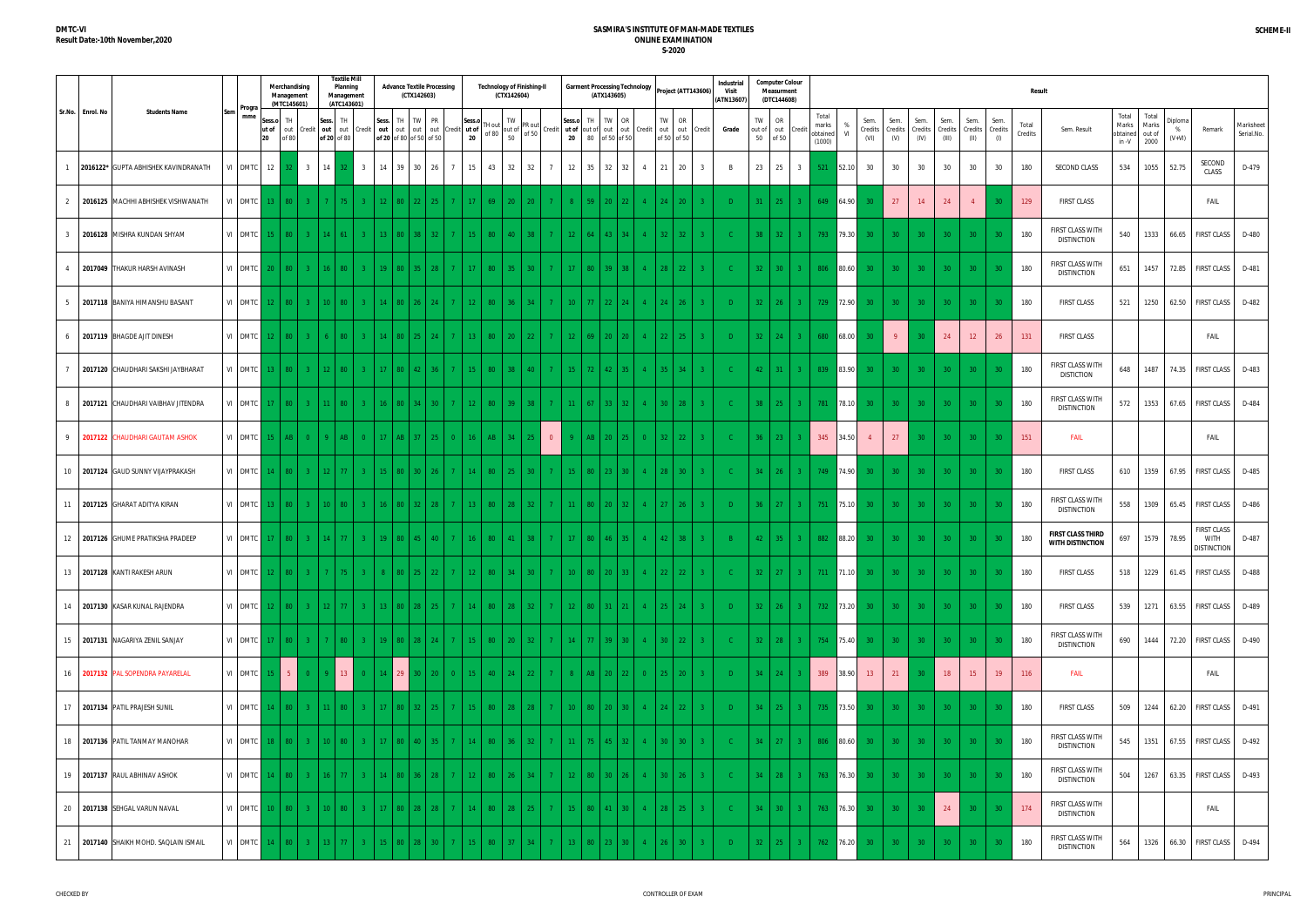|                     |                                            |               |    | Merchandising<br>Management<br>(MTC145601) |                |                 |                          | <b>Textile Mill</b><br>Planning<br>Management<br>(ATC143601) |              | (CTX142603)       | <b>Advance Textile Processing</b>          |                |                       |        | <b>Technology of Finishing-II</b><br>(CTX142604)                                                    |                |                                         |                 | (ATX143605)         | <b>Garment Processing Technology</b> |                |                                  | Project (ATT143606) | <b>Industrial</b><br>Visit<br>(ATN13607) |                    |                   | <b>Computer Colour</b><br><b>Measurment</b><br>(DTC144608) |                                      |           |                          |                        |                         |                 |                                 |                        |                  | <b>Result</b>                                        |                                     |                                  |                          |                                                         |                         |
|---------------------|--------------------------------------------|---------------|----|--------------------------------------------|----------------|-----------------|--------------------------|--------------------------------------------------------------|--------------|-------------------|--------------------------------------------|----------------|-----------------------|--------|-----------------------------------------------------------------------------------------------------|----------------|-----------------------------------------|-----------------|---------------------|--------------------------------------|----------------|----------------------------------|---------------------|------------------------------------------|--------------------|-------------------|------------------------------------------------------------|--------------------------------------|-----------|--------------------------|------------------------|-------------------------|-----------------|---------------------------------|------------------------|------------------|------------------------------------------------------|-------------------------------------|----------------------------------|--------------------------|---------------------------------------------------------|-------------------------|
| Sr.No.<br>Enrol. No | <b>Students Name</b>                       | Progra<br>mme | 20 | Sess.o<br>ut of<br>out<br>f(80)            |                | Sess.<br>redit  | <b>TH</b><br>of 20 of 80 | out out Credit                                               |              | Sess. TH TW PR    | out out out out<br>of 20 of 80 of 50 of 50 | redit          | Sess.o<br>ut of<br>20 | TH out | TW<br>PR out<br>of 80 $\begin{array}{c c}\n\end{array}$ of 50 $\begin{array}{c}\n\end{array}$ of 50 |                | Sess.o<br>Credit ut of out of out<br>20 | TH.<br>80       | TW I<br>of 50 of 50 | OR<br>out Credit                     |                | OR<br>TW I<br>out<br>of 50 of 50 | out Credit          | Grade                                    | TW<br>out of<br>50 |                   | OR<br>out<br>Credit<br>of 50                               | Total<br>marks<br>obtained<br>(1000) | %<br>VI   | Sem.<br>Credits<br>(VI)  | Sem.<br>Credits<br>(V) | Sem.<br>Credits<br>(IV) | Sem.<br>(III)   | Sem.<br>Credits Credits<br>(II) | Sem.<br>Credits<br>(1) | Total<br>Credits | Sem. Result                                          | Total<br>Marks<br>obtained<br>in -V | Total<br>Marks<br>out of<br>2000 | Diploma<br>%<br>$(V+VI)$ | Remark                                                  | Marksheet<br>Serial.No. |
|                     | 22 2017141 SHRIVASTAV HIMANSHU SHUSAN      | VI DMTC       |    | $13-1$<br>80 -                             | $\mathbf{3}$   | 15              |                          |                                                              | $14 \mid 80$ |                   |                                            |                |                       | 80     | 38                                                                                                  | $\overline{7}$ |                                         | 69.             |                     |                                      |                |                                  |                     |                                          | 32                 |                   | 26                                                         | 791                                  |           | 79.10<br>30 <sup>°</sup> | 30 <sup>2</sup>        | 30                      | 30 <sup>°</sup> | 30 <sup>°</sup>                 |                        | 180              | FIRST CLASS WITH<br><b>DISTINCTION</b>               | 508                                 | 1299                             | 64.95                    | <b>FIRST CLASS</b>                                      | D-495                   |
| 23                  | 2017142 SINGH SHUBHAM DEVENDRA             | VI DMTC       |    | $14-1$<br>80                               | $\mathbf{3}$   |                 | $10-1$                   |                                                              |              |                   | $13 \ 80 \ 35 \ 28$                        | 7 <sup>1</sup> | 13                    | 69     | 36<br>30 <sup>2</sup>                                                                               | 7 <sup>1</sup> | $12 -$                                  | $75 -$          | 41                  | -29.                                 |                | 28<br>$30-1$                     |                     |                                          | 36 <sup>1</sup>    |                   | 29<br>3 <sup>2</sup>                                       | 765                                  | 76.50     | 30 <sup>°</sup>          | 30 <sup>°</sup>        | 30 <sup>°</sup>         | 30 <sup>°</sup> | 30 <sup>°</sup>                 |                        | 180              | FIRST CLASS WITH<br><b>DISTINCTION</b>               | 521                                 | 1286                             | 64.30                    | FIRST CLASS                                             | D-496                   |
|                     | 24 2017143 SONAWANE ANIRUDH VILAS          | VI DMTC       |    |                                            |                |                 |                          |                                                              |              |                   |                                            |                |                       | 80     | 24<br>28                                                                                            | 7 <sup>7</sup> |                                         | 80              | $20 -$              |                                      |                | $25 -$<br>-27                    |                     | $\Box$                                   | $37-1$             |                   | 30 <sup>°</sup>                                            | 733                                  | 73.30     | 30                       | <b>30</b>              |                         | 24              |                                 | 30                     | 174              | <b>FIRST CLASS</b>                                   |                                     |                                  |                          | FAIL                                                    |                         |
| 25                  | 2017144 TARE JANMESH HARESHWAR             | VI DMTC       |    |                                            |                |                 |                          |                                                              |              |                   |                                            |                | 12 <sup>°</sup>       | 80     | 35 <sub>1</sub>                                                                                     | 7 <sup>7</sup> | $10-10$                                 | 80              | $20-1$              |                                      |                | $22 -$<br>26                     |                     | D                                        | $32-1$             |                   | 25<br>$3 -$                                                |                                      | 729 72.90 | 30 <sub>1</sub>          | 30 <sup>°</sup>        | 30                      | 30 <sup>°</sup> | 30                              |                        | 180              | <b>FIRST CLASS</b>                                   | 567                                 | 1296                             | 64.80                    | <b>FIRST CLASS</b>                                      | D-497                   |
|                     | 26   2017145   TEMULKAR ADITI VISHWAS      | VI DMTC       |    | 80 l                                       | 3 <sup>°</sup> |                 | $20 \mid 80$             |                                                              |              | $19$   80   42    | $42-1$                                     | 7 <sup>1</sup> | 17                    | 80     | 41<br>41                                                                                            | 7 <sup>1</sup> | $-18$                                   | 80              | 48 <sup>1</sup>     | 42                                   |                | 40<br>40                         |                     |                                          | $42-1$             |                   | 37 <sup>°</sup><br>$3 -$                                   |                                      | 908 90.80 | 30 <sup>°</sup>          | 30 <sup>°</sup>        | 30                      | 30 <sup>°</sup> | 30 <sup>°</sup>                 |                        | 180              | <b>FIRST CLASS SECOND</b><br><b>WITH DISTINCTION</b> | 758                                 | 1666                             | 83.30                    | <b>FIRST CLASS</b><br><b>WITH</b><br><b>DISTINCTION</b> | D-498                   |
| 27                  | 2017147 TIWARI NARENDRA SURYAMAN           | VI DMTC       |    | 80                                         | $\mathbf{3}$   | -8              | $\sqrt{67}$              |                                                              |              | 14   80   30   24 |                                            |                | 14                    | 80     | 39<br>35 <sup>2</sup>                                                                               | 7 <sup>1</sup> | $13 -$                                  | 77 <sup>2</sup> | 20 <sup>1</sup>     | 30 <sup>°</sup>                      |                | $25 \mid 26 \mid$                |                     | $\Box$                                   |                    | 34                | 30<br>$3-1$                                                | 743                                  | 74.30     |                          | 26                     | 30                      | 30 <sup>°</sup> | 30                              | 30                     | 176              | <b>FIRST CLASS</b>                                   |                                     |                                  |                          | FAIL                                                    |                         |
|                     | 28 2017149 TURAMBEKAR HARSHAL MAHESH       | VI DMTC       |    | 13   80                                    | $\overline{3}$ |                 | $12$ 75 $\pm$            |                                                              |              |                   | $14$ 80 32 $26$                            | $7 -$          | $14$ 80 35            |        | $-28$                                                                                               | 7 <sup>1</sup> | 13                                      | 75              | $42 \mid 23 \mid$   |                                      |                | $29 \mid 24$                     |                     |                                          |                    | $32 \mid 31 \mid$ | $-3$                                                       |                                      | 758 75.80 | 30 <sup>°</sup>          | 30 <sup>2</sup>        | 30 <sup>°</sup>         | 30 <sup>°</sup> | 30 <sup>°</sup>                 | 30                     | 180              | FIRST CLASS WITH<br><b>DISTINCTION</b>               | 509                                 | 1267                             |                          | 63.35 FIRST CLASS                                       | D-499                   |
|                     | 29 2017150 UMALKAR ANUJA ASHOK             | VI DMTC       |    | $17$   80                                  | $\mathbf{3}$   |                 | $17 \mid 80$             |                                                              |              | 17   80   41      | 36 <sup>2</sup>                            | $7 -$          | $16$ 80               |        | 40<br>36 <sup>2</sup>                                                                               | 7 <sup>1</sup> | $-18$                                   | 80              | $38-1$              | 39 ·                                 |                | $38-1$<br>$-34$                  |                     |                                          | $40-1$             |                   | 36<br>$3 -$                                                | 863                                  | 86.30     | 30 <sup>°</sup>          | 30 <sup>2</sup>        | 30 <sup>°</sup>         | 30 <sup>°</sup> | 30 <sup>°</sup>                 | 30                     | 180              | FIRST CLASS WITH<br><b>DISTINCTION</b>               | 665                                 | 1528                             | 76.40                    | <b>FIRST CLASS</b><br><b>WITH</b><br>distinction        | D-500                   |
| 30                  | 2017151 VANNE MOHIT RAVINDRA               | VI DMTC       |    | $12$   80                                  | $\mathbf{3}$   |                 | 16 <sup>1</sup>          |                                                              |              |                   | $12 \times 80 \times 38 \times 24$         | 7 <sup>1</sup> | 12 <sup>°</sup>       | 80     | 36<br>30 <sup>2</sup>                                                                               | 7 <sup>1</sup> | 11 <sup>2</sup>                         | 80              | 31 <sup>2</sup>     |                                      |                | 28<br>25                         |                     | D                                        | 32                 |                   | 26<br>$3 -$                                                | 758                                  | 75.80     | 30 <sup>°</sup>          | 30 <sup>°</sup>        | 30 <sup>°</sup>         | 30              |                                 | 23                     | 173              | FIRST CLASS WITH<br><b>DISTINCTION</b>               |                                     |                                  |                          | FAIL                                                    |                         |
| 31                  | 2017152 WADE PRAJYOT HARESHWAR             | VI DMTC       |    | 80 -                                       | -3.            | 12 <sup>°</sup> |                          |                                                              |              |                   |                                            |                |                       | 80     | 35<br>-28                                                                                           | 7 <sup>1</sup> | $12-12$                                 | 80              | $25 -$              |                                      |                | 30 <sup>°</sup>                  |                     |                                          | 34                 |                   | 27<br>$3 -$                                                | 750                                  | 75.00     | 30                       | 30 <sup>°</sup>        | 30 <sup>°</sup>         | 30 <sup>°</sup> |                                 |                        | 180              | FIRST CLASS WITH<br><b>DISTINCTION</b>               | 514                                 | 1264                             |                          | 63.20 FIRST CLASS                                       | D-501                   |
| 32                  | 2018101 BOHAREE TAHA NUROODDIN             | VI DMTC       |    |                                            |                |                 |                          |                                                              |              |                   | ר 30                                       |                |                       | 80     | 37<br>$20-1$                                                                                        | 7 <sup>1</sup> |                                         | 80              |                     |                                      |                | 27<br>32.                        |                     |                                          | 34                 |                   | 32<br>$3 -$                                                | 777                                  | 77.70     | 30 <sup>°</sup>          | 30 <sup>°</sup>        | 30 <sub>1</sub>         | 30 <sup>°</sup> | 30                              |                        | 180              | FIRST CLASS WITH<br><b>DISTINCTION</b>               | 543                                 | 1320                             | 66.00                    | <b>FIRST CLASS</b>                                      | D-502                   |
|                     | 33 2018102 CHAUHAN ANAND RAMESH            | VI DMTC       |    | $15 \t 80$                                 |                | 3 <sup>2</sup>  | $15 \mid 80$             |                                                              |              | 14   80   30      |                                            |                | 12                    | 80     | 36                                                                                                  | 7 <sup>1</sup> | 14                                      | 80              | 20 <sup>2</sup>     | 30.                                  |                | 29<br>24.                        |                     | $\mathsf{D}$                             | $32 \mid$          |                   | 28<br>$-3$                                                 |                                      | 749 74.90 | 30 <sup>°</sup>          | 30 <sup>°</sup>        | 30                      | 30 <sup>°</sup> | 30 <sup>°</sup>                 |                        | 180              | <b>FIRST CLASS</b>                                   | 514                                 | 1263                             |                          | 63.15 FIRST CLASS                                       | D-503                   |
|                     | 34 2018103 CHAUHAN VARUN RAMVIJAY          | VI DMTC       |    | 14<br>$80-1$                               |                | $3 -$           | $10$ 80                  |                                                              |              |                   | 12   80   32   24                          | $7-1$          | 12 80 37              |        | $-32$                                                                                               | 7 <sup>1</sup> |                                         | $72-1$          | $20 \mid 21$        |                                      |                | 24 20                            |                     |                                          |                    |                   | $34$ 27 3                                                  |                                      | 722 72.20 | 30 <sup>°</sup>          | 30 <sub>1</sub>        | 30 <sub>1</sub>         | 30 <sup>°</sup> | 9 <sup>°</sup>                  |                        | 159              | <b>FIRST CLASS</b>                                   |                                     |                                  |                          | FAIL                                                    |                         |
|                     | 35 2018104 JADHAV RUTVI SANJAY             | VI DMTC       |    | 17   80                                    |                | 3 <sup>2</sup>  | $16$ 80 $\parallel$      | $3 -$                                                        |              |                   | 18   80   42   36                          |                | 7 18 80 41            |        | $\overline{\phantom{0}}$ 38                                                                         | 7 <sup>1</sup> | $-15$                                   |                 |                     | 80 47 32 4                           |                | $ 40 $ 38                        | $\bullet$           |                                          |                    |                   | $38$ 32 31                                                 |                                      | 868 86.80 | 30 <sup>°</sup>          | 30 <sup>°</sup>        | 30 <sup>°</sup>         | 30 <sup>°</sup> | 30 <sup>°</sup>                 | 30                     | 180              | FIRST CLASS WITH<br><b>DISTINCTION</b>               | 713                                 | 1581                             | 79.05                    | <b>FIRST CLASS</b><br><b>WITH</b><br><b>DISTINCTION</b> | D-504                   |
|                     | 36 2018105 KANOJIA ROHIT RAJKUMAR          | VI DMTC       |    | 13   80                                    |                | 3 <sup>2</sup>  | $11$ 75 $\pm$            | $3 -$                                                        |              |                   | 13   80   34   30                          |                |                       |        | 7   13   80   32   24                                                                               | 7 <sup>1</sup> | $-11$                                   |                 |                     | $72$ 38 21 4 25 20                   |                |                                  | $-3$                | D                                        |                    |                   | $34$ 27 3                                                  |                                      | 733 73.30 | 30 <sup>°</sup>          | 30 <sup>2</sup>        | 30 <sup>°</sup>         | 30 <sup>°</sup> | 30 <sup>°</sup>                 | 30                     | 180              | <b>FIRST CLASS</b>                                   | 508                                 | 1241                             |                          | 62.05 FIRST CLASS                                       | D-505                   |
|                     | 37 2018106 KHAN IRFAAN FATAB               | VI DMTC       |    | 15   80                                    |                | 3 <sup>2</sup>  | $11$ 80                  |                                                              |              |                   | $11 \mid 80 \mid 28 \mid 22 \mid$          | $7-1$          | $12$ 80 33            |        | $\vert 26 \vert$                                                                                    | 7 <sup>1</sup> | $-10$                                   | 80              | $26$   21           |                                      |                | $4 \mid 24 \mid 24 \mid$         | $-3$                | D                                        |                    | $32 \mid 24 \mid$ | $3-1$                                                      |                                      | 719 71.90 | 30 <sup>°</sup>          | 30 <sup>°</sup>        | 30 <sup>°</sup>         | 30 <sup>°</sup> | 30 <sup>°</sup>                 | 30                     | 180              | <b>FIRST CLASS</b>                                   | 597                                 | 1316                             | 65.80                    | FIRST CLASS                                             | D-506                   |
|                     | 38 2018107 MACHHI HRUTIKA MANOJ            | VI DMTC       |    | $15$   80                                  | $\mathbf{3}$   |                 | $12$   80                |                                                              |              |                   | 19   80   38   36                          | $7-1$          | 15 80 40              |        | $-32$                                                                                               | 7 <sup>1</sup> | $-11$                                   | 80              | $48$ 32             |                                      | $4 -$          | $38$   $33$                      | $-3$                |                                          |                    | $38$ 32           | $-3$                                                       |                                      | 839 83.90 | 30 <sup>°</sup>          | 30 <sup>°</sup>        | 30                      | 30 <sup>°</sup> | 30 <sup>°</sup>                 | 30 <sup>°</sup>        | 180              | FIRST CLASS WITH<br><b>DISTINCTION</b>               | 632                                 | 1471                             |                          | 73.55 FIRST CLASS                                       | D-507                   |
|                     | 39 2018108 MAHAJAN RAHUL PUNDLIK           | VI DMTC       |    | 13   80                                    | $\mathbf{3}$   |                 | $12 \mid 67$             |                                                              |              |                   | $10 \mid 80 \mid 28 \mid 25$               | $7 -$          | $12$ 80               |        | 24<br>$-28$                                                                                         | 7 <sup>1</sup> | 11 <sup>2</sup>                         | 80              | $20 \mid 21$        |                                      |                | $22 \mid 24 \mid$                |                     | D.                                       |                    | $32 \mid 29$      | 3 <sup>2</sup>                                             |                                      | 698 69.80 | 30 <sup>°</sup>          | 30 <sup>°</sup>        | 30 <sup>°</sup>         | 30 <sup>°</sup> | 30 <sup>°</sup>                 | 30                     | 180              | <b>FIRST CLASS</b>                                   | 496                                 |                                  | 1194 59.70               | SECOND<br>CLASS                                         | D-508                   |
|                     | 40 2018109 MISHRA SHIVAM MANGAL PRASAD     | VI DMTC       |    | $80-1$                                     | $\mathbf{3}$   |                 | $11 \quad 80$            |                                                              |              |                   | 13 80 28 25                                | 7 <sup>1</sup> | $12$ 80               |        | 37<br>26                                                                                            | 7 <sup>1</sup> | $11 -$                                  | 80              | $20 \mid 21$        |                                      |                | $22 \mid 26 \mid$                |                     | D                                        |                    | $32-1$            | $30-1$<br>$3 -$                                            |                                      | 727 72.70 | 30 <sup>°</sup>          | 30 <sup>°</sup>        |                         | 24              | 30 <sup>°</sup>                 | 30                     | 174              | <b>FIRST CLASS</b>                                   |                                     |                                  |                          | FAIL                                                    |                         |
|                     | 41   2018110   MUNDRALKAR RUSHIKESH TANAJI | VI DMTC       |    | $16-1$<br>80                               |                | 3 <sup>2</sup>  | $16$ 80                  | $3 -$                                                        |              |                   | 14   80   30   28                          | $7-1$          | $11$ 67               |        | 25<br>24                                                                                            | 7 <sup>7</sup> | $10-1$                                  |                 | 80 39 22            |                                      | 4 <sup>1</sup> | $32 \mid 20 \mid$                |                     | -C.                                      |                    |                   | $32 \mid 27 \mid 3 \mid$                                   |                                      | 733 73.30 | 30 <sup>°</sup>          | 30 <sup>2</sup>        | 30 <sup>°</sup>         | 30 <sup>°</sup> | 30 <sup>°</sup>                 | 30                     | 180              | <b>FIRST CLASS</b>                                   | 539                                 | 1272                             |                          | 63.60 FIRST CLASS                                       | D-509                   |
|                     | 42 2018113 PATIL AMISHA RAJENDRA           | VI DMTC       |    | $16$   80                                  | 3 <sup>°</sup> |                 | $14$ 80                  | $3 -$                                                        |              |                   | 14 80 28 30                                | 7 <sup>1</sup> | $\vert$ 80<br>16      |        | 40<br>36 <sup>2</sup>                                                                               | 7 <sup>1</sup> | $13-1$                                  | $77-1$          | $20 \mid 22 \mid$   |                                      | $4 -$          | $26$ 35                          | 3 <sup>2</sup>      | $\Box$                                   |                    | 42                | $35 \mid 3 \mid$                                           | 784                                  | 78.40     | 30 <sup>°</sup>          | 30 <sub>1</sub>        | 30                      | 30 <sup>°</sup> | 30                              | -30                    | 180              | FIRST CLASS WITH<br><b>DISTINCTION</b>               | 554                                 | 1338                             |                          | 66.90 FIRST CLASS                                       | D-510                   |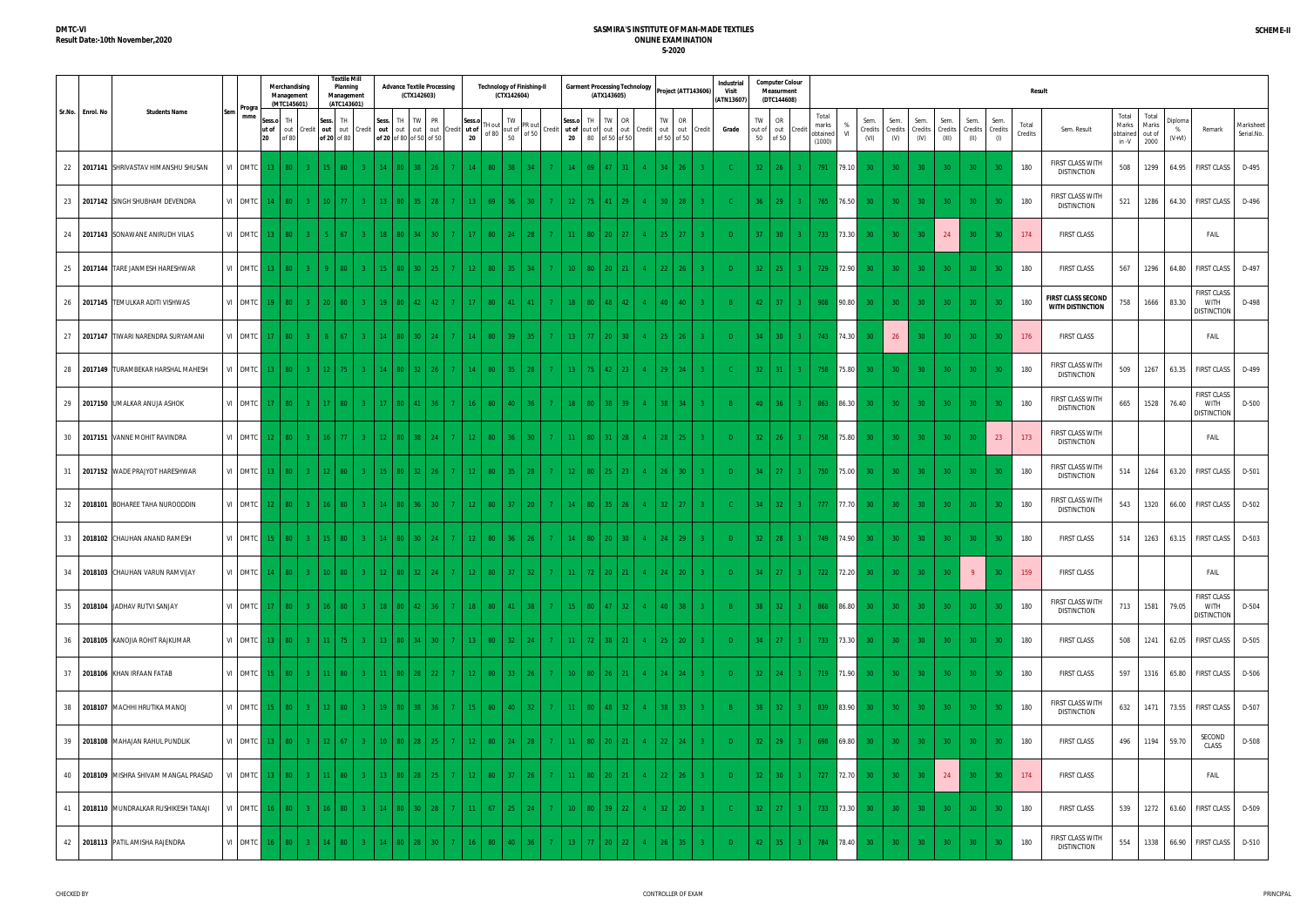|                  |                                            |                   |              | Merchandising<br>Management<br>(MTC145601) |                |        | <b>Textile Mill</b><br>Planning<br>Management<br>(ATC143601) |                |                   | <b>Advance Textile Processing</b><br>(CTX142603)                    |              |                |                 |                                                                          | <b>Technology of Finishing-II</b><br>(CTX142604) |                                   |                 |                 | (ATX143605)          | <b>Garment Processing Technology</b> |              |                                | Project (ATT143606)                        | Industrial<br>Visit<br>(ATN13607) |          | <b>Computer Colour</b><br>Measurment<br>(DTC144608) |                |                                      |                |                         |                        |                         |                          |                         |                        | Result           |                                             |                                            |                        |                     |                                           |                         |
|------------------|--------------------------------------------|-------------------|--------------|--------------------------------------------|----------------|--------|--------------------------------------------------------------|----------------|-------------------|---------------------------------------------------------------------|--------------|----------------|-----------------|--------------------------------------------------------------------------|--------------------------------------------------|-----------------------------------|-----------------|-----------------|----------------------|--------------------------------------|--------------|--------------------------------|--------------------------------------------|-----------------------------------|----------|-----------------------------------------------------|----------------|--------------------------------------|----------------|-------------------------|------------------------|-------------------------|--------------------------|-------------------------|------------------------|------------------|---------------------------------------------|--------------------------------------------|------------------------|---------------------|-------------------------------------------|-------------------------|
| Sr.No. Enrol. No | <b>Students Name</b>                       | Progra<br>mme     | Sess.o<br>20 | <b>TH</b><br>ut of out<br>of 80            |                |        | Sess. TH<br>Credit out out Credit<br>of 20 of 80             |                | Sess.             | TH TW PR<br>out out out out Credit ut of<br>of 20 of 80 of 50 of 50 |              |                | Sess.c<br>20    | $\begin{bmatrix} \nH \text{ out} \\ \text{ of } 80 \\ 50\n\end{bmatrix}$ | TW<br>PR out<br>of 50                            | Credit                            | Sess.o<br>20    | TH<br>80        | TW OR<br>of 50 of 50 |                                      |              | <b>TW</b><br>OR<br>of 50 of 50 | ut of out of out out Credit out out Credit | Grade                             | TW<br>50 | OR<br>out of out<br>of 50                           | Credit         | Total<br>marks<br>obtained<br>(1000) | V <sub>l</sub> | Sem.<br>Credits<br>(VI) | Sem.<br>Credits<br>(V) | Sem.<br>Credits<br>(IV) | Sem.<br>Credits<br>(III) | Sem.<br>Credits<br>(II) | Sem.<br>Credits<br>(1) | Total<br>Credits | Sem. Result                                 | Total<br>Marks<br>obtained out of<br>in -V | Total<br>Marks<br>2000 | Diploma<br>$(V+VI)$ | Remark                                    | Marksheet<br>Serial.No. |
|                  | 43 2018114 PATIL BHAVIK SHIVAJI            | VI DMTC           |              | 80 I                                       | $\mathbf{3}$   | $16-1$ |                                                              |                | $15 \mid 80$      |                                                                     | 32.          |                |                 | 80                                                                       | 24                                               | 7 <sup>7</sup>                    | 14              | 80              | 20 <sup>2</sup>      |                                      |              |                                |                                            | $\Box$                            | 32       | 27                                                  |                | 742                                  | 74.20          | 30 <sup>°</sup>         | 30 <sup>2</sup>        | 30                      | 30 <sup>°</sup>          | 30 <sup>°</sup>         | 30                     | 180              | <b>FIRST CLASS</b>                          | 554                                        | 1296                   | 64.80               | <b>FIRST CLASS</b>                        | D-511                   |
|                  | 44 2018115 PATIL NEHA NITIN                | VI DMTC           |              | 80 I                                       | $-3$           |        | $13 \ 80$                                                    |                | 18   80           |                                                                     | 36.          |                |                 | 80                                                                       | 36<br>$40-1$                                     | 7 <sup>7</sup>                    | 11              | 80              | 48 39                |                                      |              | $36 \mid 30$                   |                                            |                                   |          | $38$ 32                                             | $-3$           | 846                                  | 84.60          | 30 <sup>°</sup>         | 30 <sup>°</sup>        | 30                      | 30 <sup>°</sup>          | 30 <sup>°</sup>         | 30                     | 180              | FIRST CLASS WITH<br><b>DISTINCTION</b>      | 630                                        | 1476                   | 73.80               | FIRST CLASS                               | D-512                   |
|                  | 45 2018116 SHAH MILESH JHUTAN              | VI DMTC           |              | 80 l                                       | $\mathcal{R}$  |        | $12 \mid 80$                                                 |                | $12 \times 80$    |                                                                     | $30 \mid 28$ | 7 <sup>1</sup> | 12 <sup>°</sup> | 69                                                                       | 34<br>32 <sub>1</sub>                            | 7 <sup>7</sup>                    | 11 <sup>2</sup> | 77 <sup>°</sup> | 20 <sup>°</sup>      | 32 <sub>1</sub>                      |              | $28-1$<br>24                   |                                            | D                                 | $32-1$   | 29                                                  | $3 -$          | 738                                  | 73.80          | 30 <sup>°</sup>         | 30 <sup>°</sup>        | 30 <sup>°</sup>         | 30 <sup>°</sup>          | 30 <sup>°</sup>         | -30                    | 180              | <b>FIRST CLASS</b>                          | 549                                        | 1287                   | 64.35               | <b>FIRST CLASS</b>                        | D-513                   |
|                  | 46 2018117 SHAIKH SOHEB SHAKIL             | VI DMTC           | 19 I         | 80 I                                       | $-3$           |        | $16 \mid 80 \mid$                                            |                |                   | 13   80   30   30                                                   |              | 7 <sup>1</sup> | 14              | 80                                                                       | 35<br>36 <sup>2</sup>                            | 7 <sup>1</sup>                    | $10-1$          | 80              | $20 \mid 22 \mid$    |                                      | $4 -$        | $26 \mid 29$                   |                                            | $\Box$                            |          | $32 \mid 27$                                        | $3 -$          | 759                                  | 75.90          | 30 <sup>°</sup>         | 30 <sup>2</sup>        | 24                      | 30 <sup>°</sup>          |                         | 26                     | 170              | FIRST CLASS WITH<br><b>DISTINCTION</b>      |                                            |                        |                     | FAIL                                      |                         |
|                  | 47 2018118 SHARMA ROHITKUMAR RAMESH        | VI DMTC           |              | 80 l                                       | $\overline{3}$ |        | $12 \mid 61$                                                 |                | $13 \mid 67 \mid$ | 35 <sub>1</sub>                                                     | 28 l         | 7 <sup>1</sup> | 12 <sup>7</sup> | 80                                                                       | 30<br>36 <sub>1</sub>                            | 7 <sup>1</sup>                    | $12-1$          | $72-1$          | $20 \mid 22$         |                                      | $\Lambda$    | $23-1$<br>$-24$                |                                            | D                                 | $32-1$   | 27                                                  | $3 -$          | 700                                  | 70.00          | 30 <sup>°</sup>         | $30-1$                 | 30                      | 30                       | 30 <sup>°</sup>         | 30                     | 180              | <b>FIRST CLASS</b>                          | 514                                        | 1214                   | 60.70               | <b>FIRST CLASS</b>                        | D-514                   |
|                  | 48 2018119 SINGH PRINCE AMIT               | VI DMTC           |              | 80 l                                       | $\mathcal{R}$  |        | $15 \mid 80$                                                 |                | $12$ 80           | 34                                                                  | 26.          | 7 <sup>7</sup> | 12              | 80                                                                       | 24                                               | 7 <sup>1</sup><br>$32 -$          | $11 -$          | 80              | 22                   |                                      |              | 25 <sup>2</sup><br>28          |                                            | D                                 | 32       | 32                                                  | $3 -$          | 740                                  | 74.00          | 30 <sub>1</sub>         |                        | $\overline{0}$          | 30 <sup>°</sup>          |                         | 28                     | 148              | <b>FIRST CLASS</b>                          |                                            |                        |                     | FAIL                                      |                         |
|                  | 49   2018121   SURYAWANSHI PRANALI GAJANAN | VI DMTC           |              | 80 <sup>1</sup>                            | 3 <sup>°</sup> |        | $16$   75                                                    |                |                   | 17 80 40 35                                                         |              | $7 -$          | $15$ 80         |                                                                          | 37 <sup>°</sup><br>$-35$                         | 7 <sup>1</sup>                    | $13-1$          | 69              | $46$ 38              |                                      | $4 -$        | $38 \mid 28$                   |                                            | $\overline{B}$                    |          | $40 \mid 35 \mid$                                   | $-3$           | 832                                  | 83.20          | 30 <sup>°</sup>         | $30-1$                 | 30 <sup>°</sup>         | 30 <sup>°</sup>          | 30                      | 30                     | 180              | FIRST CLASS WITH<br><b>DISTINCTION</b>      | 618                                        | 1450                   | 72.50               | <b>FIRST CLASS</b>                        | D-515                   |
|                  | 50 2018122 TANDEL VRUSHALI VASUDEV         | VI DMTC           |              | RO.                                        | $\mathbf{3}$   |        | $16 \mid 80$                                                 |                | 15.               |                                                                     | $24-1$       | 7 <sup>7</sup> | 14              | 80                                                                       | 32 <sup>°</sup><br>-26.                          | 7 <sup>7</sup>                    | 11 <sup>2</sup> | 69              | 32 <sup>2</sup>      | -22.                                 |              | 24 <sup>2</sup><br>24          |                                            | $\Box$                            | 36       | 29                                                  | $3 -$          | 735                                  | 73.50          | 30 <sup>°</sup>         | $30-1$                 | 30 <sup>°</sup>         | 30 <sup>°</sup>          | 30 <sup>°</sup>         | 30                     | 180              | <b>FIRST CLASS</b>                          | 536                                        | 1271                   | 63.55               | FIRST CLASS                               | D-516                   |
|                  | 51 2018123 THAKUR AMIT ARUN                | VI DMTC           | 14 I         | 80 l                                       | $\mathbf{3}$   |        | $12 \mid 75$                                                 |                |                   | $11 \ 80 \ 30 \ 1$                                                  | 22           | 7 <sup>7</sup> | 11              | 80                                                                       | 29                                               | 7 <sup>1</sup><br>$25 -$          | $10-1$          | 80              | $20-1$               | 32                                   | $\mathbf{A}$ | 24<br>-20                      | $3 -$                                      | D                                 | 34       | 27                                                  | $3 -$          | 716                                  | 71.60          | 30 <sup>°</sup>         | 30 <sup>°</sup>        | 30 <sup>°</sup>         | 30 <sup>°</sup>          | 30 <sup>°</sup>         | 30                     | 180              | <b>FIRST CLASS</b>                          | 501                                        | 1217                   | 60.85               | <b>FIRST CLASS</b>                        | D-517                   |
|                  | 52 2018125 VARMA ALOK SHRIPAL              | VI DMTC           |              | 80 l                                       | 3 <sup>°</sup> |        | $20 \mid 80 \mid$                                            |                |                   | $20 \ 80 \ 44$                                                      | $42-1$       | $7-1$          | $19$ 80         |                                                                          | 43<br>$-43$                                      | 7 <sup>7</sup>                    | $17-1$          | 80              | $48 \mid 42$         |                                      | $4 -$        | $44 \mid 43$                   |                                            | R                                 | 36       | 37                                                  | 3 <sup>2</sup> |                                      | 914 91.40      | 30 <sup>°</sup>         | 30 <sup>2</sup>        | 30 <sup>°</sup>         | 30 <sup>°</sup>          | 30 <sup>°</sup>         |                        | 180              | FIRST CLASS FIRST<br><b>WITH DISTICTION</b> | 777                                        | 1691                   | 84.55               | FIRST CLASS<br><b>WITH</b><br>distinction | D-518                   |
|                  | 53 2018126 VARULE BHUSHAN MUKESH           | VI DMTC           |              | 80 I                                       | $\mathbf{3}$   |        | $12 \mid 80$                                                 |                | $13 \mid 80$      | -26 L                                                               | 26.          |                | -13             | 80                                                                       | 34                                               | 7 <sup>7</sup><br>32 <sub>1</sub> | 11 <sup>2</sup> | 77 <sup>2</sup> | 37                   |                                      |              | 24<br>32.                      |                                            |                                   | 34       | 28                                                  | $3 -$          | 759                                  | 75.90          | 30 <sup>°</sup>         | 30 <sup>°</sup>        | 30 <sup>°</sup>         | 30 <sup>°</sup>          | 30 <sup>°</sup>         |                        | 180              | FIRST CLASS WITH<br><b>DISTINCTION</b>      | 518                                        | 1277                   | 63.85               | <b>FIRST CLASS</b>                        | D-519                   |
|                  | 54 2018128 YADAV ABHISHEK ANIL             | VI DMTC           | $14-1$       | $80-1$                                     | 3 <sup>2</sup> |        | $16$   80                                                    | 3 <sup>1</sup> |                   | 10   80   25   22                                                   |              | $7-1$          |                 |                                                                          | 12 80 37 32                                      | 7 <sup>1</sup>                    | $-11$           | $80-1$          | $20 \mid 36$         |                                      | 4            | $25 \mid 24$                   | $3 -$                                      | - C -                             |          | $34 \mid 27 \mid$                                   | 3 <sup>2</sup> | 745                                  | 74.50          | 30 <sup>°</sup>         | 30 <sup>2</sup>        | 30 <sup>°</sup>         | 30 <sup>°</sup>          | 30 <sup>°</sup>         | 30 <sup>°</sup>        | 180              | <b>FIRST CLASS</b>                          | 506                                        | 1251                   | 62.55               | FIRST CLASS                               | D-520                   |
|                  | 55 2018129 YADAV AVINASH KRISHNAKANT       | <b>DMTC</b><br>VI |              | 80 l                                       | $\overline{3}$ |        | $12 \mid 80$                                                 |                |                   | $13 \ 80 \ 24$                                                      | 22           | 7 <sup>1</sup> | $13-1$          | 80                                                                       | 24                                               | 7 <sup>1</sup><br>34              | 12              | 69              | $20 \mid 24$         |                                      |              | 24<br>-20                      |                                            | D                                 | 32       | 28                                                  | $3 -$          | 706                                  | 70.60          | 30 <sup>°</sup>         | 30                     | $\overline{0}$          | $\overline{0}$           |                         | $\overline{0}$         | 90               | <b>FIRST CLASS</b>                          |                                            |                        |                     | FAIL                                      |                         |
|                  | 56 2018131 YADAV SUNAINA DEEPRAJ           | VI DMTC           |              | 17 I<br>80 l                               |                |        |                                                              |                | $18 \mid 80$      |                                                                     |              |                |                 | $80-1$                                                                   | 40                                               |                                   | 17 <sup>2</sup> | 80              |                      |                                      |              |                                |                                            |                                   | 38       | 34                                                  |                | 844                                  | 84.40          | 30 <sup>°</sup>         | 30 <sup>°</sup>        | 30 <sup>°</sup>         | 30 <sup>°</sup>          | 30                      |                        | 180              | FIRST CLASS WITH<br><b>DISTINCTION</b>      | 634                                        | 1478                   | 73.90               | <b>FIRST CLASS</b>                        | D-521                   |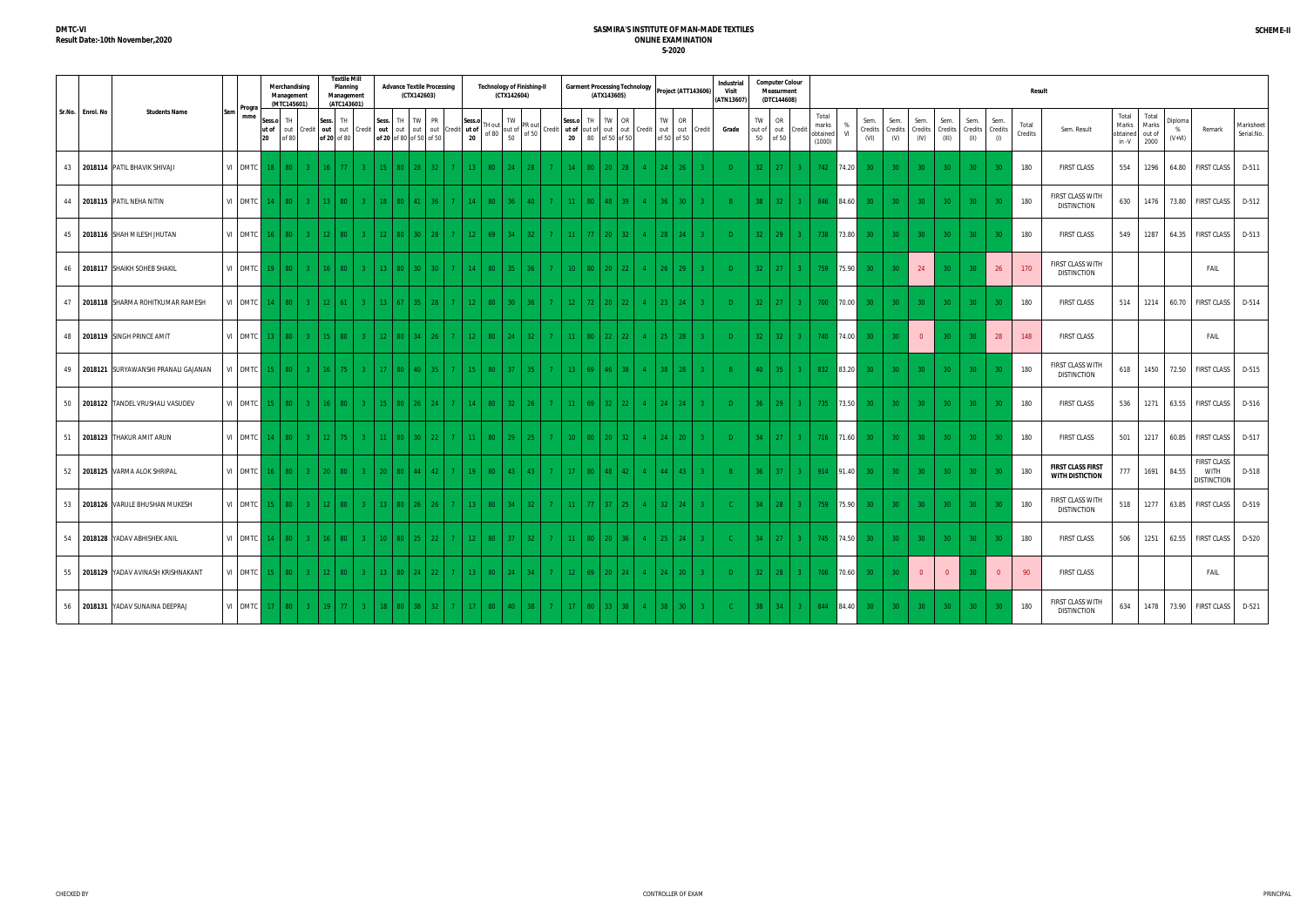|        |           |                             | Progra- | <b>Textile Industrial</b><br>Engineering<br>(ATC3603) |                                                                                                                                                                                                                                           | (MTC5604) | <b>Principal of Management</b> |  | (CTX2602)      |  |         | Advance Textile Processing   Technology of Finishing (CTX2601) |  |                         | <b>Garment Processing</b><br>Technology<br>(DTC4607) |  | <b>Industrial Visit</b><br>(CTX2605)                                                                                                                                                                                                                                                                                                                                                                                                     | Project<br>(ATX3606) |                                      |         |                         |                 |                                 |                            |                |                         |                 | Result             |                     |       |                                                                                                                                                                  |  |             |                         |
|--------|-----------|-----------------------------|---------|-------------------------------------------------------|-------------------------------------------------------------------------------------------------------------------------------------------------------------------------------------------------------------------------------------------|-----------|--------------------------------|--|----------------|--|---------|----------------------------------------------------------------|--|-------------------------|------------------------------------------------------|--|------------------------------------------------------------------------------------------------------------------------------------------------------------------------------------------------------------------------------------------------------------------------------------------------------------------------------------------------------------------------------------------------------------------------------------------|----------------------|--------------------------------------|---------|-------------------------|-----------------|---------------------------------|----------------------------|----------------|-------------------------|-----------------|--------------------|---------------------|-------|------------------------------------------------------------------------------------------------------------------------------------------------------------------|--|-------------|-------------------------|
| Sr.No. | Enrol. No | <b>Students Name</b>        | mme     | Sess.o TH                                             | Sess. TH<br>ut of out credit out out out out out out credit ut of definition out of the out of the original of 20 of 50 of 50 of 50 of 50 of 50 of 50 of 50 of 50 of 50 of 50 of 50 of 50 of 50 of 50 of 50 of 50 of 50 of 50 of 50 of 50 |           |                                |  | Sess. TH TW PR |  | Sess.o. | 50                                                             |  |                         | 20 80                                                |  | $\begin{bmatrix} \nabla H & \nabla H & \nabla W & \nabla H & \nabla H & \nabla H & \nabla H & \nabla H & \nabla H & \nabla H & \nabla H & \nabla H & \nabla H & \nabla H & \nabla H & \nabla H & \nabla H & \nabla H & \nabla H & \nabla H & \nabla H & \nabla H & \nabla H & \nabla H & \nabla H & \nabla H & \nabla H & \nabla H & \nabla H & \nabla H & \nabla H & \nabla H & \nabla H & \nabla H & \nabla H & \nabla$<br>of 50 of 50 | 100 of 100           | Total<br>marks<br>obtained<br>(1000) | %<br>VI | Sem.<br>Credits<br>(VI) | Sem.<br>(V)     | Sem.<br>Credits Credits<br>(IV) | Sem.<br>J Credits<br>(III) | Sem.<br>(II)   | Sem.<br>Credits Credits |                 | Total<br>Credits   | Sem. Result         | Total | Total<br>$\begin{array}{c c}\n\text{Total} & \text{total} \\ \text{Marks} & \text{Marks} \\ \text{obtained} & \text{out of} \\ \text{in -V} & 2000\n\end{array}$ |  | Remark      | Marksheet<br>Serial.No. |
|        | 2011123   | MAURYA SANJAYKUMAR LALMANI  |         |                                                       |                                                                                                                                                                                                                                           |           |                                |  |                |  |         | VI DMTC 11 32 3 14 29 3 3 11 36 27 24 8 9 AB 33 27             |  | $0 \mid 9 \mid 42 \mid$ |                                                      |  | 4 20 21 2 20 20 4                                                                                                                                                                                                                                                                                                                                                                                                                        |                      |                                      |         | 388 38.80 24            | 26              | 30                              | 30                         | 24             | 30                      |                 | 164                | <b>SECOND CLASS</b> | 442   | 830                                                                                                                                                              |  | FAIL        |                         |
|        | 2012131   | <b>GAUDA SANATAN UDAY</b>   |         |                                                       |                                                                                                                                                                                                                                           |           |                                |  |                |  |         |                                                                |  |                         |                                                      |  | VI DMTC 5 21 0 7 29 3 3 4 6 4 33 22 8 5 72 29 23 6 8 53 4 20 27 2 5 5 40 4                                                                                                                                                                                                                                                                                                                                                               |                      |                                      |         | 520 52.00 27            | 30 <sup>°</sup> | $-20$                           | 8 <sup>1</sup>             | 6 <sup>1</sup> |                         | $\overline{3}$  | 94                 | FAIL                | 510   | 1030                                                                                                                                                             |  | <b>FAIL</b> |                         |
|        | 2012135   | KAMBLE SHUDDHODAN RAJU      |         |                                                       | VI DMTC 9 51 3 7 38                                                                                                                                                                                                                       |           |                                |  |                |  |         | 3 8 36 24 29 8 15 32 26 26                                     |  | 6 7 48                  |                                                      |  | 4 24 24 2 42 48 4                                                                                                                                                                                                                                                                                                                                                                                                                        |                      |                                      |         | 494 49.40 30            | $-30$           | $\overline{2}$                  | 24                         | 24             |                         | 30 <sup>°</sup> | $\blacksquare$ 140 | PASS CLASS          | 544   | 1038                                                                                                                                                             |  | FAIL        |                         |
|        | 2014105   | CHAUHAN SACHIN SURENDRASING |         |                                                       | VI DMTC 10 AB 0 11 32                                                                                                                                                                                                                     |           |                                |  |                |  |         | 3   12   34   24   32   8   14   37   39   32   6   14   46    |  |                         |                                                      |  | 4 28 25 2 63 56 4                                                                                                                                                                                                                                                                                                                                                                                                                        |                      |                                      |         | 509 50.90 27            | 16              | 25                              | 8 <sup>1</sup>             | 18             |                         | 25              | 119                | FAIL                | 473   | 982                                                                                                                                                              |  | FAIL        |                         |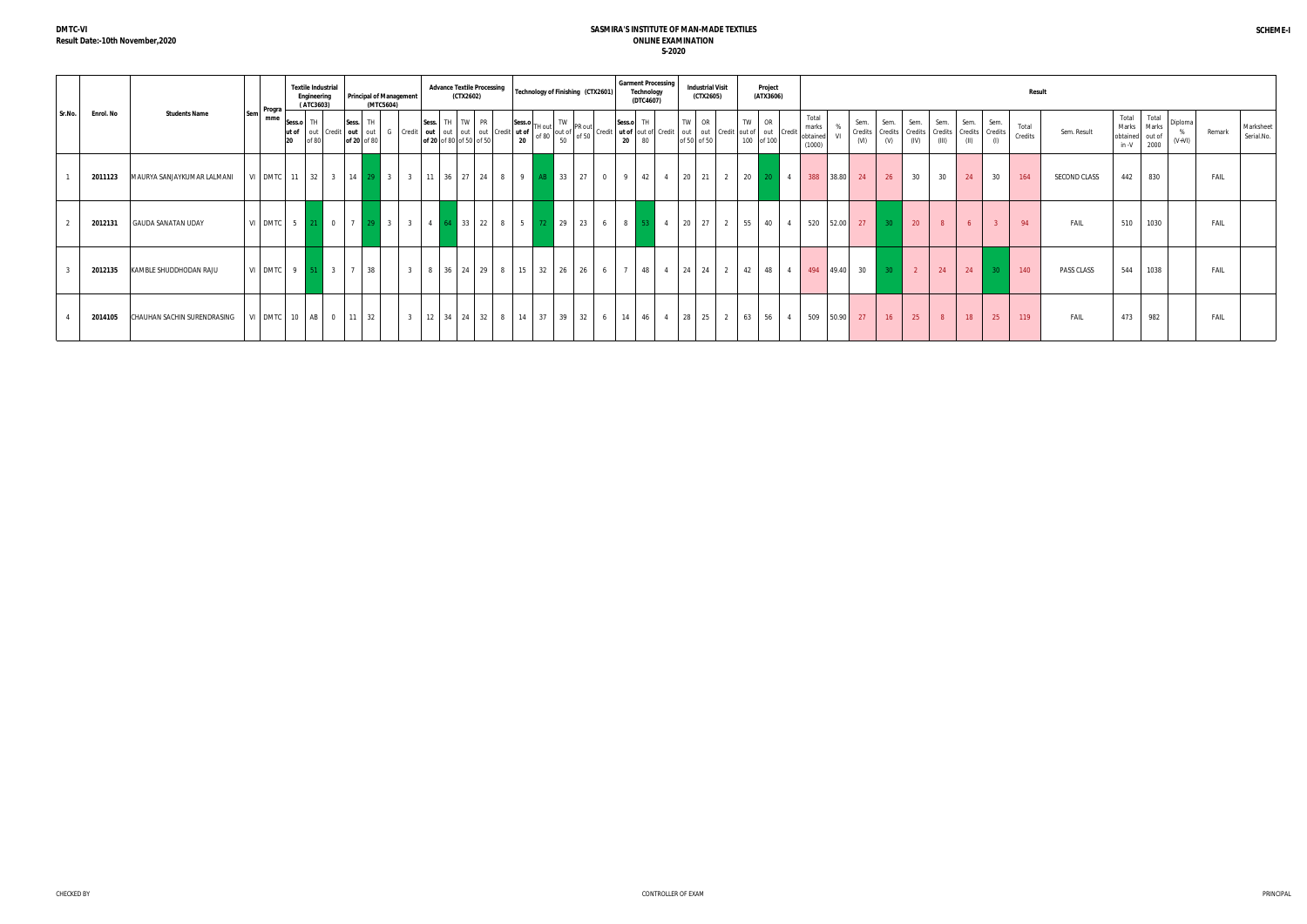|                | S-2020<br><b>Textile Mill</b><br><b>Production Planning</b><br><b>Industrial</b> |                                          |           |               |                 |                                            |                |                                       |                   |               |                                                   |                               |                                                                                                              |                |              |                                                   |                                                                                                               |        |                 |                                          |                                              |                   |      |                   |                             |     |                     |               |                                             |  |                                         |       |                         |                        |                         |                          |                         |                        |                  |                                                     |                                     |                                  |                          |                                                         |                         |
|----------------|----------------------------------------------------------------------------------|------------------------------------------|-----------|---------------|-----------------|--------------------------------------------|----------------|---------------------------------------|-------------------|---------------|---------------------------------------------------|-------------------------------|--------------------------------------------------------------------------------------------------------------|----------------|--------------|---------------------------------------------------|---------------------------------------------------------------------------------------------------------------|--------|-----------------|------------------------------------------|----------------------------------------------|-------------------|------|-------------------|-----------------------------|-----|---------------------|---------------|---------------------------------------------|--|-----------------------------------------|-------|-------------------------|------------------------|-------------------------|--------------------------|-------------------------|------------------------|------------------|-----------------------------------------------------|-------------------------------------|----------------------------------|--------------------------|---------------------------------------------------------|-------------------------|
| No Enroll. No. |                                                                                  | <b>Students Name</b>                     |           |               |                 | Merchandising<br>Management<br>(MTC145601) |                | Planning<br>Management<br>(ATC143601) |                   |               | <b>Advance Knitting Technology</b><br>(CTK142603) |                               |                                                                                                              |                |              | <b>Advance Spinning Technology</b><br>(CTK142604) |                                                                                                               |        |                 |                                          | <b>Woven Fabric Structure</b><br>(DTK144605) |                   |      |                   | Project (ATK143606)         |     | Visit<br>(ATN13607) |               | <b>Result</b><br>and Control<br>(DTC144610) |  |                                         |       |                         |                        |                         |                          |                         |                        |                  |                                                     |                                     |                                  |                          |                                                         |                         |
|                |                                                                                  |                                          |           | Sem Programme | Sess.o TH<br>20 | ut of out<br>of 80                         |                | Sess.<br>of 20 of 80                  | TH                |               | Sess.                                             | TH TW                         | <b>PR</b><br>Credit   out   out   Credit   out   out   out   out   Credit   ut of<br>of 20 of 80 of 50 of 50 |                | Sess.o<br>20 | of 80                                             | TW<br>TH out of $\begin{bmatrix} 1 & 1 & 1 \\ 1 & 1 & 1 \\ 1 & 1 & 1 \end{bmatrix}$ prove that<br>of 50<br>50 |        | Sess.o          | TH<br>Credit ut of out of out out Credit | TW                                           | OR                |      | TW<br>of 50 of 50 | <b>OR</b><br>out out Credit |     | Grade               | TW<br>50      | <b>OR</b><br>out of out Credit<br>of 50     |  | Total<br>marks<br>obtained VI<br>(1000) | %     | Sem.<br>Credits<br>(VI) | Sem.<br>Credits<br>(V) | Sem.<br>Credits<br>(IV) | Sem.<br>Credits<br>(III) | Sem.<br>Credits<br>(II) | Sem.<br>Credits<br>(1) | Total<br>Credits | Sem. Result                                         | Total<br>Marks<br>obtained<br>in -V | Total<br>Marks<br>out of<br>2000 | Diploma<br>%<br>$(V+VI)$ | Remark                                                  | Marksheet<br>Serial.No. |
|                |                                                                                  | 2017204 KAMAT SURAJ DINESH               | VI I      | <b>DKT</b>    |                 | $14$   80                                  | 3 <sup>2</sup> |                                       | $12 \times 80$    | $\mathcal{R}$ |                                                   |                               | 18 80 40 30                                                                                                  | 6 <sup>1</sup> | 16           | 80                                                | $-36$                                                                                                         | $30-1$ |                 | $13 -$<br>80                             | $42^{\circ}$                                 | L 35.             | 6    | 41                | 30 <sup>2</sup>             |     |                     | 41            | $-35$                                       |  | 833                                     | 83.30 | 30                      | 30                     | 30                      | 30                       | 30                      | 30                     | 180              | <b>FIRST CLASS WITH</b><br><b>DISTINCTION</b>       | 710                                 | 1543                             | 77.15                    | <b>FIRST CLASS</b><br><b>WITH</b><br><b>DISTINCTION</b> | $D-522$                 |
|                |                                                                                  | 2017208 MISHRA ANURAG SUBHASH            | <b>VI</b> | <b>DKT</b>    | 15 L            | $80-1$                                     | 3 <sup>1</sup> |                                       | $11$ 77           |               |                                                   | $\parallel$ 80 $\parallel$ 42 |                                                                                                              | $\overline{a}$ | $13-12$      | 80                                                |                                                                                                               | 45.    | $18-18$         | 80 <sub>1</sub>                          |                                              | 45                | 6.   | 42 <sup>°</sup>   | 45                          |     | $\Delta$            | $42-1$        | 45                                          |  | 904                                     | 90.40 | 30                      | 30                     | 30                      | 30                       | 30                      | 30                     | 180              | FIRST CLASS SECOND WITH<br><b>DISTINCTION</b>       | 635                                 | 1539                             | 76.95                    | <b>FIRST CLASS</b><br><b>WITH</b><br><b>DISTINCTION</b> | D-523                   |
|                | 3 2017209                                                                        | PAGDHARE UNNATI<br>VISHWANATH            | VI I      | DKT           | 15 I            | 80 l                                       | $\mathbf{R}$   |                                       |                   |               |                                                   |                               |                                                                                                              |                |              | 80 <sub>1</sub>                                   |                                                                                                               |        | ንበ-             |                                          |                                              |                   |      |                   |                             |     |                     | 41            | $-35$                                       |  | 870                                     | 87.00 | 30                      | 30                     | 30                      | 30                       | 30                      | 30                     | 180              | <b>FIRST CLASS WITH</b><br><b>DISTINCTION</b>       | 579                                 | 1449                             | 72.45                    | <b>FIRST CLASS</b>                                      | D-524                   |
|                |                                                                                  | 4 2017211 PARIHAR HENIL BHARAT           | VI        | <b>DKT</b>    | 18 I            | 30 I                                       | $-3$           |                                       | 12   80           |               | -20                                               | 80   43                       | 40.                                                                                                          | -6             | 14.          | 80                                                | 38 <sup>2</sup>                                                                                               | 40 -   |                 | $11 -$<br>80.                            | $\Delta\Delta$                               | $\vert$ 42        |      | $\overline{12}$   |                             |     |                     | $45 -$        | 41                                          |  | 896                                     | 89.60 | 30                      | 30                     | 30                      | 30                       | 30                      | 30                     | 180              | <b>FIRST CLASS THIRD WITH</b><br><b>DISTINCTION</b> | 752                                 | 1648                             | 82.40                    | <b>FIRST CLASS</b><br><b>WITH</b><br><b>DISTINCTION</b> | D-525                   |
|                |                                                                                  | UPADHYAY ABHIJEET<br>15 2017213 KAMLESH  | VI I      | DKT           | $18-1$          | 80 <sub>1</sub>                            | $\mathbf{3}$   |                                       | 20   80           |               |                                                   |                               | $20$   80   41   42                                                                                          | $\mathsf{A}$   | $-15$ $-1$   | 80                                                | $42-1$                                                                                                        | $42-1$ | 20 <sup>2</sup> | 80                                       |                                              | $43 \mid 40 \mid$ | -6 - | 44                | 41                          | -30 | A                   |               | $45 \mid 43 \mid$                           |  | 916                                     | 91.60 | 30                      | 30                     | 30                      | 30                       | 30                      | 30                     | 180              | <b>FIRST CLASS FIRST WITH</b><br><b>DISTINCTION</b> | 727                                 | 1643                             | 82.15                    | <b>FIRST CLASS</b><br><b>WITH</b><br><b>DISTINCTION</b> | D-526                   |
|                | 6 2018201                                                                        | <b>BHANUSHALI KARAN</b><br><b>HARFSH</b> | VI        | <b>DKT</b>    |                 | $15 \mid 77 \mid$                          | 3 <sup>1</sup> |                                       | $10 \mid 40 \mid$ | $\mathcal{R}$ |                                                   |                               | $12 \times 80 \times 20 \times 30$                                                                           | -6             | 14           | 80                                                | 28                                                                                                            | $35 -$ |                 | $8 -$<br>80                              | 20                                           | l 30.             | -6 - | $20^{\circ}$      |                             |     | $\Box$              | 20            | 44                                          |  | 698                                     | 69.80 | 30                      | $\overline{9}$         | $\overline{0}$          | 30                       | 22 <sup>°</sup>         | 26                     | 117              | <b>FIRST CLASS</b>                                  |                                     |                                  |                          | <b>FAIL</b>                                             |                         |
|                |                                                                                  | KANNOJIA SURAJ<br>/ 2018202 BACHULAL     | VI        | <b>DKT</b>    | 14              | 80 I                                       | $-3$           |                                       | 13   80           |               |                                                   |                               |                                                                                                              | -6             |              | 80.                                               |                                                                                                               | 42.    | 16.             |                                          |                                              | - 42              |      |                   | -43                         |     | -R-                 | $43 \text{ }$ | - 30 L                                      |  | 876                                     | 87.60 | 30                      | 30                     | 30                      | 30                       | 30                      | 30                     | 180              | <b>FIRST CLASS WITH</b><br><b>DISTINCTION</b>       | 710                                 | 1586                             | 79.30                    | <b>FIRST CLASS</b><br><b>WITH</b><br><b>DISTINCTION</b> | D-527                   |